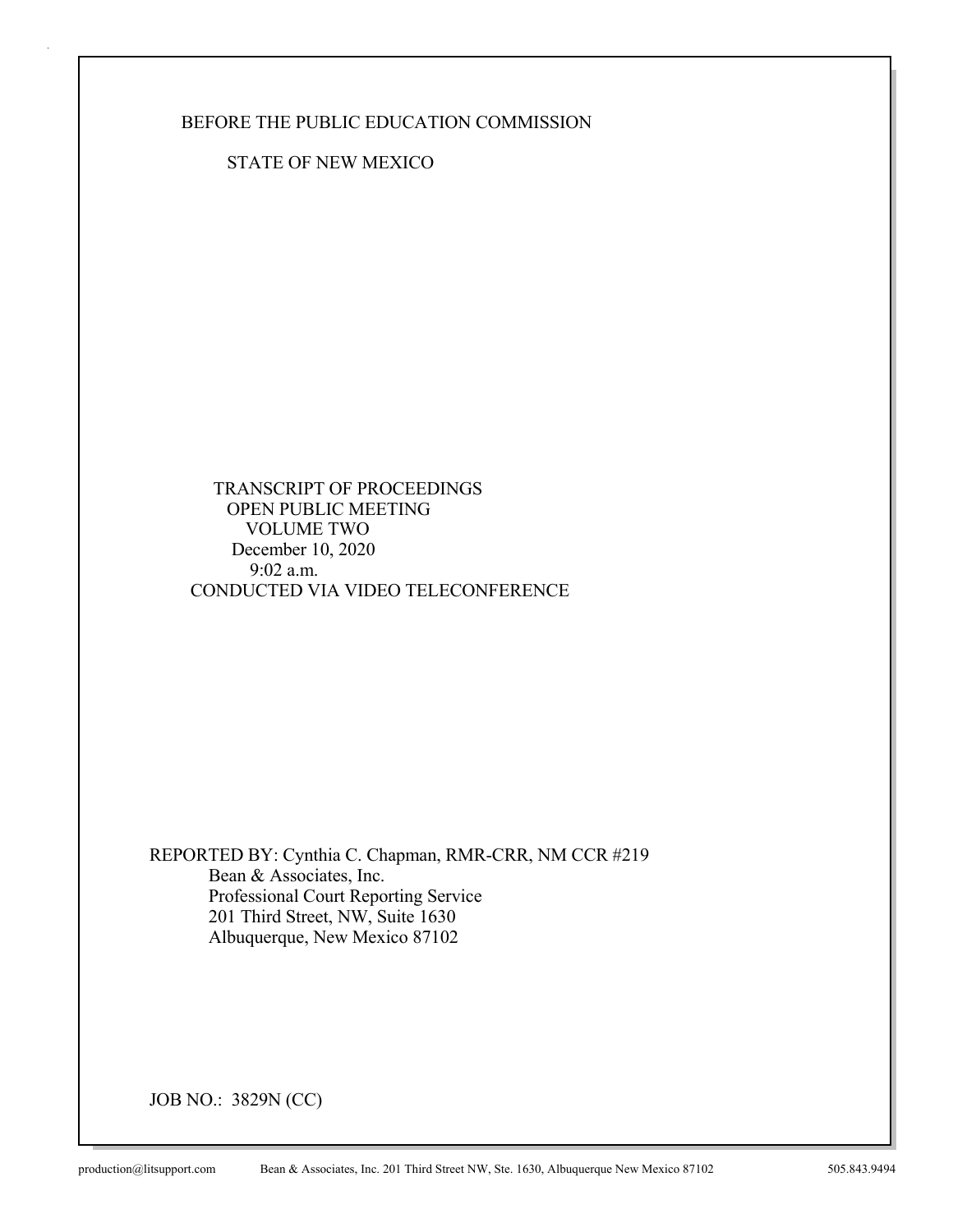2 (Pages 284 to 287)

| 284                                                                                                                                                                                                                                                                                                                                                                                                                                                                                                                                                                                                                                                                          | 286                                                                                                                                                                                                                                                                                                                                                                                                                                                                                                                                                                                                                                                                                                                                                                                                                                                                                                                                                                                                                                                                                                    |
|------------------------------------------------------------------------------------------------------------------------------------------------------------------------------------------------------------------------------------------------------------------------------------------------------------------------------------------------------------------------------------------------------------------------------------------------------------------------------------------------------------------------------------------------------------------------------------------------------------------------------------------------------------------------------|--------------------------------------------------------------------------------------------------------------------------------------------------------------------------------------------------------------------------------------------------------------------------------------------------------------------------------------------------------------------------------------------------------------------------------------------------------------------------------------------------------------------------------------------------------------------------------------------------------------------------------------------------------------------------------------------------------------------------------------------------------------------------------------------------------------------------------------------------------------------------------------------------------------------------------------------------------------------------------------------------------------------------------------------------------------------------------------------------------|
| <b>APPEARANCES</b><br>1<br>2<br><b>COMMISSIONERS:</b><br>3<br>MS. PATRICIA GIPSON, Chair<br>MS. TRISH RUIZ, Vice Chair<br>4<br>MS. KARYL ANN ARMBRUSTER, Secretary<br>MR. R. CARLOS CABALLERO, Member<br>5<br>MR. MICHAEL CHAVEZ, Member<br>MR. TIM CRONE, Member<br>MS. GEORGINA DAVIS, Member<br>6<br>MS. M. SONIA RAFTERY, Member<br>7<br>MR. DAVID ROBBINS, Member<br>MS. GLENNA VOIGT, Member<br>8<br>PED STAFF:<br>9<br>MS. KAREN WOERNER, Deputy Director,<br>Options for Parents and Families<br>10<br>MS. MELISSA BROWN, Technical Assistance<br>11<br>and Training Administrator<br>12<br>PEC COUNSEL:<br>13<br>AMI JAEGER, ESQ.<br>14<br>ELIZABETH JEFFREYS, ESQ. | 1<br>THE CHAIR: So we have everyone here. So<br>$\boldsymbol{2}$<br>I'm going to call back into session this meeting of<br>3<br>the Public Education Commission. It is Thursday,<br>$\overline{4}$<br>December 10th, and it is 9:02 a.m. So, Commissioner<br>5<br>Armbruster, will you do roll, please?<br>6<br>COMMISSIONER ARMBRUSTER: Absolutely.<br>7<br>Commissioner Robbins?<br>8<br><b>COMMISSIONER ROBBINS: Present.</b><br>9<br>COMMISSIONER ARMBRUSTER: Commissioner<br>10<br>Crone?<br>11<br>COMMISSIONER CRONE: Here.<br>COMMISSIONER ARMBRUSTER: Commissioner<br>12<br>13<br>Ruiz?<br>14<br>COMMISSIONER RUIZ: Here.<br>15<br>COMMISSIONER ARMBRUSTER: Commissioner<br>16<br>Voigt?<br>17<br>COMMISSIONER VOIGT: Here.                                                                                                                                                                                                                                                                                                                                                                    |
| 15<br>16<br>17<br>18<br>19<br>20<br>21<br>22<br>23<br>24<br>25<br>285                                                                                                                                                                                                                                                                                                                                                                                                                                                                                                                                                                                                        | 18<br>COMMISSIONER ARMBRUSTER: Commissioner<br>19<br>Davis?<br>20<br>COMMISSIONER DAVIS: Here.<br>21<br>COMMISSIONER ARMBRUSTER: Commissioner<br>22<br>Gipson?<br>23<br>THE CHAIR: Here.<br>24<br>COMMISSIONER ARMBRUSTER: Commissioner<br>25<br>Chavez?<br>287                                                                                                                                                                                                                                                                                                                                                                                                                                                                                                                                                                                                                                                                                                                                                                                                                                        |
| INDEX TO PROCEEDINGS<br>1<br>$\overline{c}$<br><b>PAGE</b><br>3<br>Discussion and Action on Charter School<br>337<br>6<br>Renewal Applications - Continued<br>4<br>6A North Valley Academy - Albuquerque<br>337<br>5<br>6B Red River Valley Charter - Red River 384<br>6<br>6C Six Directions - Gallup<br>442<br>7<br>Discussion and Possible Action on<br>287<br>9<br>the Perkins Annual Report Submission<br>8<br>Due December 31, 2020<br>9<br>10<br>REPORTER'S CERTIFICATE<br>541<br>11<br>12<br><b>ATTACHMENTS:</b><br>13<br>Zoom List of Attendees<br>1<br>14<br>15<br>16<br>17<br>18<br>19<br>20<br>21<br>22<br>23<br>24<br>25                                        | 1<br>(No response.)<br>2<br>COMMISSIONER ARMBRUSTER: He's coming<br>3<br>late.<br>$\overline{4}$<br>THE CHAIR: He's coming late.<br>5<br><b>COMMISSIONER ARMBRUSTER: Commissioner</b><br>6<br>Armbruster is here.<br>7<br>Commissioner Raftery? You were here.<br>$\,8\,$<br>THE CHAIR: She's here.<br>9<br>COMMISSIONER ARMBRUSTER: She's muted.<br>10<br>Commissioner Raftery?<br>11<br>COMMISSIONER RAFTERY: I'm here. Sorry.<br>12<br>I was muted.<br>13<br>COMMISSIONER ARMBRUSTER: You were.<br>14<br>COMMISSIONER RAFTERY: I'm here.<br>15<br>THE CHAIR: So there's nine Commissioners<br>16<br>present at this moment.<br>17<br>COMMISSIONER ARMBRUSTER: Nine present.<br>18<br>And we're going to start with Dr. Perea?<br>19<br>THE CHAIR: Yes, yes.<br>20<br>COMMISSIONER ARMBRUSTER: I am leaving for<br>21<br>a few minutes. I have to give the dog insulin.<br>22<br>Sorry. I'll be right back. I'm not leaving.<br>23<br>THE CHAIR: Thanks. So, Commissioners, as<br>24<br>I mentioned yesterday, Dr. Perea, who is No. 9 on<br>25<br>the agenda, had asked if it would be possible for |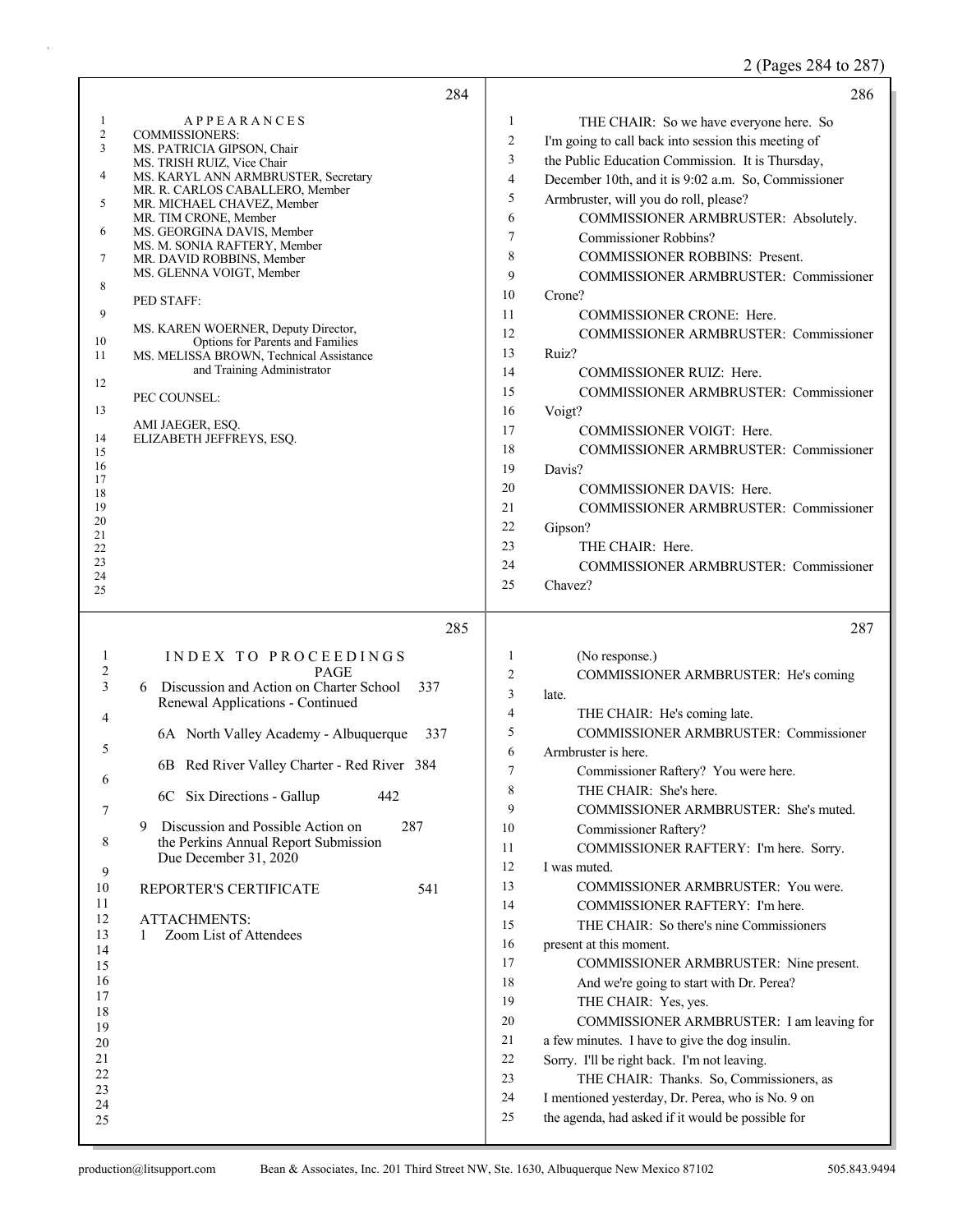3 (Pages 288 to 291)

|              | 288                                                  |    | 290                                                  |
|--------------|------------------------------------------------------|----|------------------------------------------------------|
| $\mathbf{1}$ | her to come Thursday morning. So we're going to      | 1  | certainly haven't voted on any of them. And I know   |
| 2            | hear our first school of this morning, North Valley  | 2  | when you came to a work session not that long ago,   |
| 3            | Academy, after Dr. Perea.                            | 3  | you kind of alluded to a -- a recycling or a         |
| 4            | So, Karen, do you want to bring Dr. Perea            | 4  | rebooting of it.                                     |
| 5            | in, please?                                          | 5  | So I'm just a little concerned, because              |
| 6            | MS. KAREN WOERNER: Absolutely. Good                  | 6  | these are funds that are very important to the State |
| 7            | morning, Elaine. I love your picture.                | 7  | and to our schools. And I'm a little concerned as    |
| 8            | DR. ELAINE PEREA: That's my high school              | 8  | to why we haven't been given the reports and the     |
| 9            | graduation picture.                                  | 9  | opportunity to vote on them, as I understand --      |
| 10           | Commissioner Voigt, just for you, I put my           | 10 | well, I don't understand; I know -- it's part of our |
| 11           | background -- that's a Kenya photo from --           | 11 | duty to do that.                                     |
| 12           | COMMISSIONER VOIGT: Oh, nice.                        | 12 | So I -- you know, anything that you can              |
| 13           | THE CHAIR: Oh, my goodness.                          | 13 | offer us to enlighten us on that, we'd really        |
| 14           | COMMISSIONER VOIGT: Thank you. I've                  | 14 | appreciate it.                                       |
| 15           | still been reading about some trips out there.       | 15 | DR. ELAINE PEREA: Thank you for the                  |
| 16           | DR. ELAINE PEREA: I've looked through all            | 16 | opportunity to present today. I did prepare a draft  |
| 17           | my pictures. We have amazing memories.               | 17 | of the narrative and the performance indicators to   |
| 18           | THE CHAIR: So, Dr. Perea, thanks for                 | 18 | present to you all today. So happy to -- to kind of  |
| 19           | giving us the time this morning. You know, since     | 19 | give you an overview of the Annual Report.           |
| 20           | I've been on the Commission -- and a lot of my       | 20 | The -- the Perkins V, as it's commonly               |
| 21           | schooling on the Perkins Grant came as a result of   | 21 | known, which is The Expanding Career-Technical       |
| 22           | former Commissioner Toulouse, who it was always near | 22 | Education for the 21st Century Act (verbatim), went  |
| 23           | and dear to her heart, as it is with most of us.     | 23 | into effect in July of '19. The Perkins V law        |
| 24           | But because she also sat on the CNM Board,           | 24 | changed some of -- some definitions and some         |
| 25           | and the CNM Board was the receiving agent of the     | 25 | practicalities of how the -- how the funds are       |
|              |                                                      |    |                                                      |

#### 

 monies, she was always very attuned to the cycling of the Perkins Grant. And it was, for most of the years, the common practice for your division to come to us in December with the -- with the report. 5 And I know, in particular, Commissioner Caballero would go through that Perkins report with a fine-tooth comb, that that was -- and he always wanted sufficient time to be able to look at it so that he could ask questions. So that it's always been something that was on our minds and interested us, and we wanted to make sure that we were good stewards of it. 13 When the State -- so for Commissioners who may not be aware, the State School Board used to be the receiver of the Perkins funds. And when the State School Board was disbanded, the PEC was created. And there still needed to be a board to be the serving agent for the money. So that was given to the PEC. 20 And it was the common practice for the division to come to us with that report, and we would vote on it and accept it. And I even signed, I think, the one year when I was chair that it was brought to us. 25 But now, we haven't heard the reports. We administered. And, most importantly, the State plan, which we developed in consultation with many, many stakeholders across the state, the State plan spells out how the funds are going to be administered. 6 As I told this body the last time that I was here, we have made significant changes in the eligibility and have expanded delivery substantially. 10 This report is for the school year '19-'20. So it precedes the period where we have had a massive increase in participation. So this report is for school year '19-'20. 14 We had about one-third of eligible districts participating during '19-'20. '19-'20 is a transition year, where we were coming off of Perkins IV and on to Perkins V. Because of that, 18 there are a variety of reporting anomalies, both last December and this December, because of the reauthorization. 21 So there were many things that were -- reporting requirements that were not required last December, and this December as well. The reporting requirements are different than they have been historically, as the -- as the U.S. Department of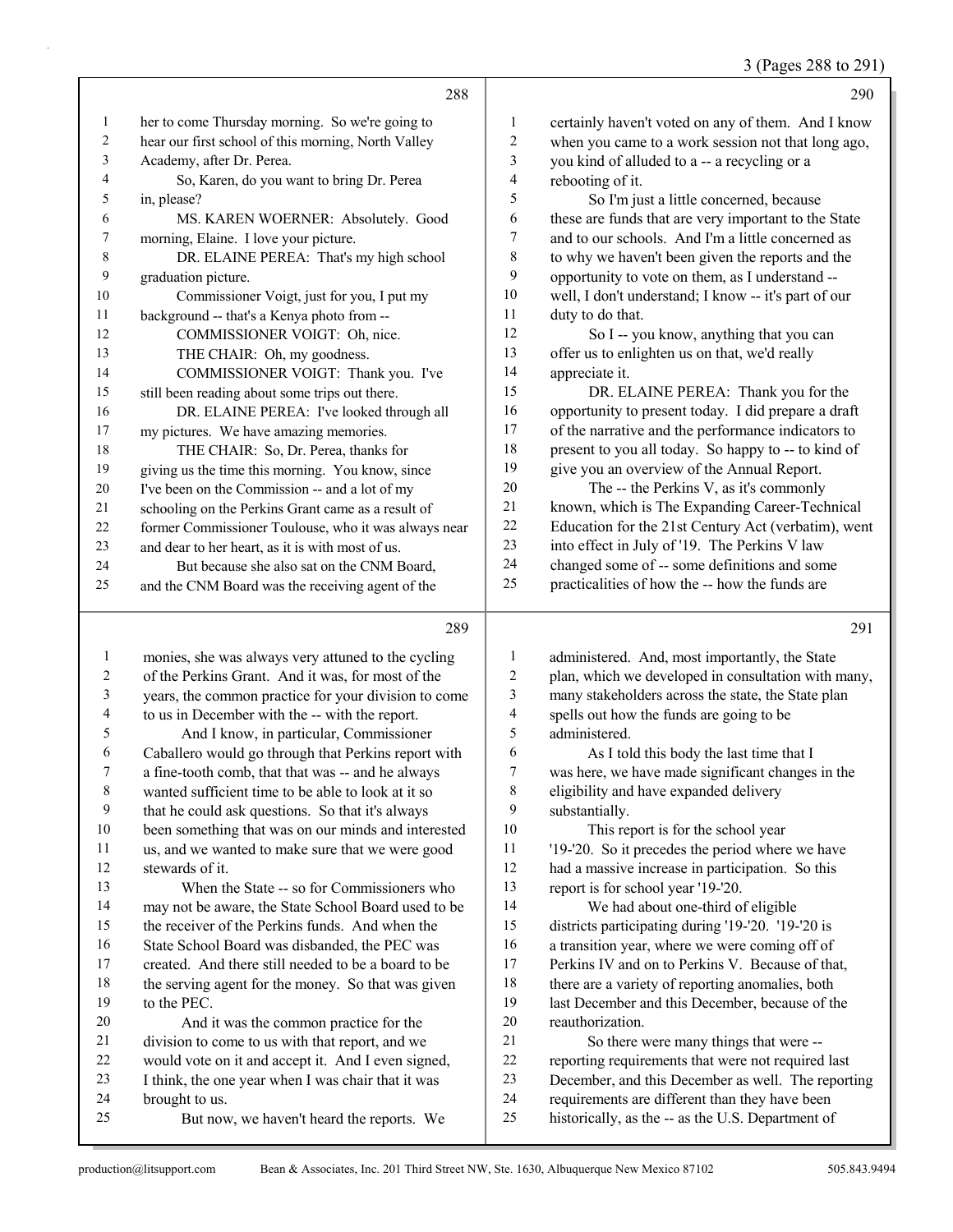|  | 4 (Pages 292 to 295) |  |  |  |
|--|----------------------|--|--|--|
|--|----------------------|--|--|--|

|    | 292                                                  |    | 294                                                  |
|----|------------------------------------------------------|----|------------------------------------------------------|
| 1  | Education is transitioning from one set of laws to   | 1  | think probably two -- where the presentation         |
| 2  | the other.                                           | 2  | occurred, and we voted on it.                        |
| 3  | THE CHAIR: So I'm sorry. I don't mean to             | 3  | And I know I sent an e-mail two years ago            |
| 4  | interrupt. But I just need to make it clear. So      | 4  | asking, "How come this isn't coming to us, and how   |
| 5  | you're saying that the Department of Education has   | 5  | come we're not voting on this, and why isn't this on |
| 6  | changed the requirements, and the Perkins money does | 6  | the agenda," because it has always been, since the   |
| 7  | not have to flow through a board or commission as    | 7  | inception of the Commission, that the report came to |
| 8  | the receiving agent. Is that what -- because that's  | 8  | the Commission, and the Commission voted to approve  |
| 9  | what currently has happened.                         | 9  | the report.                                          |
| 10 | We, as the Commission, have not been a               | 10 | And we got no response to that --                    |
| 11 | part of that process. And it had been -- up until a  | 11 | DR. ELAINE PEREA: I'm here today to do               |
| 12 | year-and-a-half ago, we voted on it, and we signed   | 12 | that, as you've requested. I really -- that's --     |
| 13 | it as the receiving agent, our understanding that a  | 13 | that's why I'm here. I'm happy to do that at this    |
| 14 | board or commission has to be the receiving agent.   | 14 | time, if you would like to hear the report.          |
| 15 | So you're saying that that has now changed           | 15 | THE CHAIR: But the problem is if I hadn't            |
| 16 | and someone else can sign off on the report?         | 16 | asked, and the expectation -- see, here's where      |
| 17 | Because we haven't.                                  | 17 | the -- here's where the root of this lies. The       |
| 18 | DR. ELAINE PEREA: The report itself is               | 18 | expectation is that the Commission has been taken    |
| 19 | signed by me as the director and by Marian Rael, as  | 19 | out of the process and there's no expectation that   |
| 20 | the chief financial officer of the agency.           | 20 | the Commission needs to vote on this report.         |
| 21 | The award letter --                                  | 21 | If I hadn't asked, it never would have               |
| 22 | THE CHAIR: It's always been signed by                | 22 | happened. In prior years, we were always reminded    |
| 23 | the -- after a vote by the Commission, it's been     | 23 | for this to go on the agenda, because we needed to   |
| 24 | signed by the Chair of the Commission, as well,      | 24 | vote on this. And now we have just been removed      |
| 25 | because we are the board that is the receiving       | 25 | from the entire process. And that's the root of the  |
|    | 293                                                  |    | 295                                                  |

# 

| 1  | agent. And then the monies do -- you're absolutely   | 1               | concern.                                            |
|----|------------------------------------------------------|-----------------|-----------------------------------------------------|
| 2  | right -- the monies go to PED as the fiscal agent.   | $\overline{c}$  | DR. ELAINE PEREA: So I am here today to             |
| 3  | DR. ELAINE PEREA: I'm not familiar with              | 3               | present as requested. I don't know what else to say |
| 4  | that policy or those procedures in the time that     | 4               | to you. I'm sorry that -- that that's not a         |
| 5  | I've been working in the agency. My understanding    | 5               | satisfactory response. But I am here, happy to tell |
| 6  | is that preceding me, the prior two directors also   | 6               | you what the report says and --                     |
| 7  | were the signators, and the award letter has always  | $7\phantom{.0}$ | THE CHAIR: So you have no -- you have no            |
| 8  | been directed to the Secretary of the PED, as far as | 8               | response to the fact that the -- that your division |
| 9  | I know.                                              | 9               | has stopped presenting, for a vote, the report.     |
| 10 | I'm sorry that -- I'm -- I'm not more                | 10              | That's the concern.                                 |
| 11 | versed in the history of the responsibilities. But   | 11              | DR. ELAINE PEREA: Yeah. I do not have a             |
| 12 | I can tell you that the -- that the award letter     | 12              | response for your concern.                          |
| 13 | that is issued by the Department of Education is     | 13              | COMMISSIONER CABALLERO: Madam Chair, it's           |
| 14 | issued to the Public Education Department and that   | 14              | in statute. It hasn't been removed.                 |
| 15 | the Secretary's name and my name are on those award  | 15              | THE CHAIR: And it's a federal law.                  |
| 16 | letters.                                             | 16              | COMMISSIONER CABALLERO: And the Secretary           |
| 17 | I do not know if there's some -- I                   | 17              | of Education knows that, or should know that.       |
| 18 | don't -- I don't know if the PEC Chair has ever been | 18              | And -- and that -- this department that we're       |
| 19 | on the award letters; but not to my knowledge in the | 19              | talking to should have -- or should have -- should  |
| 20 | last six years.                                      | 20              | know, if it doesn't know already. But the fact that |
| 21 | THE CHAIR: I have signed as -- after we              | 21              | it's in statute, they are presumed to know that we  |
| 22 | have voted and accepted the report that would go,    | 22              | review and approve, and that's in the realm of our  |
| 23 | that's where the signature of the Chair went. And    | 23              | authority.                                          |
| 24 | that -- and you were maybe not the head of the       | 24              | I, for one, have been pushing for constant          |
| 25 | division. But you were present at at least one -- I  | 25              | reporting. And I would like to see the copy of      |
|    |                                                      |                 |                                                     |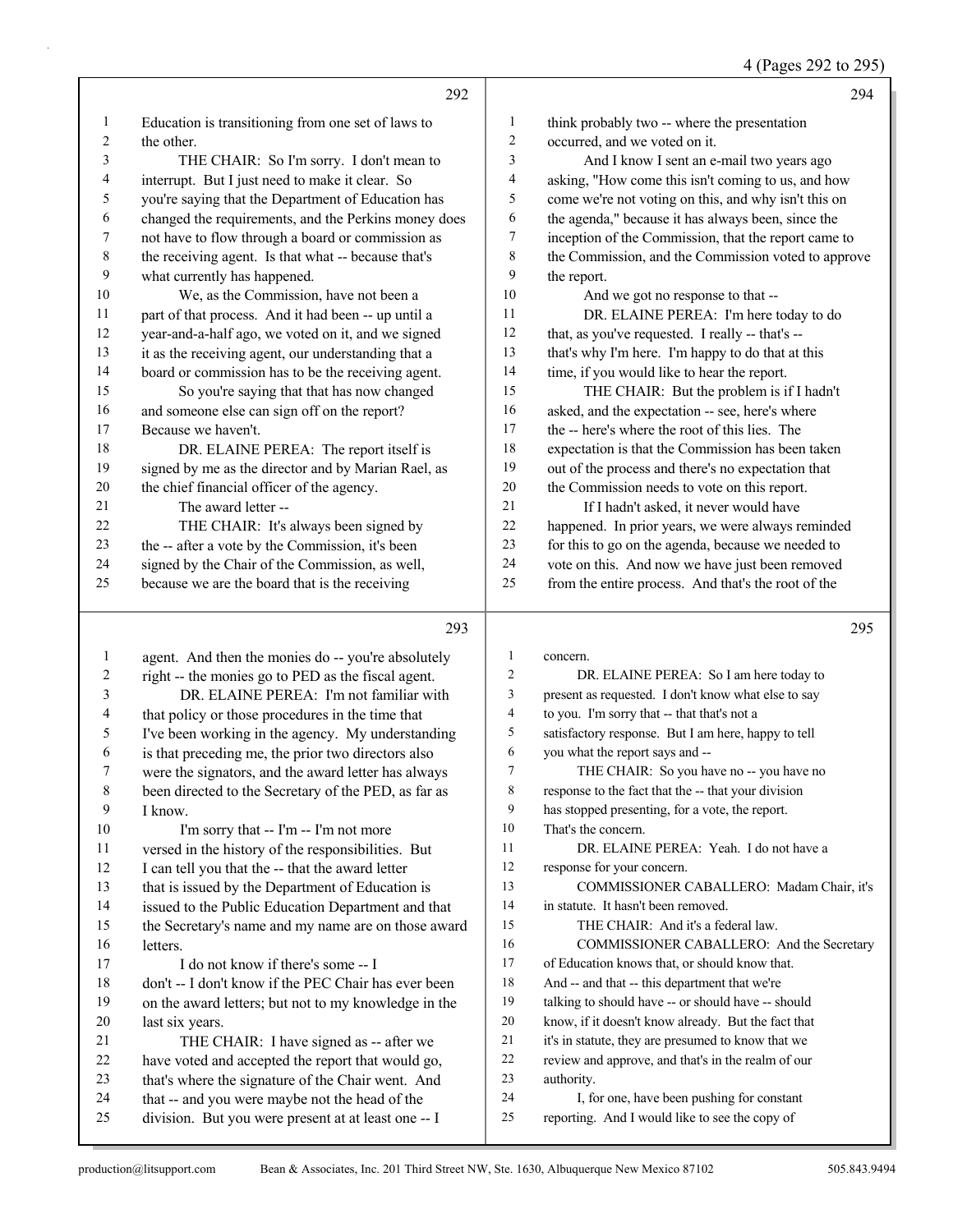5 (Pages 296 to 299)

|                |                                                                                                       |                  | $\sim$ (1 agos 270 to 277)                                                                       |
|----------------|-------------------------------------------------------------------------------------------------------|------------------|--------------------------------------------------------------------------------------------------|
|                | 296                                                                                                   |                  | 298                                                                                              |
| 1              | the -- of the report she's alluding to.                                                               | 1                | of particular classifications that are required by                                               |
| 2              | THE CHAIR: Absolutely. Absolutely.                                                                    | 2                | the -- by the Act.                                                                               |
| 3              | MS. KAREN WOERNER: Madam Chair?                                                                       | 3                | And so the -- the first section talks                                                            |
| 4              | THE CHAIR: I'm sorry.                                                                                 | 4                | about how -- how state institution awards are                                                    |
| 5              | MS. KAREN WOERNER: I'm sorry,                                                                         | 5                | determined. That's -- because we only give \$10,000                                              |
| 6              | Madam Chair, Commissioner Caballero. The report is                                                    | 6                | a year, we award every other year, and we give the                                               |
| 7              | in your packet of information.                                                                        | $\boldsymbol{7}$ | state institutions a two-year grant.                                                             |
| 8              | THE CHAIR: It's in the SharePoint.                                                                    | $\,$ 8 $\,$      | The next section talks about                                                                     |
| 9              | COMMISSIONER CABALLERO: Okay. I missed                                                                | 9                | non-traditional fields. Non-traditional fields are                                               |
| 10             | it.                                                                                                   | $10\,$           | fields where less than 25 percent of one gender is                                               |
| 11             | THE CHAIR: But, Dr. Perea, if there's                                                                 | 11               | represented.                                                                                     |
| 12             | something -- I don't know if you want to share a                                                      | 12               | So classic examples of this are welding,                                                         |
| 13             | screen. So whatever you would like to offer. And                                                      | 13               | where most employees are men; firefighting, where                                                |
| 14             | Commissioner Caballero certainly, after the fact, or                                                  | 14               | most employees are men; many STEM careers.                                                       |
| 15             | after he's had a chance to look at it, can address                                                    | 15               | And then there are also some                                                                     |
| 16             | questions to you.                                                                                     | 16               | non-traditional careers where men are                                                            |
| 17             | But I'm going to publicly address my                                                                  | 17               | under-represented. And so that would be teaching                                                 |
| 18             | serious concern over the Perkins grant, because we                                                    | 18               | and nursing in particular are examples of the                                                    |
| 19             | have not -- we have been removed from the process.                                                    | 19               | careers where less than 25 percent of employees are                                              |
| $20\,$         | And it is in -- as Commissioner Caballero said, it                                                    | 20               | male.                                                                                            |
| $21\,$         | is in statute; it was specifically given to us, and                                                   | 21               | So we have supported non-traditional                                                             |
| 22             | the federal reporting requires that it -- that it be                                                  | 22               | fields with a grant. This was a competitive grant                                                |
| 23             | the receiving agent is the -- is a board or a                                                         | 23               | that several schools applied for. And we awarded                                                 |
| 24             | commission.                                                                                           | 24               | that grant to the Las Cruces Public Schools, because                                             |
| 25             | And then, you're absolutely right. As I                                                               | 25               | it is one of the larger post-secondary districts --                                              |
|                |                                                                                                       |                  |                                                                                                  |
|                | 297                                                                                                   |                  | 299                                                                                              |
| $\mathbf{1}$   | said, the monies do go to PED for distribution,                                                       | 1                | I mean secondary districts. And so they got a                                                    |
| $\overline{c}$ | because we don't have -- we are not a Board of                                                        | $\overline{2}$   | \$60,000 award that allowed them to hire a work-based                                            |
| 3              | Finance. So -- but the reports are supposed to be                                                     | 3                | learning coordinator specifically addressing                                                     |
| 4              | accepted by us. And it had been the practice. And                                                     | $\overline{4}$   | non-traditional learners and helping with                                                        |
| 5              | it's just disappointing and concerning.                                                               | 5                | non-traditional placements.                                                                      |
| 6              | Oh. Commissioner Voigt? Sorry. You're                                                                 | 6                | So the goal there was to get, especially                                                         |
| 7              | muted.                                                                                                | 7                | female students, into STEM positions. Las Cruces                                                 |
| $\,$ $\,$      | COMMISSIONER VOIGT: Dr. Perea -- so                                                                   | 8                | has a robust STEM economy, and so this work-based                                                |
| 9              | when -- this is a draft. When does the final get                                                      | 9                | learning person helped girls get work-based learning                                             |
| $10\,$         | submitted to the feds?                                                                                | 10               | experiences.                                                                                     |
| 11             | DR. ELAINE PEREA: The final is due                                                                    | $11\,$           | So there was also a smaller \$10,000 award.                                                      |
| 12             | December 31st. We may have to ask for an extension.                                                   | $12\,$           | We gave two of those, one to Northern New Mexico and                                             |
| 13             | And I'd be happy to talk through that. I was                                                          | 13               | the other to San Juan Colleges. In both cases,                                                   |
| 14             | intending to explain to you why that may be the                                                       | 14               | those awards were for marketing efforts to help                                                  |
| 15             | case.                                                                                                 | 15               | recruit females into high-wage, high-in-demand,                                                  |
| 16             | If you would like -- I can address that                                                               | 16               | high-skilled positions.                                                                          |
| 17             | right now, or I can kind of go somewhat in order                                                      | 17               | The next part is about state institutions.                                                       |
| 18             | of -- of what I've provided for you.                                                                  | 18               | The Perkins Act does require us to provide funding                                               |
| 19             | COMMISSIONER VOIGT: Sure. Whatever is                                                                 | 19               | specifically to state institutions. '19-'20 was the                                              |
| $20\,$         | easier for you. I was just curious. Thanks.                                                           | $20\,$           | second year of a two-year award to the Department of                                             |
| 21             | DR. ELAINE PEREA: Let me just kind of                                                                 | $21\,$           | Corrections.                                                                                     |
| $22\,$         | walk you through the narrative. What I've provided                                                    | 22               | And the Department of Corrections used                                                           |
| 23             | in the narrative is answers to the questions that<br>the federal government asks of us describing our | 23<br>24         | \$10,000 to support female inmates who were<br>incarcerated for a year or more. And those female |
| 24             |                                                                                                       |                  |                                                                                                  |

inmates took a program at NMSU Grants, where they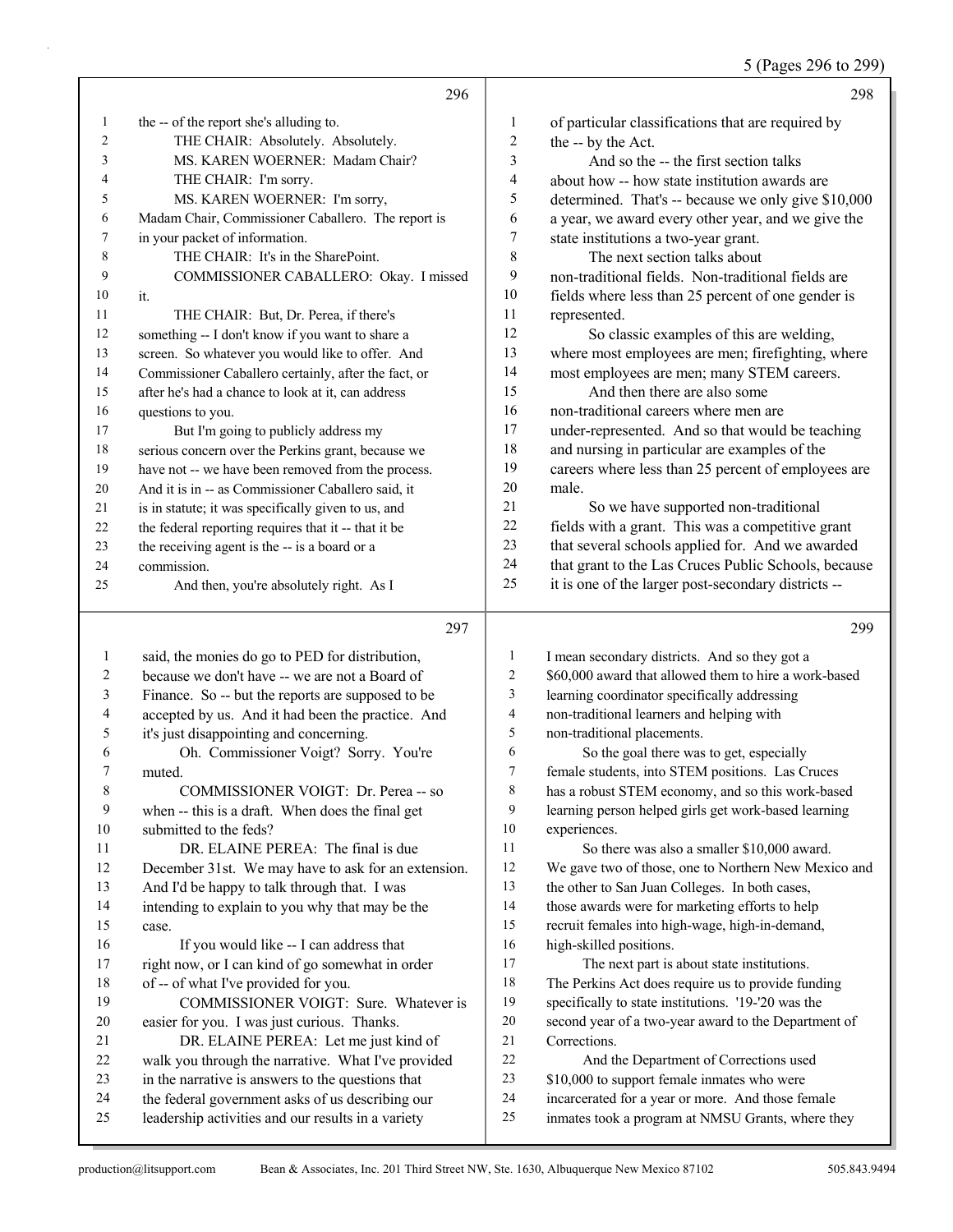## 6 (Pages 300 to 303)

|                          | 300                                                  |                          | 302                                                  |
|--------------------------|------------------------------------------------------|--------------------------|------------------------------------------------------|
| 1                        | got -- they worked towards a computer science        | $\mathbf{1}$             | means is that they could have taken any three        |
| $\sqrt{2}$               | certificate so that they would be in a better        | $\overline{c}$           | courses within one of the 16 career clusters that    |
| 3                        | position to pursue employment after -- after their   | 3                        | are identified by the Department of Labor.           |
| $\overline{\mathcal{L}}$ | incarceration time.                                  | $\overline{4}$           | I'll use agriculture as an example. It's             |
| 5                        | The next section asks about                          | 5                        | a broad field that includes energy; it includes      |
| 6                        | preparing/retaining CTE teachers, specialized        | 6                        | forestry; it includes all kinds of farming and       |
| $\overline{7}$           | instruction support personnel and paraprofessionals. | $\boldsymbol{7}$         | ranching, as well as food systems, which is the      |
| $\,$ $\,$                | And for three years, we have used leadership funds   | $\,$ 8 $\,$              | delivery, the slaughter, the packaging. The whole    |
| 9                        | in New Mexico for what we call the Work-Based        | 9                        | processing of food systems is all encompassed in     |
| 10                       | Learning Initiative. Nine subgrantees received       | 10                       | that cluster called "Agriculture."                   |
| $11\,$                   | those awards. They were \$60,000 per subgrantee.     | 11                       | In Perkins IV, a student could take three            |
| 12                       | And those funds were used to hire work-based         | 12                       | introductory classes in fairly varied courses that   |
| 13                       | learning coordinators.                               | 13                       | were all within the agricultural cluster, and they   |
| 14                       | Those coordinators were specifically                 | 14                       | would be considered a concentrator.                  |
| 15                       | tasked with finding employers in the community so    | 15                       | Perkins V has significantly tightened that           |
| 16                       | that students could have a learning experience in an | 16                       | definition. So now a concentrator need only take     |
| 17                       | authentic workplace environment. This was the third  | $17$                     | two courses. But they must be sequential. They       |
| 18                       | year of that program.                                | 18                       | must be in a program that is directed. For example,  |
| 19                       | So the next section asks about technical             | 19                       | forestry versus food systems; they're very different |
| $20\,$                   | assistance. This is the core of the work of my       | 20                       | programs. They're both within agricultural cluster.  |
| $21\,$                   | team. We provide extensive technical assistance all  | 21                       | A student in the past could have taken one           |
| 22                       | across the state. In a non-pandemic year, my team    | 22                       | food systems course, one basic intro-to-ag course    |
| 23                       | puts on thousands of miles driving all over the      | 23                       | and one forestry course, and that student would be   |
| 24                       | state to provide technical assistance to CTE         | 24                       | considered a concentrator.                           |
| 25                       | teachers and administrators. They make sure that     | 25                       | Now, in Perkins V, they have to take two             |
|                          | 301                                                  |                          | 303                                                  |
| $\mathbf{1}$             | funds are being used appropriately and provide       | $\mathbf{1}$             | aligned courses; two forestry courses or two food    |
| $\overline{2}$           | coaching for best practices and continuous           | $\sqrt{2}$               | systems courses. One-plus-one is no longer a         |
| $\mathfrak{Z}$           | improvement.                                         | 3                        | concentrator.                                        |
| $\overline{\mathcal{L}}$ | So that's pretty much what that section is           | $\overline{\mathcal{A}}$ | That's conceptually not that hard to                 |
| 5                        | about.                                               | 5                        | explain or to understand. Technically, for our       |
| 6                        | The next section is another part about               | 6                        | calculations, it is a major, major shift in how all  |
| $\boldsymbol{7}$         | recruiting special populations and what are the      | $\boldsymbol{7}$         | of the data are actually calculated. And so a big    |
| 8                        | results of that. So we -- we do know that targeted   | $\,8\,$                  | part of what we did in '19-'20 and what we are still |
| 9                        | recruiting makes a difference. We see, in districts  | 9                        | doing in '20-'21 is trying to get our systems, our   |
| 10                       | that have robust non-trad and special population     | 10                       | IT systems, reprogrammed to reflect that major shift |
| 11                       | recruiting, that they do get more students to        | 11                       | in definition, because the performance indicators    |
| 12                       | participate. So we have been working on that for     | $12\,$                   | rest on this idea of who a concentrator is.          |
| 13                       | several years, and we use those pilot projects to    | 13                       | And so we have -- we have gotten a long              |

 make decisions going forward. 15 The next section -- and this really leads into the next part of what I'm going to present -- is the performance goals.

## 18 As I mentioned, we moved from Perkins IV<br>19 to Perkins V. The actual items that are being to Perkins V. The actual items that are being measured, which we call the "performance indicators," changed fairly significantly between IV and V. And that starts with the definition of what a CTE concentrator is.

24 In Perkins IV, a concentrator was a person who took three courses in a cluster. And what that

19 COMMISSIONER VOIGT: Yeah. Just to follow up the question about the two sequential courses

 way, and I have some data to show you. But what is due in December is actually the '19-'20 data. And

17 Commissioner Voigt, I see you're waving at

so I'm going to show you the '18-'19.

now, how is that affecting schools? Well, I guess

- it hasn't ruled out yet two schools, right, this
- requirement?

me.

24 DR. ELAINE PEREA: It is ruled out. As I

mentioned the law went into effect in '19, in July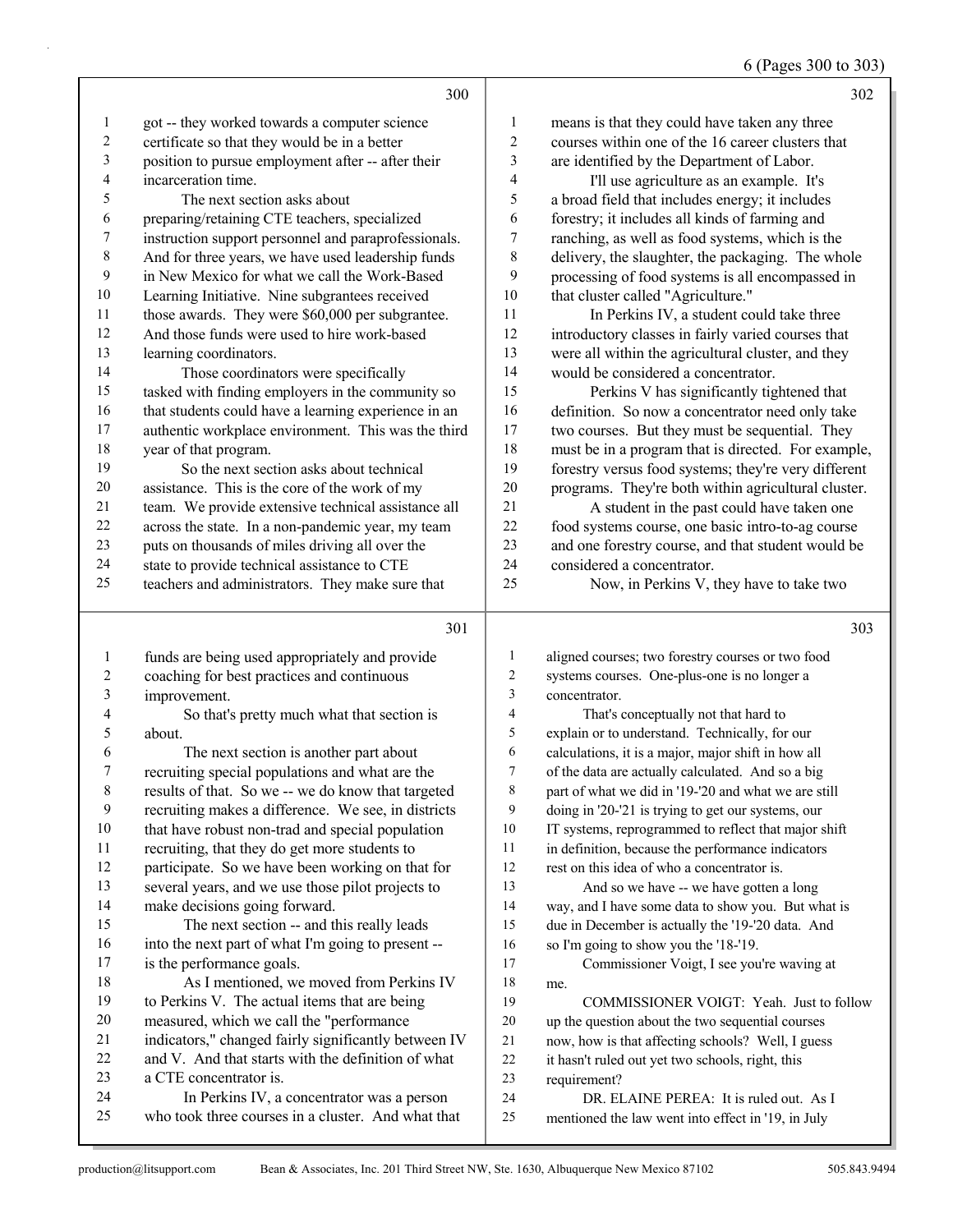|  | 7 (Pages 304 to 307) |  |
|--|----------------------|--|
|--|----------------------|--|

|                | 304                                                  |                | 306                                                  |
|----------------|------------------------------------------------------|----------------|------------------------------------------------------|
| $\mathbf{1}$   | of '19. But we didn't know about it until January    | $\mathbf{1}$   | you a map and explained a little bit more about      |
| 2              | of '19. So as you know, the cycle of courses, there  | 2              | this. But in every region, they voted on between     |
| 3              | was no way that July and August of '19's courses     | 3              | two and four priorities. And now what's fundable     |
| 4              | were going to reflect the new law; because now in    | 4              | for two years is only what's in those priorities.    |
| 5              | $20-21$ , we are starting to see that.               | 5              | And so just this week, for example, we               |
| 6              | But I would say one of the biggest impacts           | 6              | have been doing a monitoring visit in West Las Vegas |
| 7              | that the law is having is that it is helping schools | 7              | High School and district. And they had -- they had   |
| $\,8\,$        | focus and clarify and really become more             | 8              | several different introductory courses, as we've     |
| 9              | laser-focused on jobs and on pathways that lead      | 9              | just described.                                      |
| 10             | somewhere, which was the point of the law.           | $10\,$         | And as a result of that monitoring and the           |
| 11             | COMMISSIONER VOIGT: Yeah. Thanks.                    | 11             | CLNA process, we're helping them focus their efforts |
| 12             | Because it seems like -- I know students, they would | 12             | really on skilled trades and recognize that the      |
| 13             | come in and -- they would just take a smattering of  | 13             | Perkins funds need to be used to build a very strong |
| 14             | all different introductory-level classes. But now    | 14             | program that's well aligned to industry and          |
| 15             | they're going to be more successful, because they're | 15             | post-secondary that has a student organization.      |
| 16             | going to hone in and really commit to a pathway.     | 16             | And so rather than having a scattershot              |
| 17             | $So -$                                               | 17             | approach, we're helping them really use these funds  |
| 18             | DR. ELAINE PEREA: Yes, ma'am. And,                   | 18             | for a singular vision that is aligned with what the  |
| 19             | actually, the schools have a role in that, too;      | 19             | industry in that area has asked.                     |
| $20\,$         | because, inadvertently, Perkins IV may have          | 20             | So that was the point of the CLNA                    |
| 21             | incentivized offering those -- you know, a           | 21             | meetings.                                            |
| 22             | cornucopia of intro classes. And now, because of     | 22             | The last thing that's in this narrative              |
| 23             | the change in data structure and how we know that    | 23             | that is -- that I want to tell you guys about, I     |
| 24             | what gets measured matters -- and so when a Perkins  | 24             | think most of the people -- at least the people who  |
| 25             | administrator sits down and puts a plan together,    | 25             | have been on the Commission for a while have a       |
|                | 305                                                  |                | 307                                                  |
| $\mathbf{1}$   | they're more likely to have a narrower, more         | $\mathbf{1}$   | copy -- a hard copy of the Career Clusters Guide.    |
| $\overline{2}$ | directed plan instead of -- to just use the same two | $\sqrt{2}$     | It's a 150-page document that is colorful; it's made |
| 3              | examples again.                                      | $\mathfrak{Z}$ | for students. It walks through each of the           |
| $\overline{4}$ | Instead of offering food systems and                 | 4              | 16 clusters that the Department of Labor has         |
| 5              | forestry, they're more likely to offer two forestry  | 5              | established.                                         |

 going to get funded, ultimately. 8 COMMISSIONER VOIGT: Yeah. Thanks. 9 DR. ELAINE PEREA: So just to finish up with this narrative, that's really the -- the bulk of the IT work that we've done. 12 There's also a section in here about the Comprehensive Local Needs Assessment, which was the stakeholder meetings that we held in the winter and spring. And the last couple of those got moved to a virtual environment because of the pandemic. 17 But the Comprehensive Local Needs Assessment, it's another part of the law. It says in addition to the way that we find concentrators changing, what's now fundable is only the priorities of the region. And so in every region, they had to

or two food systems, because that's going to -- it's

have meetings and vote on priorities and choose what

- would be fundable in that area.
- 24 And there are ten CTE regions. As I

6 And it provides New Mexico-specific data.<br>7 It provides data about what the entry wages are. It provides data about what the entry wages are, what the median wages are, what the number of projected openings in the next ten years will be and the level of academic attainment that's required in order to be successful in that career.

12 It also provides the post-secondary information for those same careers so that students know what they actually should major in. Because one of the things that we've learned, especially for first-generation students, is that there's different vocabulary. And a student -- a student may be -- 18 have a clear vision of what they want. But if they<br>19 don't know the vocabulary of what it's called at the don't know the vocabulary of what it's called at the post-secondary level, they can waste a lot of time 21 in the wrong major or undeclared.

22 So one of the things the guidebook does is it lays out what the post-secondary choices are and where in New Mexico the students can study that. 25 So we have -- we did a run of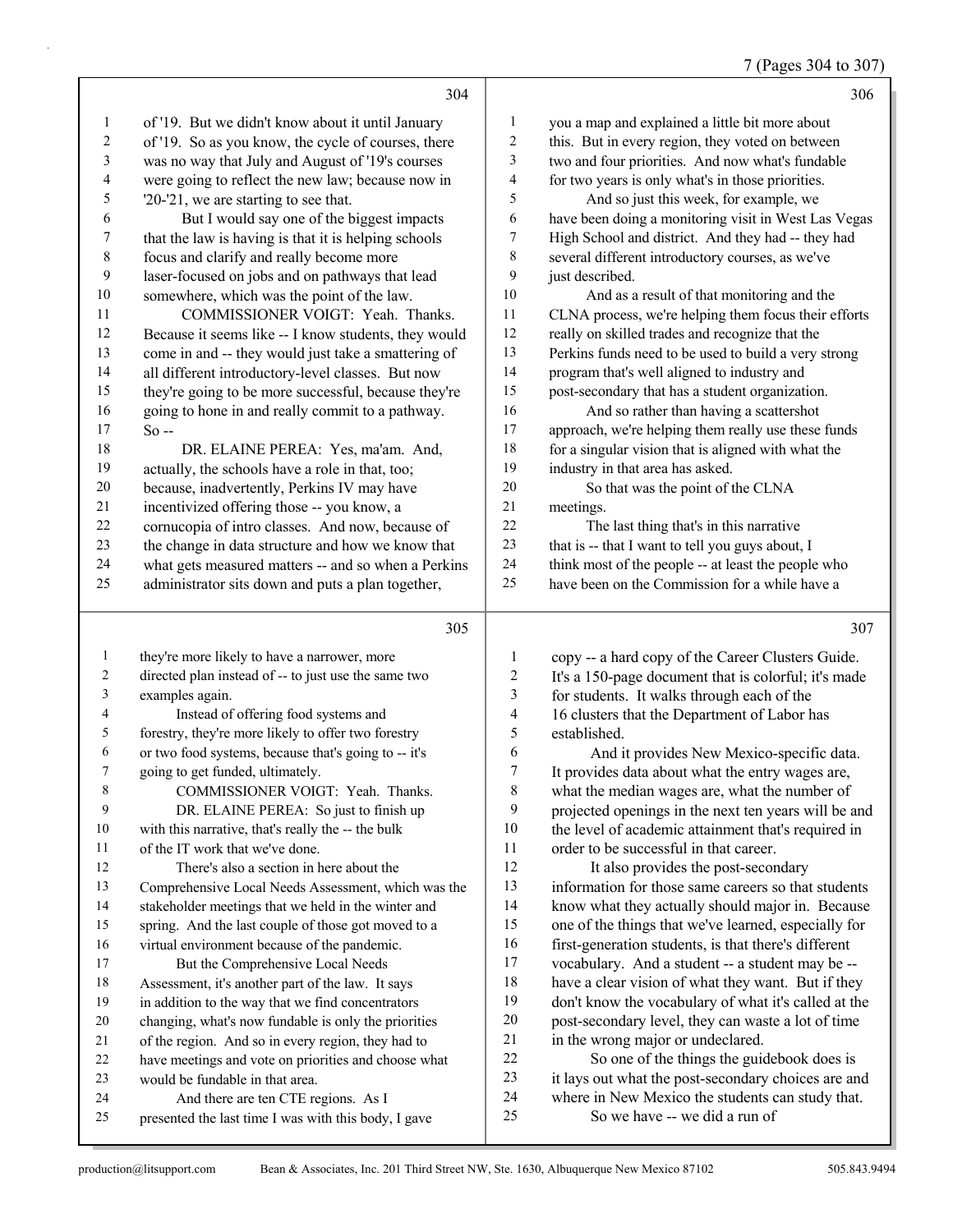8 (Pages 308 to 311)

|                  |                                                      |                          | $0(1 \text{ uS} \omega)$ $00 \omega 11$              |
|------------------|------------------------------------------------------|--------------------------|------------------------------------------------------|
|                  | 308                                                  |                          | 310                                                  |
| 1                | 30,000 copies in '19-'20 and distributed those. We   | 1                        | So that's the narrative.                             |
| $\boldsymbol{2}$ | have, over than the summer and into this fall, done  | $\overline{c}$           | Before I move into the data, maybe it                |
| $\mathfrak{Z}$   | a third -- third edition of the guidebook, which now | 3                        | would be appropriate to pause for questions on what  |
| 4                | has the new concentrator definitions in it and a     | 4                        | I've covered so far.                                 |
| 5                | much clearer explanation for districts of what a     | 5                        | THE CHAIR: Sure.                                     |
| 6                | pathway should look like.                            | 6                        | Commissioner Armbruster?                             |
| $\boldsymbol{7}$ | And we are now in the process of                     | $\tau$                   | COMMISSIONER ARMBRUSTER: Yes. This is                |
| $\,$ $\,$        | translating that into Spanish, and have budgeted for | $\,8\,$                  | only because I probably missed what you said. So     |
| 9                | 15,000 Spanish copies to be printed and distributed  | 9                        | let me say that I'm sure you said it.                |
| 10               | this spring.                                         | $10\,$                   | So on the prisons, you were talking about            |
| 11               | So I'm very excited about that. It's been            | 11                       | women and doing computer classes for people who are  |
| 12               | a massive undertaking. Translating a document of     | 12                       | going to be there for a year -- I think that's       |
| 13               | that length into Spanish with so much technical      | 13                       | correct. So are these private prisons or state       |
| 14               | language is -- has been a challenge. But we have     | 14                       | prisons?                                             |
| 15               | got a full translation. We've now had it back        | 15                       | DR. ELAINE PEREA: It's the -- it's the               |
| 16               | translated by two different native Spanish-speakers  | 16                       | State correctional facility for youth. So it's --    |
| 17               | have back-translated it and given the original       | $17\,$                   | it is incarcerated young people who are going to be  |
| 18               | translator feedback. And we're in the process of     | 18                       | incarcerated for more than a year who are high       |
| 19               | making final edits to that.                          | 19                       | school -- who are finishing their high school        |
| 20               | So the rest of the -- oh, there is one               | 20                       | program when they come into this.                    |
| 21               | more little thing here and that's about reserve.     | 21                       | COMMISSIONER ARMBRUSTER: Perfect. And                |
| 22               | Reserve is another part of the law that's            | 22                       | the other thing is, so on this guide, is it online   |
| 23               | administered slightly differently.                   | 23                       | as well? Or will it be online?                       |
| 24               | And so with our reserve funds, we launched           | 24                       | DR. ELAINE PEREA: It is online. It's                 |
| 25               | a three-year program back in '17-'18, using -- using | 25                       | posted on the College and Career Readiness Bureau's  |
|                  | 309                                                  |                          | 311                                                  |
| 1                | funds to support hiring for computer science and     | $\mathbf{1}$             | website.                                             |
| 2                | information technology employees. We partnered with  | 2                        | COMMISSIONER ARMBRUSTER: Oh, great.                  |
| 3                | Computer Science Teachers Association and doing a    | $\mathfrak{Z}$           | Okay. Thank you. This is great. I'm not sure I       |
| 4                | summer teaching program and cohorted the incoming    | $\overline{\mathcal{A}}$ | will be able to understand all those words, either.  |
| 5                | teachers so that they had peer support.              | 5                        | You know, life has changed since the 1900s when I    |
| 6                | And we have had a significant increase --            | 6                        | was in school. But thank you very much.              |
| 7                | this has been a very successful initiative for us.   | 7                        | DR. ELAINE PEREA: Sure.                              |
| 8                | The computer science -- AP Computer Science          | 8                        | THE CHAIR: Commissioner Voigt?                       |
| 9                | Principles is sort of that capstone course at the    | 9                        | COMMISSIONER VOIGT: Thank you. I just                |
| 10               | high school level. And you don't get more students   | $10\,$                   | want to say that I really -- I really like that      |
| 11               | in that without having a pipeline.                   | 11                       | CLNA, because I think it's great that the -- that    |
| 12               | And so the work that we've been doing has            | 12                       | we're looking at local communities, and we're        |
| 13               | been building the pipeline from middle school into   | 13                       | looking at the strengths within each diverse         |
| 14               | high school and also building the teacher            | 14                       | community within our state and really trying to      |
| 15               | infrastructure. Teachers have to have some           | 15                       | build on those. So that's great that you did         |
| 16               | experience with computer sciences before they're     | 16                       | that -- those community input hearings or meetings.  |
| 17               | really ready to teach that AP course.                | 17                       | And I'm glad you didn't have to revise               |
| 18               | And so this initiative has built teachers'           | 18                       | your whole book, because that guide is really a nice |
| 19               | abilities, and it has built schools' abilities put   | 19                       | piece of work. And that's awesome that you're        |
| 20               | kids in that pipeline. We've almost doubled the      | $20\,$                   | getting it into another language.                    |

- getting it into another language.
	- 21 DR. ELAINE PEREA: Thank you.
	- 22 THE CHAIR: Commissioners, any other

questions?

- 24 Okay.
- 25 DR. ELAINE PEREA: All right. I'm going

more capacity in that.

 number of students taking that capstone course over the last three years. And we are getting ready to launch a revised new version of this initiative for this spring as we come out of pandemic and build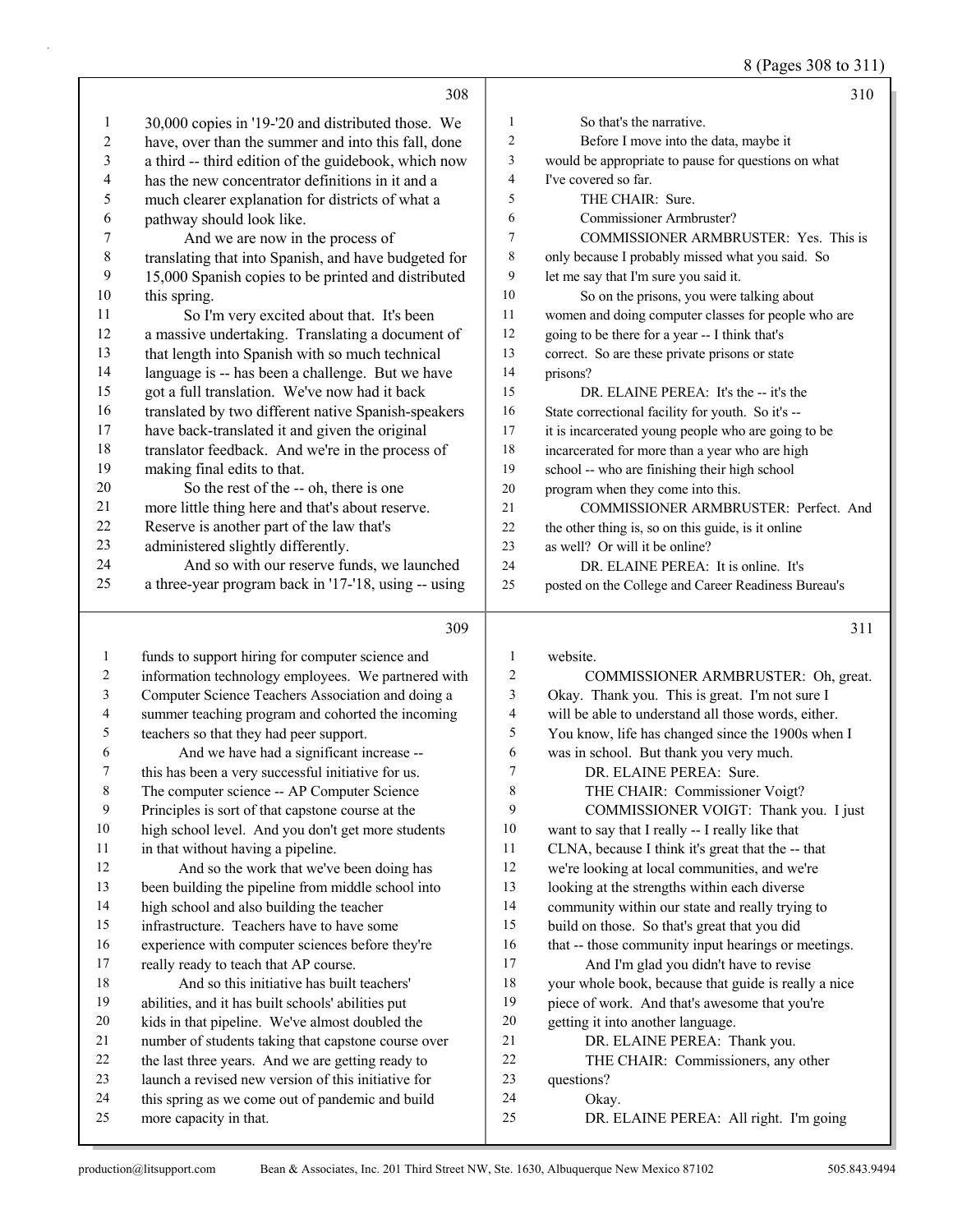# 9 (Pages 312 to 315)

|                  | 312                                                                                               |                       | 314                                                                                                         |
|------------------|---------------------------------------------------------------------------------------------------|-----------------------|-------------------------------------------------------------------------------------------------------------|
| $\mathbf{1}$     | to present a little bit now on data -- oh, sorry.                                                 | 1                     | So just to give you a very broad overview,                                                                  |
| $\boldsymbol{2}$ | Commissioner Voigt?                                                                               | $\overline{c}$        | this report is by cluster. It's the 16 career                                                               |
| 3                | COMMISSIONER VOIGT: Oh, that's okay. I                                                            | $\mathfrak{Z}$        | clusters. And the counts here are duplicative,                                                              |
| 4                | was going to -- sorry. I thought we were done.                                                    | 4                     | which means that this is not individual students. A                                                         |
| 5                | Never mind.                                                                                       | 5                     | student might have taken two courses that make them                                                         |
| 6                | DR. ELAINE PEREA: I won't -- I won't --                                                           | 6                     | an agricultural concentrator. And then they've also                                                         |
| 7                | I'll try not to kill you guys with sweating the                                                   | $\boldsymbol{7}$      | taken two courses that make them communications --                                                          |
| $\,$ $\,$        | small stuff here on the details. I'm going to make                                                | 8                     | arts and communication concentrator.                                                                        |
| 9                | this big enough that maybe you can actually see it.                                               | 9                     | And this is sort of analogous to majors in                                                                  |
| 10               | So the big change is in how we calculate                                                          | $10\,$                | college, which many of you may be familiar with. If                                                         |
| 11               | concentrators. And the -- and another smaller, but                                                | 11                    | we try to figure out what a person's majoring in by                                                         |
| 12               | significant, change was in some of the particular                                                 | 12                    | what course patterns they've taken, there's going to                                                        |
| 13               | subpopulations.                                                                                   | 13                    | be a lot of noise in that data, because a lot of                                                            |
| 14               | So as we -- as I scroll across here, you                                                          | 14                    | course taking overlaps.                                                                                     |
| 15               | can see the subpopulations that we have to measure.                                               | 15                    | And so a student who's interested in --                                                                     |
| 16               | And most of them, as we move through race, have not                                               | 16                    | for example, they want to learn how to market their                                                         |
| 17               | really changed.                                                                                   | $17\,$                | family ranch, they may end up taking courses in both                                                        |
| 18               | But then back over here on the back end,                                                          | 18                    | the agricultural cluster and in the arts,                                                                   |
| 19               | there's a few new things. We went from -- this is                                                 | 19                    | technology, and communications cluster. And so in                                                           |
| $20\,$           | our English Learners. These are the students who                                                  | $20\,$                | this table they would be counted in both sets of                                                            |
| 21               | are in special education. These are pregnant and                                                  | 21                    | data.                                                                                                       |
| $22\,$           | parenting -- they actually don't have to be                                                       | 22<br>23              | These are '18-'19 data. We are still                                                                        |
| 23<br>24         | unmarried, although IT likes the term "single                                                     | 24                    | working on '19-'20 data. The reason we had to<br>calculate '18-'19 data is because we have to set           |
| 25               | parent." But it's any -- any high school student<br>who is either expecting or has a young child. | 25                    | targets. And then, eventually, each LEA will be                                                             |
|                  |                                                                                                   |                       |                                                                                                             |
|                  |                                                                                                   |                       |                                                                                                             |
|                  | 313                                                                                               |                       | 315                                                                                                         |
| 1                |                                                                                                   |                       |                                                                                                             |
| 2                | Economically disadvantaged. That is                                                               | $\mathbf{1}$          | responsible for their performance in relation to the                                                        |
| 3                | defined as being on Free or Reduced Lunch.                                                        | $\boldsymbol{2}$<br>3 | state target.                                                                                               |
| 4                | Then we have a few new ones. Military<br>families. And so this is obviously especially            | 4                     | So the next data I'm going to show you are<br>those -- those where the targets come in.                     |
| 5                | important because we have a fair member of military                                               | 5                     | So let me zoom out just for a minute so                                                                     |
| 6                | bases in our state. And so one of the things that                                                 | 6                     | you get an overview of what this whole report looks                                                         |
| 7                | we're looking for is representation.                                                              | $\tau$                | like. You should have copies of this in your own                                                            |
| 8                | And the next one is homelessness. So any                                                          | 8                     | packets so that you can zoom in and see it in                                                               |
| 9                | student who is receiving McKinley-Vento funds or                                                  | 9                     | more -- so that you can actually read it, because                                                           |
| 10               | otherwise identified as homeless is identified in                                                 | 10                    | I'm sure that it's fairly small on your screen right                                                        |
| 11               | our system, and we're identifying whether they're                                                 | 11                    | now.                                                                                                        |
| 12               | participating in CTE.                                                                             | 12                    | But what I want to show you is that                                                                         |
| 13               | And foster. And foster has been an                                                                | 13                    | there's the indicators. There's a short name for                                                            |
| 14               | especially challenging dataset for us because of the                                              | 14                    | them. There's what goes into the numerator and what                                                         |
| 15               | requirements for privacy. And so we've had to                                                     | 15                    | goes into the denominator. Then what the actual                                                             |
| 16               | develop some -- some additional protocols around                                                  | 16                    | measures are. And then that gives us a baseline.                                                            |
| 17               | this, because in the past, districts could pull up                                                | 17                    | And this baseline here becomes the basis                                                                    |
| 18               | their reports, and they could see the exact kids who                                              | 18                    | for targets. And as I mentioned now, we are still                                                           |
| 19               | were in different categories.                                                                     | 19                    | trying to calculate our '19-'20 numbers. The -- the                                                         |
| 20               | And as you can see, the numbers here are                                                          | $20\,$                | intended trajectory is that we get the '18-'19                                                              |
| 21               | very low. And so you might have one Native American                                               | 21                    | numbers and the '19-'20 numbers, and from that, then                                                        |
| 22               | foster child in a district. And we have to be very                                                | 22                    | we have an idea of the trajectory for '20-'21.                                                              |
| 23<br>24         | careful about privacy in that situation. And so                                                   | 23<br>24              | And we propose targets for the Department                                                                   |
| 25               | that's one of the reasons that this reporting has<br>taken so long.                               | 25                    | of Education. Once they approve those targets, then<br>each of the districts is responsible for meeting the |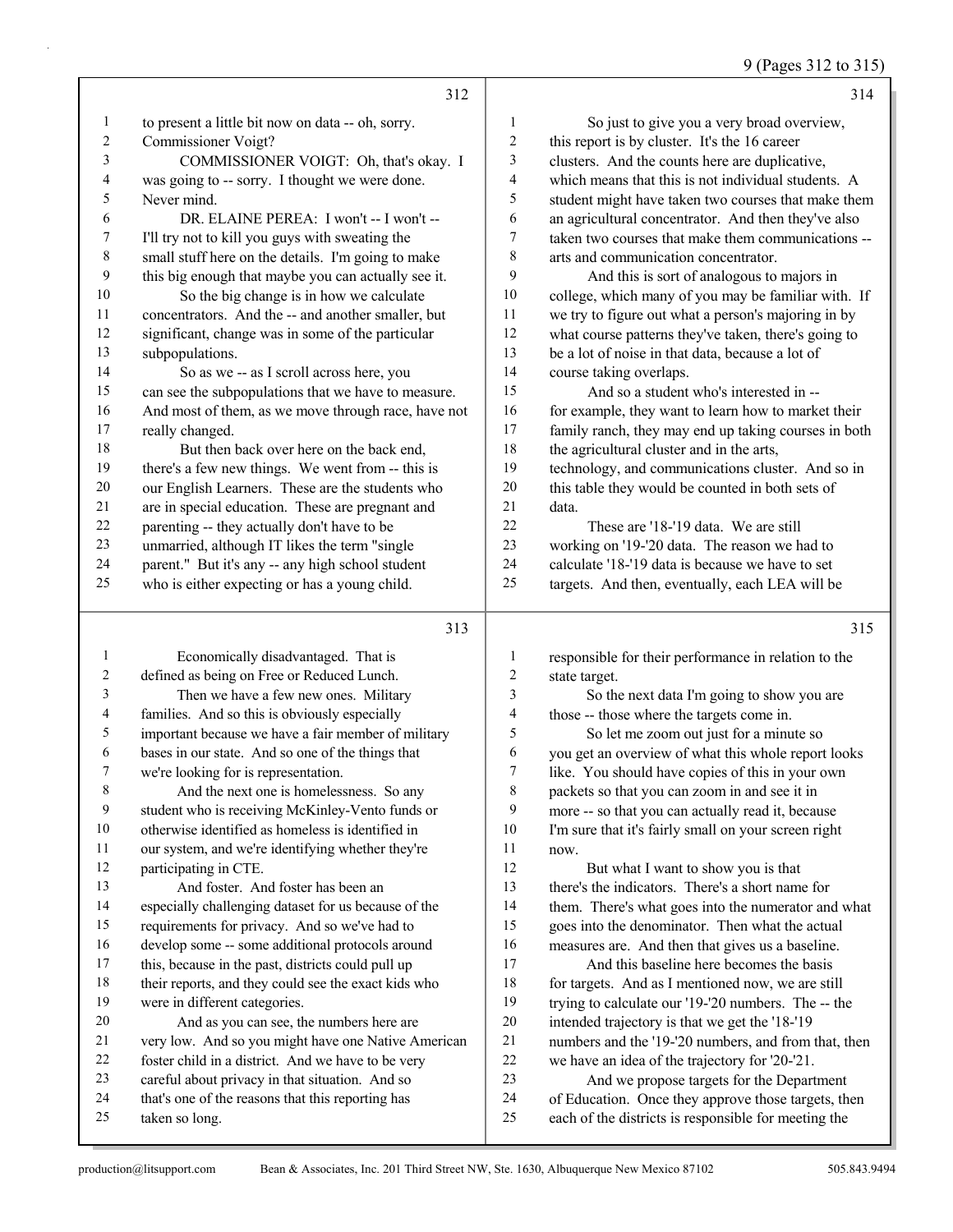10 (Pages 316 to 319)

|                | 316                                                                                    |                  | 318                                                                                                |
|----------------|----------------------------------------------------------------------------------------|------------------|----------------------------------------------------------------------------------------------------|
| 1              | targets at the district level.                                                         | 1                | This is in line with our State averages.                                                           |
| $\overline{c}$ | So just to give you -- without even                                                    | $\boldsymbol{2}$ | This is not something about CTE. It's actually a                                                   |
| 3              | talking about what they all mean, if the target is                                     | $\mathfrak{Z}$   | little bit higher than the State numbers, but                                                      |
| 4              | 25 percent, like this, if that were our State                                          | $\overline{4}$   | certainly something that I am very concerned about.                                                |
| 5              | target, then any district that exceeds that is fine.                                   | 5                | Being mathematically inclined, I am really hoping                                                  |
| 6              | Any district that does not meet that, if short by                                      | 6                | that we can make this move up.                                                                     |
| 7              | more than 10 percent -- so if the target was                                           | 7                | And then the third one is science. This                                                            |
| $\,8\,$        | 25 percent, and they were below 20 percent, that                                       | $\,8\,$          | is a new measure for us, science proficiency. At                                                   |
| $\overline{9}$ | would be a fail, and they would have to go on a                                        | 9                | 40 percent, we're looking at, again, about like the                                                |
| 10             | corrective action plan in order to address why they                                    | 10               | State looks.                                                                                       |
| 11             | missed that target.                                                                    | 11               | The next indicator is placement. So this                                                           |
| 12             | So getting our targets right is very                                                   | 12               | is looking at the number of students who left high                                                 |
| 13             | important, because it has a massive impact                                             | 13               | school who were CT concentrators. They didn't have                                                 |
| 14             | downstream on programmatic choices. And so that is                                     | 14               | to graduate. So the definition is, "enrolled in the                                                |
| 15             | why we are still working on this. We are not the                                       | 15               | lag year, but not enrolled in the reporting year";                                                 |
| 16             | only state that is really struggling with getting                                      | 16               | in other words, this year they're not there anymore.                                               |
| 17             | these calculations done and getting them right.                                        | 17               | So they left last year one way or another.                                                         |
| 18             | It is -- it is challenge.                                                              | 18               | Then we look at Higher Ed and Department                                                           |
| 19             | So I'm just going to zoom in a little bit                                              | 19               | of Workforce Solutions to see if we can find those                                                 |
| 20             | to give you a little bit more of a feel for what                                       | 20               | students in their dataset, which would mean that                                                   |
| 21             | this is about.                                                                         | 21               | they are either enrolled in post-secondary, or                                                     |
| 22             | So the first two indicators are about                                                  | 22               | they're earning wages.                                                                             |
| 23             | graduation rates. The first one is a four-year, and                                    | 23               | In the past, this was a simple yes/no on                                                           |
| 24             | the second one is the six-year, the six-year cohort.                                   | 24               | wages. So even a student who worked for one week at                                                |
| 25             | And so with that new definition of                                                     | 25               | Burger King would be counted as a "yes." Now, that                                                 |
|                | 317                                                                                    |                  | 319                                                                                                |
| $\mathbf{1}$   | concentrator, that tightened-up definition of                                          | 1                | has tightened up; so the wages have to be 75 percent                                               |
| $\overline{c}$ | concentrator, you can see that our graduation rates,                                   | 2                | of full-time minimum wage.                                                                         |
| 3              | which have always been very high in CTE -- we've                                       | 3                | So if a student is not in college, the                                                             |
| 4              | always been, in New Mexico, between 92 and                                             | 4                | only way their wages count is if they were employed                                                |
| 5              | 95 percent -- tightening up that definition takes us                                   | 5                | for a large portion of that quarter. And the                                                       |
| 6              | even higher, 98 percent in four years and 99 percent                                   | 6                | quarter that we test is October through December.                                                  |
| 7              | in six years.                                                                          | 7                | So for '18-'19, that is just over                                                                  |
| 8              | So students are absolutely much, much more                                             | 8                | 40 percent.                                                                                        |
| 9              | likely to finish high school if they have identified                                   | 9                | The next indicator is the non-trad. This                                                           |
| 10             | a CTE pathway and taken the classes to become a                                        | 10               | is where we're looking at students who are of the                                                  |
| 11             | concentrator on that.                                                                  | 11               | non-traditional gender, divided by students who are                                                |
| 12             | The frustrating thing is these                                                         | 12               | in a gendered program. So you take all the kids                                                    |
| 13             | denominators, very small. In a typical year, we                                        | 13               | that are in the welding class, and you look at how                                                 |
| 14             | have somewhere between 17- and 20,000 graduates.                                       | 14               | many of them are female. You take a look at all of                                                 |
| 15             | And so having only 4,000 of those students be in CTE                                   | 15               | the kids that are in a nursing class and how many of                                               |
| 16             | is a -- it's an opportunity for a lot of growth for                                    | 16               | them are male.                                                                                     |
| 17             | us.                                                                                    | 17               | And so for '18-'19, as we're working on a                                                          |
| 18             | The next set of indicators, the second                                                 | 18               | baseline, this is actually quite a bit higher than                                                 |
| 19             | ones are about academic achievement. The first one                                     | 19               | we were seeing with the old definition of                                                          |
| 20             | is reading and language arts. The second one is                                        | $20\,$           | concentrators. And we're really pleased about this,                                                |
| 21             | mathematics. The third one is science.                                                 | 21<br>22         | because we've been working for years with our CTE                                                  |
| 22<br>23       | So you can see here a much broader<br>variation. Almost half of CTE concentrators test | 23               | instructors to make sure that when they have a                                                     |
| 24             | proficient in eleventh grade, but only a quarter of                                    | 24               | non-traditional student taking an intro class, that<br>they really are nourishing that student and |
|                |                                                                                        |                  |                                                                                                    |
| 25             | students test proficient for math.                                                     | $25\,$           | supporting that student to go on.                                                                  |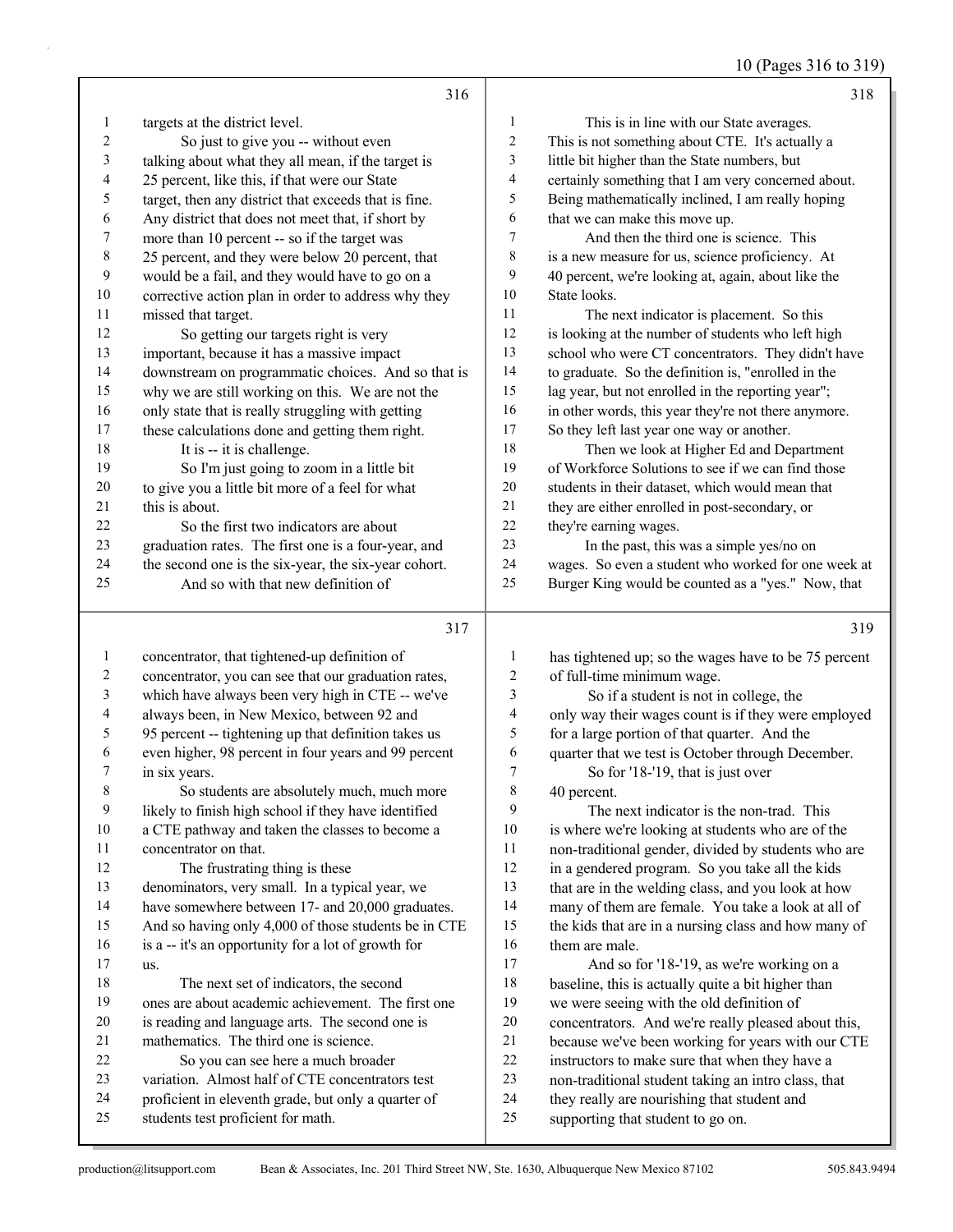11 (Pages 320 to 323)

|                | 320                                                                                                    |                | 322                                                                                                       |
|----------------|--------------------------------------------------------------------------------------------------------|----------------|-----------------------------------------------------------------------------------------------------------|
| $\mathbf{1}$   | And so love seeing this. It really does                                                                | 1              | have to have more kids in CTE in order for us to be                                                       |
| 2              | suggest that our efforts are working, especially                                                       | $\overline{c}$ | impacting the State graduation rate.                                                                      |
| 3              | with girls in skilled trades and STEM, computer                                                        | 3              | So that's the data I have to show you. I                                                                  |
| 4              | science. We've got some great results happening                                                        | 4              | did give you the post-secondary as well. If you're                                                        |
| 5              | there.                                                                                                 | 5              | interested, the post-secondary indicators did not                                                         |
| 6              | The next set of indicators, the 5s, 5S1                                                                | 6              | change as much. And so there they are. I won't                                                            |
| 7              | through 5S4 are measures of quality.                                                                   | 7              | take your time with that right now, but happy to                                                          |
| 8              | So the first one is students who earned a                                                              | 8              | answer questions about that.                                                                              |
| $\overline{9}$ | credential. The second one is students who earned                                                      | 9              | So as I said, those are the '18-'19 data I                                                                |
| 10             | dual credit. And the third one is students who                                                         | 10             | just showed you. The '19-'20, we are still trying                                                         |
| 11             | participated in work-based learning.                                                                   | 11             | to calculate. We're desperately trying to get them                                                        |
| 12             | All three of those are indicators of                                                                   | 12             | done before December 31st, which is when we're                                                            |
| 13             | quality. And so we want to see districts building                                                      | 13             | supposed to report on them.                                                                               |
| 14             | programs of study that culminate with one of these                                                     | 14             | We have distributed the '18-'19 data to                                                                   |
| 15             | capstone experiences. So we've split them out,                                                         | 15             | the field so that they can compare their own                                                              |
| 16             | broken them into three pieces.                                                                         | 16             | performance against the '18-'19 and start to get an                                                       |
| 17             | And then we have a fourth one, and this is                                                             | 17             | idea of whether they may be in position to meet the                                                       |
| 18             | the number of unique students who have one or more                                                     | 18             | targets or whether they're going to be short on the                                                       |
| 19             | of those indicators of quality.                                                                        | 19             | targeting.                                                                                                |
| 20             | And so this is really where we, as a State                                                             | 20             | Because those are the averages for the                                                                    |
| 21             | agency, are going to be focusing, is helping get                                                       | 21             | whole state, you see -- you see a bell curve                                                              |
| 22             | this number up. We want CTE students who are                                                           | 22             | distribution, with some districts doing much better                                                       |
| 23             | concentrators to have experiences with one or more                                                     | 23             | than the numbers I just showed you, some districts                                                        |
| 24             | of these quality indicators.                                                                           | 24             | doing much worse. Again, those districts that are                                                         |
| 25             | As you can see, dual credit is our highest                                                             | 25             | not doing as well, and if they're not within                                                              |
|                | 321                                                                                                    |                | 323                                                                                                       |
| 1              | one right now. Work-based learning and earning                                                         | 1              | 90 percent of the State average, they have to use                                                         |
| 2              | credentials are very important. And we --                                                              | $\overline{c}$ | their funds proactively to address whatever                                                               |
| 3              | especially because we've had this work-based                                                           | 3              | indicator they've missed. So that's -- that's what                                                        |
| 4              | learning initiative for a few years now, we are                                                        | $\overline{4}$ | we're working on right now.                                                                               |
| 5              | really hoping to see this number go up.                                                                | 5              | So I've already talked to the Department                                                                  |
| 6              | And then the last thing that we're working                                                             | 6              | of Ed and queued up a possible extension because of                                                       |
| 7              | on -- and this data is not right; I know that, just                                                    | 7              | our data. And the last days of December, I'll have                                                        |
| 8              | in my heart. This last indicator, Program Reach, in                                                    | 8              | to give them an ETA if I can't meet the December 31                                                       |
| 9              | some ways is perhaps the most important, because                                                       | 9              | deadline. I'm working very actively with the                                                              |
| 10             | it's looking at the number of CTE completers, which                                                    | $10\,$         | Information Technology department to try to complete                                                      |
| 11             | is a more robust definition; it's a concentrator                                                       | 11             | those calculations and get them submitted to DE on                                                        |
| 12             | plus a capstone.                                                                                       | 12             | time.                                                                                                     |
| 13             | And so that student has to take three                                                                  | 13             | THE CHAIR: So thank you once again,                                                                       |
| 14             | sequential courses. But really, that is the                                                            | 14             | because this -- we were excited when the changes                                                          |
| 15             | definition of a high-quality CTE program. So we're                                                     | 15             | started to take place, because, as you know, for so                                                       |
| 16             | looking at the number of CTE completers over the                                                       | 16             | many years, a lot of our charters couldn't                                                                |
| 17             | number of students enrolled.                                                                           | 17             | participate. And when the changes started to take                                                         |
| 18             | So we really want to see this be quite a                                                               | 18             | place, that was going to hopefully open the door for                                                      |
| 19             | bit larger, because this number is going to make                                                       | 19             | more students in charter schools to be able to                                                            |
| 20             | this first one that I told you about so much more                                                      | $20\,$         | access these opportunities, which we've always been                                                       |
| 21<br>22       | profound.<br>If we can increase the number of students                                                 | 21             | very supportive of.                                                                                       |
| 23             | who are concentrators and completers in here, and if                                                   | 22<br>23       | So I appreciate the time and all the                                                                      |
|                |                                                                                                        |                | effort and energy and work that goes into it,                                                             |
|                |                                                                                                        |                |                                                                                                           |
| 24<br>25       | we maintain this graduation rate, that's going to<br>push the graduation rate for the entire state. We | 24<br>25       | because we are firmly in support of CTE. You know,<br>the express- -- yesterday, with schools that -- you |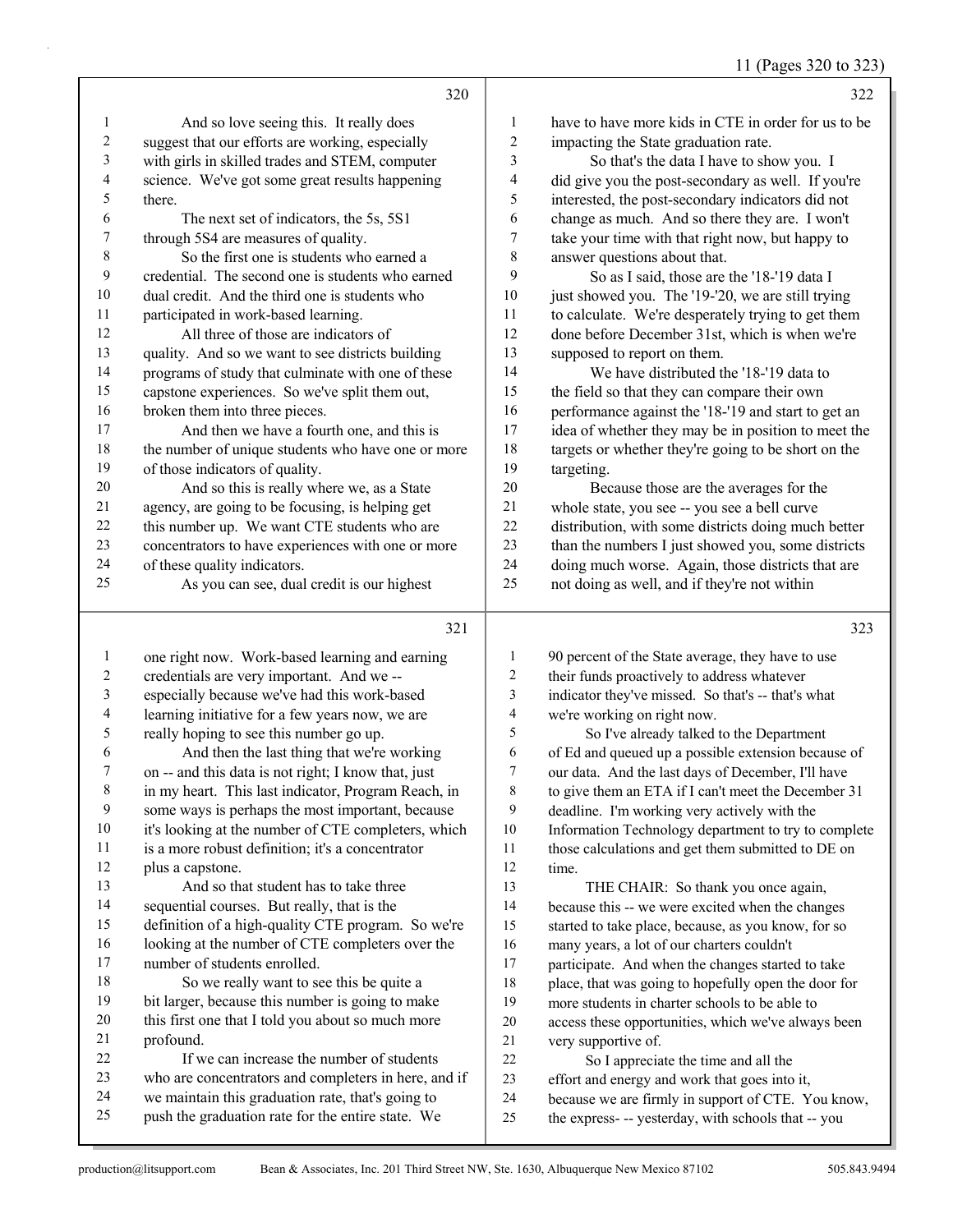12 (Pages 324 to 327)

|                         | 324                                                                                               |                | 326                                                                                                    |
|-------------------------|---------------------------------------------------------------------------------------------------|----------------|--------------------------------------------------------------------------------------------------------|
| $\mathbf{1}$            | know, college is important. But there are other                                                   | $\mathbf{1}$   | DR. ELAINE PEREA: I'm -- I -- I am                                                                     |
| $\overline{\mathbf{c}}$ | opportunities where students can see their successes                                              | 2              | presenting the data. The agenda says that you all                                                      |
| 3                       | in life and not have to go to college. And those                                                  | 3              | are going to vote on it. So I guess it would be up                                                     |
| 4                       | licensure trainings are equally as important.                                                     | 4              | to you guys if you want to vote or table --                                                            |
| 5                       | And as all of us, in particular, that are                                                         | 5              | THE CHAIR: We can't vote on -- we don't                                                                |
| 6                       | homeowners, know how difficult it is to get                                                       | 6              | have the finalized copy. So how can we vote on a                                                       |
| 7                       | qualified, trained folks to come in and do a lot of                                               | 7              | preliminary copy?                                                                                      |
| 8                       | the work. And there's good pay in it as well.                                                     | 8              | COMMISSIONER VOIGT: So I guess my                                                                      |
| 9                       | And I know there's frustration that's been                                                        | 9              | question is, so once you get that finalized copy,                                                      |
| 10                      | expressed by some of those tradespeople that have                                                 | 10             | the report done that you're going to submit to the                                                     |
| 11                      | come in to do work at the house and say, "We can't                                                | 11             | feds, Elaine, then we can vote on that hopefully in                                                    |
| 12                      | find, you know, kids that want to do this." And                                                   | 12             | our January meeting? Since your due date is                                                            |
| 13                      | it's -- you know, we're -- they're always short.                                                  | 13             | December 30th or December 31st, if you could                                                           |
| 14                      | So it's something that we -- like I said,                                                         | 14             | immediately share that with the PEC, then we could                                                     |
| 15                      | we've always been supportive. The concern is the --                                               | 15             | move it to our January agenda.                                                                         |
| 16                      | what apparently is happening with the reporting and                                               | 16             | THE CHAIR: But it's too late then. The                                                                 |
| 17                      | our not being able to fulfill our responsibility                                                  | 17             | approval is supposed to happen before the copy goes                                                    |
| 18                      | with that reporting. And that's where the concern                                                 | $18\,$         | to the feds. That's the process.                                                                       |
| 19                      | is.                                                                                               | 19             | COMMISSIONER VOIGT: Okay.                                                                              |
| 20                      | Commissioner Voigt?                                                                               | 20             | THE CHAIR: So if we do it in the January                                                               |
| 21                      | COMMISSIONER VOIGT: Thank you,                                                                    | $21\,$         | meeting, we've abrogated our responsibility in that.                                                   |
| 22                      | Madam Chair. So regarding the reporting, and to go                                                | 22             | COMMISSIONER VOIGT: Now, the extension                                                                 |
| 23                      | forward and ensure that we do receive a finalized                                                 | 23             | that you were going to request, Elaine, would that                                                     |
| 24                      | report from the CCRB, is that somebody that, Elaine,                                              | 24             | move it beyond January?                                                                                |
| 25                      | on your end, that you can ensure, as the director,                                                | 25             | COMMISSIONER CABALLERO: Madam Chair,                                                                   |
|                         |                                                                                                   |                |                                                                                                        |
|                         |                                                                                                   |                |                                                                                                        |
|                         | 325                                                                                               |                | 327                                                                                                    |
| $\mathbf{1}$            | to carry forward from year to year?                                                               | $\mathbf{1}$   | $do -$                                                                                                 |
| 2                       | I mean, that's something -- because it is                                                         | $\overline{c}$ | COMMISSIONER VOIGT: I'd just like.                                                                     |
| 3                       | in statute, it just seems like it's something that                                                | 3              | COMMISSIONER CABALLERO: I'd just like to                                                               |
| 4                       | got overlooked within the transition from the                                                     | 4              | ask our attorney some questions. Is it possible to                                                     |
| 5                       | previous director to you, maybe? I don't know. I                                                  | 5              | move to -- to -- what do you call it -- private                                                        |
| 6                       | don't know where --                                                                               | $\epsilon$     | executive session?                                                                                     |
| 7                       | THE CHAIR: Oh. And I'm going to say --                                                            | 7              | THE CHAIR: No, no. It's not on our                                                                     |
| 8                       | and I'm going to step in and say this was not                                                     | 8              | agenda on this particular item.                                                                        |
| 9                       | overlooked. I'm going to step in and say that. But                                                | 9              | COMMISSIONER CABALLERO: Right. I think                                                                 |
| 10                      | we need more than a finalized copy. We need to be                                                 | 10             | this needs to be voted on, a final copy. And if we                                                     |
| 11                      | able to vote -- the responsibility is to vote on it.                                              | 11             | don't, we need to let the federal government know                                                      |
| 12                      | COMMISSIONER VOIGT: Right. So I was                                                               | 12             | that we were unable to approve the final copy. And                                                     |
| 13                      | going to suggest, then, also, if we can get the                                                   | 13             | I think that would do it. Because by submitting                                                        |
| 14                      | finalized copy before our January meeting, that's                                                 | 14             | something without us, it tells the feds that it's                                                      |
| 15                      | something that we can move to the January agenda to                                               | 15             | okay.                                                                                                  |
| 16                      | make that -- to vote on the finalized copy.                                                       | 16             | But not every state has this type of                                                                   |
| 17                      | I mean, obviously, we can't vote on it now                                                        | 17             | structure that we have that has a board, aside from                                                    |
| 18                      | since we don't have one.                                                                          | 18             | a secretary of education that approves this                                                            |
| 19                      | THE CHAIR: Right. And the finalized copy                                                          | 19             | particular area.                                                                                       |
| 20                      | is due December 31st, as it was last year, and as it                                              | 20             | And so prior years, it made the assumption                                                             |
| 21                      | was the year before.                                                                              | 21             | that we don't exist so we don't have that authority                                                    |
| 22                      | COMMISSIONER VOIGT: Yeah. So I think the                                                          | 22             | anymore.                                                                                               |
| 23                      | CCRB, it's just a matter of them sharing that report                                              | 23             | THE CHAIR: So I want to make it clear                                                                  |
| 24<br>25                | with us and making that process happen to approve or<br>vote on it. Right, Elaine? Is that right? | 24<br>25       | that the federal government's requirements is that<br>it goes through a board or commission. So states |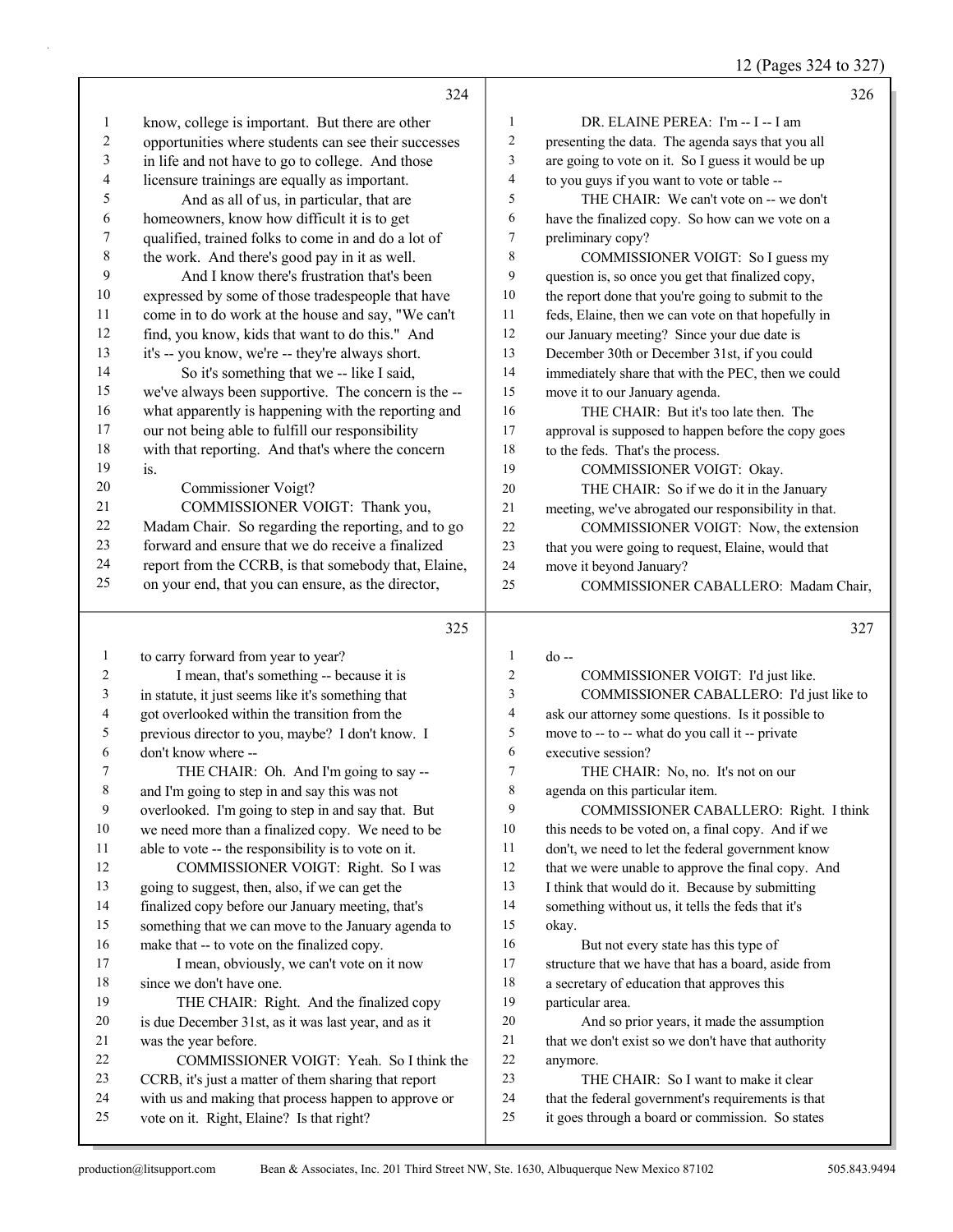13 (Pages 328 to 331)

|                | 328                                                  |                | 330                                                 |
|----------------|------------------------------------------------------|----------------|-----------------------------------------------------|
| 1              | have to create -- have to use something. So as an    | 1              | COMMISSIONER VOIGT: Yeah. Okay, I                   |
| $\overline{2}$ | example, CNM always used the CNM Board for their     | $\overline{c}$ | understand that. I get that. So have we ever had    |
| 3              | CT--- so the requirements are for-- that it's a      | 3              | to do that before?                                  |
| 4              | board or commission. So states have to provide that  | 4              | THE CHAIR: Do what?                                 |
| 5              | mechanism, however that -- however that is.          | 5              | COMMISSIONER VOIGT: Report to the feds              |
| 6              | And you're right. Not every state has a              | 6              | that we didn't get a report?                        |
| 7              | state school board. But they have to have some       | 7              | (Commissioner Chavez enters meeting.)               |
| 8              | board or commission set up in the state, whether     | 8              | THE CHAIR: No. Because we regularly got             |
| 9              | it's through, you know, a university, or, you know,  | 9              | the reports. I'm going to -- it was last year that  |
| 10             | some agent like that.                                | 10             | all of a sudden, it just stopped.                   |
| 11             | COMMISSIONER VOIGT: Yeah. I had a -- I               | 11             | <b>COMMISSIONER VOIGT: Huh.</b>                     |
| 12             | had a question that I had asked Elaine.              | 12             | COMMISSIONER DAVIS: So I would just --              |
| 13             | So that extension that you're going to be            | 13             | THE CHAIR: I asked for it and asked why             |
| 14             | asking for with the feds about your -- your report,  | 14             | we weren't on the agenda. And my e-mails were not   |
| 15             | would that be -- the extension be past January 2021? | 15             | responded to.                                       |
| 16             | DR. ELAINE PEREA: So what my grant                   | 16             | COMMISSIONER VOIGT: So I just --                    |
| 17             | monitor has told me is that, if we need an           | 17             | COMMISSIONER DAVIS: My first --                     |
| 18             | extension, that I need to reach out to him by        | 18             | COMMISSIONER VOIGT: So with Elaine --               |
| 19             | December 29th and tell him when the data can be      | 19             | sorry, Georgina. Just a sec.                        |
| 20             | available. And the only -- that would be all that    | 20             | So -- but, Elaine, do you understand that           |
| 21             | we would be extending is the un- -- the parts of the | 21             | whole process then? CCRB makes a report to the PEC. |
| 22             | data have not been calculated yet. The narrative is  | 22             | PEC signs off on it? Then the CCRB submits that     |
| 23             | complete, as far as I'm concerned. And --            | 23             | finalized report to the feds?                       |
| 24             | COMMISSIONER VOIGT: So when do you think             | 24             | DR. ELAINE PEREA: I understand that's               |
| 25             | that your extension would be? Do you think it would  | 25             | what the PEC believes to be the process. I am not   |
|                | 329                                                  |                | 331                                                 |
|                |                                                      |                |                                                     |

| 1  | be. like --                                          |    | sure that that is the actual required process. But  |
|----|------------------------------------------------------|----|-----------------------------------------------------|
| 2  | DR. ELAINE PEREA: It would be, like, a               | 2  | I do understand Chairwoman Gipson's position.       |
| 3  | week. If IT gets it done -- like I said, I'm         | 3  | THE CHAIR: No. It's -- I mean, it is                |
| 4  | getting data every single day. We are working        | 4  | clear to me what PED's position is on this now. And |
| 5  | really hard to meet the December 31st deadline.      | 5  | it has changed substantially since I came on this   |
| 6  | COMMISSIONER VOIGT: The reason I ask                 | 6  | Commission and for the entire time the PEC was --   |
| 7  | that, that would give us a chance to see the report  | 7  | has been in -- in existence.                        |
| 8  | before it went to the feds in order to vote on it.   | 8  | And it is clear that the PED has made a             |
| 9  | That's why I was asking that question, just to try   | 9  | decision to not bring the PEC -- I'm sorry -- the   |
| 10 | to sync up some process here for the PEC to approve  | 10 | PEC into the -- the process, which they always have |
| 11 | that report before it goes to the feds.              | 11 | before, willingly.                                  |
| 12 | And then regarding Commissioner                      | 12 | COMMISSIONER VOIGT: Would it help --                |
| 13 | Caballero's comment about us reporting this to the   | 13 | COMMISSIONER CABALLERO: I like to hear              |
| 14 | feds, I don't know if we want to even open up that   | 14 | from Davis, if you don't mind, Commissioner Voigt.  |
| 15 | can of worms.                                        | 15 | I would like to hear from Commissioner Davis.       |
| 16 | THE CHAIR: But it is our responsibility              | 16 | COMMISSIONER DAVIS: Thank you,                      |
| 17 | to do it. It is clearly stated in statute. So if     | 17 | Commissioner.                                       |
| 18 | we simply ignore it and allow it to continue, we are | 18 | So I just wanted to say that January 2018           |
| 19 | not fulfilling our responsibility with this.         | 19 | was my very first meeting. And we got the report,   |
| 20 | And there is a significant amount of                 | 20 | and there was a conversation that this report was   |
| 21 | money, and there is a process that's supposed to be  | 21 | late. We never had a chance to review it. We        |
| 22 | followed established by federal guidelines.          | 22 | couldn't sign it because it was already submitted.  |
| 23 | COMMISSIONER VOIGT: Okay. So --                      | 23 | So that was '18.                                    |
| 24 | THE CHAIR: And it would technically be on            | 24 | 2019, we had this very same presentation.           |
| 25 | us.                                                  | 25 | We received a lovely book, but there was no report. |
|    |                                                      |    |                                                     |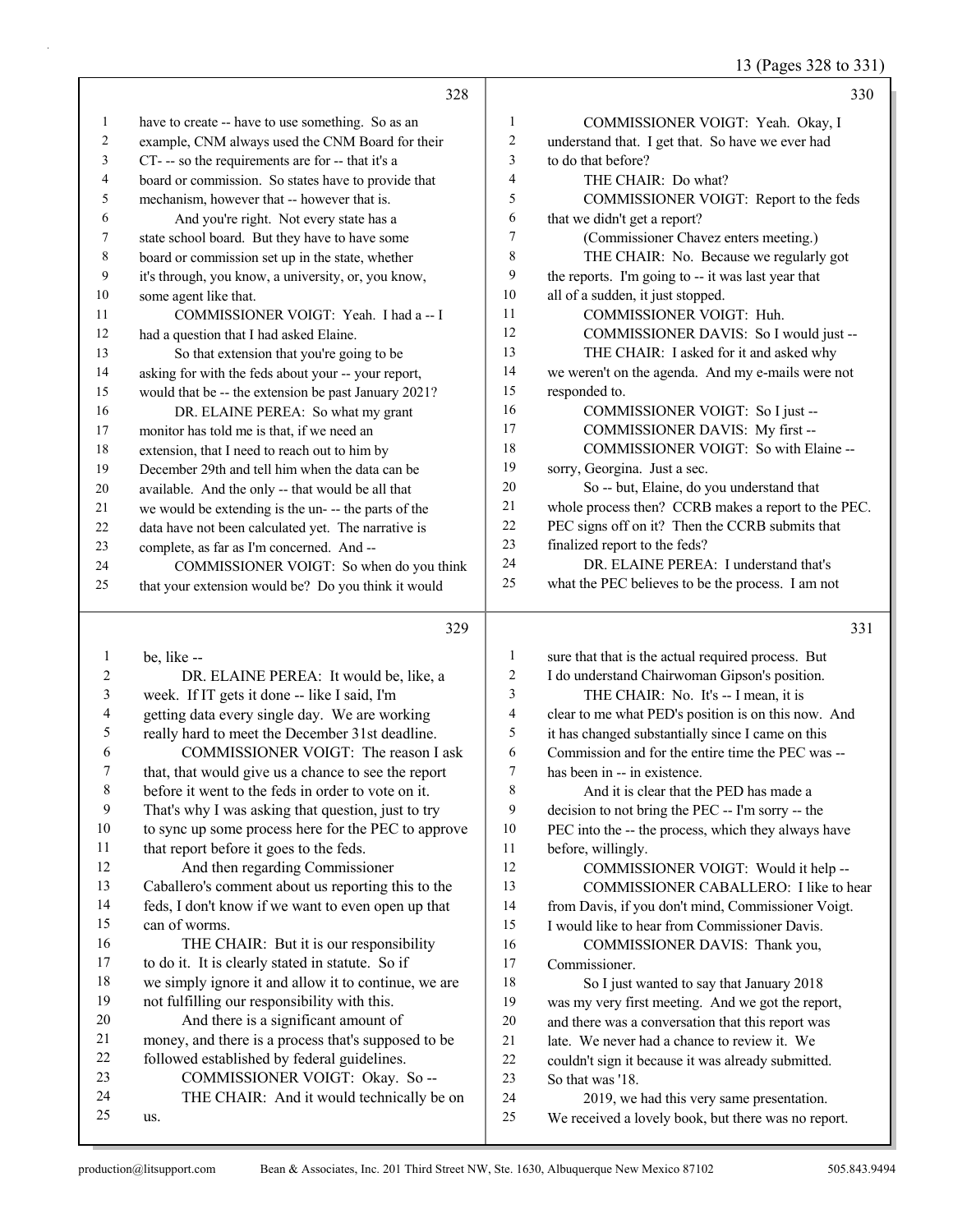14 (Pages 332 to 335)

|              | 332                                                  |                  | 334                                                  |
|--------------|------------------------------------------------------|------------------|------------------------------------------------------|
| $\mathbf{1}$ | So now, in 2020, we're having the same               | $\mathbf{1}$     | THE CHAIR: All right. Dr. Perea -- oh,               |
| 2            | conversation, and we -- and there is nothing really  | $\overline{c}$   | I'm sorry.                                           |
| 3            | more than what we got in 2018. So I just wanted to   | 3                | Commissioner Armbruster?                             |
| 4            | state that.                                          | 4                | COMMISSIONER ARMBRUSTER: I just wanted to            |
| 5            | COMMISSIONER CABALLERO: And in one of                | 5                | go back to one of the things that said               |
| 6            | those years, I suggested we send a letter -- I can't | 6                | (indiscernible due to audio distortion) education    |
| 7            | remember which year -- to the feds. Because my       | 7                | it's more women than men, so they can kind of        |
| 8            | experience with federal government and nonprofit was | 8                | qualify if they went into education? Am I correct    |
| 9            | that -- that -- and I was on the governing board of  | 9                | on that? I was trying to listen hard.                |
| 10           | a nonprofit that dealt with millions of dollars.     | 10               | DR. ELAINE PEREA: Teaching is                        |
| 11           | And we were very careful as a board to report and be | 11               | non-traditional male.                                |
| 12           | accountable, because the director just -- at times,  | 12               | COMMISSIONER ARMBRUSTER: Right.                      |
| 13           | would forget that it had a governing board.          | 13               | DR. ELAINE PEREA: So those funds are to              |
| 14           | THE CHAIR: I think we've been more than              | 14               | recruit boys and men into the teaching profession.   |
| 15           | generous in giving time for PED to rethink their     | 15               | COMMISSIONER ARMBRUSTER: Well, what I                |
| 16           | strategy on this.                                    | 16               | wanted to add to that, as just a thought, would be   |
| 17           | COMMISSIONER VOIGT: So just one other                | 17               | an area where we have incredible difficulties is in  |
| 18           | quick question to follow up. And we know the         | 18               | special education. So if it were -- and I can't      |
| 19           | history of the problem.                              | 19               | even talk about possibilities. I'm just saying       |
| 20           | I remember, from 2018, getting a book and            | 20               | this, and you can do with it as you wish.            |
| 21           | all that stuff. So -- but going forward, would it    | 21               | But encourage men, boys, whatever, to not            |
| 22           | help if Ami sent a link to the statute that is       | 22               | only be in education, but to be in special           |
| 23           | required by federal law to Elaine so that she could  | 23               | education. That could be really helpful, not just    |
| 24           | read it and maybe -- because I don't know if this    | 24               | about charter schools; it's about all schools. They  |
| 25           | is -- if it's -- you know, if there's -- where the   | 25               | sort of are like the gold -- you know, you'd give    |
|              | 333                                                  |                  | 335                                                  |
| $\mathbf{1}$ | break is in understanding.                           | 1                | your left arm for one.                               |
| 2            | So, I mean, would that be a step to help             | $\overline{c}$   | So I thought if you're going into                    |
| 3            | understanding of this requirement? Would that        | 3                | education, maybe pushing them towards special        |
| 4            | help--                                               | $\overline{4}$   | education might be something that they'd like.       |
| 5            | THE CHAIR: Well -- and I appreciate the              | 5                | That's just a comment. It's not a --                 |
| 6            | suggestion. I think the link needs to go to someone  | 6                | anything other than a comment. Thank you. And        |
|              | else.                                                | $\boldsymbol{7}$ | thank you for your presentation, it was really so    |
| 8            | COMMISSIONER ROBBINS: It probably needs              | 8                | much clearer than in previous people who were doing  |
| 9            | to go to Secretary Stewart or a deputy secretary to  | 9                | this. Thank you.                                     |
| 10           | point out to them; because, again, Elaine is -- you  | 10               | THE CHAIR: And it's odd -- in the high               |
| 11           | know, I hate to say -- she's kind of caught between  | 11               | school world that I was in most of the time, females |
| 12           | a rock and a hard spot. If she's been given          | 12               | were the minority. But then when you went down to    |
| 13           | directions to go ahead and submit it and everything, | 13               | the elementary school, it was the males. So it's --  |
| 14           | they sign off, it's not our authority to tell her to | 14               | you know, it's -- education is a tough world when    |
| 15           | do something; she's not our employee.                | 15               | you look at non-traditional, because it was          |
| 16           | But I think it's fair, and I think it's              | 16               | considered high school, "Oh, that's where the men    |
| 17           | good, that we have this information. And I think,    | 17               | teach, you know."                                    |
| 18           | you know, the Chair and our legal counsel can follow | 18               | Okay. Dr. Perea, once again, thank you.              |
| 19           | up with PED to attempt to correct what we perceive   | 19               | And we do thank you for all the work on this. And    |
| 20           | as an overreach in the submitting of this report.    | 20               | we certainly support all of the efforts and          |
| 21           | I'll leave it at that.                               | 21               | initiatives that are included in it.                 |
| 22           | COMMISSIONER VOIGT: Super. Thanks a lot.             | 22               | As I said, it's really important for our             |
| 23           | THE CHAIR: It's -- all right. So,                    | 23               | students to be able to access these opportunities.   |
| 24           | Commissioners, any other questions?                  | 24               | So thank you for your time and all the work that you |
| 25           | (No response.)                                       | 25               | do do on it.                                         |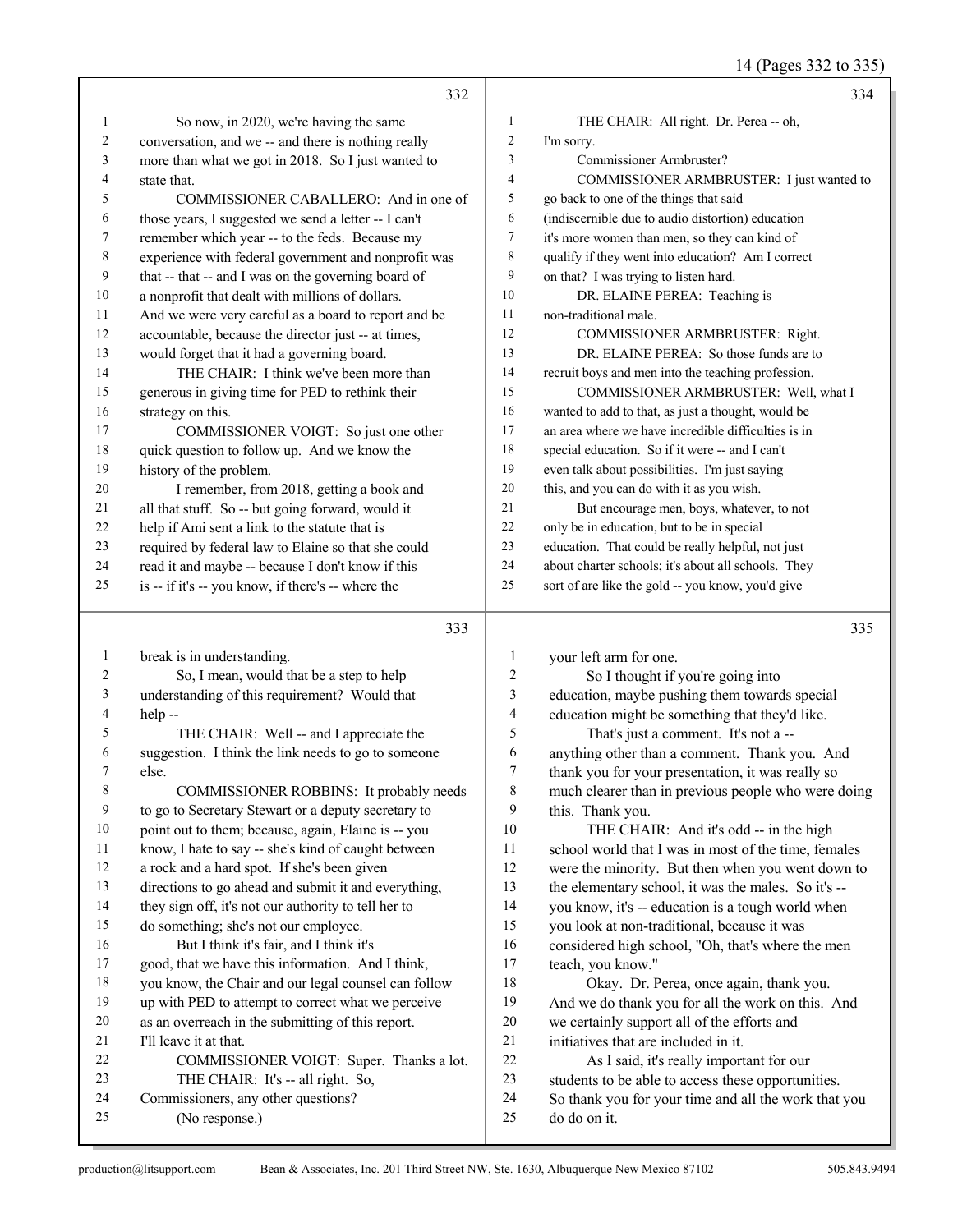# 15 (Pages 336 to 339)

|                  |                                                      |                  | $13$ (Fages 330 to 337)                              |
|------------------|------------------------------------------------------|------------------|------------------------------------------------------|
|                  | 336                                                  |                  | 338                                                  |
| 1                | DR. ELAINE PEREA: Thank you all for                  | 1                | spend a lot of time talking about what goes into it. |
| $\boldsymbol{2}$ | having me. I appreciate your attention and wish you  | $\overline{c}$   | So we thank you for this.                            |
| 3                | continued health and wellness during these difficult | 3                | And do you have an attorney that was going           |
| 4                | times. And I hope for all of our sake that we get    | 4                | to come on this morning?                             |
| 5                | to see each other in-person before too long.         | 5                | MS. SUSAN McCONNELL: We have a school                |
| 6                | THE CHAIR: Yes. Hopefully not too far                | 6                | attorney who, I'm sure, is in the participants. Do   |
| 7                | down the road now. Thank you.                        | $\tau$           | you want to add her to the panel?                    |
| 8                | DR. ELAINE PEREA: Thank you.                         | 8                | THE CHAIR: That's up to you. Do you want             |
| 9                | THE CHAIR: So, Commissioners, before we              | 9                | your attorney on the panel? That's up to the         |
| 10               | take a short break, I would like to recognize once   | 10               | school.                                              |
| 11               | again that we have three of our new Commissioners in | 11               | MS. SUSAN McCONNELL: We certainly can.               |
| 12               | attendance today: Steve Carrillo, Rebekka Burt, and  | 12               | MS. KAREN WOERNER: Is that Abby?                     |
| 13               | Michael Taylor. But, very importantly, we have the   | 13               | THE CHAIR: Abby, yes.                                |
| 14               | new -- the incoming CSD Director, who is also in     | 14               | MS. KAREN WOERNER: Commissioners, you may            |
| 15               | attendance. So I want to say welcome, and welcome,   | 15               | want to note that Commissioner Chavez joined us.     |
| 16               | and welcome, to Corina Chavez.                       | 16               | THE CHAIR: Thank you for reminding me of             |
| 17               | And with that, let's take -- before -- as            | 17               | that. He was there through most of what we did, and  |
| 18               | Karen is bringing in North Valley Academy, let's     | 18               | I forgot to note it. So thanks for reminding me.     |
| 19               | take a five-minute break. Thanks.                    | 19               | Okay. So I think we're good to go now.               |
| 20               | And do we want to make an announcement               | 20               | So, Karen, if you want to start?                     |
| 21               | about signing up for and -- and open up Public       | 21               | MS. KAREN WOERNER: Absolutely. Thank                 |
| 22               | Comment time again for the school?                   | 22               | you, Madam Chair.                                    |
| 23               | MS. KAREN WOERNER: Absolutely,                       | 23               | This next school, of course, is                      |
| 24               | Madam Chair.                                         | 24               | North Valley Academy, located in Albuquerque,        |
| 25               | Attendees, if you are interested in making           | 25               | serving Grades K through 8. The school can correct   |
|                  | 337                                                  |                  | 339                                                  |
| $\mathbf{1}$     | a public comment for the North Valley Academy, or    | $\mathbf{1}$     | me if I'm wrong here, but I believe they opened in   |
| 2                | for the other schools later today, you are welcome   | 2                | 2003, first as a local charter. And I believe this   |
| 3                | to do so now in the Chat. Just simply put in your    | 3                | will be their fourth renewal, if approved by the     |
| 4                | name, the school's name, and whether you're in favor | 4                | Commission.                                          |
| 5                | or opposed to the school's renewal; again, your      | 5                | I do know the school has a cap of 534,               |
| 6                | name, school's name, and whether you're in favor or  | 6                | and, this year, currently had, at 40th day,          |
| 7                | opposed.                                             | $\boldsymbol{7}$ | 437 students.                                        |
| 8                | Susan, I'm going to add you to the panel             | 8                | The PED recommends a full renewal of the             |
| 9                | for your school. And I know you sent me a list.      | 9                | five years for this school. The school earned -- in  |
| 10               | (Recess taken, 10:14 a.m. to 10:28 a.m.)             | 10               | the last Accountability Report from the State, the   |
| 11               | THE CHAIR: Here we go. Okay. So                      | 11               | school earned 52 points, which is just shy of the    |
| 12               | welcome, everyone. And thanks for hanging in there   | 12               | Spotlight designation at 53.33; so very strong       |
| 13               | this morning with our starting a little late. We     | 13               | Accountability Report.                               |
| 14               | truly do appreciate it.                              | 14               | They also received a designation of                  |
| 15               | But welcome, and thank you for all the               | 15               | excellence in math growth, and they met or exceeded  |
| 16               | time and effort and thought that you put into the    | 16               | all four of their charter goals during that same     |
| 17               | renewal application. We appreciate that and know,    | 17               | year, the last year we have data.                    |
| 18               | especially now through these times, how difficult it | 18               | The organizational performance of the                |

18 The organizational performance of the school has been excellent, as indicated on the ratings chart.

21 The school's most recently published audit did have two findings, but they were both "Other" matters, which are the lesser of the findings. They had zero repeats and no material weaknesses or deficiencies.

is. People think it's easier when you're not

 it just -- it's just harder to do the everyday things when we're doing it digitally. So it takes

more time, not less time.

 traveling and when you're home more that you can get more done. And as we know, it's not the case, that

25 So thank you, because we do read them. We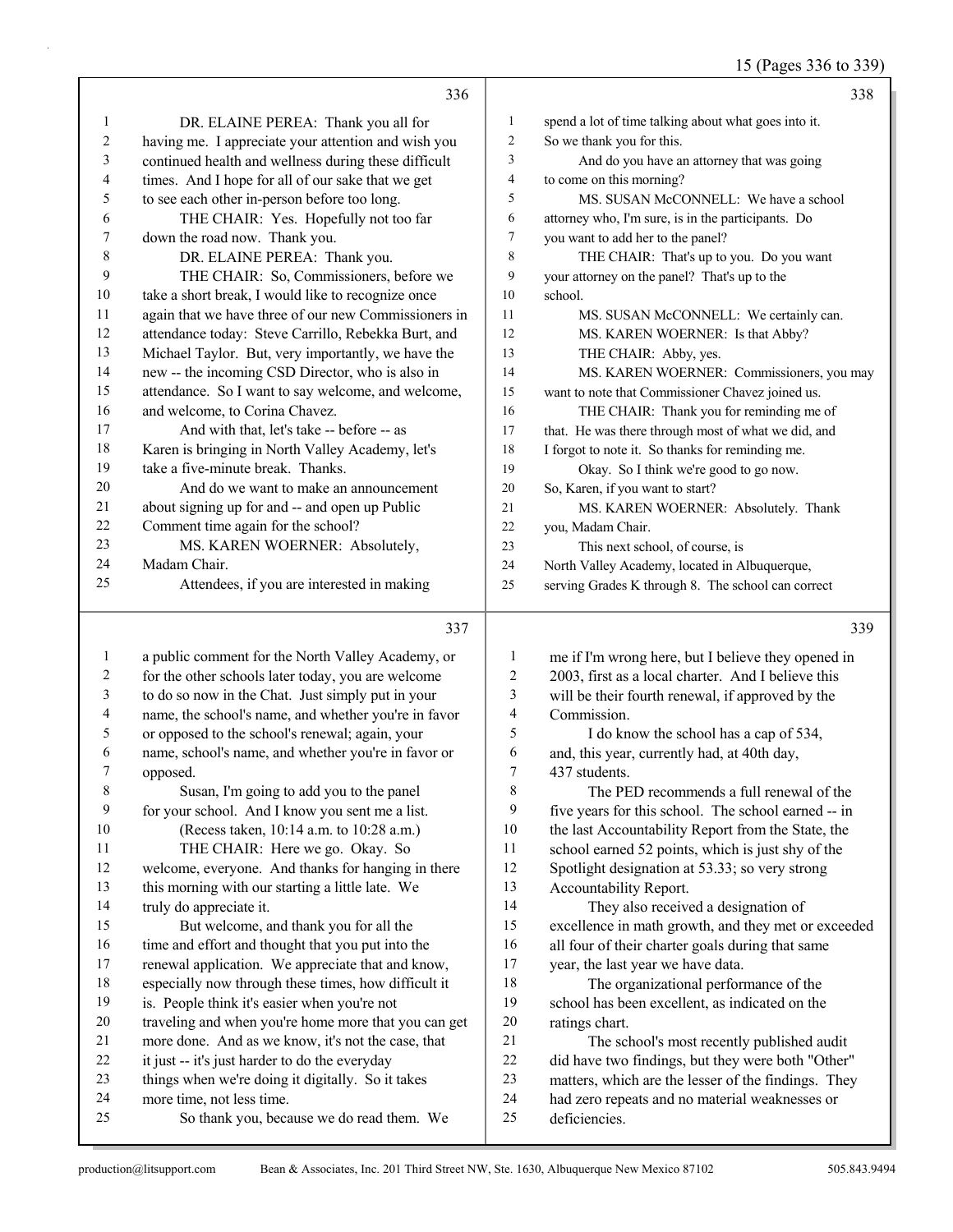## 16 (Pages 340 to 343)

|                | 340                                                  |              | 342                                                  |
|----------------|------------------------------------------------------|--------------|------------------------------------------------------|
| $\mathbf{1}$   | It's also important to note that this                | $\mathbf{1}$ | Evaluation Summary I spoke of and the chart I was    |
| $\overline{c}$ | school, based on the operating budget and revenue    | 2            | speaking to with the proficiency rates, and then the |
| 3              | and expenses, spent an average of just over          | 3            | ratings chart that I just talked about.              |
| 4              | 76 percent on instructional costs. And, as you       | 4            | Moving on, I just wanted to highlight                |
| 5              | heard yesterday, 68 percent is the goal; and so far  | 5            | Page 7, which is the financial chart that the team   |
| 6              | exceeding that on their spending in the              | 6            | prepared. And this is where you can see that the     |
| 7              | instructional area, which is a credit to the school. | 7            | school has spent over 75 percent of their            |
| 8              | The school does not have the support of a            | $\,$ $\,$    | operational budget on instructional costs. The       |
| 9              | foundation.                                          | 9            | school did respond to this one deficit -- comparing  |
| 10             | And if you don't -- I've been having                 | 10           | operational expenses to revenue, they did address    |
| 11             | trouble opening my -- my file. I wanted to share as  | 11           | this one here on their school's response, and the    |
| 12             | I did yesterday, but it wasn't opening just as we    | 12           | rest you can see has been surplus.                   |
| 13             | were getting started today. So let me just see if    | 13           | On Page 20, you will see the charter                 |
| 14             | it will open; otherwise, I'm going to reference your | 14           | goals. And as discussed, the school has              |
| 15             | materials.                                           | 15           | Demonstrated Substantial Progress, because we're not |
| 16             | On Page 2 of the packet is the Evaluation            | 16           | able to say Meets Standard if they did not meet it   |
| 17             | Summary for the school. As we talked about           | 17           | throughout the contract term. So, in 2018, there     |
| 18             | yesterday, that chart at the top of the page is how  | 18           | were some Does Not Meet. But as you can see here,    |
| 19             | we are to assess -- that's the ratings based on the  | 19           | they met or exceeded all of those charter goals in   |
| 20             | rubric when the CSD assesses their Part B Progress   | 20           | the last year we were able to measure.               |
| 21             | Report.                                              | 21           | Obviously, nothing from last year, because           |
| 22             | And as you see there, the school has met             | $22\,$       | we don't have assessments. They were waived last     |
| 23             | the standards in most of the areas. Had a couple of  | 23           | year.                                                |
| 24             | Demonstrates Substantial Progress and no concerns at | 24           | Moving on, on enrollment, I would like to            |
| 25             | this time, very good evaluation there.               | 25           | just point out that the school has no (indiscernible |
|                | 341                                                  |              | 343                                                  |
| $\mathbf{1}$   | The next chart, on Page 2, is the                    | 1            | due to audio distortion) with enrollment during the  |
| 2              | reading -- trying to multi-task here -- reading      | 2            | school years. They maintain their students           |
| 3              | proficiency, math proficiency, science proficiency.  | 3            | throughout the school year. And their attendance     |
| 4              | As you can see, the school is about in line with the | 4            | rate has been at or around 80 percent throughout the |
| 5              | local district in reading, exceeding in math,        | 5            | term of the contract.                                |
| 6              | exceeding in science, exceeding in EL progress, and  | 6            | Teacher retention has also bounced a                 |
| 7              | certainly exceeding in their reading and math        | 7            | little bit, 74 to 87 -- 74 to 87 percent retention.  |
| 8              | growth.                                              | 8            | On the audit findings, as you see here,              |
| 9              | And that green box there indicates that              | 9            | they're listed and described. These two findings     |
| 10             | the school got the designation of excellence in math | 10           | are "other matters" findings. No repeats, no         |
| 11             | growth that I already mentioned.                     | 11           | significant deficiencies.                            |
| 12             | The other chart there, again, is a page              | 12           | And, as always, this is a little easier to           |
| 13             | later in the packet as well, so you can see it a     | 13           | read than the small thumbnail that you saw earlier   |
| 14             | little more clearly. But as you can see, the school  | 14           | showing the areas that the school -- the ratings     |
| 15             | has gradually moved to almost all green, which we    | 15           | they received in their organizational framework.     |
| 16             | like to see, all Meets Standards, speaking to the    | 16           | I do want to point out that, on Page 3,              |
| 17             | organizational performance of the school.            | 17           | the school provided a brief response to the analysis |
| 18             | I did manage to get my file open, so I'm             | 18           | of their application. And there are two things in    |
| 19             | going to scroll down to the next -- the sections I   | 19           | there that were in error on our report. We had the   |

 display, it looks like. 22 It says I'm sharing, but you're not seeing anything; is that correct? 24 There it goes. Told you I was having

technical difficulties today. This is the

was just talking about. It's not wanting to

production@litsupport.com Bean & Associates, Inc. 201 Third Street NW, Ste. 1630, Albuquerque New Mexico 87102 505.843.9494

 actual count for 40-day incorrect. It was 437. 21 Your packet has been corrected to reflect that feedback from the school. And the school noted, on the bottom of Page 3, that there were some areas that the school actually got a Meets Standard, had been rated as Working to Meet. And that was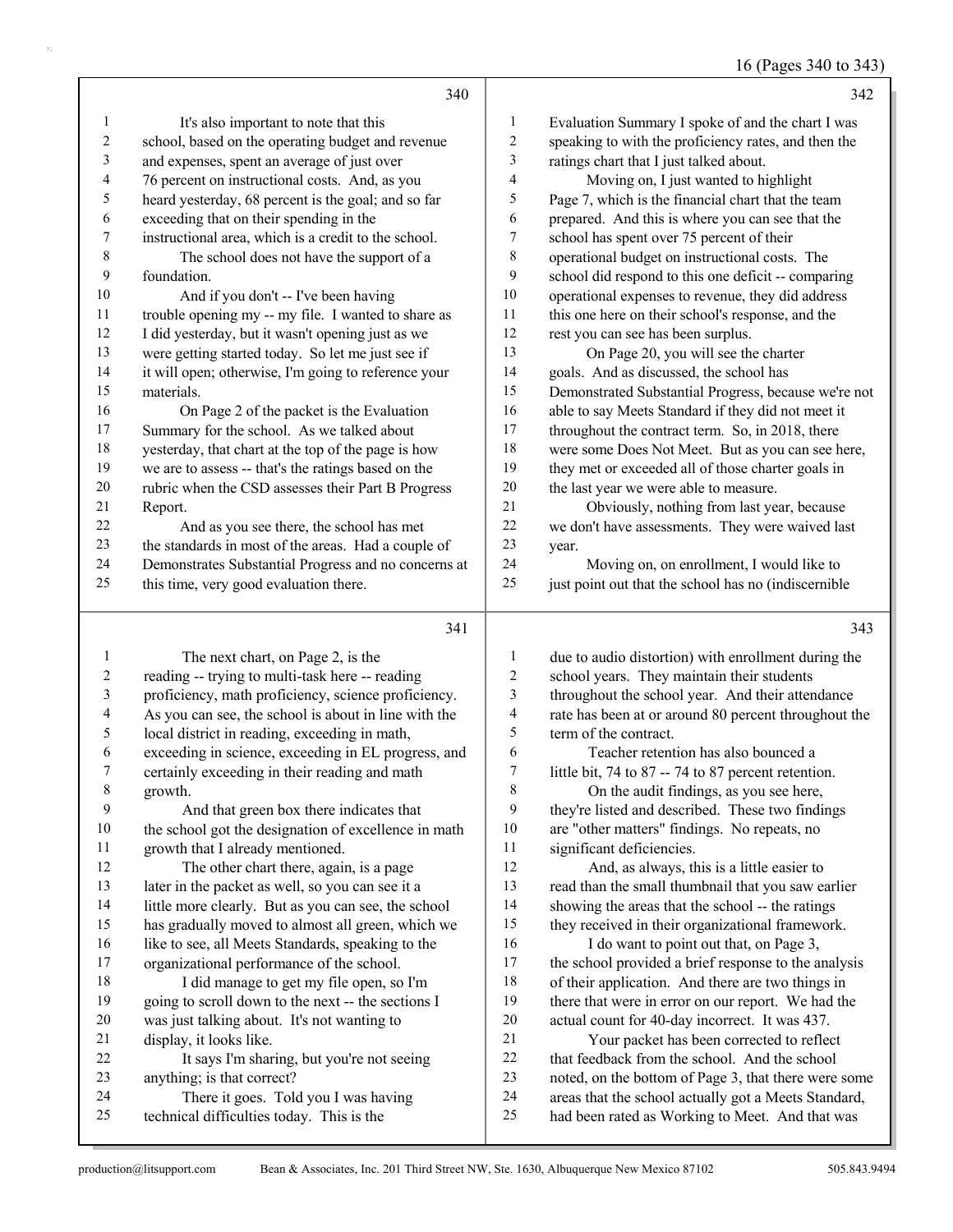17 (Pages 344 to 347)

|         | 344                                                  |    | 346                                                 |
|---------|------------------------------------------------------|----|-----------------------------------------------------|
| 1       | because the documentation or evidence we needed was  | 1  | Claudia Zamora is our governing council             |
| 2       | not observed on the site visit.                      | 2  | president. And Will Duran, governing council        |
| 3       | But they provided it later. And it was               | 3  | member, and also renewal committee representative.  |
| 4       | available at the site visit; we just didn't observe  | 4  | And then Abby Lewis is our school                   |
| 5       | it. So we corrected those as well.                   | 5  | attorney.                                           |
| 6       | And the rest of it was the school pointing           | 6  | We're really, really happy to be here this          |
| 7       | out some things, explaining about the financial area | 7  | morning. And we do have a couple of things for you  |
| $\,8\,$ | that I just mentioned and the Does Not Meet          | 8  | before we move into the questions.                  |
| 9       | standards on their goals were because they moved to  | 9  | So, Madam Chair, do you want us to move             |
| 10      | a new Short Cycle Assessment.                        | 10 | into those now, based on the agenda that we have?   |
| 11      | And they clarified a statement in the                | 11 | THE CHAIR: Correct. So you'll have your             |
| 12      | stakeholder interviews that they wanted to be sure   | 12 | 15 minutes; use all of it or part of it. And then   |
| 13      | was corrected for you that was actually an admission | 13 | you do have -- my understanding is from the renewal |
| 14      | that they don't have all their -- all their EL       | 14 | application you have a video presentation you want  |
| 15      | students with TESOL-certified.                       | 15 | to share. So then we'll move into that, and then    |
| 16      | And with that, I say that we do recommend            | 16 | we'll do the public comment.                        |
| 17      | a renewal for this school. And that's the end of     | 17 | MS. SUSAN McCONNELL: Okay. So we do --              |
| 18      | our presentation. Thank you, Madam Chair.            | 18 | during our school presentation, I would like to     |
| 19      | THE CHAIR: Okay. Thank you. And good                 | 19 | offer that Will Duran has some remarks for          |
| 20      | morning, everyone.                                   | 20 | North Valley Academy.                               |
| 21      | Susan, I don't know how you had planned on           | 21 | MR. WILL DURAN: Thank you, Susan. Good              |
| 22      | doing this. But if someone, if not you, could        | 22 | morning, Madam Chair and members of the Commission. |
| 23      | introduce everyone from the school that's here, we   | 23 | My name is William Duran, I'm, as Susan said, a     |
| 24      | would just appreciate it so that the record is       | 24 | governing council member, also a member of the real |
| 25      | clear.                                               | 25 | committee (verbatim) and a member of the finance    |
|         |                                                      |    |                                                     |

# $\frac{1}{345}$

|    | 34J                                                  |                | 34 I                                                 |
|----|------------------------------------------------------|----------------|------------------------------------------------------|
| 1  | MS. SUSAN McCONNELL: Yes, I'm happy to.              | 1              | committee.                                           |
| 2  | Good morning, Commissioners and other                | $\overline{c}$ | I want to thank you for giving me this               |
| 3  | distinguished participants. We're excited to be      | 3              | opportunity to talk to you all. I also want to       |
| 4  | here this morning. "Anticipatory" might be a better  | 4              | thank you for the work that you do as a Commission,  |
| 5  | term. I would love to introduce my team.             | 5              | not just for NVA, but for improving education in the |
| 6  | As Karen said, I brought an army. And                | 6              | state of New Mexico, specifically in the areas of    |
| 7  | I've learned over my 16 years at NVA that it takes   | 7              | charter schools.                                     |
| 8  | an army.                                             | 8              | I know it's a tough job; it's huge. There            |
| 9  | So myself, Dr. Susan McConnell. I've been            | 9              | are schools all over. I just want to take a moment   |
| 10 | at North Valley Academy since 2005, been principal   | 10             | and thank you for what you do.                       |
| 11 | since 2012 or '13, depends on how we look at the     | 11             | I just started my 35th year in public                |
| 12 | records. Amanda Catanzaro is our Chief Operations    | 12             | service in the state of New Mexico, currently        |
| 13 | Officer. But I want to add that she is also student  | 13             | serving as the Director of Operations for the        |
| 14 | data; she's our registrar; and she's also our        | 14             | New Mexico Board of Nursing. Prior to that, I was    |
| 15 | testings coordinator.                                | 15             | director of the MVD for the State of New Mexico.     |
| 16 | Sarah Piña, who is our Chief Financial               | 16             | And I offer that so you have a good understanding of |
| 17 | Officer. And she is also -- although several of us   | 17             | the perspective that I'm going to talk about the     |
| 18 | on the faculty are on our equity council, Sarah acts | 18             | school.                                              |
| 19 | as the main liaison to our equity council.           | 19             | My background is in change management and            |
| 20 | Julie Geldmacher is our Chief                        | 20             | in organizational leadership. And that's what I      |
| 21 | Instructional Officer.                               | 21             | want to talk about today.                            |
| 22 | Laurie Erickson, Special Education                   | 22             | I have five grandchildren who attend NVA.            |
| 23 | Director. She's new to us this year, but has         | 23             | The eldest child, the first child to go there, she's |
| 24 | certainly earned her spot on the team working very   | 24             | a lifer. She started in pre-K, and now she's in her  |
| 25 | hard.                                                | 25             | last year. And I've seen her flourish from this      |
|    |                                                      |                |                                                      |

| 5  | not just for NVA, but for improving education in the |
|----|------------------------------------------------------|
| 6  | state of New Mexico, specifically in the areas of    |
| 7  | charter schools.                                     |
| 8  | I know it's a tough job; it's huge. There            |
| 9  | are schools all over. I just want to take a moment   |
| 10 | and thank you for what you do.                       |
| 11 | I just started my 35th year in public                |
| 12 | service in the state of New Mexico, currently        |
| 13 | serving as the Director of Operations for the        |
| 14 | New Mexico Board of Nursing. Prior to that, I was    |
| 15 | director of the MVD for the State of New Mexico.     |
| 16 | And I offer that so you have a good understanding of |
| 17 | the perspective that I'm going to talk about the     |
| 18 | school                                               |
| 19 | My background is in change management and            |
| 20 | in organizational leadership. And that's what I      |
| 21 | want to talk about today.                            |
| 22 | I have five grandchildren who attend NVA.            |
| 23 | The eldest child, the first child to go there, she's |
| 24 | a lifer. She started in pre-K, and now she's in her  |
| 25 | last year. And I've seen her flourish from this      |
|    |                                                      |
|    |                                                      |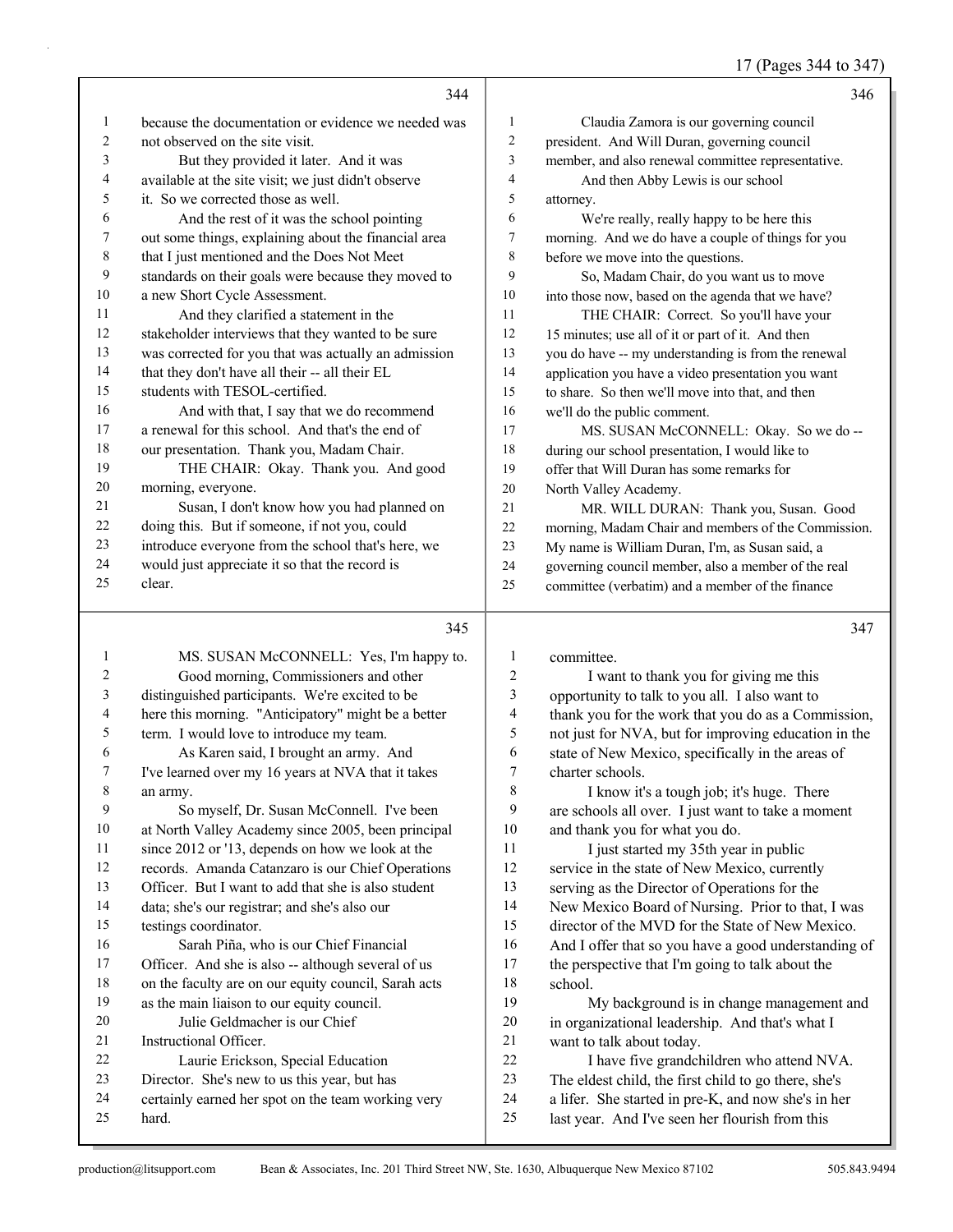| 18 (Pages 348 to 351) |
|-----------------------|
|-----------------------|

|                         | 348                                                                               |                  | 350                                                                                         |
|-------------------------|-----------------------------------------------------------------------------------|------------------|---------------------------------------------------------------------------------------------|
| $\mathbf{1}$            | spunky little girl in pre-K to this strong young                                  | $\mathbf{1}$     | the mission of the organization. And that's what                                            |
| $\overline{\mathbf{c}}$ | individual -- and if I get choked up, it's because                                | $\overline{c}$   | Susan has done over the last several years. It's an                                         |
| 3                       | I'm proud of her -- to who she's become today.                                    | 3                | honor for me to serve on the council.                                                       |
| 4                       | And, you know, although I'd like to think                                         | 4                | One thing I want to talk about, this                                                        |
| 5                       | that it's the family we raised her in and the morals                              | 5                | pandemic, the current pandemic situation has given                                          |
| 6                       | that we've taught her. But I realize it's also the                                | 6                | me a great opportunity -- you know, when I would go                                         |
| 7                       | educational environment that she was raised in at                                 | 7                | pick up my children -- my grandchildren three or                                            |
| 8                       | NVA.                                                                              | $\,$ $\,$        | four times a week at school, the staff used to -- I                                         |
| 9                       | NVA is like a family. And I've been on                                            | 9                | saw that commitment. But I always thought, or I                                             |
| 10                      | the council for a little over three years. My                                     | 10               | often thought, that maybe they recognized me as a                                           |
| 11                      | previous job didn't allow me -- I couldn't commit to                              | 11               | council member, and they were just doing it because                                         |
| 12                      | it. But I always wanted to get involved in the                                    | 12               | it was me, right?                                                                           |
| 13                      | council, because I saw what they did for my                                       | 13               | But this pandemic situation is something                                                    |
| 14                      | granddaughter.                                                                    | 14               | unique. Working for the State, my wife and I work                                           |
| 15                      | My other four granddaughters and my                                               | 15               | from home. And four of those five grandchildren are                                         |
| 16                      | grandson -- or three granddaughters and grandson --                               | 16               | attending online school from my home. So it's us                                            |
| 17                      | they're getting their work, and they work through                                 | 17               | two working, and the children are there.                                                    |
| 18                      | the school. I have two more that are probably going                               | 18               | And I occasionally will sit in on the                                                       |
| 19                      | to start in the next couple of years, I hope. But                                 | 19               | classes, and I listen to the different teachers.                                            |
| $20\,$                  | I've seen them grow as children and as students.                                  | $20\,$           | And I'm amazed at the commitment that these teachers                                        |
| $21\,$                  | In the last several years, I've seen the                                          | 21               | have. And it tells me that given this pandemic and                                          |
| $22\,$                  | school grow under the leadership of Dr. McConnell.                                | 22               | all the hardships that the teachers are going                                               |
| 23                      | She's developed a leadership staff there that has a                               | 23               | through, and the students, they're still committed                                          |
| 24                      | primary focus of fostering a strong culture of                                    | 24               | to providing that great educational experience for                                          |
| 25                      | learning for the students, a very supportive and                                  | 25               | the students.                                                                               |
|                         |                                                                                   |                  |                                                                                             |
|                         |                                                                                   |                  |                                                                                             |
|                         | 349                                                                               |                  | 351                                                                                         |
| $\mathbf{1}$            |                                                                                   | $\mathbf{1}$     |                                                                                             |
| $\overline{\mathbf{c}}$ | inclusive culture for the staff -- and not just                                   | $\boldsymbol{2}$ | So that told me it wasn't just because I                                                    |
| 3                       | educational staff, all the staff -- and then a very                               | 3                | was a council member and they saw me and recognized                                         |
| 4                       | powerful culture of engagement for the entire                                     | 4                | me. That's what they do. That's their commitment                                            |
| 5                       | community. And when I say "the entire community," I<br>mean the entire community. | 5                | to the school. And it really impressed me.                                                  |
| 6                       | There is days that I would go prior -- I                                          | 6                | And I'm not going to take up a lot of<br>time, because I know we're pressed for time. But I |
| 7                       | would go pick up my grandkids. And at Bernalillo                                  | $\tau$           | want to tell you how strong our council is, our                                             |
| 8                       | County, our Sheriff's Department would be out there                               | 8                | governing council. We are engaged heavily in what                                           |
| 9                       | because Susan had them out there. The fire                                        | 9                | goes on with the school. We are committed to                                                |
| $10\,$                  | department would be out there. And it's just an                                   | 10               | holding -- unfortunately for Susan, we are committed                                        |
| 11                      | environment that I am so glad that my children chose                              | 11               | to holding Susan accountable to what we, as a                                               |
| 12                      | to get my grandchildren in.                                                       | 12               | council, believe the school, the direction they                                             |
| 13                      | The other thing about the culture of the                                          | 13               | should be going. And Susan is very responsive to                                            |
| 14                      | school for staff, Dr. McConnell is always                                         | 14               | that.                                                                                       |
| 15                      | encouraging her staff to do more for themselves, to                               | 15               | And this pandemic has also showed me if we                                                  |
| 16                      | better themselves. Julie Geldmacher is a perfect                                  | 16               | tell Susan, "This is the direction we want to go,"                                          |
| 17                      | example of that. She enrolls in classes and goes to                               | 17               | offer, "This is what we think we need in the best                                           |
| 18                      | programs to better herself, all with the focus of                                 | 18               | interest," in listening to the teachers and how they                                        |
| 19                      | improving the school. And then they come back to                                  | 19               | talk to each other and how they talk to the                                                 |
| $20\,$                  | the school, and they share with other staff,                                      | 20               | students, she's passing that information down.                                              |
| 21                      | because, obviously, they can't all go at the same                                 | $21\,$           | So that consistent flow of information is                                                   |
| $22\,$                  | time.                                                                             | $22\,$           | getting from the council all the way down to the                                            |
| 23                      | And that creates this environment that                                            | 23               | students and creating an environment of a buy-in, a                                         |
| $24\,$                  | I've tried for create over the 35 years with the                                  | 24               | complete buy-in from top to bottom. And that has                                            |
| 25                      | organizations that I've headed of -- of ownership in                              | 25               | just impressed me over the last three-and-a-half                                            |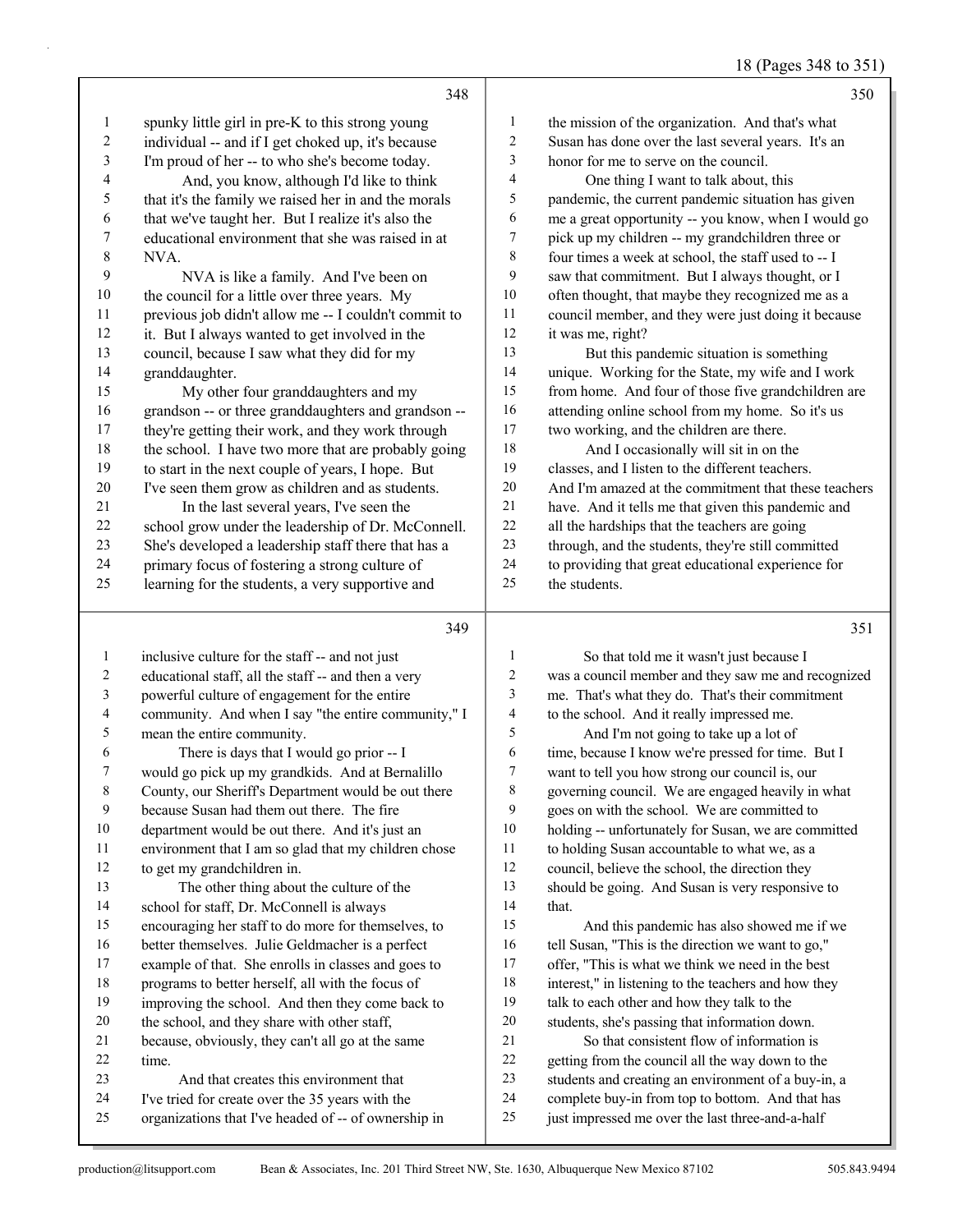19 (Pages 352 to 355)

|                  | 352                                                                                                 |                              | 354                                                                                                      |
|------------------|-----------------------------------------------------------------------------------------------------|------------------------------|----------------------------------------------------------------------------------------------------------|
| 1                | years.                                                                                              | 1                            | happen yesterday.                                                                                        |
| 2                | And I'll end with this. We have a legal                                                             | $\sqrt{2}$                   | MS. SUSAN McCONNELL: Amanda Catanzaro.                                                                   |
| 3                | counsel, she's brilliant. She keeps us on our toes.                                                 | 3                            | MS. KAREN WOERNER: Amanda, what we had                                                                   |
| 4                | And I bring that up, because she's the one that                                                     | 4                            | happen yesterday was you need to close out and go                                                        |
| 5                | holds us, the governing council, accountable. She                                                   | 5                            | back into Share. And there's an option -- I forget                                                       |
| 6                | guides us in our decisions. She's got a vast                                                        | 6                            | the wording, but there's an option of using the                                                          |
| $\boldsymbol{7}$ | knowledge of the charter school environment.                                                        | 7                            | computer sound or the computer speakers.                                                                 |
| $\,$ $\,$        | And when we come up with some crazy ideas,                                                          | 8                            | MS. AMANDA CATANZARO: I just found that.                                                                 |
| 9                | she's quick to put us back in line and say, "No, no,                                                | 9                            | Let's try once more.                                                                                     |
| $10\,$           | no, you can't do that."                                                                             | 10                           | (Video presentation shown.)                                                                              |
| 11               | So we need that. So the accountable is                                                              | 11                           | MS. SUSAN McCONNELL: I want to thank                                                                     |
| 12               | from the council all the way down to the students.                                                  | 12                           | Amanda for putting that together. It was not really                                                      |
| 13               | And for the last three-and-a-half years, it has been                                                | 13                           | spur-of-the-moment. It was something that we                                                             |
| 14               | an honor for me to serve on the council. I hope I                                                   | 14                           | planned on for a long time. But we had to change                                                         |
| 15               | get to serve longer. I know I'm probably going to                                                   | 15                           | how we did it. And so I think it's a -- I think                                                          |
| 16               | have another five or six grandchildren that go to                                                   | 16                           | it's a great culmination.                                                                                |
| 17               | the school, as long as the school is in operation.                                                  | 17                           | And really, what you're seeing there,                                                                    |
| 18               | So, again, thank you, Commission, for                                                               | 18                           | obviously, some of that is pre-pandemic. But some                                                        |
| 19               | taking the time to let me speak. And with that, if                                                  | 19                           | of it has been during this school year. And what                                                         |
| 20               | you have any questions of me, you can ask them now.                                                 | 20                           | that really is -- those beautiful kids -- is the                                                         |
| 21               | THE CHAIR: Well, we don't want to eat up                                                            | $21\,$                       | culmination of the most dedicated faculty that I                                                         |
| 22               | your time.                                                                                          | 22                           | have ever worked with. We strive every single day                                                        |
| 23               | MR. WILL DURAN: No, no. I'm -- okay,                                                                | 23                           | to figure out a better way to engage our kids,                                                           |
| 24<br>25         | that's fine. Thank you.<br>THE CHAIR: You're welcome.                                               | 24                           | especially now that things are a little bit                                                              |
|                  |                                                                                                     | 25                           | different.                                                                                               |
|                  |                                                                                                     |                              |                                                                                                          |
|                  | 353                                                                                                 |                              | 355                                                                                                      |
| 1                |                                                                                                     |                              |                                                                                                          |
| 2                | MS. SUSAN McCONNELL: That is all we have                                                            | 1                            | So I hope that gives you a little bit of                                                                 |
| 3                | for the school presentation --<br>THE CHAIR: Oh.                                                    | $\overline{\mathbf{c}}$<br>3 | insight into the faces that are North Valley                                                             |
| 4                | MS. SUSAN McCONNELL: -- for the 15                                                                  | 4                            | Academy. And that is what we have for our school                                                         |
| 5                | minutes. So this might be a time for questions, if                                                  | 5                            | presentation today.<br>THE CHAIR: Okay. Thank you. And that                                              |
| 6                | you had them now, or if you want to wait.                                                           | 6                            | is, you know, so much what we were looking for. I                                                        |
| 7                | THE CHAIR: Yeah, I think it's better if                                                             | 7                            | love to hear those little tiny voices. And that's                                                        |
| 8                | we stick with our normal routine. And we'll do any                                                  | 8                            | when I say, "Oh, why didn't I teach that?"                                                               |
| 9                | questions that we have after the presentation and                                                   | 9                            | And then I remember why I didn't teach                                                                   |
| 10               | the public comments.                                                                                | 10                           | that. It's, like, wait a minute. Snap out of it.                                                         |
| 11               | MS. SUSAN McCONNELL: Okay. So we do have                                                            | 11                           | But it is -- you know, you just have to laugh. It                                                        |
| 12               | a slide show to share with you. It felt like,                                                       | 12                           | was really -- it was thoroughly enjoyable, and also                                                      |
| 13               | through the renewal process and the application                                                     | 13                           | informative as well. So appreciate it.                                                                   |
| 14               | process, that it was pretty easy to get data on                                                     | 14                           | We're moving into Public Comment now. So,                                                                |
| 15               | paper for you. And I know that you guys are well                                                    | 15                           | Missy, I don't know how many have signed up.                                                             |
| 16               | versed at reading through those things.                                                             | 16                           | MS. MELISSA BROWN: There was nobody                                                                      |
| 17               | This felt like a way that we could share                                                            | 17                           | signed up for public comment.                                                                            |
| 18               | our school with you, the parts that you don't see in                                                | 18                           | THE CHAIR: Oh, okay. Thanks. So we're                                                                    |
| 19               | the data.                                                                                           | 19                           | on now to our questions.                                                                                 |
| 20               | MS. AMANDA CATANZARO: Is everybody seeing                                                           | $20\,$                       | So thanks once again. Like I said, this                                                                  |
| 21               | my screen?                                                                                          | 21                           | was thoroughly enjoyable. And I actually enjoyed                                                         |
| 22               | Let me know if the volume works.                                                                    | 22                           | the fact that that is the yoga workout I do every                                                        |
| 23<br>24         | MS. KAREN WOERNER: If there's sound,                                                                | 23<br>24                     | morning. And I groan as much as that young kid.                                                          |
| 25               | we're not hearing it. Who is doing the presenting?<br>I can send you some instructions. We had this | 25                           | And I feel a whole lot better about myself now. I<br>was, like, "Oh, I sound like that." So I appreciate |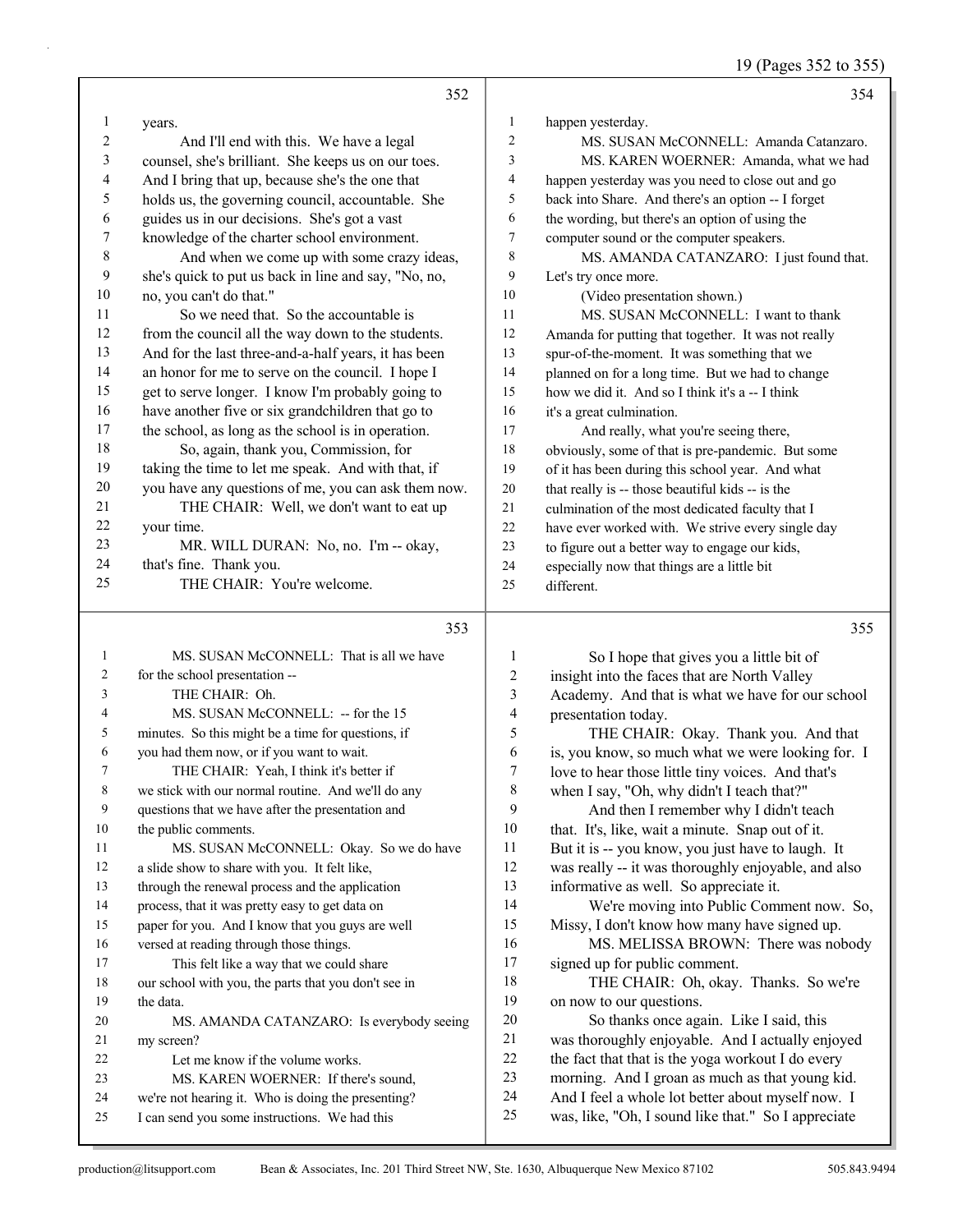20 (Pages 356 to 359)

|                  | 356                                                                                     |                         | 358                                                                                                     |
|------------------|-----------------------------------------------------------------------------------------|-------------------------|---------------------------------------------------------------------------------------------------------|
| 1                | that.                                                                                   | 1                       | And I'm sure, as a group, you do, you                                                                   |
| $\boldsymbol{2}$ | And I think we, as a group, probably                                                    | $\overline{c}$          | know. And I appreciate that. But this is -- this                                                        |
| 3                | embraced the school yesterday that was teaching the                                     | 3                       | really is a school that tells a journey which is --                                                     |
| 4                | kids distillery. So it's, like, "Oh, I think we                                         | 4                       | oh, sorry. The dog has bells on. Sorry.                                                                 |
| 5                | should go have a visit with that."                                                      | 5                       | The -- it's a journey that you hope every                                                               |
| 6                | But I truly do appreciate this and the                                                  | 6                       | school can look at and learn something from, you                                                        |
| $\boldsymbol{7}$ | time and effort. And this -- I think, really, your                                      | $\boldsymbol{7}$        | know, "How did you do this," and be able to take it                                                     |
| $\,$ $\,$        | presentation, not only through the video but through                                    | $\,$ 8 $\,$             | back and work it for what's best for them.                                                              |
| $\mathbf{9}$     | your first presentation, is so informative for us,                                      | 9                       | But for this governance council to serve                                                                |
| 10               | because we see the governance council. I so like                                        | $10\,$                  | as, you know, an example of what works best, and the                                                    |
| 11               | the fact that the governing council said, "When we                                      | 11                      | staff. And, you know, your numbers also in terms of                                                     |
| 12               | got into this pandemic it's, like, well, what are we                                    | 12                      | retention are a testament to this as well.                                                              |
| 13               | going to do about it? And this is what we have to                                       | 13                      | So I appreciate this more and more.                                                                     |
| 14               | do."                                                                                    | 14                      | I just have one simple question.                                                                        |
| 15               | And that's -- that's truly what a great                                                 | 15                      | When we're looking at the audit findings,                                                               |
| 16               | school does. You know, it's that combination of the                                     | 16                      | and one audit finding dealt with something --                                                           |
| 17               | board that's having those thoughtful discussions and                                    | 17                      | something related to -- there was cash and -- I                                                         |
| 18               | the feedback from -- you know, I'm sure sometimes                                       | 18                      | guess there weren't -- taxes weren't reported or                                                        |
| 19               | it's like, "No, that won't work."                                                       | 19                      |                                                                                                         |
| $20\,$           |                                                                                         | 20                      | something. And that's not my issue. It was for a<br>capital improvement.                                |
| 21               | But that fact that you've got an exchange                                               | 21                      |                                                                                                         |
| $22\,$           | of minds, and you can come to a common decision as                                      | $22\,$                  | So I went back, and I did see that you                                                                  |
| 23               | to what's going to work best for your school shows                                      | 23                      | were in a lease. And now you've got the                                                                 |
| 24               | in your data.                                                                           | 24                      | lease-to-purchase. And I saw in the                                                                     |
| 25               | And I really appreciate -- and I was<br>trying to remember, because you were one of the | 25                      | lease-to-purchase -- and I'm just asking, and I've                                                      |
|                  |                                                                                         |                         | got lawyers on both sides that can probably better                                                      |
|                  |                                                                                         |                         |                                                                                                         |
|                  |                                                                                         |                         |                                                                                                         |
|                  | 357                                                                                     |                         | 359                                                                                                     |
| $\mathbf{1}$     | first schools that I did contract negotiations with                                     | $\mathbf{1}$            | answer this.                                                                                            |
| 2                | when Carolyn was still the Chair.                                                       | $\overline{c}$          | But when you went from lease to                                                                         |
| 3                | And I want to say -- and I could be wrong;                                              | 3                       | lease-to-purchase, the lessee becomes responsible                                                       |
| $\overline{4}$   | but I want to say it wasn't great.                                                      | $\overline{\mathbf{4}}$ | for improvements. And I don't know if that's normal                                                     |
| 5                | MS. SUSAN McCONNELL: I feel like I have a                                               | 5                       | in lease -- when it goes to lease-to-purchase. And                                                      |
| 6                | long relationship with the PEC. And, truly, those                                       | 6                       | I'm guessing it is. But I'm just asking. Because I                                                      |
| 7                | of you Commissioners that have been on the PEC a                                        | 7                       | saw that that was the change in the old lease. The                                                      |
| 8                | little bit longer, I believe, have watched                                              | 8                       | owner was responsible. And now you're responsible.                                                      |
| 9                | North Valley Academy go through a tremendous                                            | 9                       | So that's my simple question.                                                                           |
| 10               | transformation.                                                                         | 10                      | MS. SUSAN McCONNELL: Thank you. I'm                                                                     |
| 11               | THE CHAIR: And that's what I was getting                                                | 11                      | going to let our chief Financial Officer, Sarah                                                         |
| 12               | to. The fact that it wasn't great, and the fact                                         | 12                      | Piña, answer that for you.                                                                              |
| 13               | that the school itself did that reset, as you                                           | 13                      | MS. SARAH PIÑA: Good morning. Thank you                                                                 |
| 14               | mentioned in the renewal application, that you --                                       | 14                      | for your question. So, yes. Upon execution and                                                          |
| 15               | you weren't just looking for excuses as to why the                                      | 15                      | approval of the lease-purchase, the school is                                                           |
| 16               | school wasn't performing.                                                               | 16                      | responsible for the leaseholder improvements; in                                                        |
| 17               | Because it's not just about the numbers                                                 | 17                      | this particular instance, with the audit finding,                                                       |
| $18\,$           | and providing good numbers. You understand that                                         | 18                      | the purchase that was made was for water fountains.                                                     |
| 19               | those numbers mean what kids are actually able to                                       | 19                      | And I did not include the sales tax in the total                                                        |
| $20\,$           | do. And that's what's really important.                                                 | $20\,$                  | when I added it to the capital asset listing. And                                                       |
| 21               | And you recognized that. And the school                                                 | 21                      | so that was -- it was corrected. But it did result                                                      |
| 22               | as a whole was able to recognize that things weren't                                    | $22\,$                  | in a finding.                                                                                           |
| 23               | working well. And you did that reset. And, you                                          | 23                      | THE CHAIR: Yeah, you know. And I know                                                                   |
| 24<br>25         | know, boy, you can't ask -- you can't ask for<br>better, you know. You really can't.    | 24<br>25                | Commissioner Robbins will disagree with me. I'm not<br>as concerned about the mistake. It was the -- it |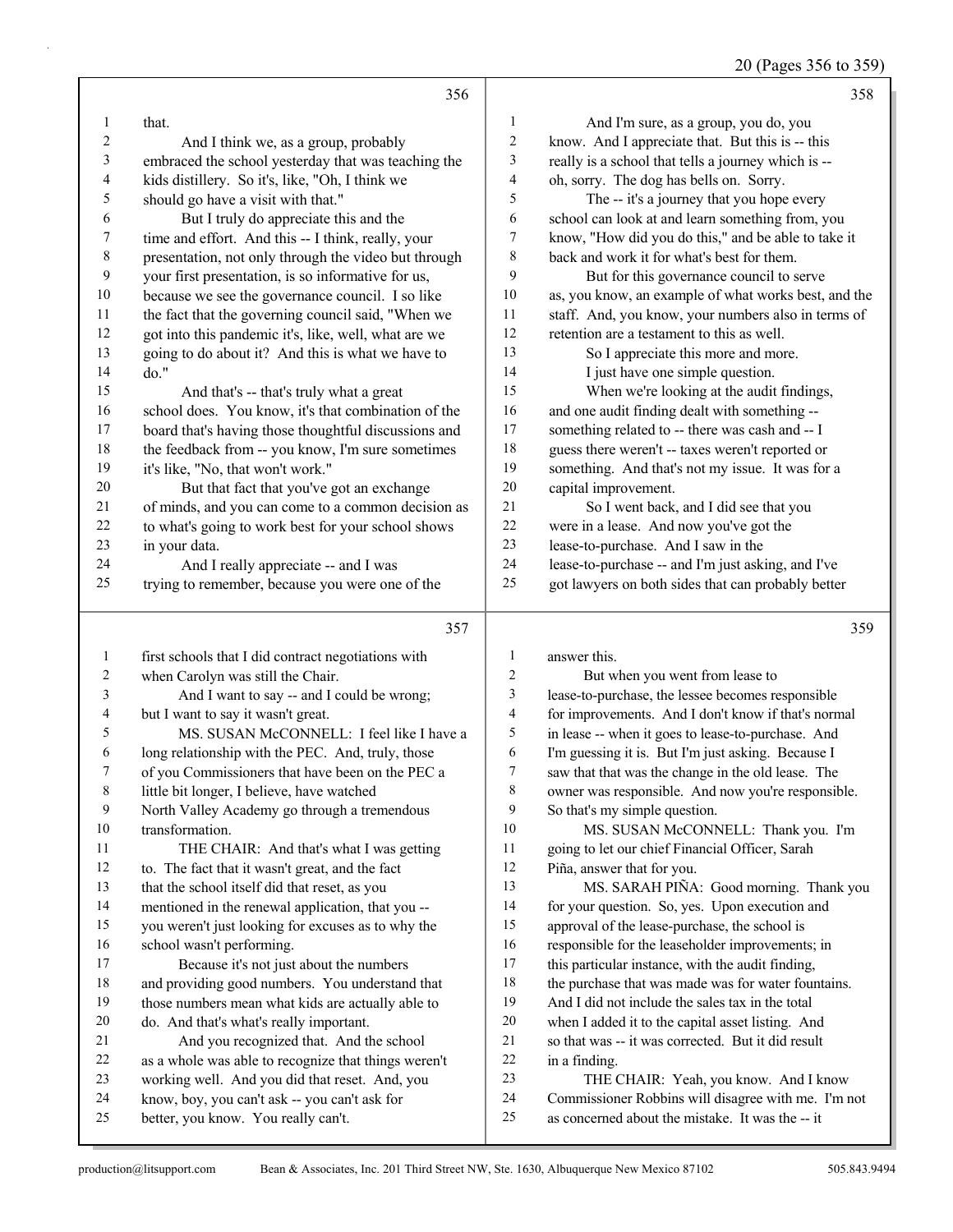21 (Pages 360 to 363)

|                          | 360                                                 |                         | 362                                                  |
|--------------------------|-----------------------------------------------------|-------------------------|------------------------------------------------------|
| $\mathbf{1}$             | was the fact that when you look at the              | 1                       | Commissioner. You know, one of the things that I     |
| $\sqrt{2}$               | lease-to-purchase, the -- you've now become         | $\overline{\mathbf{c}}$ | feel that we've done that is the most important      |
| 3                        | responsible for the capital improvements.           | 3                       | puzzle piece instructionally was to have a good      |
| $\overline{\mathcal{L}}$ | So I just looked at the capital                     | 4                       | instructional coach.                                 |
| 5                        | improvement. And that piqued my interest, because   | 5                       | So Julie Geldmacher is our second coach,             |
| 6                        | most of our schools are in just leases, not in      | 6                       | and we call her "Chief Instructional Officer." And   |
| 7                        | lease-to-purchase. So they -- it is the owner that  | 7                       | I'm going to let her talk to you just a little bit   |
| $\,$ $\,$                | is responsible.                                     | 8                       | about consistency and about strategies as opposed to |
| 9                        | So when you transitioned from lease to              | 9                       | curriculum, specifically.                            |
| 10                       | lease-to-purchase, you become responsible for the   | 10                      | But that -- having a good instructional              |
| 11                       | capital improvements. And I see Abby saying "yes."  | 11                      | coach for your teachers has -- and I just -- I want  |
| 12                       | And that was -- that was my simple question, trying | 12                      | to make one comment about what Chairwoman Gipson     |
| 13                       | to dig for a question.                              | 13                      | said about when we negotiated our contract those     |
| 14                       | MS. ABBY LEWIS: Madam Chair?                        | 14                      | years ago, and I asked her, pleaded with her, "Just  |
| 15                       | So one of the reasons that that happens,            | 15                      | give us some time."                                  |
| 16                       | under the Lease Purchase Act, is because that's how | 16                      | And it turns out we had a plan. It's                 |
| 17                       | we get that access to that SB-9 -- or, Sarah --     | 17                      | taken a while, as I think anything worth the growth  |
| 18                       | HB 33. I always mix them up. There is one of those  | 18                      | is to invest some time into some things that are     |
| 19                       | we can only access if we're in an LPA. And part of  | 19                      | consistent and to stay the course in the things that |
| $20\,$                   | that requirement is that one of those is that we're | $20\,$                  | we believe in instructionally.                       |
| 21                       | responsible for the maintenance that the landlord   | 21                      | And I feel like that's what we've done.              |
| 22                       | used to be responsible for. So that's why that      | $22\,$                  | And I feel like we're finally starting to see the    |
| 23                       | happens when we transitioned from lease to LPA.     | 23                      | fruits of that consistency and really translating    |
| 24                       | THE CHAIR: And that's what I thought.               | $24\,$                  | into our kids.                                       |
| 25                       | But, like I said, we don't see that many of the     | 25                      | But, Julie, do you want to talk just a               |
|                          | 361                                                 |                         | 363                                                  |
| $\mathbf{1}$             | lease-to-purchase, unfortunately. So I just wanted  | $\mathbf{1}$            | little bit about our belief in terms of strategies   |
| 2                        | to -- to ask that. So thanks. I appreciate that.    | 2                       | and how we're working with our kids and how we       |
| 3                        | Commissioners, any other questions?                 | 3                       | articulate from kindergarten through eighth grade?   |
| 4                        | COMMISSIONER ROBBINS: Chair Gipson, if I            | 4                       | MS. JULIE GELDMACHER: Thank you. We                  |
| 5                        | could follow up on that. Failing to report a tax is | 5                       | absolutely have beautiful curriculum that's backed   |
| 6                        | not the same as not having an invoice, not having   | 6                       | by tons of research. But in addition to that, as a   |
| 7                        | documentation. It's an easy thing to correct. And   | $\overline{7}$          | professional learning community, we've really come   |
| 8                        | so those are things that, yes, they get noted in an | 8                       | together and had lots of conversations about what's  |
| 9                        | audit. But, to me, it's not a fatal audit finding.  | 9                       | happening in our classroom and the way that we're    |
| 10                       | THE CHAIR: Yeah. Thanks.                            | 10                      | working with our students, as well as, you know,     |
| 11                       | Commissioner Caballero?                             | 11                      | what we're seeing, the results that we're seeing.    |
| 12                       | COMMISSIONER CABALLERO: Yes. It was                 | 12                      | So in our professional learning community            |
| 13                       | brought -- one of the questions -- and Madam Chair  | 13                      | each week, we have discussions where we bring        |

brought it up a little while ago, but I wanted to

- ask specifically -- during that term that the school
- did, in its stand- -- educational attainment for the
- kids, what did you do -- a few things that you did, either what new things did you try or reaffirm from
- previous that were not done, just to get an idea.
- 20 Because you went -- you dipped a little,
- and then you picked up the following year, and
- you've been very strong. And I just want to get a sense of what schools need to do to rebound and be

25 MS. SUSAN McCONNELL: Thank you,

successful. That's my question.

 students are and what their individual needs are and how to address those in their instruction.

classroom.

25 And, you know, then, as we assess students

 student work, and we take a look at what we're seeing, and we share ideas with each other about what's working and things that we might try in the

18 We also have a really great balance between whole group instruction and small group instruction, as well as individual conferencing with our students. And I think that that helps the teachers get a better idea of exactly where the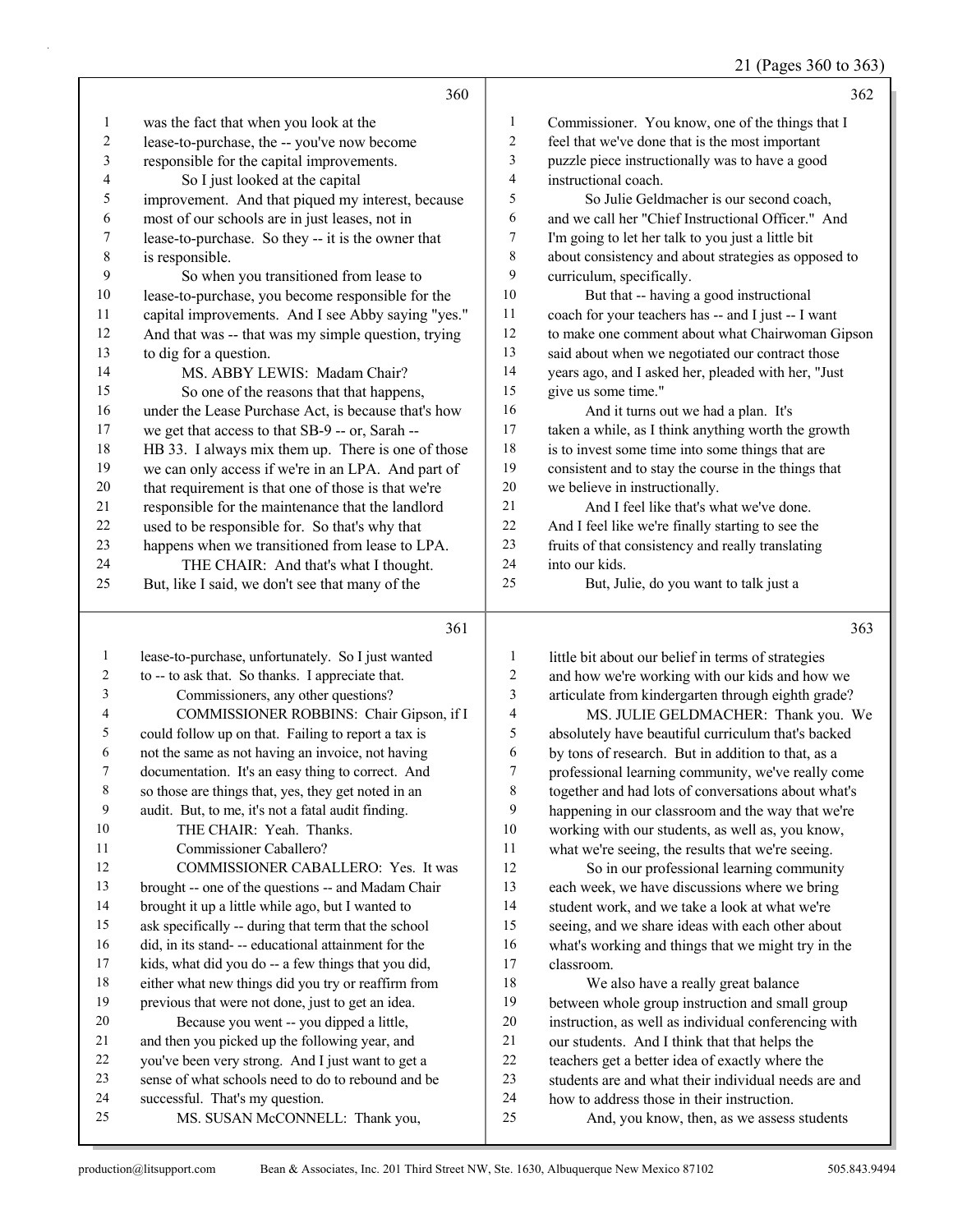22 (Pages 364 to 367)

|                | 364                                                  |                | 366                                                 |
|----------------|------------------------------------------------------|----------------|-----------------------------------------------------|
| $\mathbf{1}$   | and we come back together, we can really take a look | $\mathbf{1}$   | Academy. And we built everything off of that.       |
| $\overline{c}$ | at -- at the results of -- of what we've done in     | $\overline{c}$ | So then when the pandemic hit, and we were          |
| 3              | instruction and kind of move on from there.          | 3              | trying to figure out how to create learning         |
| 4              | And so I really feel like our teachers are           | 4              | opportunities for our students, we created two      |
| 5              | very collaborative, and I think that that's made a   | 5              | models: one which families could choose, which was  |
| 6              | really big difference in what we're seeing with --   | 6              | fully remote no matter what the health order was so |
| 7              | with student work and with learning.                 | $\tau$         | that they could plan, so that they knew that that's |
| 8              | COMMISSIONER CABALLERO: And it shows in              | 8              | what they would be doing for the year; and another  |
| 9              | your teacher retention.                              | 9              | model, our hybrid model with the anticipation that  |
| 10             | MS. JULIE GELDMACHER: Absolutely.                    | 10             | those kids might be coming back on campus.          |
| 11             | Because teaching is not an independent sport. And    | 11             | But what really happened, as we worked              |
| 12             | we really need each other. And I think that -- I     | 12             | through that, is as we created synchronous and      |
| 13             | think that when you have a strong grade level, and   | 13             | asynchronous learning opportunities, Julie and I    |
| 14             | even when you can come together laterally and have   | 14             | attended a national seminar over the summer that    |
| 15             | these conversations about what you're seeing and     | 15             | talked a lot about the COVID slide and equity in    |
| 16             | about what kids need, I just think that -- I think   | 16             | access, things that we felt were really important   |
| 17             | that's the only way to teach; so                     | $17\,$         | that we had to build a plan around.                 |
| 18             | COMMISSIONER CABALLERO: Thank you.                   | 18             | And we felt like it was very important to           |
| 19             | THE CHAIR: Thanks.                                   | 19             | still be able to hold our families and kids         |
| 20             | MS. JULIE GELDMACHER: Thank you.                     | $20\,$         | accountable, that they can learn. It's going to     |
| 21             | THE CHAIR: Could you just talk a little              | 21             | look different, but they can do this. And so we     |
| 22             | bit about what some of those strategies that you     | $22\,$         | kept our expectations of our kids pretty high, all  |
| 23             | implemented with the pandemic and a little bit about | 23             | the while trying to figure out ways to support how  |
| 24             | how much actual time teachers are on with their      | 24             | we want to do that.                                 |
| 25             | students during a -- you know, an average day or     | 25             | And our teachers right now -- Julie can             |
|                | 365                                                  |                | 367                                                 |
| 1              | week?                                                | 1              | talk a little bit more about this. But they are in  |
| 2              | MS. JULIE GELDMACHER: Sure. Oh, I'm                  | $\overline{c}$ | class with their kids at least twice a day for      |
| 3              | sorry.                                               | 3              | direct instruction. I feel like -- according to our |
| 4              | MS. SUSAN McCONNELL: Yeah. Let me --                 | 4              | families, I think that that has been really         |
| 5              | Julie, let me answer just briefly, and then I'll let | 5              | important for kids to still get that direct         |
| 6              | you add if you have something to add.                | 6              | instruction.                                        |
| 7              | When we first started to develop the                 | 7              | They do breakout rooms so that kids are             |
| $\,$ $\,$      | academic model for this coming school year, we were  | $\,$ 8 $\,$    | still being involved in small group instruction. So |
| 9              | very intentional about a few things, because we      | 9              | you might have a leveled reading group that breaks  |
| $10\,$         | didn't really know what was going to happen. And so  | $10\,$         | out and is in a virtual room with teacher with only |
| $11\,$         | it's like what Will Duran was talking about, those   | 11             | three or four kids in there, and they're getting    |
| 12             | conversations with the board and how we can offer    | 12             | that direct instruction.                            |
| 13             | stability to our families and our students and our   | 13             | And then we chose, very carefully, our              |
| 14             | faculty. And that was really part of it.             | 14             | supplemental curriculum that we would use for       |
| 15             | So those strategies, if I go back                    | 15             | asynchronous learning, so that your kids can still  |

 pre-pandemic, some of the strategies we had when we were creating an educational or instructional philosophy had to do with consistency. So we were very intentional about incorporating small group in classrooms. That's the only way that you can offset

 teacher student ratios. 22 And so that direct instruction with kids where you only have three, four, or five kids at the table and have that kind of face-to-face interaction with students is really important to North Valley

16 get in there. A lot of it is interactive so they are being met where they are and can build and 18 continue to thrive and grow.<br>19 It's really hard to keep

It's really hard to keep things engaging when kids are all over the place, not only academically, but with access issues as well. And so we don't want to penalize kids who have Internet issues or technology issues; but we also don't want to hold kids back that are really in class every single day and thriving and growing.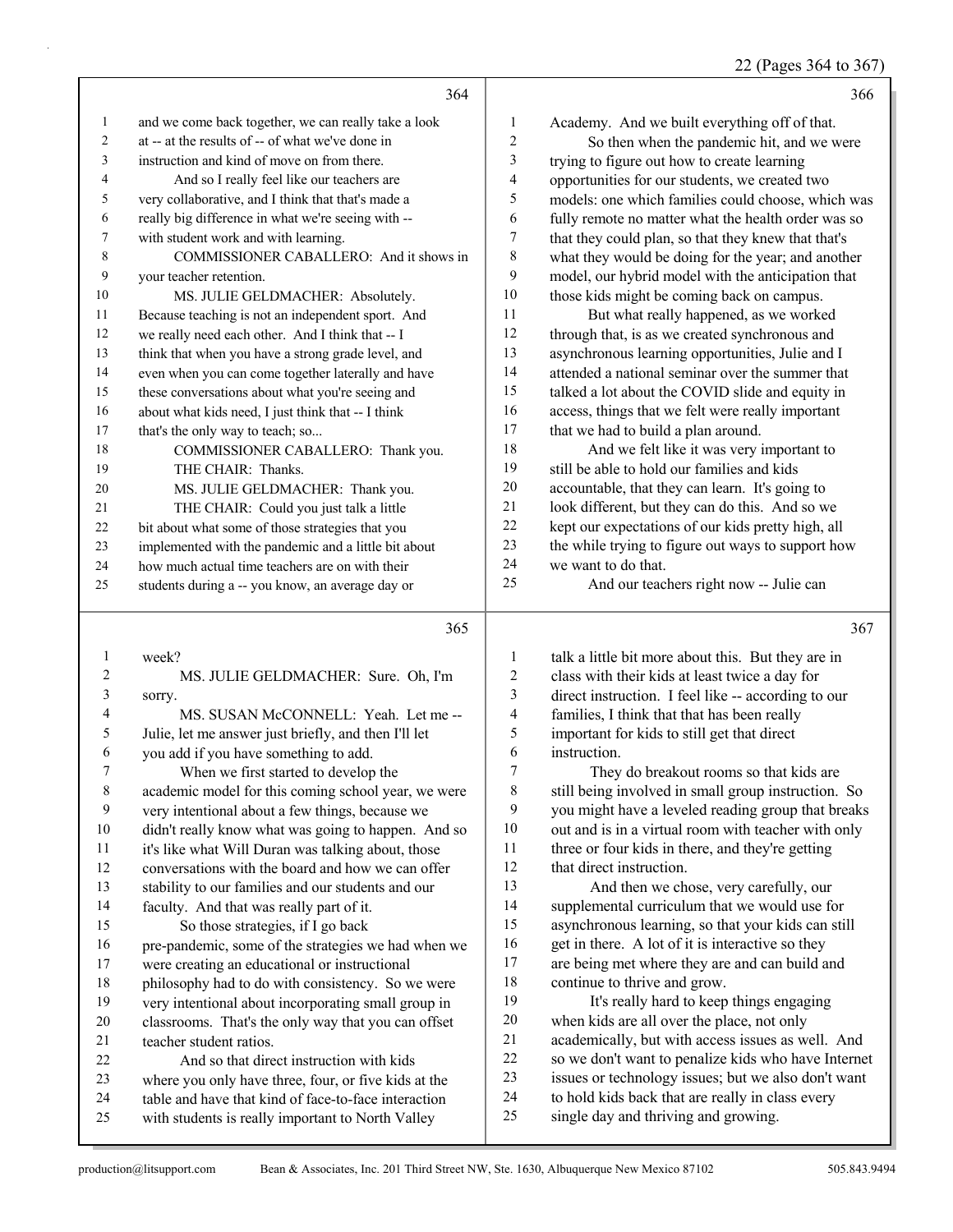23 (Pages 368 to 371)

|              | 368                                                  |                 | 370                                                  |
|--------------|------------------------------------------------------|-----------------|------------------------------------------------------|
| $\mathbf{1}$ | And for some kids, this has turned out to            | $\mathbf{1}$    | And I'm just so impressed with the amount            |
| 2            | be a great learning model. So we've learned a lot.   | 2               | of attention that they're getting from their         |
| 3            | Julie, do you want to talk a little bit              | 3               | teachers. And, you know, my daughter -- I have not   |
| 4            | about specifically what our teachers are doing and   | $\overline{4}$  | seen a struggle. In fact, you know, they just did    |
| 5            | how that schedule looks?                             | 5               | their Istation. She scored 5's in math. And, you     |
| 6            | MS. JULIE GELDMACHER: Yes. I definitely              | 6               | know, that was a huge -- not a huge improvement; but |
| 7            | think that the teachers meeting live with the        | $7\phantom{.0}$ | it was a very big improvement. She's never got 5s    |
| $\,$ $\,$    | students every day has made a huge difference. We    | 8               | before.                                              |
| 9            | are seeing it in really good attendance. We believe  | 9               | For us, it's working. And my daughter is             |
| 10           | that, you know, it's really important that we be     | $10\,$          | a very social child. So I was really worried about   |
| 11           | there for our kids live every day, knowing them,     | 11              | how this was going to affect her. But I've just      |
| 12           | supporting them socially, emotionally. And so there  | 12              | been so impressed with the work that the teachers    |
| 13           | is live instruction going on every day, whole group, | 13              | are doing and the support that Ms. Geldmacher gives  |
| 14           | as well -- and the teachers have also created times  | 14              | them and the tools that they're using to really be   |
| 15           | to -- to meet with smaller groups, where they can do | 15              | responsive to each student's need. Because           |
| 16           | interventions or even have individual conferences    | 16              | everybody is different. And I just really have seen  |
| 17           | with students.                                       | 17              | that, and they should all be commended. It's been    |
| 18           | So I think that the live instruction has             | 18              | really awesome.                                      |
| 19           | been probably our greatest support with the          | 19              | MS. SUSAN McCONNELL: Thanks, Sarah. Kind             |
| 20           | students. And it's also -- we've also carved out an  | 20              | of put you on the spot there. But thank you.         |
| 21           | hour a day of social-emotional time, where we're     | 21              | THE CHAIR: Thanks. I know Commissioner               |
| 22           | delivering -- you know, we have a social-emotional   | 22              | Ruiz has something she wants to ask.                 |
| 23           | learning curriculum as well as just giving the       | 23              | COMMISSIONER RUIZ: Good morning. Not a               |
| 24           | students time to really connect with each other and  | 24              | question, just really a couple of comments.          |
| 25           | have some of that social time with one another.      | 25              | I wanted to commend you and give you kudos           |
|              | 369                                                  |                 | 371                                                  |
| 1            | And even outside of class time, we're also           | 1               | for the tremendous work that you have done and that  |
| 2            | carving out time for -- you heard the kids mention   | 2               | you put into the changes and the challenges that     |
| 3            | lunch bunch and bingo nights and things like that.   | 3               | teaching in the time of COVID 19 has presented.      |
| 4            | So I think the teachers' presence with the students  | 4               | I've looked at you-all's plan, and I know            |

 has been really powerful in this remote environment. 6 MS. SUSAN McCONNELL: Before we move on from that question, Sarah, would you like to talk a little bit about your perspective as a parent who has kids in class? 10 MS. SARAH PIÑA: Sure. So my daughter is 11 in class with her teacher most of the day. She's in

 fifth grade now; so starting at about 8:30 to 2:30. She's in class most of the day, but she does have a lot of well-timed breaks. 15 Her teacher does study hall at the end of 16 the day to give students the opportunity to ask questions. She's one of the teachers that also does

- the lunch bunch and the bingo nights. And so I feel
- like there's been a lot of in-person support. 20 And I think the teachers are a little
- maybe self-conscious about how they're doing. And I
- share an office with my daughter. I'm sitting out
- in front of my fireplace, because they're in class
- right now. But I kind of listen in to what's
- happening during the day.

4 I've looked at you-all's plan, and I know that Commissioner Chavez and I, being still fully 6 employed with the schools, are aware of the work and<br>
7 time that is put in that it requires to make that time that is put in that it requires to make that successful. And you all have a very clearly delineated plan, and I want to thank you all for

10 that. 11 And the other comment I just wanted to say is thank you, because I -- in looking at your accountability data, you beat every district and all 14 the State statewide numbers: 52 overall reading proficiency -- well, statewide not in the reading. But in math, you're higher than the State and local, and in science and your ELL progress and your reading and your math growth. So I wanted to commend you and give you kudos for that. 20 Thank you. 21 MS. SUSAN McCONNELL: Thank you, Commissioner.

- 23 THE CHAIR: Thanks. Commissioner Voigt?
- 24 COMMISSIONER VOIGT: Thank you, Madam
- Chair. I just want to resonate on what Commissioner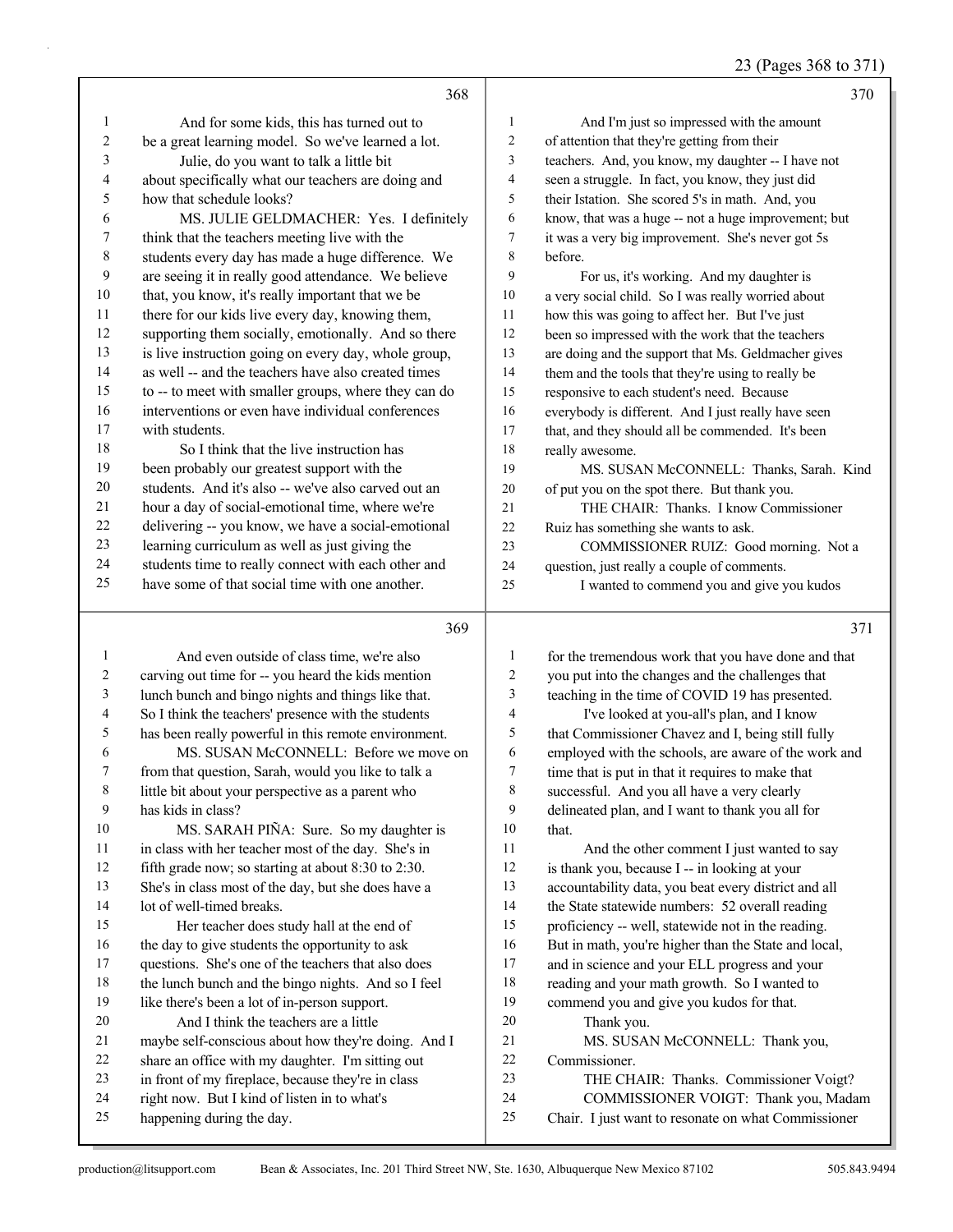## 24 (Pages 372 to 375)

|                     | 372                                                  |                          | 374                                                  |
|---------------------|------------------------------------------------------|--------------------------|------------------------------------------------------|
| $\mathbf{1}$        | Ruiz was speaking to; and that is your excellence in | 1                        | everyone improve, not just this charter school, "I   |
| 2                   | existence for this duration of time. You've had      | 2                        | want to be better than every other charter school,"  |
| 3                   | such consistent -- a consistent track record         | 3                        | it's really not that. I mean, that's nice. You       |
| 4                   | throughout the whole longevity of North Valley       | 4                        | should definitely aim for that.                      |
| 5                   | Academy.                                             | 5                        | But I think it's about sharing and about             |
| 6                   | I remember when you were actually part of            | 6                        | taking care of children. So I am hoping always to    |
| 7                   | the Horizon network. And I don't know, Susan, if     | 7                        | see both charters and traditional public schools     |
| 8                   | you've been around since that long. But I do         | 8                        | share more successes of what they did that really    |
| 9                   | remember when you were the assistant principal. And  | 9                        | worked.                                              |
| 10                  | now stepping up and creating such a close-knit       | 10                       | So that's just my comment, and I do thank            |
| 11                  | learning community, I can feel the sense of your     | 11                       | you for everything you have done.                    |
| 12                  | community through this Zoom platform.                | 12                       | MS. SUSAN McCONNELL: Thank you.                      |
| 13                  | And you've done an outstanding job. Your             | 13                       | THE CHAIR: Thanks.                                   |
| 14                  | team has done amazing work. And just                 | 14                       | Commissioners, any other questions or                |
| 15                  | congratulations for such an excellent track record.  | 15                       | comments?                                            |
| 16                  | And that student that was doing the yoga             | 16                       | Commissioner Voigt?                                  |
| 17                  | really made we want to get up and get out of this    | 17                       | COMMISSIONER VOIGT: Just to --                       |
| 18                  | chair. But job well done. Thank you so much for      | 18                       | Commissioner Armbruster reminded me that there is a  |
| 19                  | everything that you're doing.                        | 19                       | community of practice that's currently going on with |
| 20                  | MS. SUSAN McCONNELL: Thank you.                      | 20                       | the UNM ECHO. Michael Stanton heads that up,         |
| 21                  | THE CHAIR: Commissioners, any other                  | 21                       | Dr. Stanton.                                         |
| 22                  | questions?                                           | 22                       | And I know the Future Focused Education              |
| 23                  | Commissioner Armbruster?                             | 23                       | group is doing a lot of COP statewide with districts |
| 24                  | COMMISSIONER ARMBRUSTER: Yes. I will not             | 24                       | and charter schools around presentations of          |
| 25                  | repeat all that everyone else has said; although I   | 25                       | learning.                                            |
|                     | 373                                                  |                          | 375                                                  |
|                     |                                                      | 1                        | I don't know if you've heard about the               |
| $\mathbf{1}$        | thought about doing that yoga, and then I thought,   | $\overline{c}$           | ECHO program, Susan. It's great. It started out      |
| 2                   | no, I wouldn't be able to get up. So I didn't. But   | 3                        | with -- with the nursing and the health programs at  |
| 3                   | I did stand up.                                      | $\overline{\mathcal{A}}$ | UNMH. But Dr. Stanton has kicked that off statewide  |
| 4                   | But what I wanted to do besides commend              | 5                        | around teaching.                                     |
| 5<br>6              | you on such fabulous work, because I think I was at  | 6                        | MS. SUSAN McCONNELL: Okay. Thank you.                |
| 7                   | the first renewal as well as Chair Gipson, is that,  | 7                        |                                                      |
|                     | you know, even though your reading is a little bit   |                          | THE CHAIR: Okay. So I am going to move               |
| $8\phantom{1}$<br>9 | low, and, of course, I know that you're working on   | 8<br>9                   | that the Public Education Commission enter into a    |
|                     | it, it's amazing that your math is so good. Because  |                          | Closed Session, pursuant to NMSA Section 10-15-1     |
| 10                  | that seems to be the area where a vast majority of   | 10                       | $(H)(1)$ . The subject to be discussed pertains to   |
| 11                  | schools, traditional public schools as well as       | 11                       | issuance of North Valley Academy charter license     |
| 12                  | charters, struggle greatly. Is that right?           | 12<br>13                 | renewal.                                             |
| 13                  | Struggle greatly?                                    |                          | COMMISSIONER VOIGT: Second.                          |
| 14                  | Anyway, I was hoping that you could share,           | 14                       | THE CHAIR: There's a motion by                       |
| 15                  | not -- it doesn't have to be with us -- but whether  | 15                       | Commissioner Gipson and a second by Commissioner     |
| 16                  | it's Matt Pahl and through that network, but, even   | 16                       | Voigt.                                               |
| 17                  | better, with superintendents of traditional public   | 17                       | Roll, please? You're muted. Commissioner             |
| 18                  | schools. Because when you find something that is     | 18                       | Armbruster, you're muted.                            |
| 19                  | working -- and, obviously, whatever it is you're     | 19                       | COMMISSIONER ARMBRUSTER: I feel like I               |
| 20                  | doing is -- I think it needs to be shared with       | 20                       | have a flat learning curve here. I'm sorry.          |
| 21                  | everyone. Because our job is -- on PEC -- is to      | 21                       | Commissioner Caballero?                              |
| 22                  | deal with schools.                                   | $22\,$                   | COMMISSIONER CABALLERO: Yes.                         |
| 23                  | But, overall, many of us have been                   | 23                       | COMMISSIONER ARMBRUSTER: Commissioner                |

25 COMMISSIONER RAFTERY: Yes.

 teachers. I was a teacher for 39 years. So it's only -- it's really about children, about helping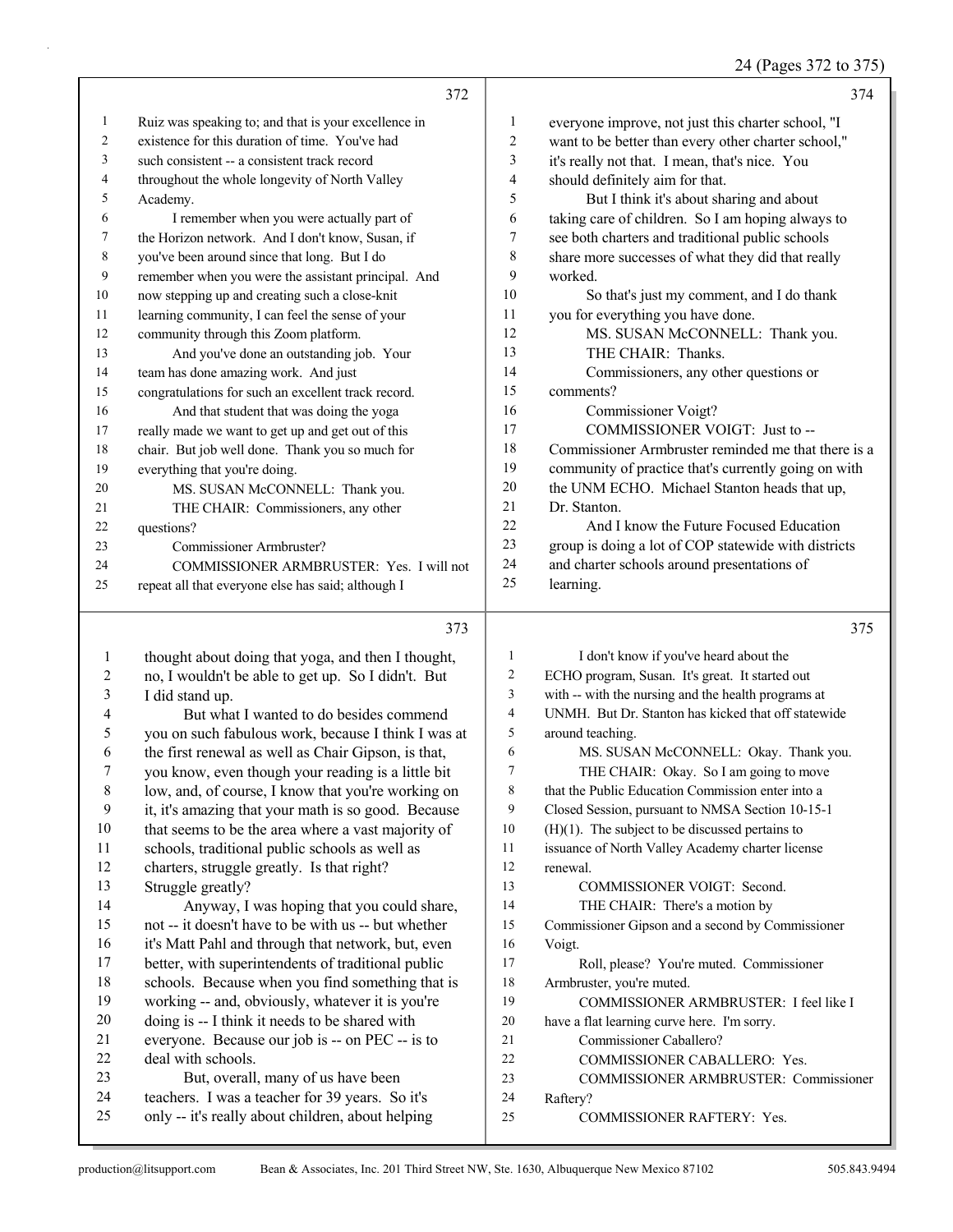25 (Pages 376 to 379)

|                | 376                                                        |                | 378                                                    |
|----------------|------------------------------------------------------------|----------------|--------------------------------------------------------|
| 1              | <b>COMMISSIONER ARMBRUSTER: Commissioner</b>               | $\mathbf{1}$   | MS. KAREN WOERNER: Okay. I'm leaving.                  |
| $\overline{c}$ | Armbruster votes "Yes."                                    | $\overline{c}$ | I'll be back in a bit.                                 |
| 3              | Commissioner Chavez?                                       | 3              | (Closed Session conducted.)                            |
| 4              | COMMISSIONER CHAVEZ: Yes.                                  | $\overline{4}$ | THE CHAIR: So we have each Commissioner                |
| 5              | COMMISSIONER ARMBRUSTER: Commissioner                      | 5              | in that needs to be in; correct? Okay.                 |
| 6              | Gipson?                                                    | 6              | So I move that the Public Education                    |
| 7              | THE CHAIR: Yes.                                            | 7              | Commission end Closed Session. The matters             |
| 8              | <b>COMMISSIONER ARMBRUSTER: Commissioner</b>               | 8              | discussed in the closed meeting were limited only to   |
| 9              | Davis?                                                     | 9              | those specified in the motion for closure, and no      |
| 10             | You have to unmute.                                        | 10             | vote was taken during the Closed Session.              |
| 11             | THE CHAIR: Commissioner Davis? She's                       | 11             | COMMISSIONER RUIZ: Second.                             |
| 12             | otherwise -- Commissioner Davis?                           | 12             | THE CHAIR: There's a motion by                         |
| 13             | MS. KAREN WOERNER: She appears to be                       | 13             | Commissioner Gipson, a second by Commissioner Ruiz.    |
| 14             | struggling with her headset. She has taken it off.         | 14             | Commissioner Armbruster?                               |
| 15             | So maybe come back to her.                                 | 15             | COMMISSIONER ARMBRUSTER: Yes. I'm just                 |
| 16             | COMMISSIONER ARMBRUSTER: Commissioner                      | 16             | looking to see if I see Commissioner Crone. Do you?    |
| 17             | Voigt?                                                     | 17             | But, I mean, I've got everyone on my screen.           |
| 18             | <b>COMMISSIONER VOIGT: Yes.</b>                            | 18             | THE CHAIR: Let's do this vote, and we                  |
| 19             | COMMISSIONER ARMBRUSTER: Commissioner                      | 19             | won't do anything else. But, hopefully, he can get     |
| 20             | Ruiz?                                                      | 20             | back in while we're doing this.                        |
| 21             | <b>COMMISSIONER RUIZ: Yes.</b>                             | 21             | COMMISSIONER ARMBRUSTER: Sure.                         |
| 22             | COMMISSIONER ARMBRUSTER: Commissioner                      | 22             | Commissioner Ruiz?                                     |
| 23             | Crone?                                                     | 23             | <b>COMMISSIONER RUIZ: Yes.</b>                         |
| 24             | <b>COMMISSIONER CRONE: Yes.</b>                            | 24             | COMMISSIONER ARMBRUSTER: Commissioner                  |
| 25             | COMMISSIONER ARMBRUSTER: Commissioner                      | 25             | Robbins?                                               |
|                |                                                            |                |                                                        |
|                |                                                            |                |                                                        |
|                | 377                                                        |                | 379                                                    |
|                |                                                            |                |                                                        |
| 1              | Robbins?                                                   | 1              | <b>COMMISSIONER ROBBINS: Yes.</b>                      |
| 2              | <b>COMMISSIONER ROBBINS: Yes.</b>                          | 2              | COMMISSIONER ARMBRUSTER: Commissioner                  |
| 3              | COMMISSIONER ARMBRUSTER: I'll try                          | 3              | Voigt?                                                 |
| 4              | Commissioner Davis.                                        | 4              | <b>COMMISSIONER VOIGT: Yes.</b>                        |
| 5              | THE CHAIR: Still occupied. We'll let her                   | 5              | COMMISSIONER ARMBRUSTER: Commissioner                  |
| 6              | off.                                                       | 6              | Davis?                                                 |
| 7              | COMMISSIONER ARMBRUSTER: The motion                        | 7              | <b>COMMISSIONER DAVIS: Yes.</b>                        |
| 8              | passes, nine-zero. Will that be okay?                      | 8              | COMMISSIONER ARMBRUSTER: Commissioner                  |
| 9              | THE CHAIR: The motion passes, nine-zero.                   | 9              | Gipson?                                                |
| 10             | Karen, will you watch for Commissioner                     | 10             | THE CHAIR: Yes.                                        |
| 11             | Davis and let her know we've moved into Closed             | 11             | COMMISSIONER ARMBRUSTER: Commissioner                  |
| 12             | Session?                                                   | 12             | $Cha-$                                                 |
| 13             | MS. KAREN WOERNER: Yes. I'm going to                       | 13             | THE CHAIR: And Commissioner Crone is                   |
| 14             | make Missy the host. I will.                               | 14             | coming on now.                                         |
| 15             | THE CHAIR: Thanks. I appreciate it.                        | 15             | COMMISSIONER ARMBRUSTER: Okay. I'll go                 |
| 16             | COMMISSIONER RAFTERY: Karen, I'm going to                  | 16             | back.                                                  |
| 17             | try to call in so I don't lose you on this --              | 17             | THE CHAIR: Commissioner Crone, we're                   |
| 18             | MS. KAREN WOERNER: Make sure you mute and                  | 18<br>19       | voting just to come out of Closed Session.             |
| 19             | turn off your video for this one.                          |                | COMMISSIONER CRONE: Okay.                              |
| 20             | COMMISSIONER RAFTERY: I don't know if I                    | 20             | COMMISSIONER ARMBRUSTER: Do you vote yes               |
| 21             | have the number. I'm going to try real quick now.          | 21             | or no?                                                 |
| 22             | I'm going to mute myself and turn off video.               | 22<br>23       | COMMISSIONER CRONE: I voted "Yes."                     |
| 23             | MS. KAREN WOERNER: Okay.                                   |                | COMMISSIONER ARMBRUSTER: Okay. Thank                   |
| 24<br>25       | Missy, you are host now; right?<br>MS. MELISSA BROWN: Yes. | 24<br>25       | you, Commissioner.<br>Commissioner Chavez voted "Yes"? |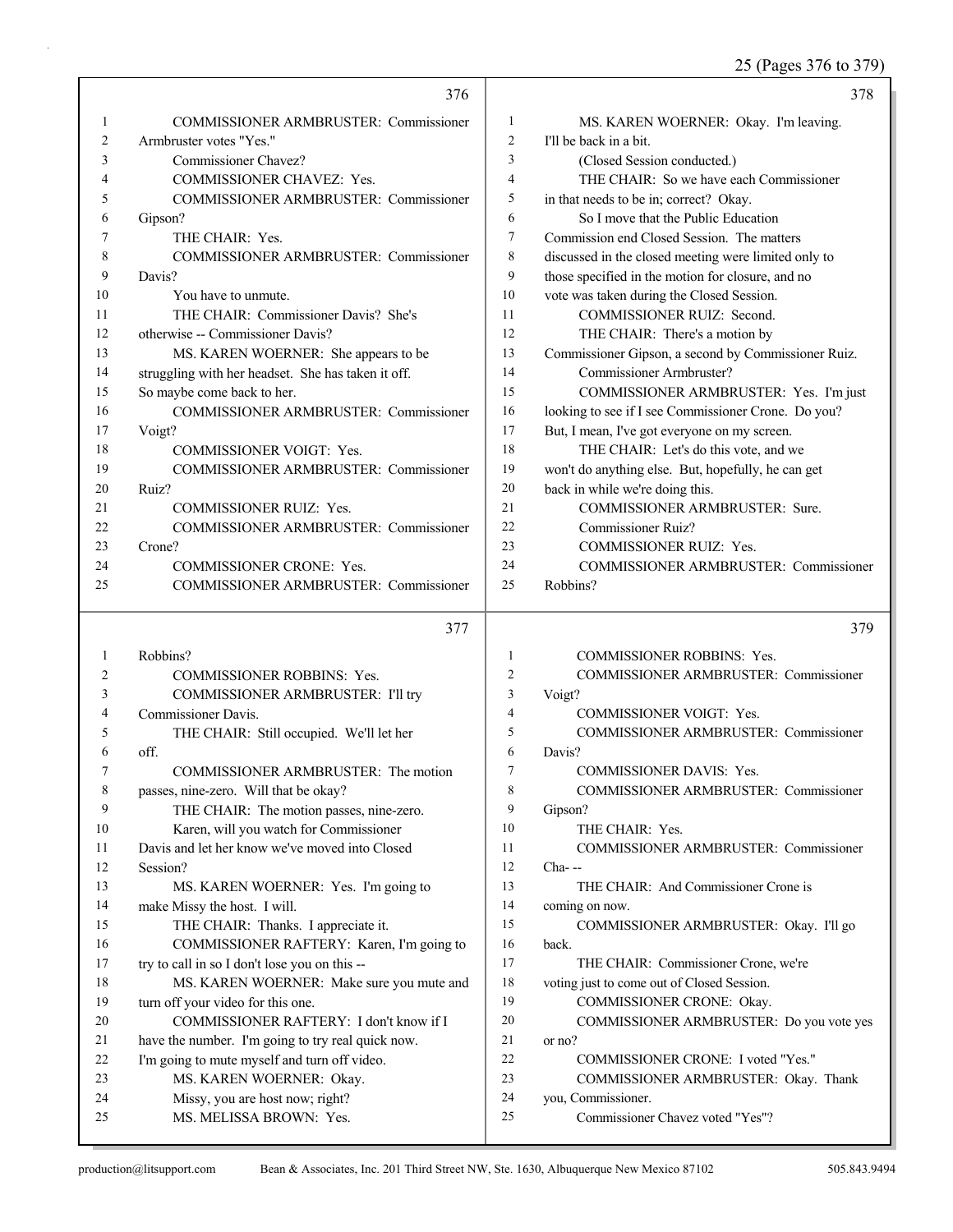26 (Pages 380 to 383)

|              | 380                                                  |                | 382                                                                                           |
|--------------|------------------------------------------------------|----------------|-----------------------------------------------------------------------------------------------|
| 1            | COMMISSIONER CHAVEZ: Yes.                            | 1              | <b>COMMISSIONER ARMBRUSTER: Commissioner</b>                                                  |
| 2            | COMMISSIONER ARMBRUSTER: Okay. Thank                 | 2              | Gipson?                                                                                       |
| 3            | you. Commissioner Armbruster votes "Yes."            | 3              | THE CHAIR: Yes.                                                                               |
| 4            | Commissioner Caballero?                              | $\overline{4}$ | COMMISSIONER ARMBRUSTER: The motion                                                           |
| 5            | COMMISSIONER CABALLERO: Yes.                         | 5              | passes, ten-to-zero.                                                                          |
| 6            | COMMISSIONER ARMBRUSTER: Commissioner                | 6              | THE CHAIR: Motion passes, ten-zero.                                                           |
| 7            | Raftery?                                             | 7              | Congratulations. Thank you, thank you, thank you.                                             |
| 8            | <b>COMMISSIONER RAFTERY: Yes.</b>                    | 8              | This was a pleasure, a delight. It was refreshing.                                            |
| 9            | COMMISSIONER ARMBRUSTER: Okay. It's a                | 9              | I enjoyed the discussion, and, hopefully, we will be                                          |
| 10           | ten-to-zero vote. Motion passes.                     | 10             | able to do this in person sooner rather than later                                            |
| 11           | THE CHAIR: Okay. Motion passes,                      | 11             | at this point in time, because that's truly what I                                            |
| 12           | ten-zero.                                            | 12             | miss about these meetings is to be able to see                                                |
| 13           | Commissioner Voigt?                                  | 13             | everyone and often see students that are able to                                              |
| 14           | COMMISSIONER VOIGT: Thank you,                       | 14             | come up and do miss that, as well as Commissioner                                             |
| 15           | Madam Chair.                                         | 15             | Robbins' cookies during this time period as well.                                             |
| 16           | I would like to move that the Public                 | 16             | But that -- you know. So thank you so                                                         |
| 17           | Education Commission renew the charter for           | 17             | much. Thank you for everything you do every day.                                              |
| 18           | North Valley Academy for a five-year term, effective | 18             | You're working hard. You're being asked to do                                                 |
| 19           | July 1st, 2021, through June 30th, 2026.             | 19             | things that no one ever thought we'd have to be                                               |
| 20           | <b>COMMISSIONER ROBBINS: Second.</b>                 | 20             | asking schools to do, and you stepped up, and you're                                          |
| 21           | THE CHAIR: There's a motion by                       | 21             | serving those kids as well as anyone can ever ask.                                            |
| 22           | Commissioner Voigt, a second by Commissioner         | 22             | So thank you.                                                                                 |
| 23           | Robbins.                                             | 23             | MS. SUSAN McCONNELL: Commissioners, on                                                        |
| 24           | If there's no further discussion,                    | 24             | behalf of the North Valley Academy, thank you so                                              |
| 25           | Commissioner Armbruster?                             | 25             | much. You're appreciated in the work that you do,                                             |
|              |                                                      |                |                                                                                               |
|              |                                                      |                |                                                                                               |
|              | 381                                                  |                | 383                                                                                           |
| $\mathbf{1}$ | <b>COMMISSIONER ARMBRUSTER: Commissioner</b>         | 1              |                                                                                               |
| 2            | Voigt?                                               | $\overline{2}$ | and thank you for your belief in NVA.<br>THE CHAIR: Well -- and we will see you               |
| 3            | <b>COMMISSIONER VOIGT: Yes.</b>                      | 3              | during contract negotiations sometime in the spring.                                          |
| 4            | COMMISSIONER ARMBRUSTER: Commissioner                | $\overline{4}$ | MS. SUSAN McCONNELL: And it'll be so                                                          |
| 5            | Ruiz?                                                | 5              | good.                                                                                         |
| 6            | COMMISSIONER RUIZ: Yes.                              | 6              | THE CHAIR: It will be. Yes, it will be.                                                       |
| 7            | COMMISSIONER ARMBRUSTER: Commissioner                | 7              |                                                                                               |
| 8            | Robbins?                                             | $\,$ 8 $\,$    | Thanks. Stay safe, everyone. Have good holidays.<br>MR. WILL DURAN: Thank you, Commissioners. |
| 9            | COMMISSIONER ROBBINS: Yes.                           | 9              | MS. KAREN WOERNER: Folks from the                                                             |
| 10           | COMMISSIONER ARMBRUSTER: Commissioner                | 10             | schools, I'm going to be moving you as an attendee,                                           |
| 11           | Crone?                                               | 11             | in case you want to stay for the meetings. But it                                             |
| 12           | COMMISSIONER CRONE: Yes.                             | 12             | suddenly will send you off. So congratulations.                                               |
| 13           | COMMISSIONER ARMBRUSTER: Commissioner                | 13             | MS. SUSAN McCONNELL: Thank you. Thanks,                                                       |
| 14           | Caballero?                                           | 14             | Karen.                                                                                        |
| 15           | COMMISSIONER CABALLERO: Yes.                         | 15             | THE CHAIR: Commissioners, I'm going to                                                        |
| 16           | COMMISSIONER ARMBRUSTER: Commissioner                | 16             |                                                                                               |
| 17           | Armbruster votes "Yes."                              | 17             | ask if you want a short break before we start the<br>next school.                             |
| 18           | Commissioner Raftery?                                | 18             | COMMISSIONER RUIZ: Yes, please.                                                               |
| 19           | COMMISSIONER RAFTERY: Yes.                           | 19             | THE CHAIR: So do we want to do                                                                |
| 20           | COMMISSIONER ARMBRUSTER: Commissioner                | 20             | 15 minutes?                                                                                   |
| 21           | Davis?                                               | 21             | COMMISSIONER RUIZ: Yes, please.                                                               |
| 22           | COMMISSIONER DAVIS: Yes.                             | 22             | THE CHAIR: Okay. All right. So we'll                                                          |
| 23           | COMMISSIONER ARMBRUSTER: Commissioner                | 23             | see you all back in 15 minutes. Thanks.                                                       |
| 24           | Chavez?                                              | 24             | COMMISSIONER DAVIS: So I just want to let                                                     |
| 25           | COMMISSIONER CHAVEZ: Yes.                            | 25             | everyone know that I have to leave about 1:00.                                                |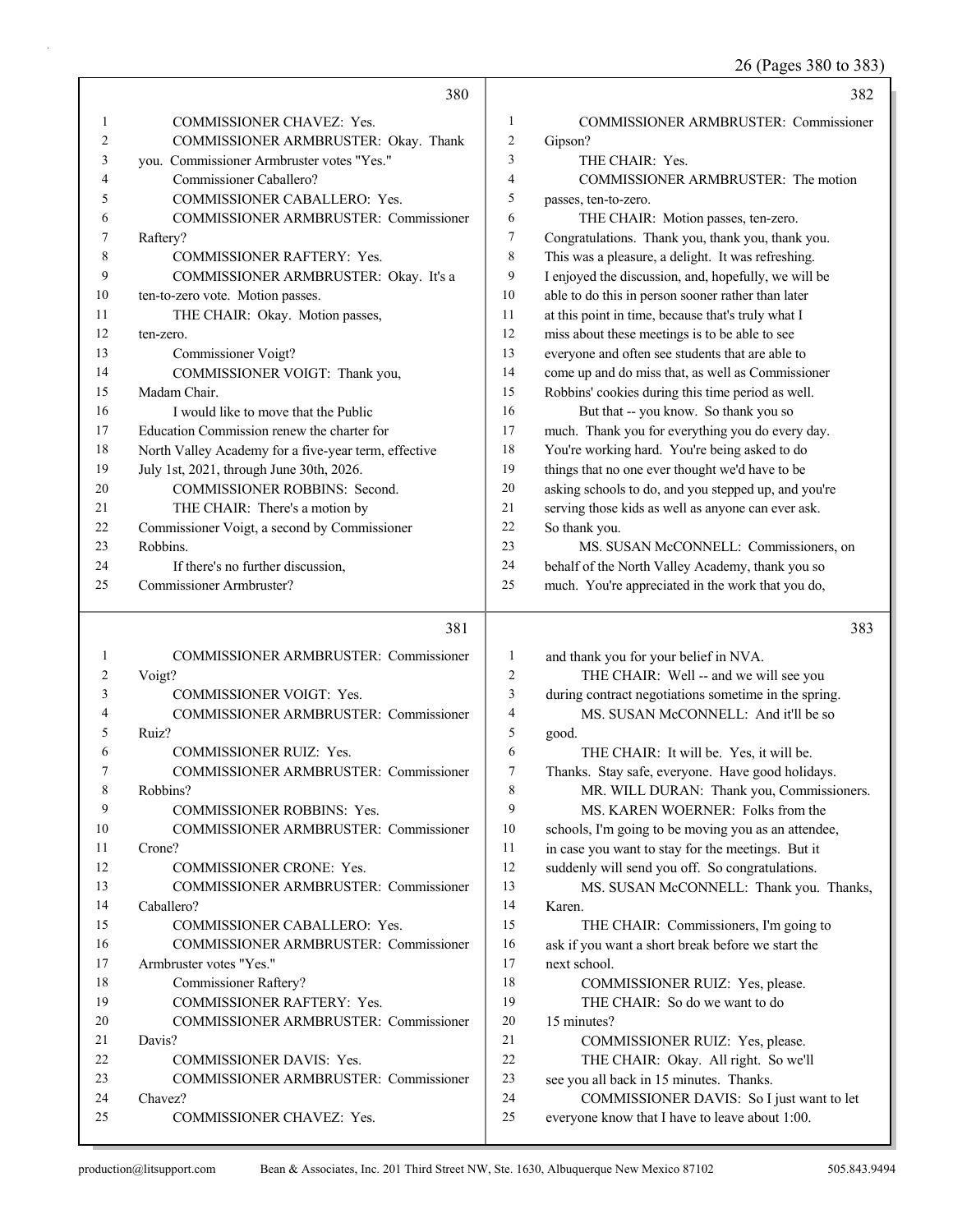27 (Pages 384 to 387)

|    | 384                                                |     | 386                                                 |
|----|----------------------------------------------------|-----|-----------------------------------------------------|
| 1  | THE CHAIR: Okay. Thanks.                           | 1   | much. I'll give that a quick look. Courtney's       |
| 2  | (Recess taken, 12:04 p.m. to 12:31 p.m.)           | 2   | there. Heather's there. Liz. Sarah. All right.      |
| 3  | THE CHAIR: So next on our agenda is Red            | 3   | I think that's it, Karen.                           |
| 4  | River Valley. So, Karen, do you want to bring them | 4   | MS. KAREN WOERNER: And the person on the            |
| 5  | in, please?                                        | 5   | phone, what was their name?                         |
| 6  | MS. KAREN WOERNER: Kimberly, I'm going to          | 6   | MS. KIMBERLY RITTERHOUSE: Crystal                   |
| 7  | start with you, move you to the panel, and you can | 7   | Lancaster.                                          |
| 8  | let me know who else I need from your school.      | 8   | MS. KAREN WOERNER: Crystal,                         |
| 9  | Kimberly, I see you there. If you could            | 9   | C-R-Y-S-T-A-L, Lancaster. So let me just change her |
| 10 | unmute yourself.                                   | 10  | name there.                                         |
| 11 | MS. KIMBERLY RITTERHOUSE: So Liz Tate,             | 11  | Okay. I think we're all here,                       |
| 12 | Kinsey Webb, Sarah Parker, Courtney Henderson,     | 12  | Madam Chair.                                        |
| 13 | Heather Larson.                                    | 13  | MS. KIMBERLY RITTERHOUSE: Karen.                    |
| 14 | MS. KAREN WOERNER: Hold on one second.             | 14  | Courtney, will Samantha will be with you? Thumbs up |
| 15 | MS. KIMBERLY RITTERHOUSE: Oh, sorry.               | 15  | if Samantha will be with you? That's one of our --  |
| 16 | MS. KAREN WOERNER: That's okay. Heather            | 16  | MR. COURTNEY HENDERSON: She's actually              |
| 17 | Larson. Okay.                                      | 17  | upstairs in her room right now so that we don't     |
| 18 | MS. KIMBERLY RITTERHOUSE: Lost my train            | 18  | echo.                                               |
| 19 | of thought. Hang on. I'm sorry. I think Crystal    | 19  | MS. KIMBERLY RITTERHOUSE: So we need to             |
| 20 | Lancaster is going to be on her phone.             | 20  | put her on, though, as an Attendee.                 |
| 21 | MS. KAREN WOERNER: Would that end in               | 21  | MR. COURTNEY HENDERSON: Let's see. I                |
| 22 | -0979? Do you know?                                | 22. | don't see --                                        |
| 23 | MS. KIMBERLY RITTERHOUSE: I can check              | 23  | MS. KIMBERLY RITTERHOUSE: Samantha                  |
| 24 | right now.                                         | 24  | Henderson.                                          |
| 25 | That's it. Yeah, that's her.                       | 25  | MS. KAREN WOERNER: She's in the                     |

# $385$

|    | 385                                                  |     | 387                                                 |
|----|------------------------------------------------------|-----|-----------------------------------------------------|
| 1  | MS. KAREN WOERNER: Okay. So let me move              | 1   | Attendees. Is she going to be part of your school   |
| 2  | her.                                                 | 2   | presentation or public comment? We'll add her to    |
| 3  | Let's see.                                           | 3   | the panel when it's time for her to speak, okay?    |
| 4  | MS. KIMBERLY RITTERHOUSE: And I said                 | 4   | MS. KIMBERLY RITTERHOUSE: Thank you.                |
| 5  | Courtney Henderson, correct?                         | 5   | Thank you.                                          |
| 6  | MS. KAREN WOERNER: You did. There's                  | 6   | MS. KAREN WOERNER: You're muted.                    |
| 7  | Courtney.                                            | 7   | Madam Chair.                                        |
| 8  | MS. KIMBERLY RITTERHOUSE: And let me see             | 8   | THE CHAIR: Melissa Armijo, who is also              |
| 9  | if I'm miss- -- oh -- Zach Kirchgessner.             | 9   | one of our new coming-in Commissioners, is also on  |
| 10 | MS. KAREN WOERNER: Zach. Got it.                     | 10  | today. So I wanted to recognize that.               |
| 11 | MS. KIMBERLY RITTERHOUSE: And then I'm               | 11  | So thanks very much. Welcome, all. And              |
| 12 | not sure if Joe Ben Maldonado made it. He was going  | 12  | we'll just continue with our usual procedure here.  |
| 13 | to try to.                                           | 13  | The Charter School Division will offer              |
| 14 | MS. KAREN WOERNER: I don't see him.                  | 14  | their report. The school will have their 15 minutes |
| 15 | MS. KIMBERLY RITTERHOUSE: All right.                 | 15  | to present additionally whatever they want to.      |
| 16 | Reed Weimer.                                         | 16  | I'm trying to remember -- I don't think             |
| 17 | MS. KAREN WOERNER: No.                               | 17  | you've got a 15-minute presentation. Did you not do |
| 18 | MS. KIMBERLY RITTERHOUSE: I just don't               | 18  | a narrative, if I remember correctly? I could be    |
| 19 | want to leave anyone out.                            | 19  | wrong.                                              |
| 20 | MS. KAREN WOERNER: So, Kimberly, if you              | 20  | MS. KIMBERLY RITTERHOUSE: Yeah,                     |
| 21 | go down to the bottom of your screen and click on    | 21  | Madam Chair. We'll start with a 15-minute           |
| 22 | Participants now that you're on the panel, you can   | 22. | discussion of our school and then move to a video   |
| 23 | see, under Attendees, any names that appear familiar | 23  | for the equity --                                   |
| 24 | to you.                                              | 24  | THE CHAIR: Oh, thanks. I appreciate it.             |
| 25 | MS. KIMBERLY RITTERHOUSE: Thank you very             | 25  | And then we'll do the public comment.               |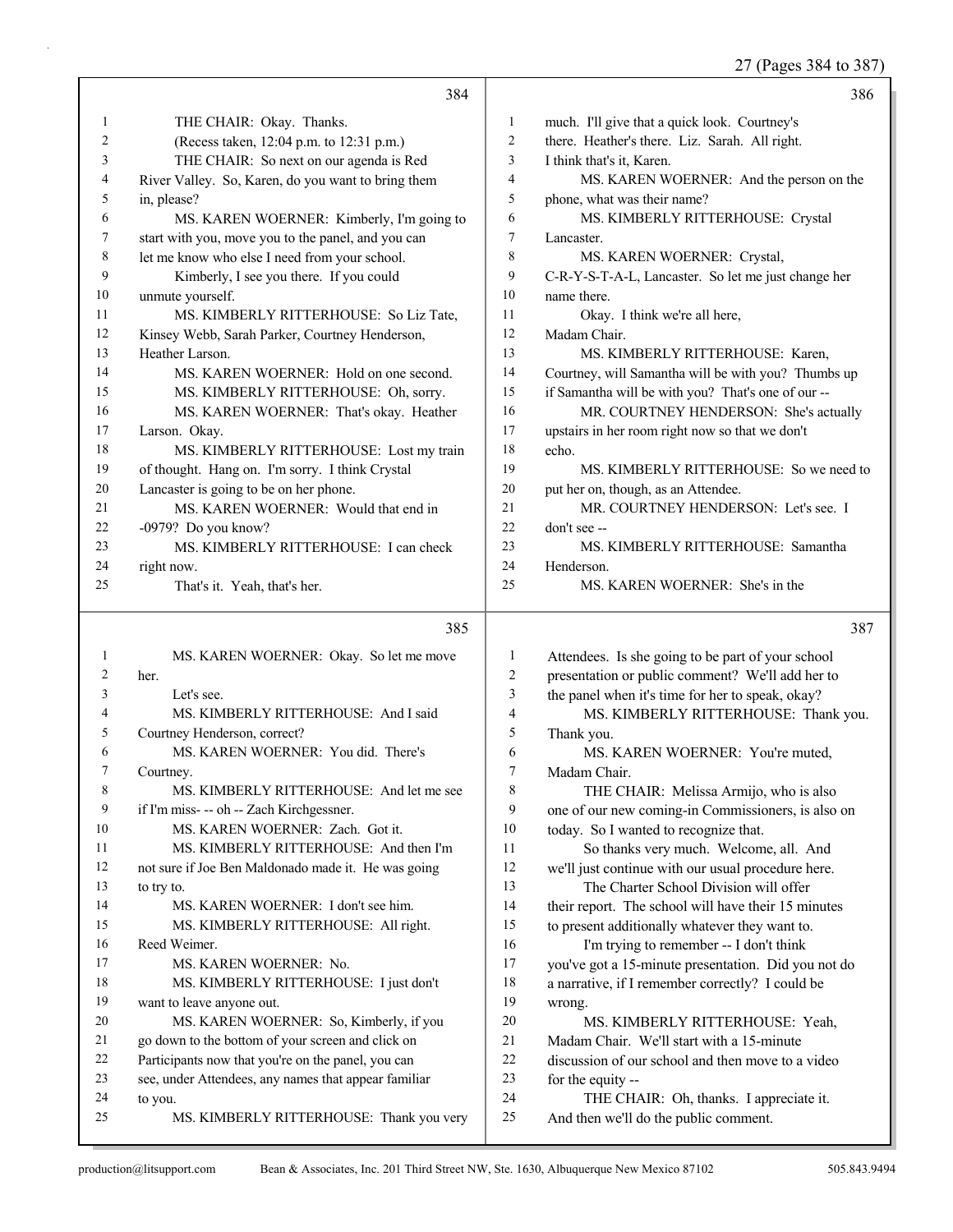28 (Pages 388 to 391)

|                         | 388                                                                                                         |                          | 390                                                                                               |
|-------------------------|-------------------------------------------------------------------------------------------------------------|--------------------------|---------------------------------------------------------------------------------------------------|
| 1                       | So, Karen, whenever you're ready.                                                                           | $\mathbf{1}$             | is admirable.                                                                                     |
| $\overline{c}$          | MS. KAREN WOERNER: Absolutely. So,                                                                          | $\overline{2}$           | The school does not have the support of a                                                         |
| 3                       | Madam Chair, Commissioners, the group you have                                                              | 3                        | foundation, but they've -- the school leader did                                                  |
| 4                       | before you is from Red River Valley Charter School.                                                         | $\overline{4}$           | mention that they have received support from the                                                  |
| 5                       | They serve students in Grades K through 8, a                                                                | 5                        | community through some foundations, through grant                                                 |
| $\epsilon$              | rural -- another rural school in Red River, I guess                                                         | 6                        | process and things like that. But they don't                                                      |
| $\boldsymbol{7}$        | were under the Questa district in the past, I                                                               | $\boldsymbol{7}$         | actually have a foundation specifically to support                                                |
| $\,$ $\,$               | understand -- with 74 students enrolled this year at                                                        | $\,$ 8 $\,$              | the school.                                                                                       |
| 9                       | 40-day.                                                                                                     | 9                        | Like the other schools, I want to share,                                                          |
| $10\,$                  | They are a small rural school also on the                                                                   | $10\,$                   | on Page 2, you'll see that they -- their Evaluation                                               |
| 11                      | Enchanted Circle. We love to go visit Roots & Wings                                                         | 11                       | Summary of their Part B is all Meets Standards or                                                 |
| 12                      | and Red River up there. And the classrooms are                                                              | 12                       | Demonstrating Substantial Progress.                                                               |
| 13                      | multi-age and multi-grade levels. They were first                                                           | 13                       | As you recall, the rubric is pretty                                                               |
| 14                      | chartered -- and the school can correct me if I'm                                                           | 14                       | stringent, and if they didn't Meet Standard all the                                               |
| 15                      | wrong when we get to their presentation.                                                                    | 15                       | way across, it's a Demonstrates Progress would be                                                 |
| 16                      | But I think they were first chartered in                                                                    | 16                       | the maximum they can receive, which explains why.                                                 |
| 17                      | 2001 and was with the local district for the first                                                          | 17                       | Though we were very pleased to see the progress.                                                  |
| $18\,$                  | ten years and then switched to the PEC as a                                                                 | 18                       | It's not quite a Meets Standards.                                                                 |
| 19                      | State-authorized charter. And this should be their                                                          | 19                       | Their Accountability data, as you see                                                             |
| $20\,$                  | third renewal with PEC, I think.                                                                            | 20                       | here, their overall score was a 52. Reading                                                       |
| 21                      | But if you refer to your packet, the                                                                        | 21                       | proficiency, very high. Math proficiency, better                                                  |
| $22\,$                  | recommendation from the PED is for a full renewal                                                           | 22                       | than the local district, but still needing some                                                   |
| 23                      | for the five years. The school did earn 52 points                                                           | 23                       | focus there. Science proficiency, very similar to                                                 |
| 24                      | in the last State Accountability System report,                                                             | 24                       | the local district. And their English Learner                                                     |
| 25                      | which was for the '18-'19 school year. As you know,                                                         | 25                       | progress is masked because they have so few EL                                                    |
|                         |                                                                                                             |                          |                                                                                                   |
|                         |                                                                                                             |                          |                                                                                                   |
|                         | 389                                                                                                         |                          | 391                                                                                               |
| $\mathbf{1}$            |                                                                                                             | $\mathbf{1}$             | students.                                                                                         |
| $\overline{c}$          | there wasn't a report for last year due to the State                                                        | $\overline{2}$           |                                                                                                   |
| $\mathfrak{Z}$          | assessments being waived.<br>And as you also know, I mentioned with                                         | 3                        | And, of course, the ratings chart clearly<br>shows an improvement over the course of the contract |
| $\overline{\mathbf{4}}$ | another school, 53.33 was the cutoff for Spotlight                                                          | $\overline{\mathcal{A}}$ | year and a very clear Meeting Standards pretty much                                               |
| 5                       | designation; so it's just a short hair away from                                                            | 5                        | across the board.                                                                                 |
| 6                       | that Spotlight's designation.                                                                               | 6                        | Again, the first couple of grayed out                                                             |
| 7                       | But the school did receive designations of                                                                  | 7                        | areas are due to the fact that we didn't have State                                               |
| 8                       | excellence in reading growth and math growth. And                                                           | 8                        | assessments last year.                                                                            |
| 9                       | they exceeded all three of their charter school                                                             | 9                        | Moving on to Page 6 of the -- sorry to                                                            |
| 10                      | goals during that same '18-'19 school year.                                                                 | 10                       | scroll here; should have typed the number in.                                                     |
| 11                      | The school's organizational performance                                                                     | 11                       | But this is where we were talking about                                                           |
| 12                      | ratings have been excellent, meeting standards in 17                                                        | 12                       | the percentage of their money spent on instructional                                              |
| 13                      | of the 18 indicators. The remaining one was a                                                               | 13                       | costs and the percentage spent on admin costs. The                                                |
| 14                      | Workings to Meet, and it was around -- I think that                                                         | 14                       | rest is falling in these areas of maintenance                                                     |
| 15                      | might have been around the financial audit.                                                                 | 15                       | operations, food service, and other; again, pretty                                                |
| 16                      | Their audit did contain two findings.                                                                       | 16                       | good percentages there.                                                                           |
| 17                      | Zero were repeats, and none of them were material                                                           | 17                       | The charter goals are on Page 18 of this                                                          |
| 18                      | weaknesses or significant deficiencies.                                                                     | 18                       | packet. And they had, as you know, the reading and                                                |
| 19                      | And I would like to note that that's a                                                                      | 19                       | math goals that were required in the prior                                                        |
| 20                      | significant reduction in audit findings over the                                                            | $20\,$                   | contracts. And you can see here that they've done                                                 |
| 21                      | term of this contract.                                                                                      | 21                       | very well, other than the first year, a little                                                    |
| 22                      | The school spent an average of 59 percent                                                                   | 22                       | shortcoming in the reading goal, but other than                                                   |
| 23                      | of its annual operating budget on instructional                                                             | 23                       | that, have met or exceeded all their charter goals                                                |
| 24<br>25                | costs. Again, you know that the goal is 68 percent.<br>But with a low enrollment of 74 students, 59 percent | 24<br>25                 | during the duration of the contract.<br>Enrollment numbers. On the next page, you                 |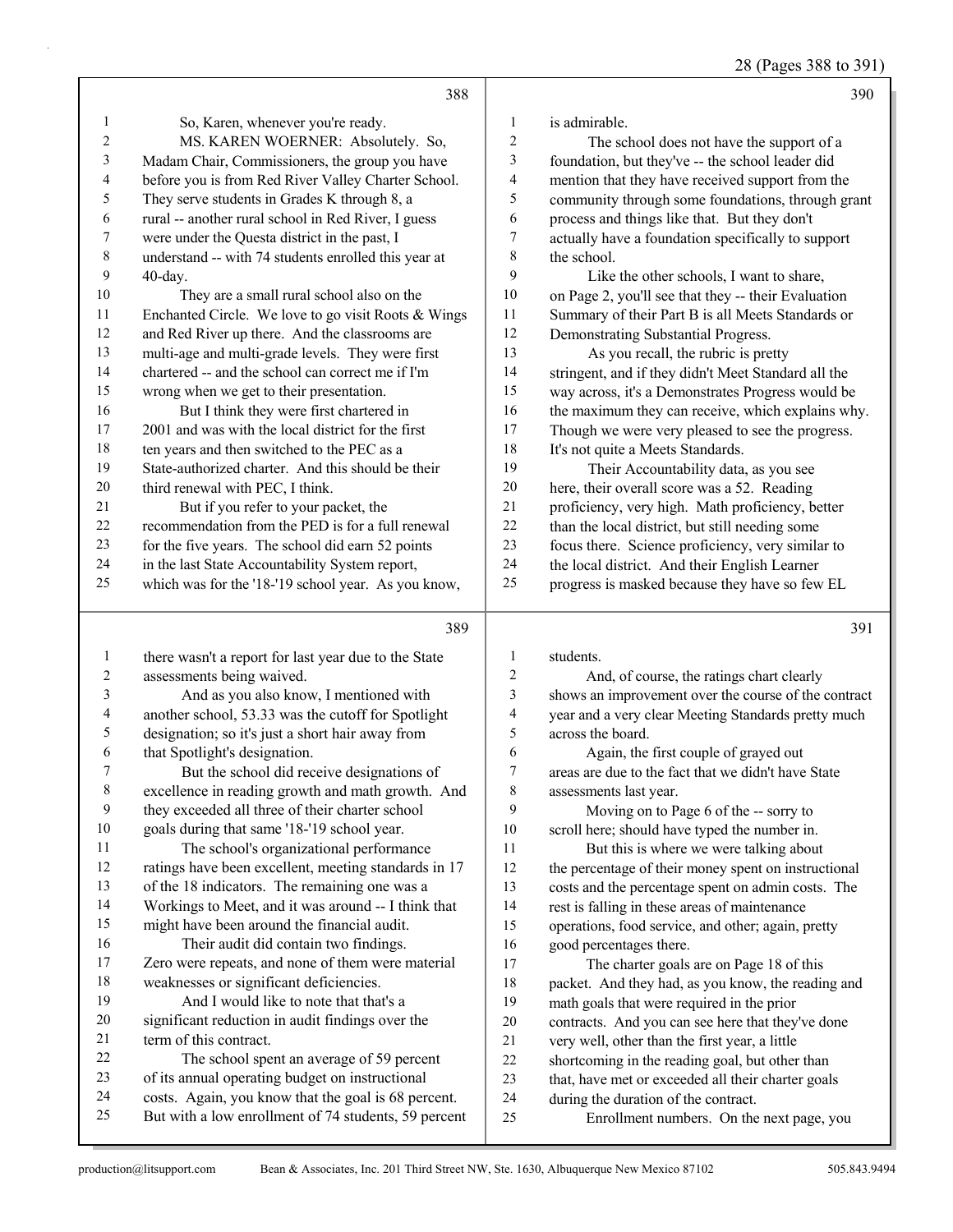29 (Pages 392 to 395)

|              | 392                                                                        |                | 394                                                                              |
|--------------|----------------------------------------------------------------------------|----------------|----------------------------------------------------------------------------------|
| $\mathbf{1}$ | see their demographics and their retention. So                             | 1              | Crystal Lancaster is one of our parents                                          |
| $\sqrt{2}$   | within the school year, you can see that students                          | $\overline{c}$ | and also took a position this year as an EA.                                     |
| 3            | stayed there during the school year. Very low                              | 3              | And we have -- I think that's it for the                                         |
| 4            | withdrawal numbers. And then remaining enrolled                            | 4              | panel. I don't think I missed anyone on the panel.                               |
| 5            | between school years has been on a steady increase                         | 5              | And then myself, Kimberly Ritterhouse.                                           |
| 6            | all the way to 100 percent.                                                | 6              | THE CHAIR: Thank you. And thank you all                                          |
| 7            | We see a dip for this year that I think                                    | 7              | for all the time and energy that we know went into                               |
| $\,$ 8 $\,$  | the school has concerns about the pandemic and COVID                       | $\,$ $\,$      | doing this application and the challenges it                                     |
| 9            | response, but I'll let them speak to that if they                          | 9              | normally has; but, certainly, challenges during this                             |
| 10           | wish.                                                                      | $10\,$         | time period. So we appreciate it. And this is the                                |
| 11           | Teacher retention has been very good.                                      | 11             | time we really like so we can get to see the schools                             |
| 12           | Small staff. So a change in staff can have a                               | 12             | and talk with them. So thank you for that time as                                |
| 13           | dramatic effect when the staff is so small.                                | 13             | well.                                                                            |
| 14           | And also, again, the audit findings. As I                                  | 14             | So Missy Brown is actually timing. So                                            |
| 15           | mentioned earlier, they had more findings with                             | 15             | she'll put up a little friendly note -- and I think                              |
| 16           | material weaknesses and significant deficiencies,                          | 16             | she's got -- yeah, that -- do you have a little                                  |
| 17           | but, in the last published report, really reduced                          | 17             | sound? (Timing sound.)                                                           |
| 18           | those. No repeats and no significant findings,                             | $18\,$         | Yeah. So -- so whenever you're ready to                                          |
| 19           | which is nice to see. So kudos to their business                           | 19             | start.                                                                           |
| $20\,$       | team on that.                                                              | $20\,$         | MS. KIMBERLY RITTERHOUSE: All right.                                             |
| 21           | And then, of course, you do have your --                                   | 21             | That's awesome. Thank you very much. We're going                                 |
| $22\,$       | the ratings chart, again, is on Page 17, if you want                       | 22             | to begin with Courtney Henderson.                                                |
| 23           | to see more clearly. The thumbnail doesn't quite                           | 23             | MR. COURTNEY HENDERSON: Hello,                                                   |
| 24           | cut it. So I also want to mention that the school                          | 24             | Commissioners. I'm Courtney Henderson, I'm                                       |
| 25           | did not provide any response to the preliminary                            | 25             | president of the Red River Valley's governing                                    |
|              |                                                                            |                |                                                                                  |
|              |                                                                            |                |                                                                                  |
|              | 393                                                                        |                | 395                                                                              |
| $\mathbf{1}$ | analysis, other than to say that they had no                               | 1              | council. I've been on the board for seven years,                                 |
| 2            | corrections, didn't have anything that they wanted                         | $\overline{c}$ | and I have three daughters who attended the charter                              |
| 3            | to dispute in the preliminary analysis.                                    | 3              | school from pre-K through their eighth-grade                                     |
| 4            | So we do recommend, as I said, a renewal                                   | 4              | graduation.                                                                      |
| 5            | of five years.                                                             | 5              | I've got, proud to announce, two that are                                        |
| 6<br>7       | THE CHAIR: Thank you. And welcome once                                     | 6<br>7         | going to be attending college the next year. The                                 |
|              | again. So -- and, Kimberly, I'm just going to ask                          | 8              | youngest is a sophomore. And all of them excel                                   |
| 8<br>9       | if you or -- I don't know if you've chosen someone                         | 9              | academically. I believe it's a value that was                                    |
| $10\,$       | else from your school to introduce everyone that's                         | 10             | instilled in them by the charter school's culture<br>and success.                |
| 11           | on the screen and their role, so that we have that<br>for the record?      | 11             | Before my wife and I moved to New Mexico                                         |
| 12           | MS. KIMBERLY RITTERHOUSE: Yes, ma'am.                                      | 12             | 14 years ago, we researched the local schools. And                               |
| 13           | I'll be happy to do that.                                                  | 13             | we found that Red River had a small class sizes, and                             |
| 14           | We have Courtney Henderson. And he is our                                  | 14             | the staff was loaded with teachers that have                                     |
| 15           | governing council president.                                               | 15             | master's degrees.                                                                |
| 16           | Heather Larson is our governing council                                    | 16             | After we moved here, we also came to know                                        |
| 17           | treasurer.                                                                 | 17             | that it's a very close-knit group of highly                                      |
| 18           | Liz Tate is our governing council                                          | 18             | qualified individuals who could really teach                                     |
| 19           | secretary.                                                                 | 19             | anywhere they wanted, but, thankfully, they happened                             |
| 20           | We have Zach Kirchgessner, who is our                                      | $20\,$         | to love Red River.                                                               |
| 21           | business manager.                                                          | 21             | And we also saw a very diverse group of                                          |
| $22\,$       | Kinsey Webb is our fifth-sixth-grade                                       | $22\,$         | students who are considerate to others, really took                              |
| 23           | teacher.                                                                   | 23             | pride in their school. And I believe that under the                              |
| 24<br>25     | Sarah Parker is our special education and<br>student services coordinator. | 24<br>25       | stewardship of Kimberly Ritterhouse, I think the<br>school is even better today. |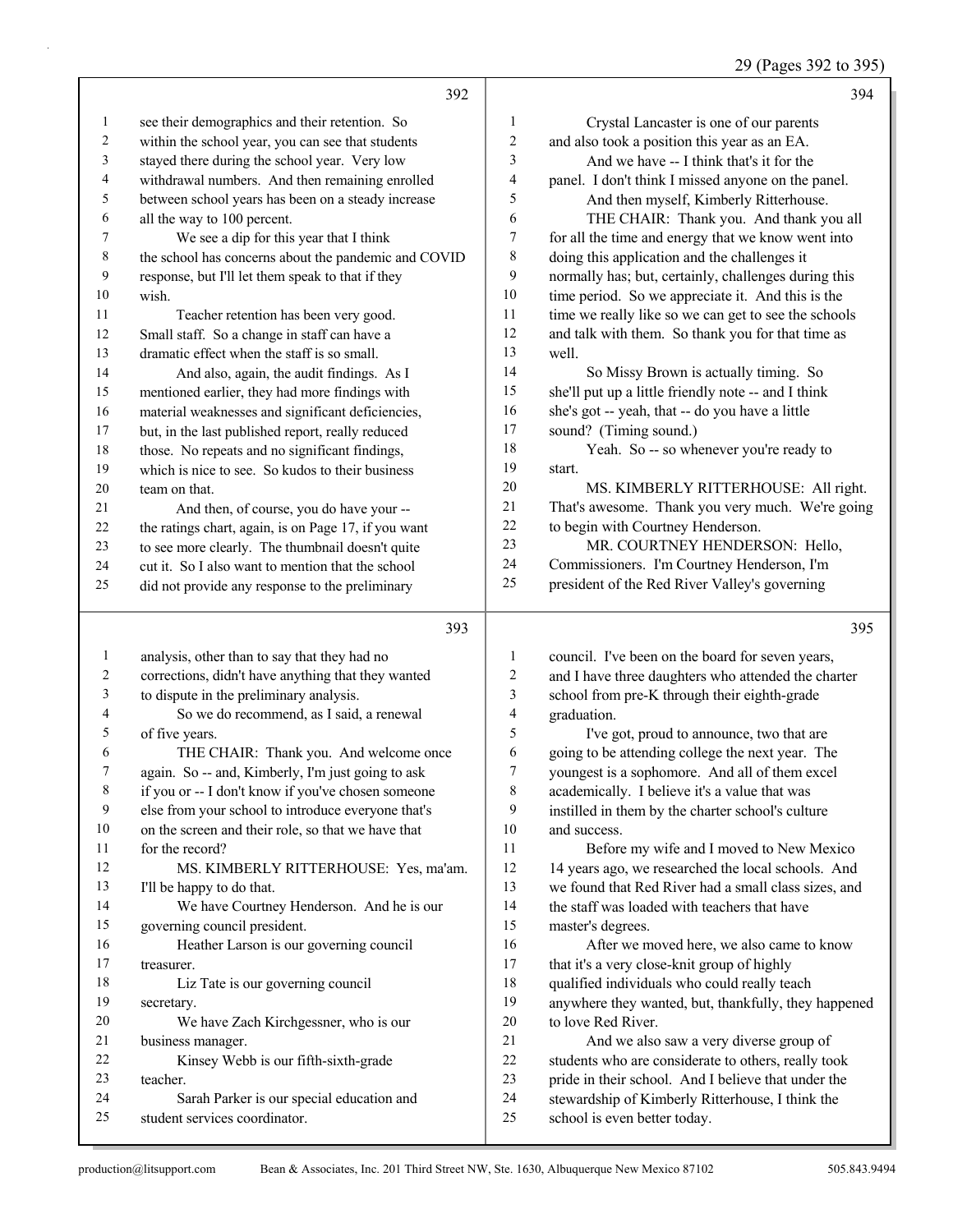## 30 (Pages 396 to 399)

|                          | 396                                                  |                         | 398                                                  |
|--------------------------|------------------------------------------------------|-------------------------|------------------------------------------------------|
| $\mathbf{1}$             | We'll soon be starting the second phase of           | $\mathbf{1}$            | coming back to teach in the school where I grew up,  |
| $\sqrt{2}$               | construction to replace a few portable buildings     | $\sqrt{2}$              | I was so excited about it. And coming back, I could  |
| 3                        | that we have left, and we'll finish out the campus   | $\mathfrak{Z}$          | see how much the school had grown and strengthened   |
| $\overline{\mathcal{L}}$ | for all our grades.                                  | $\overline{\mathbf{4}}$ | since my time there; but I also saw many things that |
| 5                        | We've got five upstanding members of the             | 5                       | had remained the same in all the best possible ways, |
| 6                        | community that are serving on the governance         | 6                       | such as the close relationship between the staff and |
| $\boldsymbol{7}$         | council; they've done a really good job with the     | $\tau$                  | the students and the teachers.                       |
| $\,$ $\,$                | finances. Of course, I'd like to give a big          | $\,$ 8 $\,$             | And the students were so eager and excited           |
| 9                        | shout-out to our business manager, Zach Kirchgessner | 9                       | to come to school, which I had not seen often in my  |
| $10\,$                   | of the Rael group, who's done an excellent job. And  | 10                      | previous experience. And the staff, it was truly     |
| 11                       | I understand he'll be available for questions later. | 11                      | happy and joyful to be where they were. And to see   |
| 12                       | And we remain focused on our mission                 | 12                      | these close, tight-knit groups that had remained the |
| 13                       | statement, which reads that, "Students will fulfill  | 13                      | same throughout the years as new students and new    |
| 14                       | their potential as scholars and become self-reliant  | 14                      | staff and families had come in was really            |
| 15                       | and productive members of society. They will be      | 15                      | refreshing.                                          |
| 16                       | adept at creative thinking and critical problem      | 16                      | And one thing I noticed that was -- I was            |
| 17                       | solving, and will be fully prepared to succeed in    | $17\,$                  | so in awe of was the extensive foundation of         |
| $18\,$                   | future schools, careers, and civic life."            | 18                      | knowledge that my students had. Having taught sixth  |
| 19                       | Our test scores are varied, but they                 | 19                      | grade before, I had never experienced a group of     |
| $20\,$                   | remain above the New Mexico State average,           | 20                      | students that could have such deep discussions about |
| $21\,$                   | particularly our reading scores. Despite the         | 21                      | such a vast array of topics. And I was so impressed  |
| $22\,$                   | challenges, we're educating a fairly transient       | 22                      | by this.                                             |
| 23                       | population with year-to-year turnover. It's -- it's  | 23                      | And as I was trained more in our                     |
| 24                       | the nature of working in a tiny town that relies     | 24                      | Core Knowledge curriculum, I realized that was the   |
| 25                       | pretty exclusively on tourism.                       | 25                      | basis of Core Knowledge, was that these students     |
|                          |                                                      |                         |                                                      |
|                          | 397                                                  |                         | 399                                                  |
| $\mathbf{1}$             | But that said, I think the school has been           | $\mathbf{1}$            | have such an extensive foundation of knowledge that  |
| $\boldsymbol{2}$         | a great boon to Red River and its economy. It's      | $\mathfrak{2}$          | transfers across subjects and from grade level to    |
| 3                        | constantly attracting young families who continue to | 3                       | grade level.                                         |
| 4                        | revitalize the town. And I think without the         | $\overline{\mathbf{4}}$ | So that was just, you know, very exciting            |
| 5                        | charter school, I'd be worried about the town and    | 5                       | as a teacher to be able to experience that in my     |
| $\sqrt{6}$               | our children's future. But I believe that with it,   | 6                       | classroom and to see them so eager and excited to be |
| $\boldsymbol{7}$         | I think our prospects are bright.                    | $\tau$                  | there and to be learning.                            |
| $\,$ $\,$                | I'd like to introduce our next speaker,              | $\,$ 8 $\,$             | So as we began this year and navigating              |
| 9                        | fifth-grade teacher Kinsey Webb, who also happens to | $\mathbf{9}$            | some challenging times, I was so thankful to be at   |
| $10\,$                   | be a former student of the Red River Valley Charter  | $10\,$                  | this school, because I knew that as challenging as   |
| 11                       | School. And she'll be followed by Sarah Parker who   | $11\,$                  | it was going to be, we had formed such a close bond  |
| 12                       | heads up reading intervention, special ed. Kimberly  | 12                      | as a staff, but also with our students and their     |
| 13                       | Ritterhouse, of course, our school administrator.    | 13                      | families, that we would be able to make this         |

- And then public comment from former students,
- Crystal Lancaster and Samantha Henderson. And I'd
- 16 like to thank you all for your time and consideration.
- 18 THE CHAIR: Thank you.
- 19 MS. KINSEY WEBB: Hi. Again, my name is Kinsey Webb, and I teach fifth and sixth grade at 21 Red River Valley Charter. And this is -- I've been teaching for ten years. This is my third year at Red River Valley Charter School, that, as Courtney said, I also went to school here. 25 So when I had this special opportunity of
- 

transition a successful one. And I truly believe we

 renewal coming up, reflect on some of the many ways 18 that our school is special. And I documented that and wanted to share that with you. So I'm going to

16 So I also was able to, with this charter

21 During my teaching career, I have taught at different schools, grade levels, departments, and subjects. My experience prior to this was in large schools with large class sizes. I found it so difficult to establish close relationships with

have, through remote learning.

read what I wrote, quickly.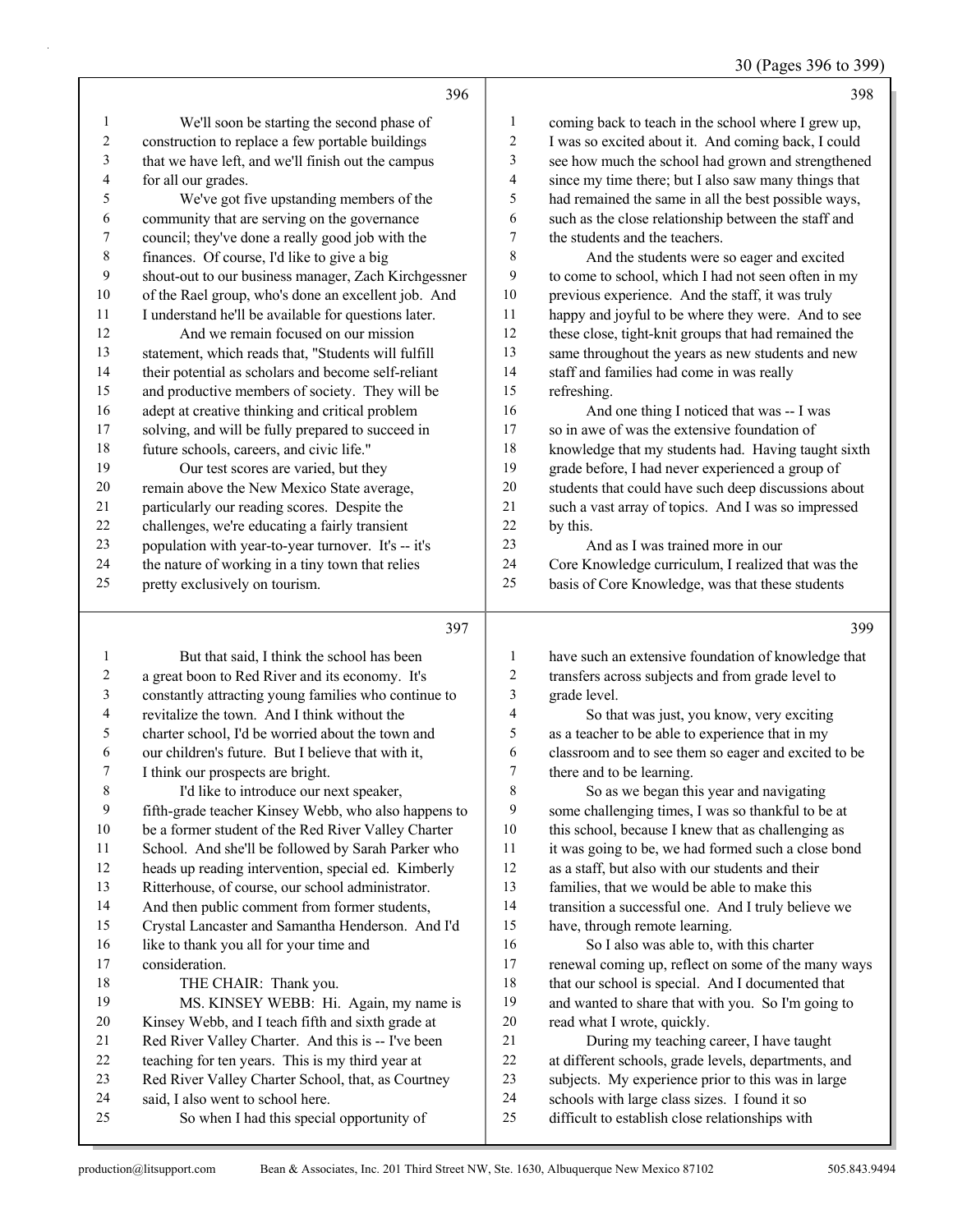## 31 (Pages 400 to 403)

|                | 400                                                  |                  | 402                                                  |
|----------------|------------------------------------------------------|------------------|------------------------------------------------------|
| $\mathbf{1}$   | students and rarely knew the parents, if at all.     | 1                | unique in so many ways. But, specifically, our size  |
| 2              | When I first started teaching here, I was            | $\overline{2}$   | and close-knit community allows us to support        |
| 3              | struck by the stark contrast with this school and my | 3                | students and families. More quickly. It's speed      |
| 4              | past experience. The students were so eager to       | 4                | now. Especially because they're gone; they're not    |
| 5              | learn, so excited to be here, so friendly and        | 5                | here all the time. So we -- but because we're so     |
| 6              | polite. It was like taking a step back in time,      | 6                | close-knit, we know what's going on for the most     |
| $\tau$         | where teaching is as I imagined it would be.         | $\boldsymbol{7}$ | part.                                                |
| $\,8\,$        | With small class size, I was able to                 | 8                | So because of the size, I'm able to drive            |
| $\overline{9}$ | quickly establish close relationships with students, | 9                | to families' homes to help with technology, as well  |
| 10             | learning their individual personalities and learning | 10               | as just support them if they need other types of     |
| 11             | styles, allowing me to help them based on their      | 11               | support, and to be sure that the kids can get        |
| 12             | individual needs.                                    | 12               | connected for their classes and for their -- for     |
| 13             | I was able to get to know parents and                | 13               | their ancillary services, for their special ed       |
| 14             | families much more quickly and, having a multi-grade | 14               | content services, for their reading intervention.    |
| 15             | level, was able to have my students for two years in | 15               | I also check in with families and try                |
| 16             | a row. This established a trust and a familiarity    | 16               | to -- try to connect them with more emotional        |
| 17             | between us.                                          | 17               | supports through other agencies.                     |
| 18             | This school is so unique in that we are              | 18               | But, you know, in a larger school, I don't           |
| 19             | surrounded by nature. We are able to take nature     | 19               | know that I would be able to do that, because it's   |
| 20             | walks, sparking the imagination and interest of our  | 20               | partially proximity and knowing all of the families. |
| 21             | students. We are able to take our students skiing,   | 21               | Other teachers do more to provide                    |
| 22             | watching them learn a new skill while being active   | 22               | supports, like their -- they build in time for the   |
| 23             | and outdoors.                                        | 23               | kids constantly because of our size and just our     |
| 24             | I immediately noticed my students were               | 24               | closeness.                                           |
| 25             | more imaginative and creative, often choosing to be  | 25               | And we're able to -- because we're small,            |
|                | 401                                                  |                  | 403                                                  |
| 1              | outside playing rather than inside watching          | 1                | we're able to pivot quickly and change anything      |
| 2              | television.                                          | $\overline{c}$   | that's not working, especially within our            |
| 3              | Being such a small school offers us the              | 3                | boundaries, our federal boun- -- you know, whatever  |

| $\overline{4}$ | opportunity to know all students, not just our own   | 4  | those expectations are.     |
|----------------|------------------------------------------------------|----|-----------------------------|
| 5              | grade levels. This creates a safe environment where  | 5  | And I also want to s        |
| 6              | all adults are aware of where each child needs to    | 6  | you know, in all of the scl |
|                | be, who they belong to, who they can be picked up by | 7  | every -- it's dependent on  |
| 8              | and so on.                                           | 8  | to go skiing for the day in |
| 9              | This has been the best teaching experience.          | 9  | for us, we raise the money  |
| 10             | of my career. The staff and students create a        | 10 | in the school is able to go |
| 11             | feeling of being one big family. Each and every day  | 11 | such an important experie   |
| 12             | feels like a new adventure awaiting us.              | 12 | would not normally have.    |
| 13             | Thank you.                                           | 13 | in them, and it creates oth |
| 14             | THE CHAIR: Thank you.                                | 14 | connections.                |
| 15             | Missy, how much time is left?                        | 15 | So I may have miss          |
| 16             | MS. MELISSA BROWN: Six minutes and                   | 16 | wanted to be sure to give   |
| 17             | 23 seconds.                                          | 17 | <b>MS. KIMBERLY R</b>       |
| 18             | THE CHAIR: Okay. All right.                          | 18 | I'm just going to cut       |
| 19             | MS. SARAH PARKER: My name is Sarah                   | 19 | that I'm just so very proud |
| 20             | Parker. I do special ed, and I also do technology.   | 20 | students, the families, our |
| 21             | I do other things. You know, in a small school, you  | 21 | the improvements that we    |
| 22             | end up doing a lot of different things.              | 22 | past two-and-a-half years.  |
| 23             | But I want to kind of address equity. And            | 23 | It really is importan       |
| 24             | because of COVID, it looks a certain way right now.  | 24 | support our students acade  |

 those expectations are. say the ski program,

chools in the area,

whether the kid can pay

n the ski program. But

y to ensure that everyone

o skiing, because it's

ence that a lot of kids

. And it builds confidence

ner peer, just,

sed something, but I

other people time. RITTERHOUSE: Thanks, Sarah.

it to the chase and say

d of the staff, the

r governance council, and

e've made together over the

nt to us that we

- lemically, physically, and
- socially. And I'm just really proud of what we're

25 So Red River Valley Charter School is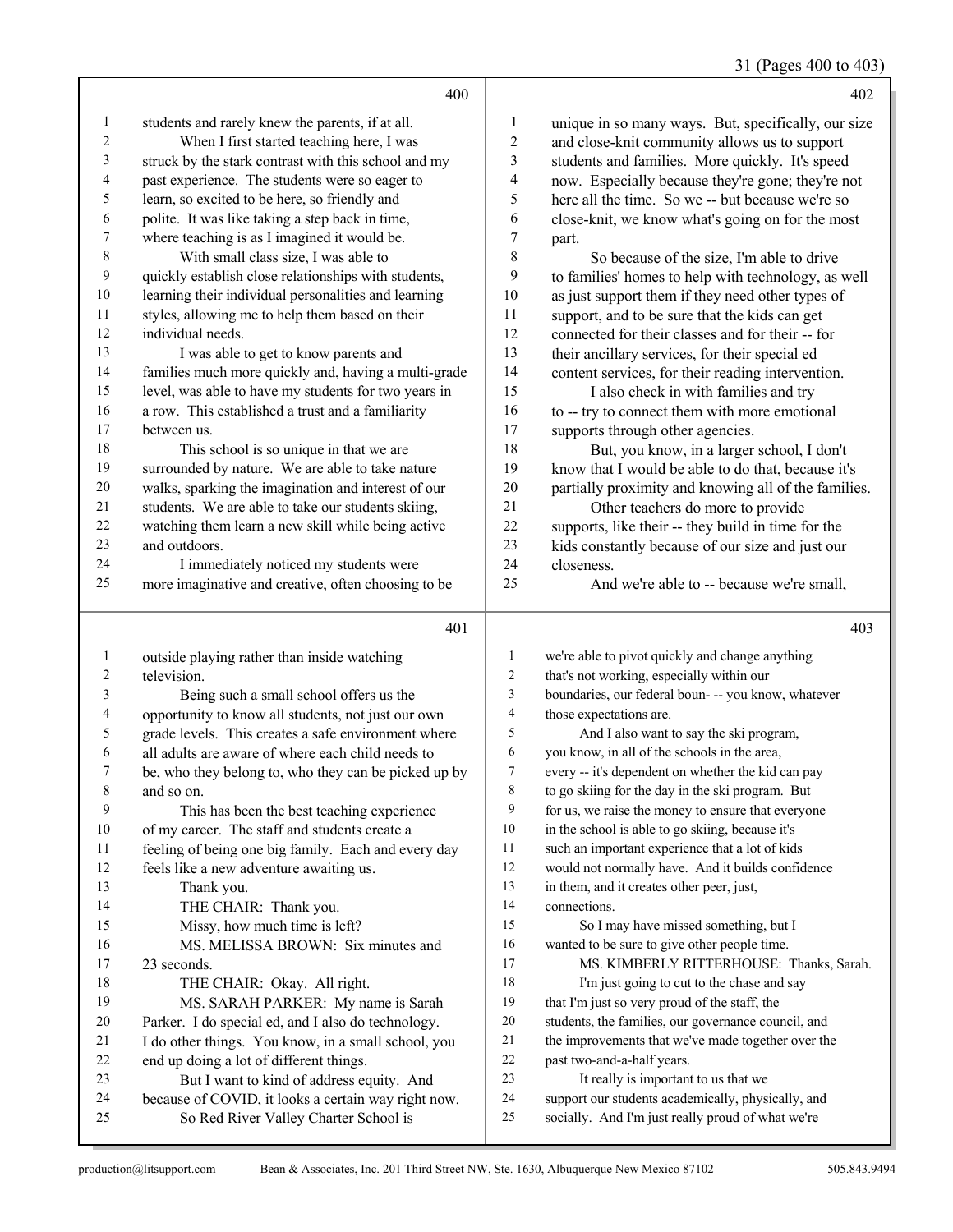32 (Pages 404 to 407)

|                | 404                                                                        |                  | 406                                                                                                  |
|----------------|----------------------------------------------------------------------------|------------------|------------------------------------------------------------------------------------------------------|
| 1              | doing here.                                                                | 1                | PUBLIC COMMENTER: Hello, everybody. I am                                                             |
| $\overline{c}$ | Thank you.                                                                 | $\sqrt{2}$       | a parent, and now I work at the school. I was born                                                   |
| 3              | MS. MELISSA BROWN: There's three minutes                                   | $\mathfrak{Z}$   | and raised in Red River, as was my husband. And we                                                   |
| 4              | and 27 seconds left. So                                                    | $\overline{4}$   | left the community in 2014 and found out we were                                                     |
| 5              | THE CHAIR: Has everyone spoken during                                      | 5                | going to have a child.                                                                               |
| 6              | this time?                                                                 | 6                | And we've moved to the big city. We moved                                                            |
| 7              | I just wanted to make sure. So thanks so                                   | $\boldsymbol{7}$ | a couple of times to a couple of big cities. And by                                                  |
| 8              | much.                                                                      | $\,8\,$          | the time we finally rolled around to 2018, 2019, our                                                 |
| 9              | So, now, you do have a video that you                                      | 9                | child was approaching school age, and we had to                                                      |
| 10             | wished to share with us?                                                   | 10               | decide what to do. We didn't want him in a big city                                                  |
| 11             | MS. KIMBERLY RITTERHOUSE: Yes.                                             | 11               | school.                                                                                              |
| $12\,$         | Ms. Parker is going to share, if she can have the                          | 12               | And then we remembered our hometown and                                                              |
| 13             | Screen Share.                                                              | 13               | the wonderful school that is here and all the                                                        |
| 14             | MS. KAREN WOERNER: You should be able to                                   | 14               | wonderful teachers and programs they had available.                                                  |
| 15             | share now. Make sure when you -- if it's a video,                          | 15               | So we moved home. We dropped everything. My                                                          |
| 16             | that when you open it, you have an option to choose                        | 16               | husband quit a job he was making good money at. We                                                   |
| 17             | the computer sound. Make sure you do that at the                           | 17               | moved in with my in-laws that lived in Costilla and                                                  |
| $18\,$         | bottom, as you share.                                                      | 18               | we brought our son home so that he could go to the                                                   |
| 19             | MS. SARAH PARKER: So it gave me a message                                  | 19               | best school that we knew.                                                                            |
| $20\,$         | about restarting something. I could try one more                           | 20               | So we are just so grateful for all the                                                               |
| 21             | time or exit out and come back in, if that's --                            | 21               | teachers, the administrators, the community who                                                      |
| 22             | MS. KAREN WOERNER: I don't think you need                                  | 22               | welcomed us back, that our child has the best                                                        |
| 23             | to exit out. How about sharing again? And when                             | 23               | opportunity to learn, and that now I have an                                                         |
| 24             | that screen opens to choose the screen you're going                        | 24               | opportunity to be part of that experience as well.                                                   |
| 25             | to share, make sure at the bottom that you have                            | 25               | That's basically all I have.                                                                         |
|                | 405                                                                        |                  |                                                                                                      |
|                |                                                                            |                  |                                                                                                      |
|                |                                                                            |                  | 407                                                                                                  |
| 1              | Computer Audio selected, or something about computer                       | 1                | THE CHAIR: Thanks so much.                                                                           |
| 2              | sound.                                                                     | 2                | FROM THE FLOOR: Thank you.                                                                           |
| 3              | MS. SARAH PARKER: It says, "Share                                          | 3                | MS. MELISSA BROWN: Next we have Heather                                                              |
| 4              | computer sound."                                                           | 4                | Larson.                                                                                              |
| 5              | MS. KAREN WOERNER: Yeah, that one.                                         | 5                | THE CHAIR: And I saw in the chat that she                                                            |
| 6              | MS. SARAH PARKER: Let me -- I hope it --                                   | 6                | put a comment in that she's having trouble with her                                                  |
| 7              | and then let me tell you if it gives me a message.                         | 7                | microphone and won't be able to comment. I don't                                                     |
| 8              | Hopefully, you can hear it.                                                | $8\,$            | know if that's -- so I'm assuming it's still the                                                     |
| 9              | (Video played.)                                                            | 9                | case. But if it's not --                                                                             |
| 10             | THE CHAIR: Thank you so much. These                                        | 10               | MS. MELISSA BROWN: I did not see that.                                                               |
| 11             | truly are becoming the highlights of our days. And                         | 11               | Next is Samantha Henderson. Oh. Wait a                                                               |
| 12             | they're enjoyable and informative as well. So                              | 12               | second. Liz Tate asked if she could speak in                                                         |
| 13             | thanks a lot for that.                                                     | 13               | Heather's place. So Liz Tate is next.                                                                |
| 14             | Missy, how many do we have signed up for                                   | 14               | PUBLIC COMMENTER: Thank you,                                                                         |
| 15             | public comment?                                                            | 15               | Commissioners. I appreciate your time and                                                            |
| 16             | MS. MELISSA BROWN: We have three,                                          | 16               | consideration. I know yesterday was a very long                                                      |
| 17             | Commissioners.                                                             | 17               | day, and I had the luxury of skipping out on the                                                     |
| $18\,$         | THE CHAIR: Okay. So there's eight                                          | $18\,$<br>19     | last half of -- of it, unlike you folks.                                                             |
| 19<br>$20\,$   | minutes.                                                                   | $20\,$           | So I just wanted to say coming from -- I'm                                                           |
| 21             | MS. MELISSA BROWN: Three minutes and                                       | 21               | going to read what I wrote. Coming from a small                                                      |
| 22             | 40 seconds, yes.                                                           | $22\,$           | community, in a similar in size K-through-8 school,                                                  |
| 23             | THE CHAIR: If they want to take that<br>amount of time -- but that's fine. | 23               | I naturally embraced the opportunities offered by a<br>small school surrounded by a supportive local |
| 24             | MS. MELISSA BROWN: So first on the list                                    | $24\,$           | community.                                                                                           |
| 25             | is Crystal Lancaster.                                                      | 25               | Although one aspect of Red River Valley                                                              |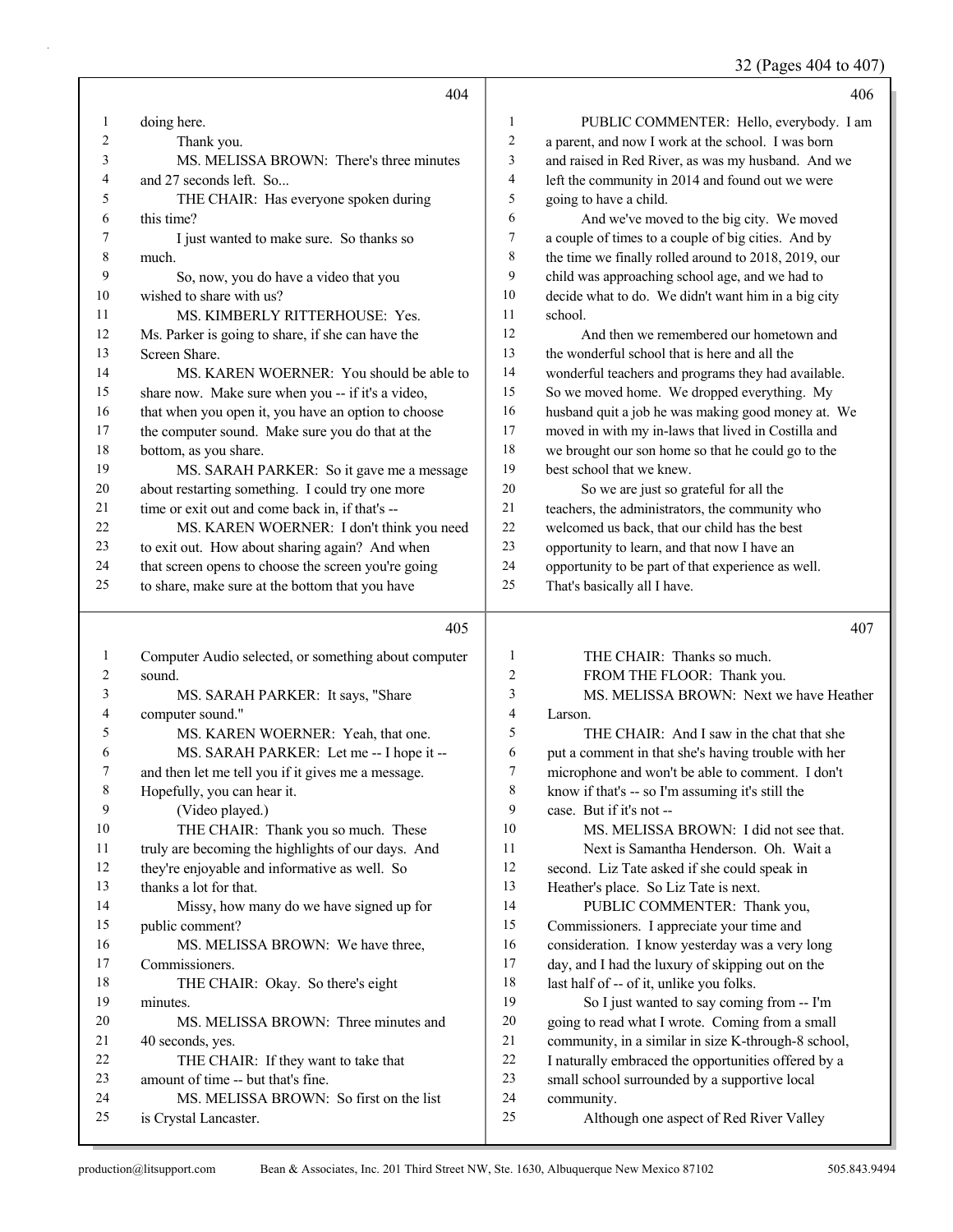33 (Pages 408 to 411)

|        |                                                      |                | 33 (Pages 408 to 411)                                |
|--------|------------------------------------------------------|----------------|------------------------------------------------------|
|        | 408                                                  |                | 410                                                  |
| 1      | Charter School that I wish I had been exposed to is  | $\mathbf{1}$   | to communicate and work with other people. This is   |
| 2      | the Core Knowledge curriculum. As I have learned     | 2              | another invaluable skill that I learned in the       |
| 3      | more about Core Knowledge, and I have much more to   | 3              | tight-knit community of the charter school.          |
| 4      | learn, I see the value of understanding the          | 4              | My experience is so unique. In the past,             |
| 5      | chronological timeline of how subject contents       | 5              | before COVID 19, we would go skiing every Thursday   |
| 6      | align.                                               | 6              | in January. The whole school had lessons as well as  |
| 7      | Studying literature and art pertinent to             | 7              | some extra free time. By giving the kids time off    |
| 8      | the Civil War, for example, while studying the Civil | 8              | to get to know each other, all the students had the  |
| 9      | War, would have been enriching -- would have         | 9              | chance to bond.                                      |
| $10\,$ | enriched my learning experience greatly.             | 10             | Fostering friendships and collaboration in           |
| 11     | I commend Red River Charter School for               | 11             | my opinion is the most important aspect of school.   |
| 12     | embracing the Core Knowledge curriculum and using    | 12             | We were all able to teach each other and grow.       |
| 13     | that curriculum to lay foundational, educational     | 13             | I loved my time at Red River Valley                  |
| 14     | blocks for the students at the school.               | 14             | Charter School, and I am absolutely positive that    |
| 15     | So on a side note, I am honored to be part           | 15             | there are many others that would say the same.       |
| 16     | of the governance council. I have learned so much    | 16             | THE CHAIR: Thank you so much. And                    |
| 17     | about the school and from the other council members, | 17             | thanks, everyone, for your comments.                 |
| 18     | and it is truly a blessing to be part of it. And,    | 18             | So while Missy moves everyone that needs             |
| 19     | once again, I thank you for your consideration.      | 19             | to be out -- and I think there's only two, I guess.  |
| 20     | THE CHAIR: Thank you. And we have one                | 20             | MS. KAREN WOERNER: I think that the                  |
| 21     | more person?                                         | 21             | others were part of the school group for answering   |
| 22     | MS. MELISSA BROWN: We do, Commissioner               | 22             | questions as well. So -- is that right? Kimberly,    |
| 23     | Gipson. We have Samantha Henderson, and I'll         | 23             | Heather, and Crystal should stay in the panel?       |
| 24     | promote her to the panel.                            | 24             | MS. KIMBERLY RITTERHOUSE: Sorry about                |
| 25     | MS. KAREN WOERNER: I did just promote                | 25             | that. No. Crystal can go. And then Heather was       |
|        |                                                      |                |                                                      |
|        | 409                                                  |                | 411                                                  |
| 1      | her. There's Samantha.                               | $\mathbf{1}$   | having microphone problems, but I know she'd still   |
| 2      | PUBLIC COMMENTER: Hello. Okay. I'm                   | $\overline{c}$ | like to listen in.                                   |
| 3      | actually one of the kids that was in the class       | 3              | MS. KAREN WOERNER: Okay. So we can move              |
| 4      | promoted in the video. So I have a lot to say.       | 4              | them to the Attendees then.                          |
| 5      | My name is Samantha Henderson. I would               | 5              | THE CHAIR: Okay. All right. Thanks.                  |
| 6      | like to speak to the skills that the school has      | 6              | So, once again, thanks, welcome, and thank           |
| 7      | given me.                                            | 7              | you for everything that you've done. It is -- and,   |
| 8      | I attended Red River Valley Charter School           | 8              | actually, thank you for -- I'm not even sure if it's |
| 9      | from the start of kindergarten to the end of eighth  | 9              | reminding. We talk all the time about conversion     |
| 10     | grade. I am now a high school senior at Moreno       | 10             | schools. And we've kind of lost track of what all    |
| 11     | Valley High School in Angel Fire, and I'm in         | 11             | the conversion schools are.                          |
| 12     | UNM-Taos dual-credit classes.                        | 12             | So a reminder that this actually was a               |
| 13     | The charter school has done so much to               | 13             | conversion school was a nice reminder, because we    |

 thoroughly prepare me for my high school education. The small class sizes and the fantastic learning environment have particularly benefited me. Not only have I gone on to earn a GPA above 4.0, but I generally feel that I gained a mindset that helps me tackle all my problems in all classes and subjects. 20 Learning is something I was very well taught how to do, especially by the awesome and experienced teachers, teachers that I loved that are still at the school today, including Ms. Ritterhouse

25 I have also become confident in my ability

and Ms. Parker.

 kind of forget that. So thanks for that. 15 And the history, it is really -- as

moving into the what they think is the

we've -- as so many more traditional districts are

 innovativeness of community schools, those that are in the charter community are saying, "Hey, wait a minute. We've been doing this now since we started." So there's nothing new about it. 22 So we appreciate the fact that you are truly an integral part of that community and

24 representative of what truly a community school is,<br>25 and the fact that you've shown that you've taken a and the fact that you've shown that you've taken a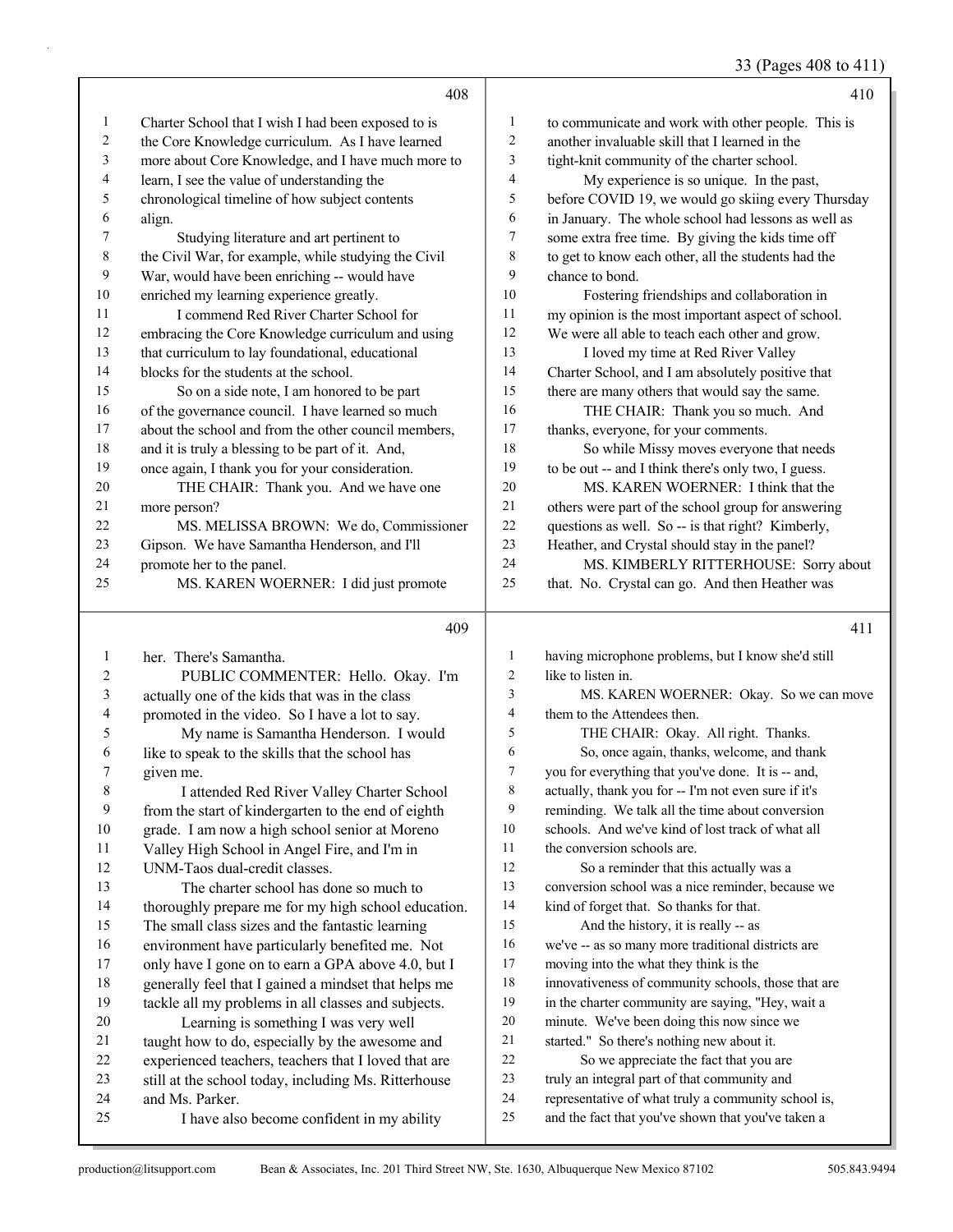34 (Pages 412 to 415)

|    | 412                                                  |                | 414                                                  |
|----|------------------------------------------------------|----------------|------------------------------------------------------|
| 1  | look at some of those times when you may have dipped | 1              | text; it's home visits from Sarah and the teachers,  |
| 2  | a little bit in your data.                           | $\overline{2}$ | myself, whoever can get out there and get that       |
| 3  | And you did mention that you worked                  | 3              | support that they need.                              |
| 4  | through the NM DASH system, and the work showed      | $\overline{4}$ | So I'm bragging on my teachers because               |
| 5  | within that year. So that's really important for us  | 5              | they've been doing awesome.                          |
| 6  | to see.                                              | 6              | THE CHAIR: That's okay. That's okay.                 |
| 7  | And I know Ms. Parker talked a little bit            | $\tau$         | That's what this time is for. I appreciate that.     |
| 8  | about what she's been able to do during these trying | 8              | And I certainly love the fact that the               |
| 9  | times in terms of being able to go to school -- go   | 9              | school is small. I graduated public high school      |
| 10 | to houses and help with technology.                  | 10             | with 95. So -- and that's big in comparison to you.  |
| 11 | But could you just talk a little bit about           | 11             | That's your total population, plus a couple. But I   |
| 12 | what the school day looks like now for your kids and | 12             | understand the -- that connectivity that you         |
| 13 | how much time they're actually still spending with   | 13             | develop.                                             |
| 14 | the teacher?                                         | 14             | But it also, in this day and age, creates            |
| 15 | MS. KIMBERLY RITTERHOUSE: Sure. We have              | 15             | challenges for sustainability, you know. And you     |
| 16 | the K through eighth grade. And the teachers vary    | 16             | have to walk that fine line of how do you stay       |
| 17 | their live sessions depending on the age level of    | 17             | viable but still be able to stay true to yourself    |
| 18 | the child.                                           | 18             | and stay small.                                      |
| 19 | So, for instance, our kindergarten-first             | 19             | And I don't know what the likelihood is              |
| 20 | grade combination class, they have two -- they have  | 20             | that you would be able to grow much more in terms of |
| 21 | three live sessions a day. However, they have other  | 21             | your -- you know, the community really being able to |
| 22 | activities that they can work through as well.       | 22             | support, you know, that many more students coming    |
| 23 | Since I have Ms. Webb here, I'd like her             | 23             | in.                                                  |
| 24 | to address what's going on in the upper grade levels | 24             | So what does the future in terms of that             |
| 25 | also.                                                | 25             | look like for you?                                   |
|    | 413                                                  |                | 415                                                  |

# 

|    | MS. KINSEY WEBB: So for fifth and sixth              |    | MS. KIMBERLY RITTERHOUSE: Well, I'm                 |
|----|------------------------------------------------------|----|-----------------------------------------------------|
| 2  | grade, we -- I have my students divided into small   | 2  | excited to say that, first of all, I -- I am happy  |
| 3  | groups. I felt that was the best way to serve them   | 3  | with our hundred cap, because there are choices in  |
| 4  | online.                                              | 4  | our community. There -- there are one, two, three,  |
| 5  | And I see them -- all of my students come            | 5  | four schools that K through 8 can choose from. And  |
| 6  | to two live sessions a day. And then in between      | 6  | we just are dedicated to sticking with our mission, |
| 7  | that, they have other technology stations and        | 7  | advertising what we have to offer, and encouraging  |
| 8  | enrichment activities; and so they're not getting -- | 8  | families to take a look at us.                      |
| 9  | I -- we try to mix in things that they can do with,  | 9  | I'm also excited to say that there seems            |
| 10 | you know, art and physical education so they're not  | 10 | to be a baby boom in Red River. And so we've got a  |
| 11 | just getting screen time. But they do come for two   | 11 | lot of young families that have come back. And now  |
| 12 | live sessions a day for core subjects.               | 12 | they're having babies, two, three. One of our       |
| 13 | THE CHAIR: Okay. Thanks so much.                     | 13 | teachers this year -- actually two of our teachers  |
| 14 | MS. KIMBERLY RITTERHOUSE: And then --                | 14 | are due in January. And of one of those, her oldest |
| 15 | sorry, Chairwoman Gipson. They also -- the teachers  | 15 | starts pre-K next year.                             |
| 16 | have such a strong desire to help all of these kids  | 16 | So I understand the concern and the                 |
| 17 | in this distance learning situation. And every       | 17 | sustainability. But I feel like what we have to     |
| 18 | single one of them is providing an extra --          | 18 | offer is different and enticing, and that           |
| 19 | after-school tutorials and study hall.               | 19 | communication, connection, and the curriculum are   |
| 20 | And then we even have teachers that have             | 20 | going to -- to pull families in and have them stay. |
| 21 | Q-and-A for parents and families that are having     | 21 | THE CHAIR: Thanks. And, certainly, the              |
| 22 | issues. So they have an office hours, if you will,   | 22 | fact that families are willing to drive 45-plus     |
| 23 | where parents can reach out.                         | 23 | minutes one way to bring their child to the school  |
| 24 | Communication has been key this year.                | 24 | says a lot, because we all know what a commitment   |
| 25 | It's class dojo. It's e-mail; it's telephone; it's   | 25 | that can be, especially when you're looking at the  |
|    |                                                      |    |                                                     |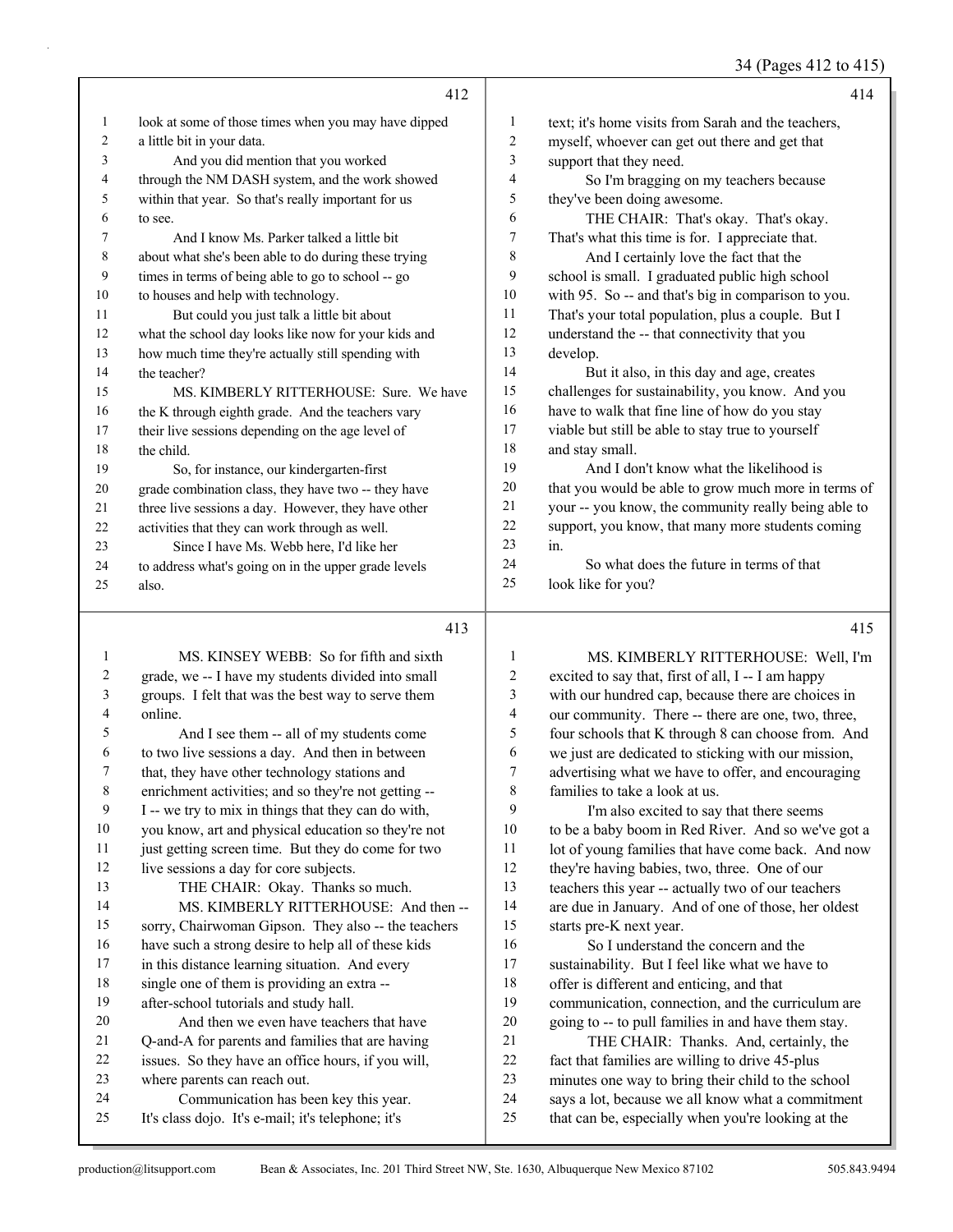35 (Pages 416 to 419)

|                  | 416                                                                                                         |                          | 418                                                                                                   |
|------------------|-------------------------------------------------------------------------------------------------------------|--------------------------|-------------------------------------------------------------------------------------------------------|
| $\mathbf{1}$     | potential weather issues that you can deal with. So                                                         | 1                        | "Well, what's going on? Why do you think I called                                                     |
| $\boldsymbol{2}$ | it's not that easy.                                                                                         | $\overline{c}$           | you" -- having him think it through. And he                                                           |
| 3                | So thank you.                                                                                               | 3                        | couldn't answer me.                                                                                   |
| 4                | Commissioners -- Commissioner Voigt?                                                                        | 4                        | And so I said, "Well, gosh, that's a real                                                             |
| 5                | COMMISSIONER VOIGT: Thank you,                                                                              | 5                        | bummer. Why don't you just stay here with me and                                                      |
| 6                | Madam Chair. Thank you for the presentation. It's                                                           | 6                        | kind of think about it, process it, and then we'll                                                    |
| 7                | always great to see the kids in action and hear from                                                        | 7                        | have a conversation."                                                                                 |
| 8                | your community. And I'm really impressed that every                                                         | 8                        | And as soon as I said that, he said, "Oh,                                                             |
| 9                | kid skis. That's awesome. That's really great.                                                              | 9                        | I know what I did. I know exact--- I did this."                                                       |
| 10               | I remember taking ski lessons as an adult                                                                   | 10                       | So he just said, "Okay," and told me what                                                             |
| 11               | and seeing these little kids zip by me with no ski                                                          | 11                       | it was.                                                                                               |
| 12               | poles, just (indicates). So that's really awesome                                                           | 12                       | And so then there wasn't a consequence                                                                |
| 13               | that they're getting out to do that.                                                                        | 13                       | that was, "Oh, now, you've got to do this."                                                           |
| 14               | And it's very touching that you are                                                                         | 14                       | It was, "Okay. So now what do you think                                                               |
| 15               | inhabiting the one-room Little Red Schoolhouse. I                                                           | 15                       | we should do about that?"                                                                             |
| 16               | never knew that about the history of Red River. And                                                         | 16                       | And so putting it back on the child to                                                                |
| 17               | I appreciated hearing from the historian on that                                                            | 17                       | have to come up with the consequence for the action                                                   |
| 18               | presentation of Red River, because it's a great                                                             | 18                       | is -- is pretty powerful, especially because some of                                                  |
| 19               | community of -- I haven't been up there probably in                                                         | 19                       | these kids will go to an extreme I would never think                                                  |
| 20               | at least seven years. But this makes me want to                                                             | $20\,$                   | of. I would -- no, I shouldn't -- I think he told                                                     |
| 21               | come visit again; and so that was a great                                                                   | $21\,$                   | me, "I shouldn't slide for the rest of the month,"                                                    |
| 22               | presentation.                                                                                               | 22                       | or something like that.                                                                               |
| 23               | Now, you're doing the Love & Logic student                                                                  | 23                       | I was, like, "No, no, no, no. Let's think                                                             |
| 24               | discipline. I love Love & Logic. Can you just cite                                                          | 24                       | about something else."                                                                                |
| 25               | an example of -- of a success story within your Love                                                        | 25                       | So I think the Love & Logic provides that                                                             |
|                  |                                                                                                             |                          |                                                                                                       |
|                  | 417                                                                                                         |                          | 419                                                                                                   |
| 1                |                                                                                                             | 1                        |                                                                                                       |
| 2                | & Logic student discipline program?                                                                         | 2                        | opportunity for children to solve their own                                                           |
| 3                | I've heard of it for parenting, but I                                                                       | 3                        | problems, to identify their problems, and to have a<br>conversation that is beneficial for them doing |
| 4                | haven't encountered it within a school setting. And<br>I've -- I love what I've seen in the parenting side. | $\overline{\mathcal{A}}$ | better as they get older.                                                                             |
| 5                |                                                                                                             | 5                        | COMMISSIONER VOIGT: Thank you. That's                                                                 |
| 6                | So do you have any great success stories around<br>that?                                                    | 6                        | super. And to be starting this at so young. I've                                                      |
| 7                | MS. KIMBERLY RITTERHOUSE: Yeah, yeah.                                                                       | 7                        | seen parents try to implement it with their                                                           |
| $\,$ 8 $\,$      | Actually, Commissioner Voigt, something that I                                                              | 8                        | 13-year-old as they're going through puberty, and                                                     |
| 9                | really wanted to implement this year, and the COVID                                                         | 9                        | it's not as successful.                                                                               |
| 10               | slam kind of slammed it, was I want to offer                                                                | 10                       | MS. KIMBERLY RITTERHOUSE: Exactly.                                                                    |
| 11               | parenting classes here on our campus.                                                                       | 11                       | COMMISSIONER VOIGT: It's really great to                                                              |
| 12               | And since taking the -- we've had Love $\&$                                                                 | $12\,$                   | see the generational growth that you have in your                                                     |
| 13               | Logic from the beginning. But I feel like the                                                               | 13                       | school community and the kids coming back and the --                                                  |
| 14               | connection between staff and parents and kids when                                                          | 14                       | you know, it's just -- it provides so much -- you                                                     |
| 15               | we're all on the same page and parents understand                                                           | 15                       | know, so much depth within the culture of your                                                        |
| 16               | the terminology that we're using in school and are                                                          | 16                       | school. So that's really great.                                                                       |
| 17               | able to use that at home benefit not only the child,                                                        | 17                       | And it's really, really great to see how                                                              |
| 18               | but the adults that are working to help these                                                               | 18                       | there's a -- a channel for your kids to attend                                                        |
| 19               | children have appropriate social skills.                                                                    | 19                       | Moreno Valley, another small charter school in your                                                   |
| 20               | One of my favorite stories -- and                                                                           | $20\,$                   | community.                                                                                            |
| 21               | Ms. Parker might want to add one, too, though. But                                                          | 21                       | So that's great. Your kids have a really                                                              |
| 22               | one of my favorite stories was there was a child on                                                         | $22\,$                   | special opportunity there. So thank you for doing                                                     |
| 23               | the playground. And he wasn't following the rules,                                                          | 23                       | such a phenomenal job.                                                                                |
| 24<br>25         | the playground rules.<br>So I called him over. And it's, like,                                              | 24<br>25                 | THE CHAIR: Commissioner Robbins?<br>COMMISSIONER ROBBINS: Thank you. I                                |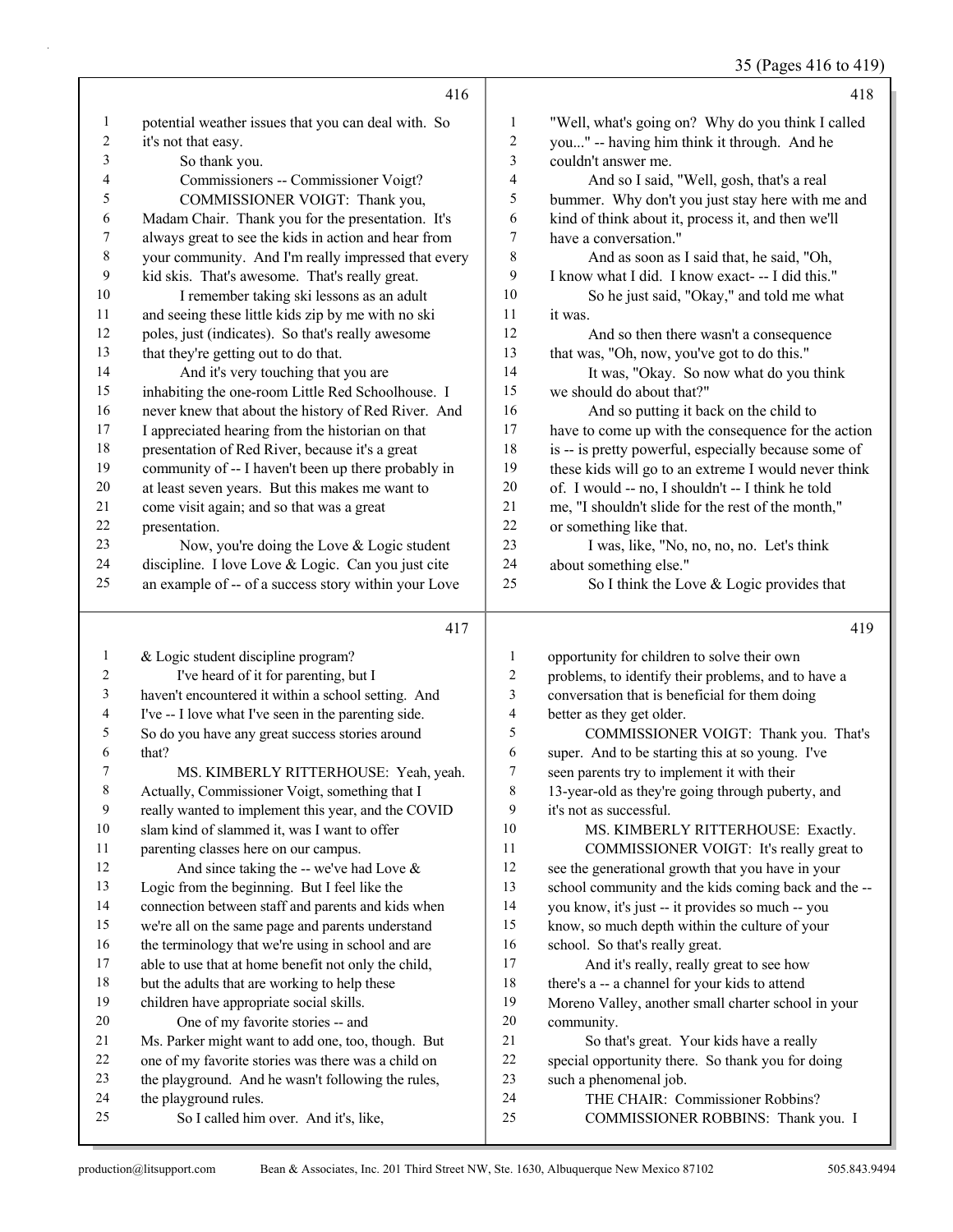36 (Pages 420 to 423)

|                | 420                                                                                               |                  | 422                                                                                        |
|----------------|---------------------------------------------------------------------------------------------------|------------------|--------------------------------------------------------------------------------------------|
| $\mathbf{1}$   | appreciate the presentation. I appreciate the                                                     | $\mathbf{1}$     | that's actually in the -- depending on differences                                         |
| $\overline{c}$ | comments from the staff and from the community.                                                   | 2                | in visions of education, it can -- it can -- it can                                        |
| 3              | A couple of observations and a couple of                                                          | 3                | build up, especially for if a family of seven has a                                        |
| 4              | questions.                                                                                        | $\overline{4}$   | hard time getting up or making it.                                                         |
| 5              | I notice the attendance. You kind of                                                              | 5                | So we do -- I spend a lot of time really                                                   |
| 6              | struggle getting attendance above 95 percent. I                                                   | 6                | working with certain families. And, hopefully,                                             |
| 7              | know it's a small school, and if you have, you know,                                              | 7                | it -- I also am working with other agencies, like                                          |
| $\,$ 8 $\,$    | a family with two or three kids, and they all get                                                 | 8                | Taos Behavioral Health, to provide emotional support                                       |
| 9              | colds or something like that, it's going to affect                                                | 9                | through counseling and things.                                                             |
| 10             | it tremendously. But it seems like it's                                                           | 10               | So that -- I feel like you gave the best                                                   |
| 11             | consistently below 90 percent. You're struggling to                                               | 11               | example, because that's really what -- you have a                                          |
| 12             | get it above that.                                                                                | $12\,$           | large family of seven or another large family of                                           |
| 13             | The -- you're also 100 percent Free and                                                           | 13               | five that they all have strep, then it makes a big                                         |
| 14             | Reduced Lunch, I noticed. That might be the                                                       | 14               | difference for a few days.                                                                 |
| 15             | semi-rural nature of Red River. There's not a lot                                                 | 15               | So did I answer that question?                                                             |
| 16             | of industry up there. I don't think the gold and                                                  | 16               | COMMISSIONER ROBBINS: You did. You did.                                                    |
| 17             | silver mines are operating anymore.                                                               | 17               | And I guess now Ms. Ritterhouse, you'll address the                                        |
| 18             | What are the things that you're doing with                                                        | 18               | academic.                                                                                  |
| 19             | regard to attendance and engaging the parents to                                                  | 19               | MS. KIMBERLY RITTERHOUSE: Yes, sir. And                                                    |
| $20\,$         | make sure the kids are in school? Right now with                                                  | $20\,$           | I will tell you that we implemented, in '18-'19,                                           |
| 21             | pandemic, I know it's difficult.                                                                  | $21\,$           | data gathering and collaboration. We had always                                            |
| $22\,$<br>23   | But also -- I mean, you received some                                                             | 22               | before -- when I was a classroom teacher, we talked                                        |
| 24             | exemplary kudos for your increase in your math<br>proficiency. But it's still pretty low. And the | 23<br>24         | about data, but we didn't really dig into it.                                              |
| 25             | science proficiency is relatively low vis-a-vis                                                   | 25               | And so the first year that I was the<br>administrator, we started looking at our data, put |
|                |                                                                                                   |                  |                                                                                            |
|                | 421                                                                                               |                  | 423                                                                                        |
| $\mathbf{1}$   | other areas of the state. And to me, math and                                                     | 1                | it up on a wall, made sure that we were seeing kids                                        |
| 2              | science kind of work very closely together.                                                       | $\boldsymbol{2}$ | that were progressing or those that were dropping                                          |
| 3              | Reading is pretty good. It's improving.                                                           | 3                | back.                                                                                      |
| 4              | But what are you doing to address the attendance,                                                 | 4                | My theory on math is that we have had --                                                   |
| 5              | the math and science scores to help your students?                                                | 5                | I've been here at the school for 16 years, 14 as a                                         |
| 6              | MS. KIMBERLY RITTERHOUSE: Thank you for                                                           | 6                | teacher, first through eighth grade. And the                                               |
|                | those questions. I'll let Ms. Parker address the                                                  | 7                | curriculum for math changed constantly. And you                                            |
| 8<br>9         | attendance, and then I'll address math and science.                                               | 8                | could tell that because of those changes, there were                                       |
| 10             | MS. SARAH PARKER: Well, with attendance,<br>I mean, right now, where attendance is all online,    | 9<br>10          | gaps that were occurring.                                                                  |
| 11             | would you like me to speak to that? Or would you                                                  | 11               | So this year, we implemented i-Ready<br>across the grade levels K through 8. And then next |
| 12             | like me to speak to during the school year that                                                   | 12               | year, we hope to implement MidSchoolMath through                                           |
| 13             | we're --                                                                                          | 13               | fifth through eighth so that we have a better                                              |
| 14             | COMMISSIONER ROBBINS: Well, previously,                                                           | 14               | understanding of where these kids are.                                                     |
| 15             | what were the underlying issues of not getting above                                              | 15               | Additionally, with i-Ready, we have -- the                                                 |
| 16             | 90 percent? I understand with pandemic right now is                                               | 16               | diagnostic tests are K through 8. So we'll be able                                         |
| 17             | kind of an issue. But statewide, they say we've                                                   | 17               | to use the same data, the same tool, and watch the                                         |
| 18             | lost 12- or 15,000 students. Are you seeing a                                                     | 18               | kids as they progress and not have to look at                                              |
| 19             | similar dropoff in being able to contact your                                                     | 19               | Istation for K through 3 and then Renaissance for 4                                        |
| 20             | students?                                                                                         | 20               | through 8. So we're trying to get that consistency                                         |
| 21             | MS. SARAH PARKER: We do -- we have a                                                              | 21               | so we can really see what we have, where the kids                                          |
| 22             | few -- you mentioned two families. You mentioned                                                  | 22               | are and where we need to put the extra supports.                                           |
| 23             | people with, you know, two and three kids, if they                                                | 23               | In reading, yes, we've done better in                                                      |
| 24             | both are gone. But we have a few families with                                                    | 24               | reading, but we want to do even a better. We have                                          |
| 25             | seven kids. So it's -- and if you can imagine that                                                | 25               | adopted CKLA this year, which is the Core Knowledge                                        |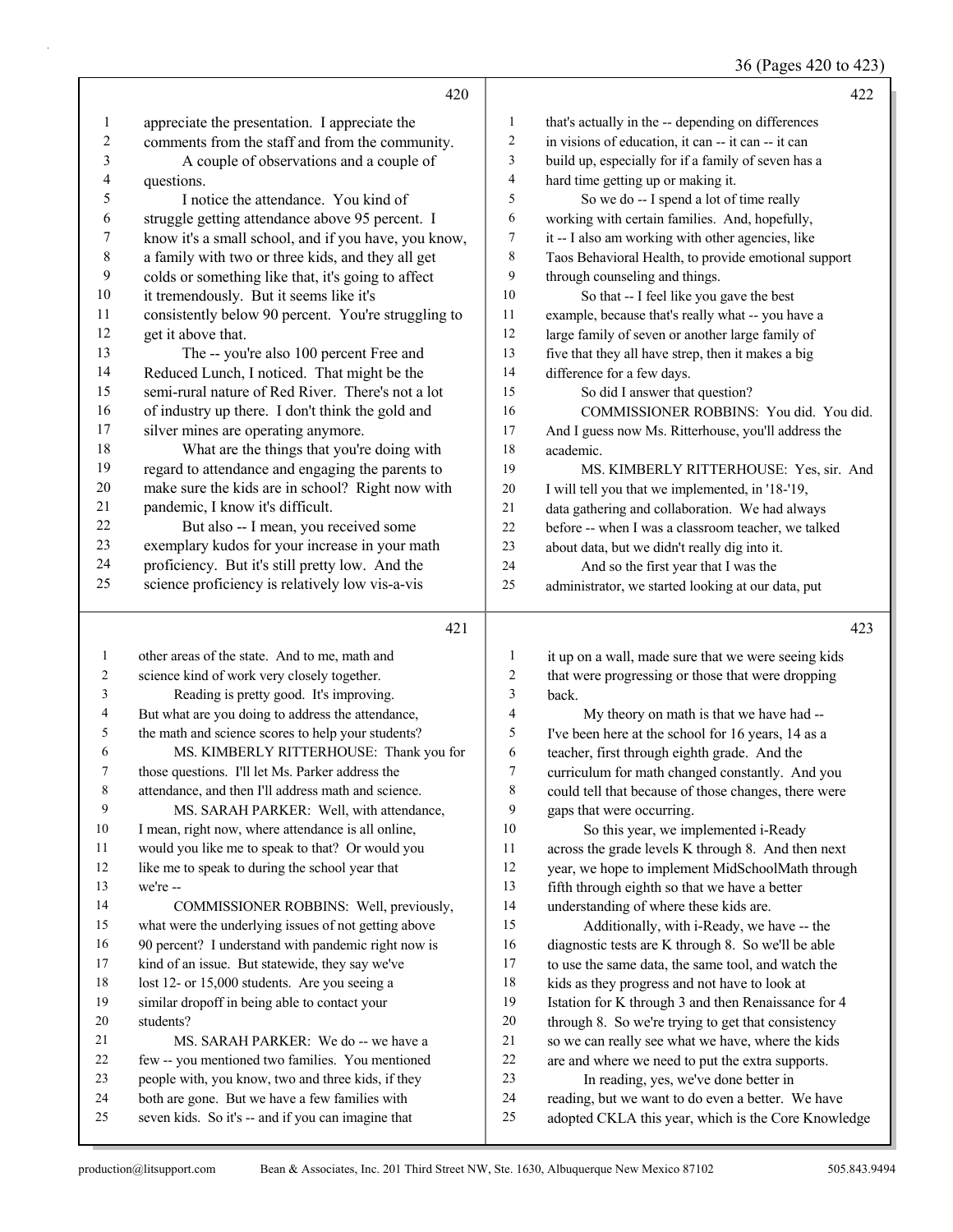37 (Pages 424 to 427)

|    | 42.4                                                 |    | 426                                                  |
|----|------------------------------------------------------|----|------------------------------------------------------|
| 1  | Language Arts, that puts specifics on skills and     | 1  | 1 percent Native American.                           |
| 2  | knowledge, so that we hope to see those scores       | 2  | COMMISSIONER CABALLERO: And does that                |
| 3  | increase as well.                                    | 3  | reflect the area that you've targeted or you're      |
| 4  | And I agree with you that science and math           | 4  | drawing from?                                        |
| 5  | go together and are complementary of one another.    | 5  | MS. KIMBERLY RITTERHOUSE: Pretty close.              |
| 6  | So the hope is that through this new i-Ready and     | 6  | I mean, when you look at the demographics of Red     |
| 7  | having that across the board, that the connections   | 7  | River and the Taos County, would we love to have     |
| 8  | with the science and math will become greater and    | 8  | more culture in our school? More demographics?       |
| 9  | the scores will rise.                                | 9  | Yeah, because that's what the world is.              |
| 10 | COMMISSIONER ROBBINS: Thank you.                     | 10 | But I think this is a pretty good                    |
| 11 | MS. KIMBERLY RITTERHOUSE: You're welcome.            | 11 | reflection of what our community has. Would you      |
| 12 | THE CHAIR: Thank you. Commissioner                   | 12 | agree, Commissioner Crone?                           |
| 13 | Caballero?                                           | 13 | COMMISSIONER CRONE: Yes, I would.                    |
| 14 | COMMISSIONER CABALLERO: Thank you,                   | 14 | Commissioner Caballero, I have a long                |
| 15 | Madam Chair.                                         | 15 | history with Red River. Part of the demographic      |
| 16 | My question is the demographics. And not             | 16 | there is that Red River and Ruidoso are the closest  |
| 17 | familiar with that area -- maybe Commissioner Crone  | 17 | mountain communities to a very hot part of the       |
| 18 | can help me out framing the question and the issues. | 18 | world, which is Texas. And so people would come in   |
| 19 | But the question is are you satisfied with the       | 19 | the summer.                                          |
| 20 | demographics of your student body? And, if not,      | 20 | So one of the very first pictures of me              |
| 21 | what do you perceive are the challenges to your      | 21 | was in December of 1947. And I was born in May of    |
| 22 | school?                                              | 22 | 1947. And I've been going to Red River off and on    |
| 23 | And, again, I'm not that familiar with the           | 23 | all these years. By the way, in the video, you       |
| 24 | rural setting, so you would have to enlighten me.    | 24 | answered one of my questions, which is I wondered if |
| 25 | And maybe Commissioner Crone can do so also.         | 25 | you were using the Little Red Schoolhouse.           |

## 

| 1  | Thank you.                                           | 1              | The other part of it is that I'm wondering           |
|----|------------------------------------------------------|----------------|------------------------------------------------------|
| 2  | MS. KIMBERLY RITTERHOUSE: Absolutely. We             | 2              | if you can still dance the "Put Your Little Foot" at |
| 3  | have currently 71 of our -- 71 percent of our        | 3              | the community center. I sure hope so.                |
| 4  | students come from the Questa-Costilla area,         | $\overline{4}$ | So, Carlos, back to your question. The --            |
| 5  | 26 percent in Red River, and less than 1 percent     | 5              | from Red River north is wilderness. From Red River   |
| 6  | from Angel Fire and Eagle Nest. So we are grabbing   | 6              | east is more wilderness and prairie. To the south    |
| 7  | in students from around our community.               | 7              | is wilderness.                                       |
| 8  | But I agree. You know, I would like to               | 8              | So the communities of -- well, Angel Fire            |
| 9  | have a full school. I'd like to have my class cap    | 9              | is a new community. And it, like Red River, the      |
| 10 | at 18, every classroom full. But, no, we have a      | 10             | population just explodes in the summer.              |
| 11 | little bit of advertising to do, and we hope to use  | 11             | Eagle Nest traditionally was a ranching              |
| 12 | our video that we created for the Commissioners      | 12             | area with the lake there. The lake is attractive.    |
| 13 | today to help to do that, to pull more students in.  | 13             | The nearest towns on the other side are              |
| 14 | COMMISSIONER CABALLERO: And my question              | 14             | Cimarron and small communities there.                |
| 15 | is beyond the count of students coming in is the     | 15             | So I think the demographic that the                  |
| 16 | breakdown of Hispanic, African-American. And,        | 16             | director just mentioned is -- is pretty good for     |
| 17 | again, I'm not --                                    | 17             | that area. You do have large Hispano communities in  |
| 18 | MS. KIMBERLY RITTERHOUSE: Sure, sure,                | 18             | Costilla. And I mentioned Amalia. I don't think      |
| 19 | sure. You muted yourself.                            | 19             | there's any community very much in Amalia. I forgot  |
| 20 | COMMISSIONER CABALLERO: Again, I'm not               | 20             | to mention San Cristobal. But part of it is          |
| 21 | sure what the breakdown of these demographics are in | 21             | economic and geographic.                             |
| 22 | that particular area that you draw from for your     | 22             | So it seems to me that this school has put           |
| 23 | school.                                              | 23             | out a pretty good effort to try to recruit students. |
| 24 | MS. KIMBERLY RITTERHOUSE: Sure. We have              | 24             | And the -- it is a recreational area, primarily;     |
| 25 | 35 percent Hispanic, 61 non-Hispanic, and less than  | 25             | still some farming and ranching, but primarily       |
|    |                                                      |                |                                                      |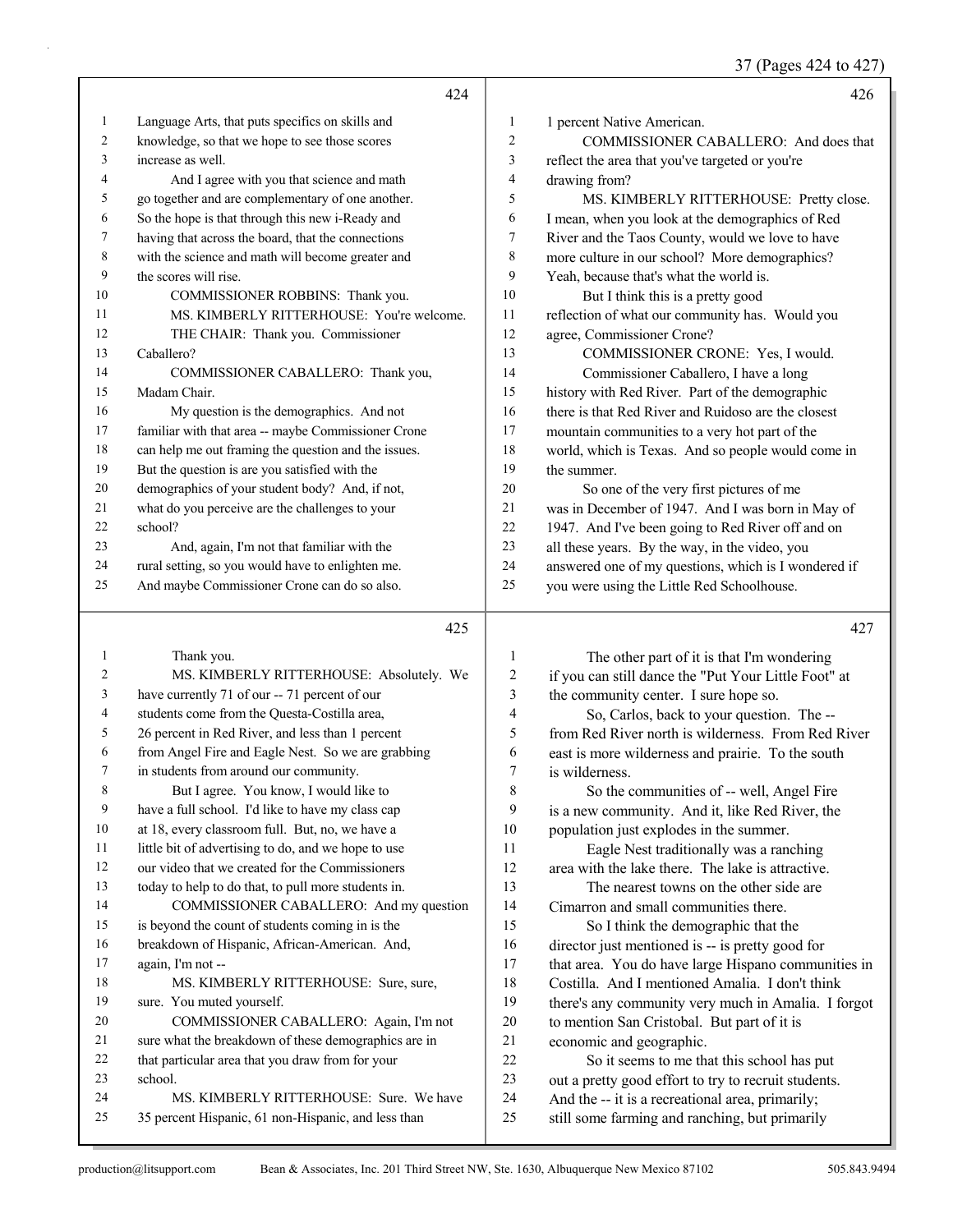(Pages  $428$  to  $431$ )

|    |                                                      |                          | 38 (Pages 428 to 431)                                |
|----|------------------------------------------------------|--------------------------|------------------------------------------------------|
|    | 428                                                  |                          | 430                                                  |
| 1  | recreational.                                        | 1                        | was even more diverse.                               |
| 2  | And so I would think in that regard,                 | $\mathbf{2}$             | And I had a best friend who, at the end of           |
| 3  | they're doing a fairly --                            | 3                        | the three years that I was there, I discovered that  |
| 4  | COMMISSIONER CABALLERO: And it comes to              | $\overline{\mathcal{A}}$ | he was Jewish, and he discovered that I was          |
| 5  | mind, Commissioner, and school director, is that I   | 5                        | Catholic. And at that point, it didn't matter.       |
| 6  | put my youngest son in the magnet school in El Paso  | 6                        | And the only reason I discovered that was            |
| 7  | County. And they had very good intentions. The       | $\tau$                   | because he told me goodbye in Yiddish, and I had to  |
| 8  | school originally was supposed to be built in a      | $\,$ $\,$                | ask him, "What the hell is that?"                    |
| 9  | predominantly low-income barrio. But it ended up --  | 9                        | And so that's why -- I had had the richest           |
| 10 | because of availability of land, so they say, it     | 10                       | experience with -- of my fellow students that were   |
| 11 | ended up (audio distortion)-5 miles away from that   | 11                       | from all over the world. And I think -- I think it   |
| 12 | community.                                           | 12                       | helps humanity as a whole by having those            |
| 13 | And so the only ones that could take                 | 13                       | experiences.                                         |
| 14 | advantage of that charter school -- or magnet        | 14                       | And you guys provide a fantastic school.             |
| 15 | school -- was me, you know, the middle class, very   | 15                       | And I just -- I would like for you to think about it |
| 16 | well educated with the ability to take the kid and   | 16                       | and offer that opportunity to others somewhere else. |
| 17 | drive them to school, pick them up.                  | 17                       | I don't know how you might want to do it; but        |
| 18 | And, sadly, it became the magnet school              | 18                       | MS. KIMBERLY RITTERHOUSE: Thank you.                 |
| 19 | for the very rich from across -- from Juarez.        | 19                       | COMMISSIONER CABALLERO: Think about it.              |
| 20 | And so the intent was very good. They                | 20                       | Make an effort, and you would make the world a       |
| 21 | named the school after a very famous woman           | 21                       | little better. Thank you.                            |
| 22 | commissioner for the county and became a judge       | 22                       | MS. KIMBERLY RITTERHOUSE: And I thank                |
| 23 | eventually. And so it came to my mind when somebody  | 23                       | you, Commissioner. Thank you.                        |
| 24 | said, "Well, the parents are willing to drive        | 24                       | THE CHAIR: To remind the Commissioner,               |
| 25 | 75 miles or 45 minutes, something like that, to the  | 25                       | also, they do have 100 percent Free and Reduced      |
|    | 429                                                  |                          | 431                                                  |
| 1  | school."                                             | $\mathbf{1}$             | Lunch. So that really, I think, is even more of a    |
| 2  | And so there's a challenge to you. If you            | $\overline{2}$           | testament to the fact that the families that are     |
| 3  | want to recruit people from the areas where it's     | 3                        | making the sacrifice to drive the students in -- you |
| 4  | low-income or very few students have an opportunity  | $\overline{4}$           | know.                                                |
| 5  | to go to your fantastic school, I may say -- you're  | 5                        | But there is no doubt that students' lives           |
| 6  | a fantastic school. So you might want to consider a  | 6                        | are enriched by the diversity of the population that |
| 7  | way to get those kids up there.                      | 7                        | they -- they get to experience. And the earlier the  |
| 8  | I don't know -- you're the one that has to           | 8                        | better. It really is.                                |
| 9  | come up with imagination. But I'm just throwing it   | 9                        | MS. KIMBERLY RITTERHOUSE: And if I may               |
| 10 | out there. If you're close to your demographics,     | 10                       | say, too, I'd like all the Commissioners to know     |
| 11 | that's fine. But if you want to exert yourselves     | 11                       | that we do provide a bus from Questa to Red River;   |
| 12 | and reach out to some -- some -- and they don't have | 12                       | that's part of our budget. We make sure that we can  |
| 13 | to be Hispanic. As long as they're low-income, as    | 13                       | offer that. I think that makes a really big          |
| 14 | long as they're low-income and they need a fantastic | 14                       | difference, as you said, because the ones that are   |
| 15 | school to go to, I'm all for it.                     | 15                       | driving in the distance are our Angel Fire and       |
| 16 | And figure out a way to bring them in and            | 16                       | Eagle Nest kids, because we can't provide a bus from |
| 17 | take them back. Because that way, those kids learn   | 17                       | that way in to Questa. We pull more from the         |
| 18 | from a diversity of the students, and the students   | 18                       | Questa-Costilla-Amalia area. So we do -- we do       |
| 19 | that are going there from a little bit more          | 19                       | offer that as well.                                  |
| 20 | well-to-do families learn from them.                 | 20                       | THE CHAIR: Thank you for reminding us of             |
| 21 | And that's my take is that a well diverse            | 21                       | that.                                                |

- 21 And that's my take is that a well diverse population learn from each other. And that's a life
- lesson, that I didn't have White students in my
- classroom until I got to college. And that was an
- experience. Then I went to graduate school, and it

Armbruster?

I just had a couple of questions.

22 Commissioners, any other -- Commissioner

24 COMMISSIONER ARMBRUSTER: Yes. Thank you.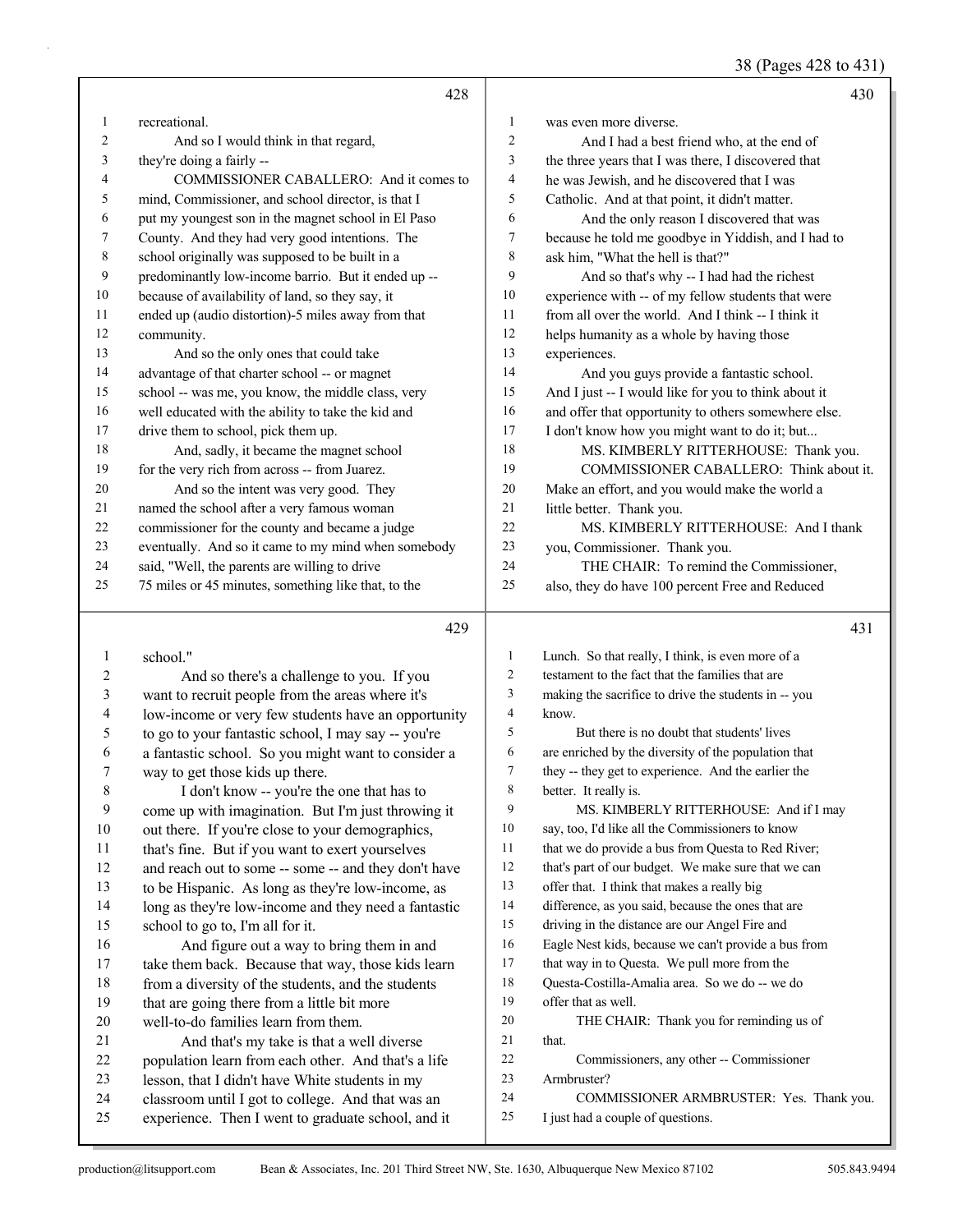39 (Pages 432 to 435)

|    |                                                      |                | 39 (Pages 432 to 433                                |
|----|------------------------------------------------------|----------------|-----------------------------------------------------|
|    | 432                                                  |                | 434                                                 |
| 1  | So under school size, since you have                 | 1              | Public Education Commission enter into a Closed     |
| 2  | 70-something -- 74 -- in K-8 -- so classes are       | $\overline{2}$ | Session pursuant to NMSA Section 10-15-1(H)(1). The |
| 3  | combined into what number do you have generally in a | 3              | subject to be discussed pertains to the issuance of |
| 4  | class?                                               | 4              | a charter license renewal for Red River Valley      |
| 5  | MS. KIMBERLY RITTERHOUSE: So we don't go             | 5              | Charter School.                                     |
| 6  | over 18 students in a class. And I keep my K-1 at    | 6              | <b>COMMISSIONER RUIZ: Second.</b>                   |
| 7  | 14, just to make it smaller so that they can have    | 7              | THE CHAIR: Motion by Commissioner Gipson,           |
| 8  | the more individualized instruction at that very     | 8              | a second by Commissioner Ruiz.                      |
| 9  | impressionable age.                                  | 9              | Roll, please? You're muted, Commissioner            |
| 10 | COMMISSIONER ARMBRUSTER: Yes. Thank you.             | 10             | Armbruster.                                         |
| 11 | And so are you pretty close to -- I haven't really   | 11             | COMMISSIONER ARMBRUSTER: Okay. I'm                  |
| 12 | been up there. But are you close to where Roots &    | 12             | sorry.                                              |
| 13 | Wings is?                                            | 13             | Commissioner Caballero?                             |
| 14 | MS. KIMBERLY RITTERHOUSE: We are about               | 14             | <b>COMMISSIONER CABALLERO: Yes.</b>                 |
| 15 | 17 miles away from Roots & Wings.                    | 15             | <b>COMMISSIONER ARMBRUSTER: Commissioner</b>        |
| 16 | COMMISSIONER ARMBRUSTER: That's a                    | 16             | Raftery?                                            |
| 17 | significant difference. I just know that they were   | 17             | <b>COMMISSIONER RAFTERY: Yes.</b>                   |
| 18 | drawing from Questa -- or part of Questa. It was     | 18             | COMMISSIONER ARMBRUSTER: Commissioner               |
| 19 | kind of iffy who was where, for us, anyway. So       | 19             | Armbruster votes "Yes."                             |
| 20 | that's why I was asking.                             | 20             | Commissioner Chavez?                                |
| 21 | And maybe, Ms. Parker, since you were                | 21             | COMMISSIONER CHAVEZ: Yes.                           |
| 22 | talking about this; so when you're online now, do    | 22             | COMMISSIONER ARMBRUSTER: Commissioner               |
| 23 | you meet -- you and the other teachers -- meet with  | 23             | Gipson?                                             |
| 24 | all kids, like, four or five days a week? Online,    | 24             | THE CHAIR: Yes.                                     |
| 25 | I'm talking about.                                   | 25             | COMMISSIONER ARMBRUSTER: Commissioner               |
|    | 433                                                  |                | 435                                                 |
| 1  | MS. SARAH PARKER: Yeah, we do. We -- so              | 1              | Davis?                                              |
| 2  | like Ms. Webb was talking about, she has two live    | 2              | THE CHAIR: Commissioner Davis, if you               |
| 3  | sessions with each group. And then I meet with       | 3              | remember, needed to leave at 1:00; so she's not     |
| 4  | her -- for example, with the students that qualify   | $\overline{4}$ | here. She won't be here for the remainder of the    |
| 5  | for special ed at least once a day for her. I do     | 5              | day.                                                |
| 6  | content.                                             | 6              | COMMISSIONER ARMBRUSTER: Right.                     |
| 7  | Right now, I'm focusing on math with the             | 7              | Commissioner Voigt?                                 |
| 8  | students. And then they also meet -- if they have a  | 8              | COMMISSIONER VOIGT: Yes.                            |
| 9  | reading goal, then they also meet with the reading   | 9              | COMMISSIONER ARMBRUSTER: Commissioner               |
| 10 | interventionist once a day.                          | 10             | Ruiz?                                               |
| 11 | So we meet every day. And then once a                | 11             | COMMISSIONER RUIZ: Yes.                             |
| 12 | week, they fulfill their minutes through ancillary   | 12             | COMMISSIONER ARMBRUSTER: Commissioner               |
| 13 | services, if they have OT or speech. So we are       | 13             | Crone?                                              |
| 14 | meeting every day with -- the students with the      | 14             | COMMISSIONER CRONE: Yes.                            |
| 15 | teacher every day, and with their supports every     | 15             | COMMISSIONER ARMBRUSTER: Commissioner               |
| 16 | day, and then ancillary supports once a week.        | 16             | Robbins?                                            |
| 17 | COMMISSIONER ARMBRUSTER: They're being               | 17             | COMMISSIONER ROBBINS: Yes.                          |
| 18 | seen every day. That's what I was just checking on.  | 18             | COMMISSIONER ARMBRUSTER: Motion passes,             |
| 19 | I thought that was kind of what you were saying.     | 19             | nine-to-zero.                                       |
| 20 | But I thought before I repeated it, I ought to       | 20             | THE CHAIR: Motion passes, nine-zero. So,            |

- 21 Commissioners, we'll see you in a few minutes.
- 22 Thank you.
- 23 (Executive Session conducted.)
- 24 THE CHAIR: So we are good to go. So I
- 25 move that the Public Education Commission end Closed

22 you're doing.<br>23 THE C

24 (No response.)

21 check. Thank you very much, and thank you for all

25 THE CHAIR: Okay. So I move that the

THE CHAIR: Commissioners, anyone else?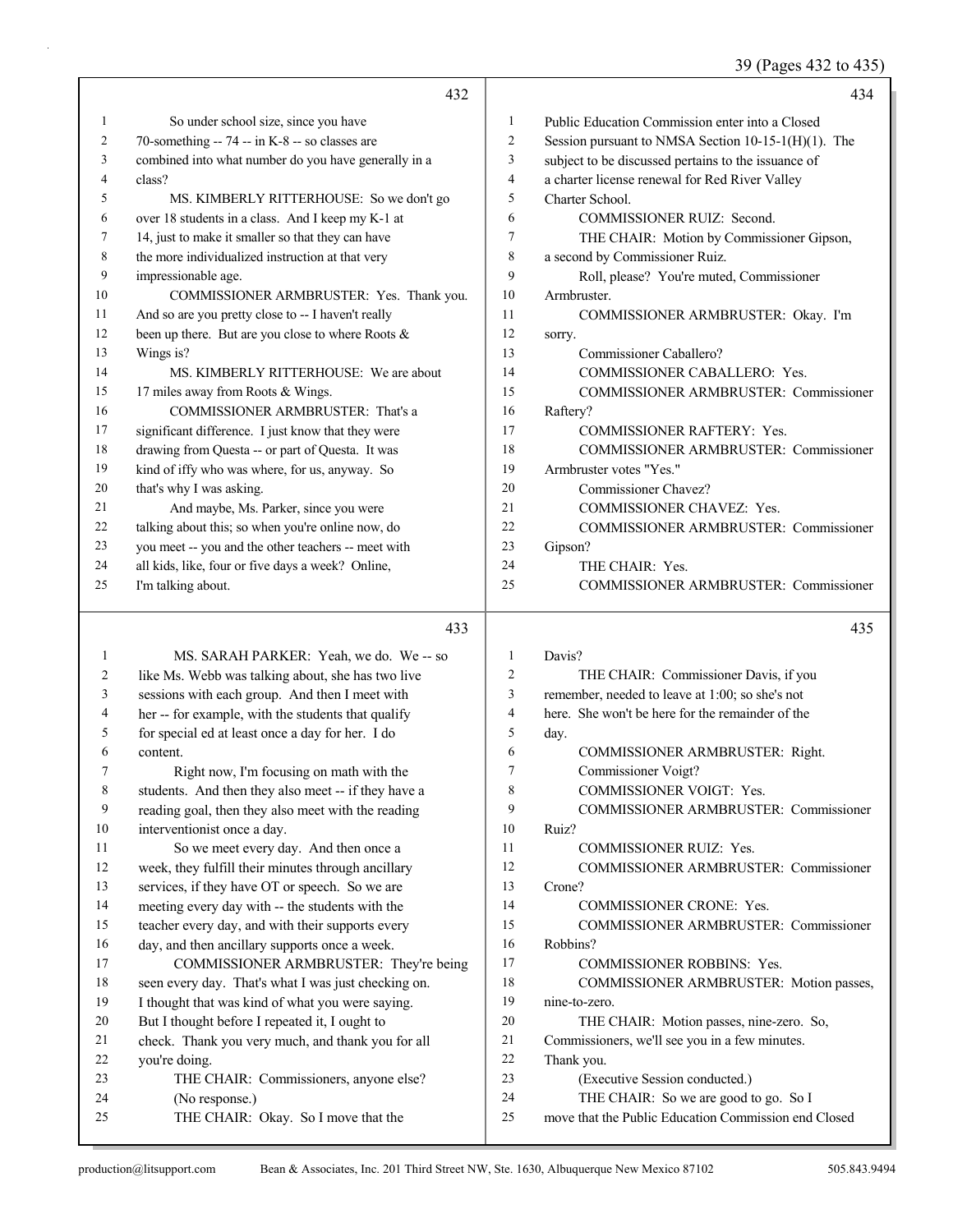40 (Pages 436 to 439)

|    |                                                      |                          | $70 \text{ (1 gcs } 70 \text{ w } 70)$            |
|----|------------------------------------------------------|--------------------------|---------------------------------------------------|
|    | 436                                                  |                          | 438                                               |
| 1  | Session. The matters discussed in the closed         | 1                        | River Valley Charter School, beginning July 1st,  |
| 2  | meeting were limited to only those specified in the  | $\overline{c}$           | 2021, and ending June 30th, 2026, for a five-year |
| 3  | motion for closure, and no vote was taken during the | 3                        | renewal.                                          |
| 4  | Closed Session.                                      | $\overline{4}$           | COMMISSIONER CABALLERO: Second.                   |
| 5  | COMMISSIONER RUIZ: Second.                           | $\mathfrak s$            | THE CHAIR: There's a motion by                    |
| 6  | THE CHAIR: There's a motion by                       | 6                        | Commissioner Crone, a second by Commissioner      |
| 7  | Commissioner Gipson, a second by Commissioner Ruiz.  | 7                        | Caballero. If there is no further discussion,     |
| 8  | Commissioner Armbruster?                             | 8                        | Commissioner Armbruster?                          |
| 9  | COMMISSIONER ARMBRUSTER: Commissioner                | 9                        | COMMISSIONER ARMBRUSTER: Yes.                     |
| 10 | Robbins?                                             | 10                       | Commissioner Crone?                               |
| 11 | COMMISSIONER ROBBINS: Yes.                           | 11                       | COMMISSIONER CRONE: Yes.                          |
| 12 | COMMISSIONER ARMBRUSTER: Commissioner                | 12                       | COMMISSIONER ARMBRUSTER: Commissioner             |
| 13 | Crone?                                               | 13                       | Robbins?                                          |
| 14 | Where are you? I'm sorry. I can't --                 | 14                       | COMMISSIONER ROBBINS: Yes.                        |
| 15 | THE CHAIR: He still has to come back in.             | 15                       | <b>COMMISSIONER ARMBRUSTER: Commissioner</b>      |
| 16 | That's okay. We can vote through this, and he'll     | 16                       | Voigt?                                            |
| 17 | come back in.                                        | 17                       | <b>COMMISSIONER VOIGT: Yes.</b>                   |
| 18 | <b>COMMISSIONER ARMBRUSTER: Commissioner</b>         | 18                       | COMMISSIONER ARMBRUSTER: Commissioner             |
| 19 | Ruiz?                                                | 19                       | Ruiz?                                             |
| 20 | <b>COMMISSIONER RUIZ: Yes.</b>                       | 20                       | <b>COMMISSIONER RUIZ: Yes.</b>                    |
| 21 | COMMISSIONER ARMBRUSTER: Commissioner                | 21                       | <b>COMMISSIONER ARMBRUSTER: Commissioner</b>      |
| 22 | Voigt?                                               | 22                       | Gipson?                                           |
| 23 | <b>COMMISSIONER VOIGT: Yes.</b>                      | 23                       | THE CHAIR: Yes.                                   |
| 24 | COMMISSIONER ARMBRUSTER: Commissioner                | 24                       | COMMISSIONER ARMBRUSTER: Commissioner             |
| 25 | Gipson?                                              | 25                       | Armbruster votes "Yes."                           |
|    | 437                                                  |                          | 439                                               |
| 1  | THE CHAIR: Yes.                                      | 1                        | Commissioner Chavez?                              |
| 2  | COMMISSIONER ARMBRUSTER: Commissioner                | $\overline{c}$           | COMMISSIONER CHAVEZ: Yes.                         |
| 3  | Chavez?                                              | 3                        | COMMISSIONER ARMBRUSTER: Commissioner             |
| 4  | <b>COMMISSIONER CHAVEZ: Yes.</b>                     | $\overline{\mathcal{A}}$ | Raftery?                                          |
| 5  | COMMISSIONER ARMBRUSTER: Commissioner                | 5                        | <b>COMMISSIONER RAFTERY: Yes.</b>                 |
| 6  | Armbruster votes "Yes."                              | 6                        | <b>COMMISSIONER ARMBRUSTER: And Commissioner</b>  |
|    | Commissioner Raftery?                                | 7                        | Caballero?                                        |
| 8  | COMMISSIONER RAFTERY: Yes.                           | 8                        | COMMISSIONER CABALLERO: Yes.                      |
| 9  | <b>COMMISSIONER ARMBRUSTER: Commissioner</b>         | 9                        | COMMISSIONER ARMBRUSTER: Okay. The                |
| 10 | Caballero?                                           | 10                       | motion passes nine-to-zero.                       |
| 11 | <b>COMMISSIONER CABALLERO: Yes.</b>                  | 11                       | THE CHAIR: Nine-zero.                             |
| 12 | COMMISSIONER ARMBRUSTER: That would be an            | 12                       | Thank you very much. And congratulations.         |
| 13 | eight-to-zero vote to pass the motion.               | 13                       | Thank you once again for everything that you do   |
| 14 | THE CHAIR: Correct. The motion passed,               | 14                       | every day. And, hopefully, we'll actually see you |
| 15 | eight-zero. Commissioner Crone is still getting      | 15                       | soon in person. So happy holidays to everyone.    |
| 16 | back into the meeting, so we'll wait a few seconds.  | 16                       | Continue to stay safe and serving those kids. We  |
|    |                                                      |                          |                                                   |

17 COMMISSIONER CABALLERO: He's there. 18 THE CHAIR: Here he is now. So 19 Commissioner Crone is back. There he is. 20 Okay. So, Commissioner Crone, we have 21 already voted to come back out of closed session. 22 So whenever you are ready. 23 COMMISSIONER CRONE: Let me unmute. Okay. 24 I move that the New Mexico Public 25 Education Commission renew the charter of the Red 17 truly do appreciate it. So thank you. 18 MS. KIMBERLY RITTERHOUSE: Thank you, 19 Chairwoman Gipson and Commissioners. We appreciate 20 you. Have a good day. 21 MS. KAREN WOERNER: School people, I'm 22 going to change you back to an Attendee if you care 23 to stay at the meeting. But you'll suddenly be 24 thrown off. So -- 25 MS. KIMBERLY RITTERHOUSE: Throw me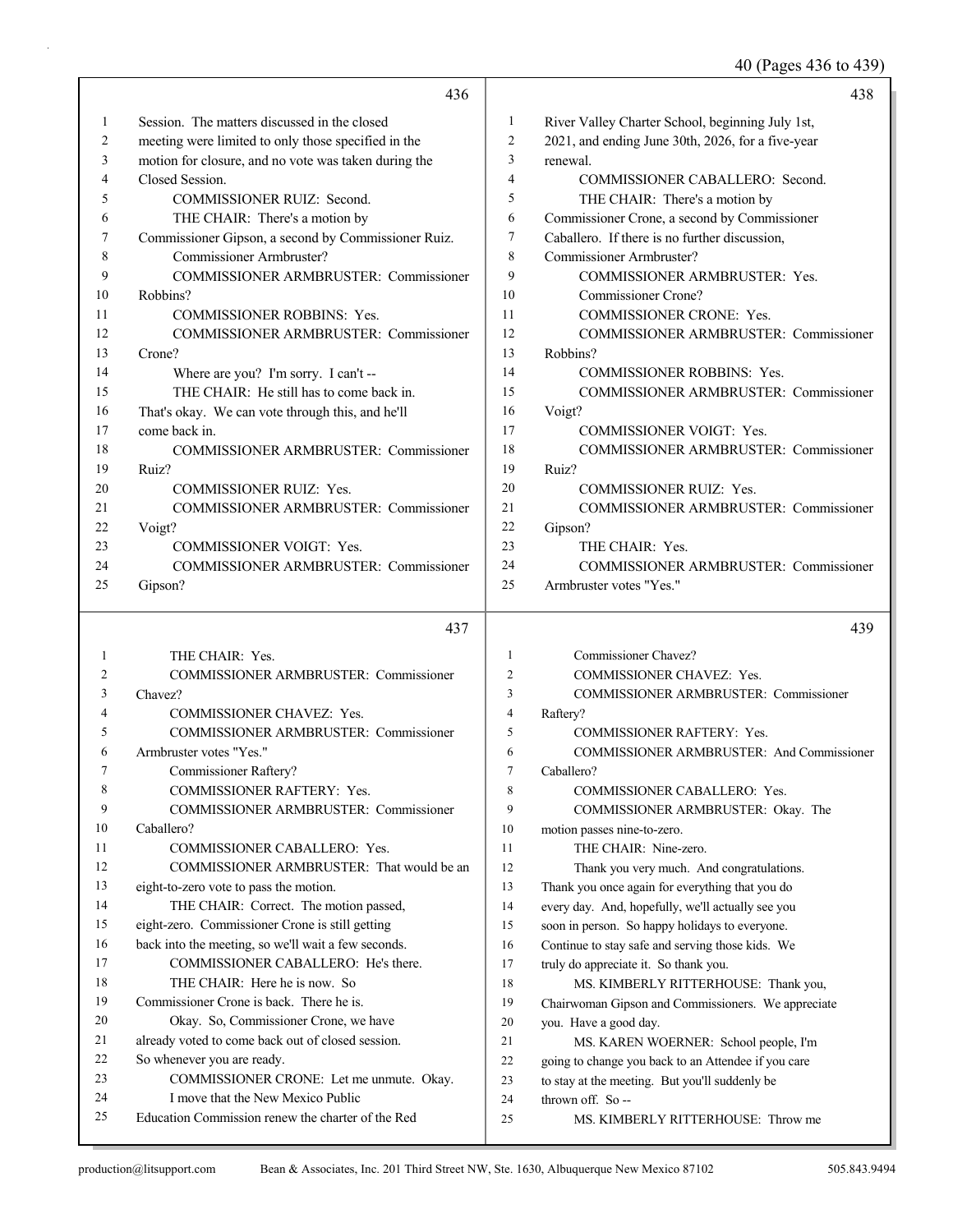41 (Pages 440 to 443)

|    | 440                                                  |                | 442                                                                           |
|----|------------------------------------------------------|----------------|-------------------------------------------------------------------------------|
| 1  | gently. Thank you.                                   | 1              | MS. MELISSA BROWN: Yes. And we could                                          |
| 2  | THE CHAIR: Okay. And while Karen is                  | 2              | have Ms. Yazzie go last.                                                      |
| 3  | doing that and getting the next school in, we can    | 3              | THE CHAIR: Okay. I think we're -- we're                                       |
| 4  | take a ten-minute break.                             | $\overline{4}$ | all here, then, correct? And ready? All right.                                |
| 5  | MS. KAREN WOERNER: Yeah. And maybe give              | 5              | So                                                                            |
| 6  | me a couple of minutes, too, okay?                   | 6              | MS. KAREN WOERNER: It would help if I was                                     |
| 7  | THE CHAIR: Yeah. If you want to do 15,               | 7              | ready.                                                                        |
| 8  | that's fine.                                         | 8              | THE CHAIR: Are you ready?                                                     |
| 9  | MS. KAREN WOERNER: Please.                           | 9              | MS. KAREN WOERNER: Just about.                                                |
| 10 | (Recess taken, 2:08 p.m. to 2:28 p.m.)               | 10             | THE CHAIR: Okay.                                                              |
| 11 | THE CHAIR: Okay. So we've got all of us              | 11             | MS. KAREN WOERNER: Sorry.                                                     |
| 12 | back.                                                | 12             | THE CHAIR: I'll take up a little bit of                                       |
| 13 | MS. KAREN WOERNER: Madam Chair,                      | 13             | time.                                                                         |
| 14 | Ms. Allison -- or Dr. Allison -- I think she's       | 14             | So thank you once again. It's good to see                                     |
| 15 | Dr. Allison; I'm not sure -- is joined by phone,     | 15             | some familiar faces. It's been a while, so it's                               |
| 16 | because her sound was not working on her computer.   | 16             | always nice for that check-in. It's good to see                               |
| 17 | So she will not see her -- you see her, but not see  | 17             | everyone and see that everyone is hopefully healthy                           |
| 18 | her, if you know what I mean. And I'm not sure       | 18             | and safe.                                                                     |
| 19 | about the others.                                    | 19             | So we appreciate your time and effort with                                    |
| 20 | I know that Ms. Lewis is -- was -- is                | 20             | this renewal application. We're excited for it.                               |
| 21 | legal counsel, and she was visible earlier.          | 21             | Just so that Commissioners are aware, if                                      |
| 22 | COMMISSIONER CABALLERO: There she is.                | 22             | you're not, this is the -- the first renewal. So                              |
| 23 | MS. KAREN WOERNER: Here they come. Here              | 23             | Six Directions is one of our new schools, was                                 |
| 24 | they come.                                           | 24             | actually one of the -- I think that year, you were                            |
| 25 | THE CHAIR: So I'm just going to ask the              | 25             | the only school that we actually authorized. You                              |
|    | 441                                                  |                | 443                                                                           |
| 1  | school, because I know, for example, that Wilhelmina | 1              | had another fellow, who, unfortunately, that                                  |
| 2  | Yazzie is on your governing council. I don't know    | 2              | application didn't go forward, so that this was the                           |
| 3  | whether you've got a bunch of people that have       | 3              | only new applicant the first year Commissioner                                |
| 4  | signed up for Public Comment. She's more than        | 4              | Armbruster and I were on the Commission.                                      |
|    |                                                      |                | $\alpha$ is the set of $\alpha$ in the set of $\alpha$ is the set of $\alpha$ |

 willing to come in to this meeting as a panelist. She does serve on your governance council.

| ν  | SHE GOES SETVE OIL YOUL GOVELHANCE COUNCIL.          |
|----|------------------------------------------------------|
| 7  | MS. MELISSA BROWN: Five people signed up.            |
| 8  | MS. KAREN WOERNER: Should I add                      |
| 9  | Ms. Yazzie to the panel? Yes?                        |
| 10 | MR. LANE TOWERY: I see no harm. Sure.                |
| 11 | Yeah.                                                |
| 12 | MS. KAREN WOERNER: And she could still               |
| 13 | speak during Public Comment, Madam Chair?            |
| 14 | THE CHAIR: Sure. But she's allowed to                |
| 15 | speak whenever, for the most part.                   |
| 16 | Certainly, you know. It would make it                |
| 17 | easier, if we -- if we were tight on Public Comment  |
| 18 | time, she would have more opportunity to talk during |
| 19 | this time and allow for -- you know, allow an        |
| 20 | opportunity for someone else to speak. Because,      |
| 21 | honestly, I haven't been paying attention to how     |
| 22 | many people have signed up. So I don't know if       |
| 23 | we're tight for time with that.                      |
| 24 | MS. KAREN WOERNER: Missy has been trying             |

to say there's five. I think five, still, Missy?

5 So it's always nice to see that full circle as well and hear and see what's been going on.

8 So welcome. And we're going to start with the Charter School Division. Then you'll have your 15 minutes of fame. And then we'll move on to the second piece and the Public Comment, and then we'll move to questions.

13 So, Karen, if you're ready now? 14 MS. KAREN WOERNER: Thank you for that delay for me, Madam Chair.

16 Madam Chair and Commissioners, yes. And I'm glad that you mentioned about this being the school's first renewal, because we did take that into consideration in our recommendation. 20 Six Directions Indigenous School is

located in Gallup, serving grades -- authorized to

- serve grades six through twelve, but is currently
- serving grades six through eleven; at 40-day count had 78 students enrolled, and, as you indicated,
- 25 2016 was their first charter with the PEC, and this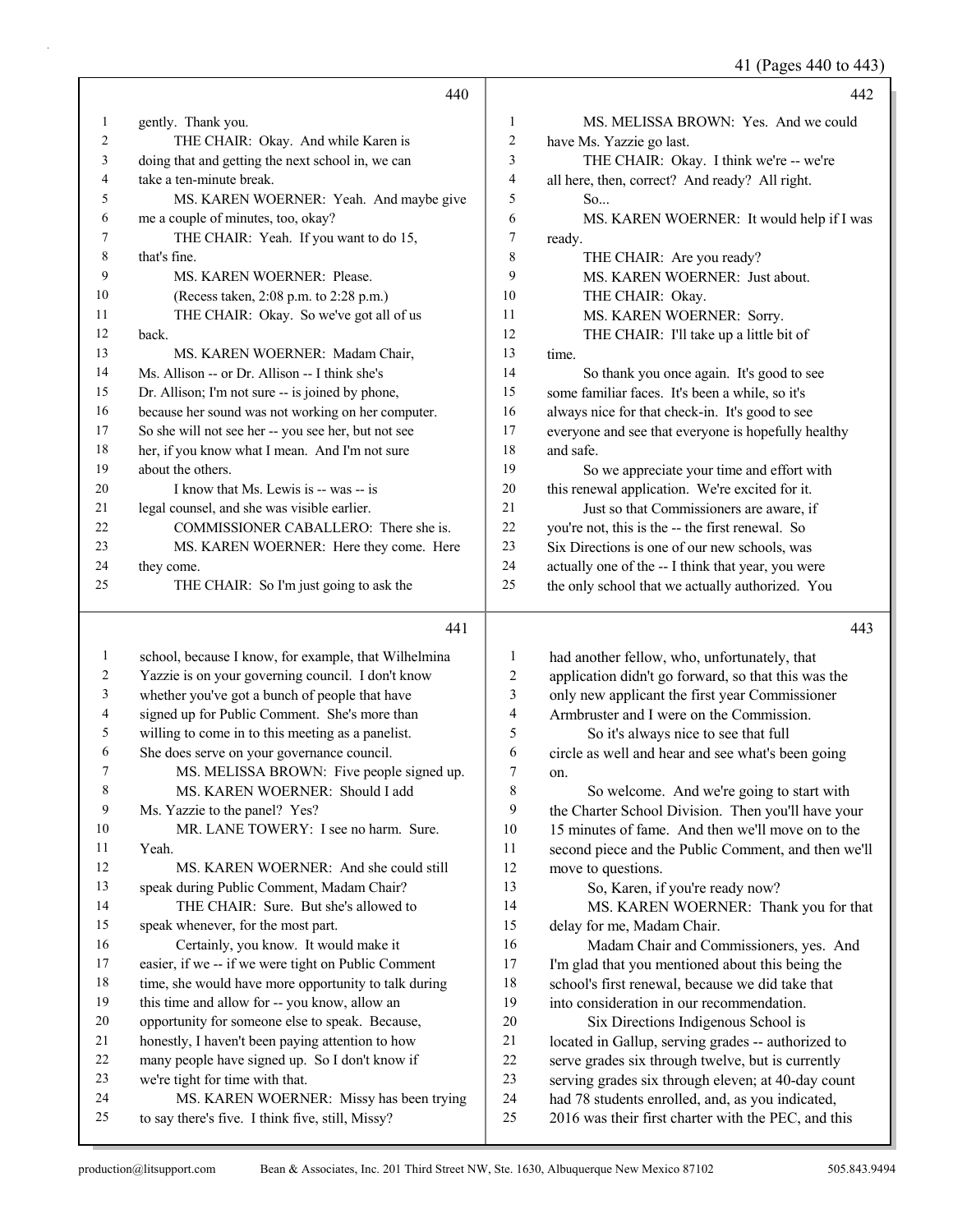|  | 42 (Pages 444 to 447) |  |  |  |
|--|-----------------------|--|--|--|
|--|-----------------------|--|--|--|

|                | 444                                                                                             |                          | 446                                                                                                     |
|----------------|-------------------------------------------------------------------------------------------------|--------------------------|---------------------------------------------------------------------------------------------------------|
| 1              | is their first renewal.                                                                         | 1                        | meeting standards. The school leadership has been                                                       |
| $\overline{c}$ | Of course, I believe the Commission is                                                          | $\overline{c}$           | inconsistent through the first few years of the                                                         |
| 3              | well aware, if not by the name, by your familiarity                                             | 3                        | school, has been somewhat unstable with several                                                         |
| 4              | with the school, that one of the uniquenesses is                                                | $\overline{\mathcal{L}}$ | changes.                                                                                                |
| 5              | that it serves 97 or greater percent Native American                                            | 5                        | The school has demonstrated a commitment                                                                |
| 6              | students and addresses both culture and language                                                | 6                        | to address those weaknesses through the hiring of                                                       |
| 7              | needs of that community.                                                                        | $\boldsymbol{7}$         | the new administrator who's here today, Tamara                                                          |
| $\,8\,$        | So an argument could have been easily made                                                      | 8                        | Allison. And they also had some contracted support                                                      |
| 9              | for a recommendation of non-renewal just looking at                                             | 9                        | to help support the school in getting their                                                             |
| 10             | strict data on this school. But we do recognize two                                             | 10                       | procedures and processes identified and in place.                                                       |
| 11             | things: One, it is the first renewal, and they've                                               | 11                       | The new administration has instituted many                                                              |
| 12             | been improving through that first contract term.                                                | 12                       | of those, and we do hope to see a gradual increase                                                      |
| 13             | And we do recognize the recent growth under the new                                             | 13                       | to meeting the standards as a result of that work in                                                    |
| 14             | head administrator and want to support the school's                                             | 14                       | a very short amount of time. This new head                                                              |
| 15             | continued progress.                                                                             | 15                       | administrator started in, I believe, July of this                                                       |
| 16             | At the same time, to ensure continued                                                           | 16                       | past year.                                                                                              |
| 17             | progress and improvement, we do recommend a renewal                                             | 17                       | The school's most recent published                                                                      |
| 18             | term with some contract conditions or a Corrective                                              | 18                       | financial audit report had only one finding, and it                                                     |
| 19             | Action Plan or whatever the Public Education                                                    | 19                       | was a minor finding. Their audit findings have been                                                     |
| 20             | Commission determines is appropriate that would                                                 | $20\,$                   | minimal through the contract term.                                                                      |
| 21             | include some specific goals.                                                                    | 21                       | The school did spend an average of                                                                      |
| 22             | We're asking for goals over the first                                                           | $22\,$                   | approximately 45 percent of its annual budget on                                                        |
| 23             | three years -- at least the first three years -- to                                             | 23                       | instructional costs, which is, as you know, lower                                                       |
| 24             | ensure improvement along the way. And those were                                                | 24                       | than the 68 percent, and has spent about 34 to                                                          |
| 25             | primarily -- they're listed on your packet,                                                     | 25                       | 35 percent on administrative costs, the rest being                                                      |
|                |                                                                                                 |                          |                                                                                                         |
|                | 445                                                                                             |                          | 447                                                                                                     |
| $\mathbf{1}$   |                                                                                                 | 1                        | in those other areas that we'll look at in the                                                          |
| 2              | Page 1 -- primarily, the continued academic growth                                              | $\overline{c}$           |                                                                                                         |
| 3              | in reading. Some significant growth is needed in                                                | 3                        | chart; maintenance, operation, food service,                                                            |
| 4              | math, as we've heard that math is kind of an issue                                              | $\overline{4}$           | et cetera, other.<br>I will mention that the school has -- as                                           |
| 5              | across our state, but particularly at this school as                                            | 5                        |                                                                                                         |
| 6              | well. And, of course, raising the academic<br>proficiency rates in both reading and math.       | 6                        | it is their first contract term, they have been<br>increasing the amount spent on instructional overall |
| 7              | And then we also ask that we include                                                            | 7                        | and decreasing the amount on administration. So                                                         |
| $\,$ 8 $\,$    | something that evidences action steps that have been                                            | 8                        | that's a good trend.                                                                                    |
| 9              | implemented that lead to compliance in the                                                      | 9                        | The school does not have the support of a                                                               |
| 10             | organizational performance. And I'll address that a                                             | 10                       | foundation; although I do understand that they have                                                     |
| 11             | little bit later when we get to that section.                                                   | 11                       | some support or collaboration with the NACA-Inspired                                                    |
| 12             | In the last State Accountability Report,                                                        | 12                       | Schools Network.                                                                                        |
| 13             | the school earned 39 points, which, as you know,                                                | 13                       | THE CHAIR: Okay. Thank you.                                                                             |
| 14             | puts them just under the 40 points cutoff for the                                               | 14                       | MS. KAREN WOERNER: Oh, I'm sorry. I just                                                                |
| 15             | lowest 25 percent in the State.                                                                 | 15                       | wanted to go over the -- application.                                                                   |
| 16             | The school was identified as a -- in need                                                       | 16                       | THE CHAIR: Sure.                                                                                        |
| 17             | of comprehensive support and improvement. And as I                                              | 17                       | MS. KAREN WOERNER: Again, this is related                                                               |
| 18             | mentioned, the proficiency rates are below the local                                            | 18                       | to the Part B Progress Report. And as indicated                                                         |
| 19             | and State averages.                                                                             | 19                       | earlier, these cannot be a Meets Standard unless                                                        |
| 20             | The school was not able to meet all of its                                                      | $20\,$                   | showing Meeting Standard throughout the contract                                                        |
| 21             | charter goals throughout the contract term. And                                                 | 21                       | term. And we've had, as I said, some issues through                                                     |
| 22             | I'll be showing you that in a bit.                                                              | 22                       | the term with lots of improvement this last year.                                                       |
| 23<br>24       | The school's organizational performance<br>ratings were -- we did have lots of issues with this | 23<br>24                 | Here you have the proficiency rates. And<br>as you can see, their reading has grown. You can't          |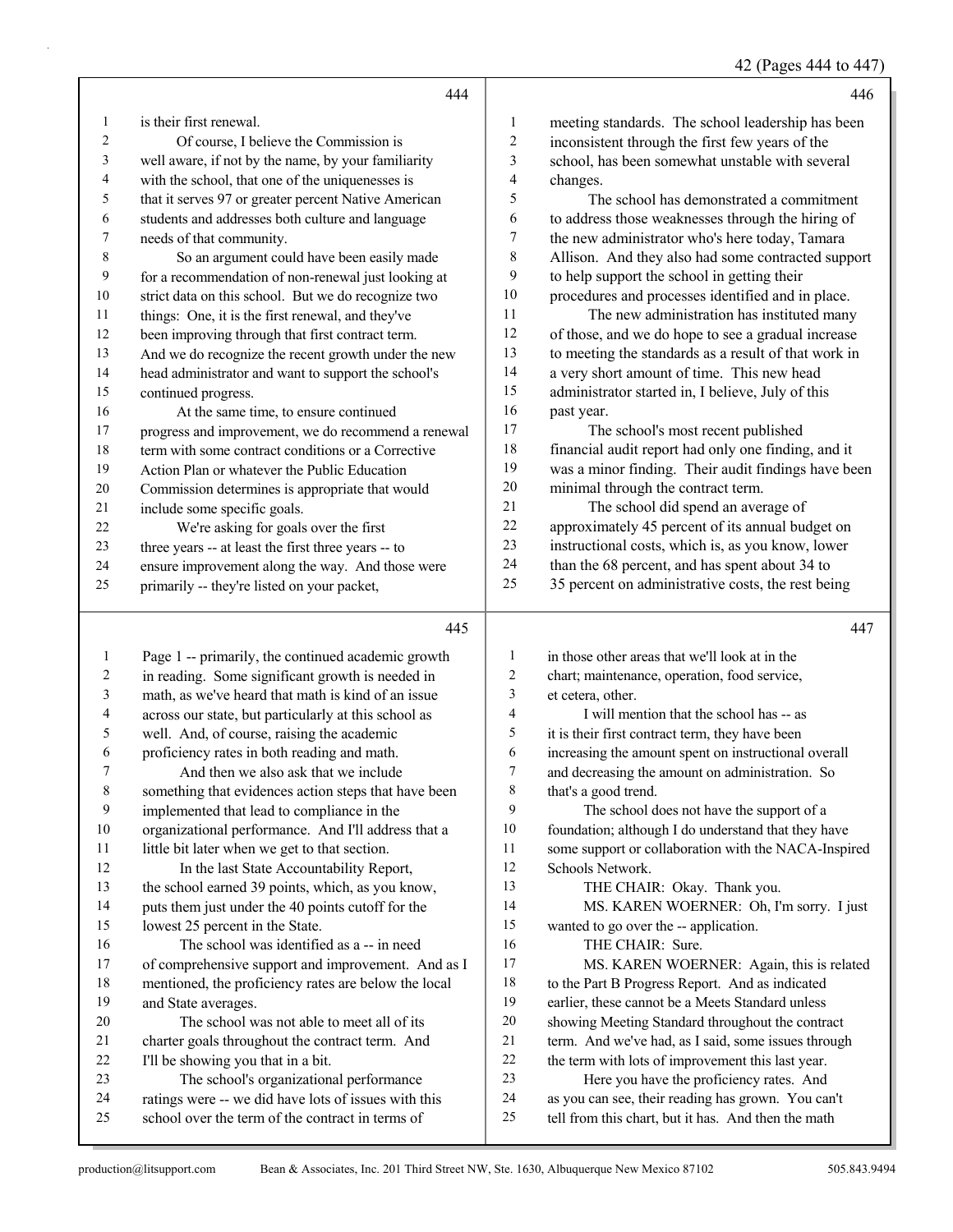43 (Pages 448 to 451)

|                | 448                                                                                 |              | 450                                                                                                  |
|----------------|-------------------------------------------------------------------------------------|--------------|------------------------------------------------------------------------------------------------------|
| 1              | is still is a concern; science, a little bit low;                                   | $\mathbf{1}$ | 86 percent of students remaining enrolled throughout                                                 |
| $\overline{c}$ | and EL progress.                                                                    | 2            | the school year. And then between school years, you                                                  |
| 3              | And here's the chart where you see a                                                | 3            | can see quite a jump in -- upward trend in retaining                                                 |
| 4              | drastic change this last report, because the current                                | 4            | those students between school years; so really nice                                                  |
| 5              | administration is the one to respond to the site                                    | 5            | to see that 80 percent have returned this school                                                     |
| 6              | visit reports from last year and get this cleaned up                                | 6            | year.                                                                                                |
| 7              | by quite a lot.                                                                     | 7            | The audit reports, as I shared, have not                                                             |
| $\,8\,$        | We think the school needs an additional                                             | 8            | been -- they did have not one material weakness or                                                   |
| 9              | time to improve, that these things that have been                                   | 9            | significant deficiency in the first year of the                                                      |
| $10\,$         | implemented will actually lead to a Meets Standard.                                 | $10\,$       | contract term. But, as you can see, have not had                                                     |
| 11             | And that's yet to be determined till we see the                                     | 11           | those in the published audits thus far, and only had                                                 |
| 12             | results of their effort from this last year.                                        | 12           | one other non-compliance finding in the last                                                         |
| 13             | The financial chart on Page 12 -- oh. And                                           | 13           | published audit.                                                                                     |
| 14             | I know you all have seen this, Commissioners. But                                   | 14           | On Page 33 is the detailed chart, which                                                              |
| 15             | these next few pages are the school's response and                                  | 15           | you can read much better than the little thumbnail,                                                  |
| 16             | explaining some of the things that the head                                         | 16           | if you wish to review any of that.                                                                   |
| 17             | administrator has done or working on or wanted to                                   | 17           | So, in closing, I just reiterate that we                                                             |
| 18             | respond to.                                                                         | 18           | do see improvement this last year with the new                                                       |
| 19             | But on Page 12 -- let me just jump to it                                            | 19           | administration, hope that that will continue to be a                                                 |
| $20\,$         | so you're not watching me scroll. The first year,                                   | $20\,$       | strong leadership in this school. And, with that,                                                    |
| 21             | there was quite a bit spent on instructional                                        | 21           | an opportunity for them to demonstrate continued                                                     |
| $22\,$         | compared to administrative. But you can see that                                    | 22           | improvement is what we would request.                                                                |
| 23             | they have been, since then a dip, but going back up                                 | 23<br>24     | Thank you.                                                                                           |
| 24             | on what's spent on instructional costs, and a little                                | 25           | THE CHAIR: Thank you. And thank the                                                                  |
| 25             | bit of a decline on administrative costs, which is                                  |              | school once again for this.                                                                          |
|                |                                                                                     |              |                                                                                                      |
|                | 449                                                                                 |              | 451                                                                                                  |
| 1              | what we hoped to see.                                                               | 1            | I'm not sure who wants to speak first for                                                            |
| $\overline{c}$ | The school -- these negative numbers                                                | 2            | the school or to lead this. But I will ask that                                                      |
| $\mathfrak{Z}$ | indicate just comparing your operating expenses                                     | 3            | whoever is going to do that, that you first                                                          |
| $\overline{4}$ | versus operational revenue. So you can see that                                     | 4            | introduce everyone that's here from the school and                                                   |
| $\mathfrak s$  | they were -- their expenses exceeded their revenue,                                 | 5            | their role so that we do have that for the record.                                                   |
| 6              | which means they have to dip into their cash                                        | 6            | DR. TAMARA ALLISON: Okay. Yeah. I'm                                                                  |
| 7              | balance. That's part of -- part of the reason that                                  | 7            | going to go ahead and speak during this part. My                                                     |
| 8              | there's some concern about finances that were noted.                                | 8            | name is Tamara Allison, and I'm the new head                                                         |
| 9              | But, as I said, there were not audit findings                                       | 9            | administrator of Six Directions Indigenous School.                                                   |
| 10             | concerns.                                                                           | 10           | And I'd like to introduce who's on with us.                                                          |
| 11             | The charter goals on Page 24. Again, as                                             | 11           | Let me see. So I see we have our chair of                                                            |
| 12             | you know, the school's had reading and math goals                                   | 12           | the governing council, Lane Towery, on with us. We                                                   |
| 13             | around their NWEA testing, and they've struggled to                                 | 13           | have our attorney, Abby Lewis. We have one of our                                                    |
| 14             | meet those. Again, I do think the change in                                         | 14           | board members, Wilhelmina Yazzie. Our business                                                       |
| 15             | administration and the -- has not been helpful for                                  | 15           | manager, Amber Peña, from the Vigil Group. And we                                                    |
| 16             | them. But we really want to see a focus -- even                                     | 16           | also have -- yeah, I'm just not seeing everybody on                                                  |
| 17             | though the goals won't be math and reading in                                       | 17           | the chat.                                                                                            |
| 18             | charter goals, we want -- mission goals -- we do                                    | 18           | I know we have Scott Peina on. He is our                                                             |
| 19             | want to see some increase in their reading and math                                 | 19           | instructional -- our IT support specialist, and he's                                                 |
| 20<br>21       | growth for all students.                                                            | $20\,$       | also an educational assistant. He's on our core                                                      |
| 22             | The enrollment has been increasing                                                  | 21           | team.                                                                                                |
| 23             | slightly over the years. Of course, they've been                                    | $22\,$       | And then we have other core team members                                                             |
| 24             | adding grade levels as well as they go.<br>You can see that within the school year, | 23<br>24     | on right now, too. There's Tyla Kanteena. She's<br>been with the school. She's our lead teacher, and |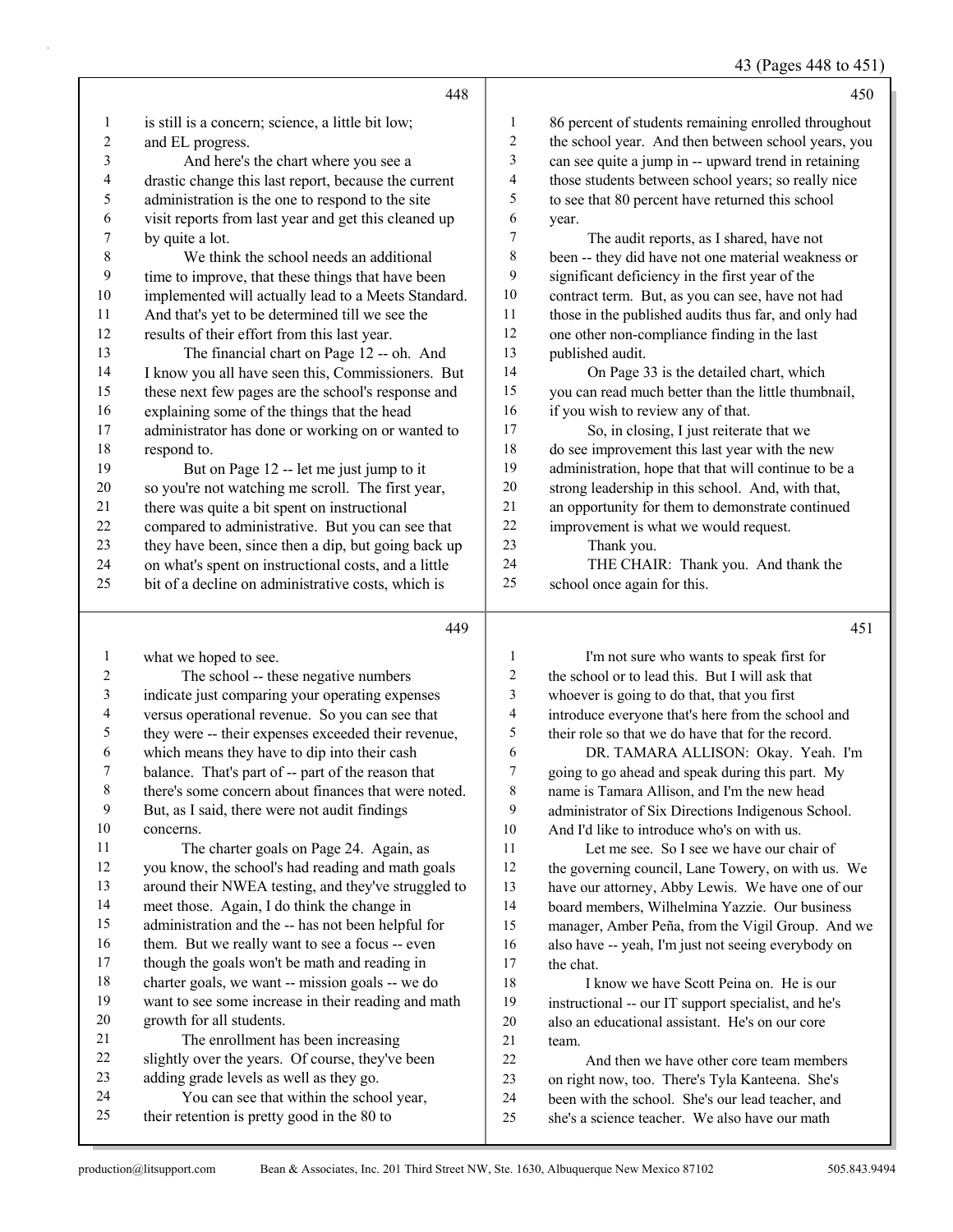44 (Pages 452 to 455)

|                | 452                                                                     |                  | 454                                                                                                  |
|----------------|-------------------------------------------------------------------------|------------------|------------------------------------------------------------------------------------------------------|
| $\mathbf{1}$   | teacher, Wesley Bobelu. And then we have some of                        | 1                | MS. KAREN WOERNER: And when you do, if it                                                            |
| $\overline{c}$ | our office assistants.                                                  | 2                | asks you about -- at the bottom when you go to                                                       |
| 3              | We have Marilyn Reeves. She's -- and then                               | 3                | share, if it says something about computer sound,                                                    |
| 4              | also Renee Cleveland. And we also have, from the                        | 4                | please select that option so if there's sound in it,                                                 |
| 5              | NACA network, our S.T.A.R.S. person, data                               | 5                | we'll be able to hear it.                                                                            |
| 6              | compliance, Tom Genne, is on with us.                                   | 6                | DR. TAMARA ALLISON: Okay.                                                                            |
| 7              | And am I missing anyone? Lane, am I                                     | 7                | MS. KAREN WOERNER: You should be able to                                                             |
| $\,8\,$        | missing anyone?                                                         | 8                | share.                                                                                               |
| 9              | MR. LANE TOWERY: I don't believe so.                                    | 9                | DR. TAMARA ALLISON: Okay. Let's see.                                                                 |
| $10\,$         | DR. TAMARA ALLISON: Okay. So that's our                                 | $10\,$           | Try this again.                                                                                      |
| 11             | team, everyone from Six Directions Indigenous                           | 11               | So -- okay. You said to choose the one --                                                            |
| 12             | School.                                                                 | 12               | there's Whiteboard. I'm not familiar with Zoom.                                                      |
| 13             | THE CHAIR: So just so that you know,                                    | 13               | I'm sorry. I haven't had to share with Zoom. We                                                      |
| 14             | Missy will be doing the timing and does have a --                       | 14               | use Google Meets at our school.                                                                      |
| 15             | a -- a note and also a sound to give you a warning                      | 15               | MS. KAREN WOERNER: Click the Share. When                                                             |
| 16             | for that.                                                               | 16               | you go to Share, there should be something that says                                                 |
| 17             | And just so that I don't overlook it, is                                | 17               | Whiteboard and other things on your computer. You                                                    |
| 18             | this school -- this school does not have any kind of                    | $18\,$           | select the one that is your presentation. But at                                                     |
| 19             | video presentation after this? I know that you did                      | 19               | the bottom --                                                                                        |
| $20\,$         | a response in the renewal application. But I don't                      | 20               | DR. TAMARA ALLISON: Do you see it?                                                                   |
| 21             | want to jump over if there's something that you want                    | 21               | MS. KAREN WOERNER: We do see it. But do                                                              |
| 22             | to do.                                                                  | $22\,$           | you have sound in it?                                                                                |
| 23             | DR. TAMARA ALLISON: I am prepared with                                  | 23               | DR. TAMARA ALLISON: At the end, there                                                                |
| 24             | two -- with the school comment part, and then also                      | 24               | will be something that will require sound. I don't                                                   |
| 25             | I'm going to do the equity part myself.                                 | 25               | know if you'll be able to hear it. I don't know.                                                     |
|                |                                                                         |                  |                                                                                                      |
|                | 453                                                                     |                  | 455                                                                                                  |
| 1              | THE CHAIR: Okay. All right. Thanks.                                     | 1                | MS. KAREN WOERNER: I think we may have                                                               |
| 2              | DR. TAMARA ALLISON: But I do want to                                    | $\sqrt{2}$       | missed our opportunity. So if you want to try                                                        |
| 3              | mention that at the end of the school comment part,                     | 3                | stopping the Share and let's try this again, just to                                                 |
| 4              | I would like for Abby Lewis to have the last three                      | $\overline{4}$   | make sure. So before -- you'll click the Share at                                                    |
| 5              | or four minutes. So if I can be reminded at                             | 5                | the bottom. And before you select the --                                                             |
| 6              | 10 minutes into so I give her time.                                     | 6                | DR. TAMARA ALLISON: Oh, I see it.                                                                    |
| 7              | MR. LANE TOWERY: I don't mean to                                        | 7                | Optimize Screen Share or Share --                                                                    |
| 8              | interrupt, Ms. Allison. You have a PowerPoint. Was                      | 8                | MS. KAREN WOERNER: Does it say "Share                                                                |
| 9              | that the question, if there is a visual                                 | 9                | computer sound" or something like that?                                                              |
| 10             | presentation?                                                           | 10               | DR. TAMARA ALLISON: I think we got it.                                                               |
| 11             | DR. TAMARA ALLISON: Two PowerPoints: One                                | 11               | Okay. I got it. Sorry about that.                                                                    |
| 12             | PowerPoint for the scope comment part, and a                            | 12               | THE CHAIR: That's no problem.                                                                        |
| 13             | PowerPoint for the equity. On the PowerPoint, there                     | 13               | DR. TAMARA ALLISON: Okay. All right. So                                                              |
| 14             | is going to be a picture show for the school comment                    | 14               | are we -- when does the -- when does the time start?                                                 |
| 15             | part. And then there's a video message on the                           | 15               | THE CHAIR: Whenever you start.                                                                       |
| 16             | second PowerPoint.                                                      | 16               | DR. TAMARA ALLISON: Okay. Okay. Hi.                                                                  |
| 17             | THE CHAIR: Okay. So you need a shared                                   | 17               | Hello, everyone, Public Education Commission. I am                                                   |
| 18             | screen now for this piece of your presentation as                       | 18               | Tamara Allison, head administrator, and I'm here to                                                  |
| 19             | well?                                                                   | 19               | present on our school, Six Directions Indigenous                                                     |
| 20<br>21       | DR. TAMARA ALLISON: Yes, I do.                                          | 20               | School.                                                                                              |
| 22             | THE CHAIR: Okay.                                                        | $21\,$<br>$22\,$ | And just to really -- just really quick,                                                             |
| 23             | MS. KAREN WOERNER: Dr. Allison, are you                                 | 23               | I'm going to run through this -- is that my                                                          |
| 24             | going to be sharing your screen?<br>DR. TAMARA ALLISON: Yeah. I need to | $24\,$           | background, I am Navajo, and my clans are (Navajo<br>language spoken). And my family is from Ganado, |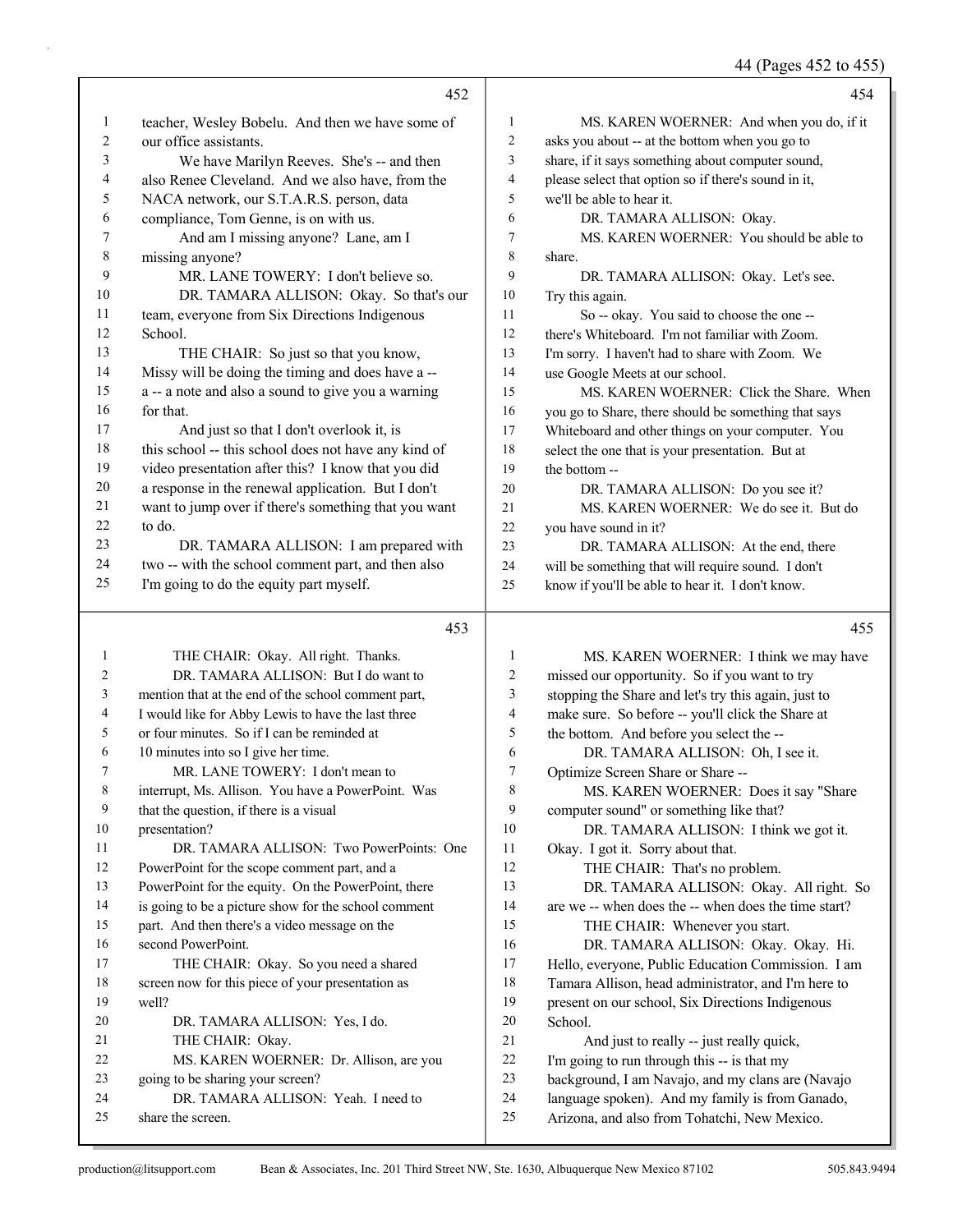45 (Pages 456 to 459)

|                       | 456                                                                                                       |                          | 458                                                  |
|-----------------------|-----------------------------------------------------------------------------------------------------------|--------------------------|------------------------------------------------------|
| 1                     | Okay. So I want to explain, just                                                                          | 1                        | Some examples of curriculum lessons that             |
| $\boldsymbol{2}$      | highlight, just why the school -- this is a basic                                                         | $\sqrt{2}$               | are culturally relevant and are related to our theme |
| $\mathfrak{Z}$        | information of the history and the need for Six                                                           | 3                        | is, like, in our science class, we have comparing of |
| $\overline{4}$        | Directions Indigenous School. I'll get into more of                                                       | $\overline{\mathcal{A}}$ | indigenous and Western science, natural traditional  |
| 5                     | this in the equity presentation.                                                                          | 5                        | sources of energy versus sources of nuclear energy.  |
| 6                     | But I want to point out that -- that                                                                      | 6                        | And in our language classes, learning to             |
| 7                     | assessment scores -- I think statewide in Gallup --                                                       | 7                        | introduce themselves in their Native language, using |
| $\,$ $\,$             | in the Gallup area have been low for Native American                                                      | $\,$ 8 $\,$              | the indigenous kinship terms of their tribe, and     |
| 9                     | students, and especially when compared to other                                                           | $\boldsymbol{9}$         | also learning the core values of their tribe.        |
| $10\,$                | race -- other ethnicity of students. That's                                                               | 10                       | We also observe culturally relevant                  |
| 11                    | something that we are facing with all -- with                                                             | 11                       | holidays, like the Shalako Floating Day, and Navajo  |
| 12                    | educating all our Native students, and it's                                                               | 12                       | Sovereignty Day.                                     |
| 13                    | something that, you know, we're trying to address at                                                      | 13                       | Some other highlights of cultural                    |
| 14                    | Six Directions.                                                                                           | 14                       | relevance of our school is, since 2016, except for   |
| 15                    | Though a Western education is necessary                                                                   | 15                       | this year, we have hosted an Indigenous People's Day |
| 16                    | and has been supported by our leaders, like Chief                                                         | 16                       | celebration put on by students and including members |
| $17\,$                |                                                                                                           | 17                       |                                                      |
| 18                    | Manuelito of the Navajo, schooling for Native                                                             | 18                       | of the community. Since then, the City of Gallup     |
| 19                    | Americans as a result of Western colonization has                                                         | 19                       | has chosen to acknowledge Indigenous People's Day.   |
|                       | had a tragic history, which is carried over and felt                                                      |                          | We have worked to develop critically                 |
| $20\,$                | today by our students as part of intergenerational                                                        | $20\,$                   | conscious students, as our mission implies. One      |
| $21\,$                | trauma.                                                                                                   | 21                       | example of that was the Piñon Pipeline Project.      |
| 22                    | Though New Mexico, in particular, the                                                                     | 22                       | This is where students spent a month researching the |
| 23                    | Gallup area, has had a high number of Native                                                              | 23                       | Piñon Pipeline. They mapped out sacred sites, you    |
| 24                    | American students, students have not been provided                                                        | 24                       | know, that would be crossed, you know, by the        |
| 25                    | culturally relevant education that builds upon their                                                      | 25                       | pipeline. And they had class debates from different  |
|                       |                                                                                                           |                          |                                                      |
|                       | 457                                                                                                       |                          | 459                                                  |
| $\mathbf{1}$          |                                                                                                           | 1                        |                                                      |
|                       | self-identity and empowers them as Native Americans                                                       | $\boldsymbol{2}$         | perspectives of the issue.                           |
| $\boldsymbol{2}$<br>3 | with a valuable rich heritage and culture.                                                                | 3                        | Their culminating trip was a trip to                 |
| 4                     | So from the input of local stakeholders                                                                   | $\overline{\mathcal{A}}$ | Window Rock, hosted by the Bureau of Land            |
| 5                     | like parents, educators, policymakers, non-profit                                                         | 5                        | Management, where they were able to attend a public  |
| 6                     | administrators, chapter houses, and other                                                                 | 6                        | hearing.                                             |
| 7                     | organizations, the school's mission statement came                                                        | 7                        | Another project-based culturally relevant            |
|                       | into fruition.                                                                                            |                          | practice that I want to point out was a boarding     |
| 8                     | In July 2013, a charter application was                                                                   | 8<br>9                   | school project. This was done in humanities, where   |
| 9                     | submitted to the Public Education Commission, and it                                                      |                          | students studied the boarding school history, and    |
| $10\,$                | was -- it was approved in September 2015.                                                                 | $10\,$                   | where they conducted interviews of their family      |
| 11                    | The driving mission of Six Directions is a                                                                | 11                       | members to learn about their family's experiences    |
| 12                    | commitment to culturally relevant education,                                                              | $12\,$                   | with schooling. And they compiled their work on a    |
| 13                    | indigenous education, and interdisciplinary project                                                       | 13                       | Google website they created.                         |
| 14                    | learning to develop critically conscious students                                                         | 14                       | In a science class, there was a lesson on            |
| 15                    | who are engaged in their communities, who                                                                 | 15                       | traditional structures and energy. And different     |
| 16                    | demonstrate holistic well-being, and have a personal                                                      | 16                       | the students utilized architecture skills while      |
| $17\,$                | plan for succeeding in post-secondary opportunities.                                                      | 17                       | learning standards about energy by building          |
| 18                    | Our life this year of living out our                                                                      | 18                       | traditional structures and testing their energy      |
| 19                    | mission and fulfilling our mission and purpose is,                                                        | 19                       | efficiency using heating lamps and thermometers.     |
| $20\,$                | this year, our -- we have cross-curricular themes.                                                        | $20\,$                   | Part of our mission is our outdoor,                  |
| 21                    | And for semester one, right now, our theme is                                                             | 21                       | land-based education. The National Indian Youth      |
| $22\,$                | self-identity and family and community                                                                    | 22                       | Leadership Project and Cottonwood Gulch have both    |
| 23                    | relationships. And our essential question is, How                                                         | 23                       | led outdoor educational experiences for our          |
| 24<br>$25\,$          | does the strength and knowledge of my ancestors and<br>indigenous community play a role in my life today? | 24<br>25                 | students.<br>And we provide indigenous language      |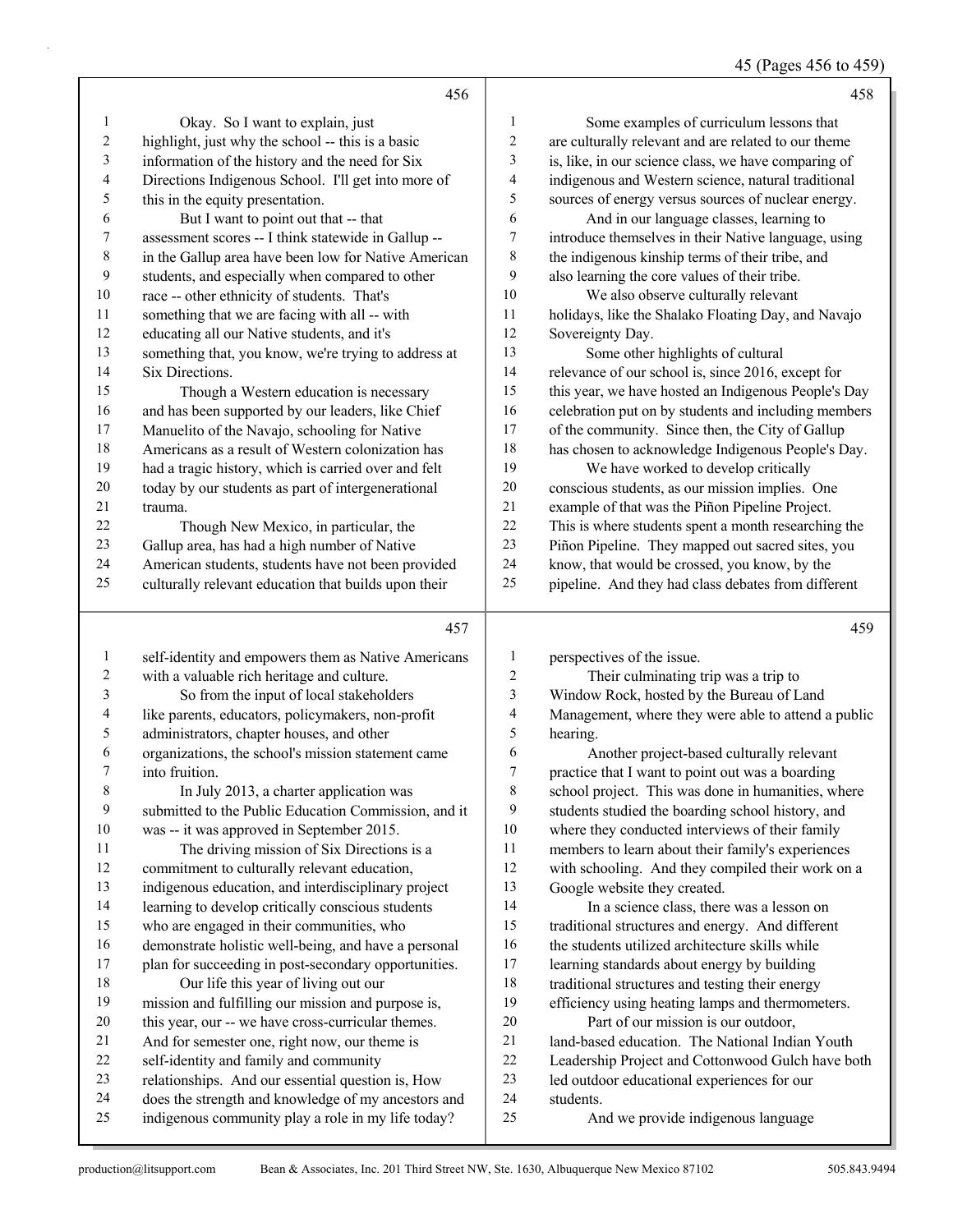46 (Pages 460 to 463)

|                         | 460                                                                                                     |                  | 462                                                                                                     |
|-------------------------|---------------------------------------------------------------------------------------------------------|------------------|---------------------------------------------------------------------------------------------------------|
| 1                       | classes. Students take a class in either Navajo or                                                      | 1                | students do.                                                                                            |
| 2                       | Zuni language as a part of a heritage program model.                                                    | $\overline{c}$   | We're going to have teachers check for                                                                  |
| 3                       | Other successes that we've had here at Six                                                              | 3                | understanding and provide additional instruction via                                                    |
| 4                       | Directions over the years is, like Karen mentioned,                                                     | 4                | whole class or mini-lessons or individual                                                               |
| 5                       | we've been able to expand our grade levels. Student                                                     | 5                | small-group learning to address learning gaps. And                                                      |
| 6                       | enrollment started out with 50 and is currently at                                                      | 6                | we're going to have teachers analyze student work,                                                      |
| 7                       | 76. The school started with sixth grade and has                                                         | $\boldsymbol{7}$ | class assessments, to develop Next Step action plans                                                    |
| 8                       | added a grade level each year, and we will have a                                                       | 8                | for math.                                                                                               |
| 9                       | graduating class next year for the first time.                                                          | 9                | The plans for ELA. ELA scores were                                                                      |
| 10                      | Other successes we've had is we do work                                                                 | 10               | better. There was a 10 percent increase, from 15 to                                                     |
| 11                      | with the AmeriCorps program, where we have three                                                        | 11               | 25 percent, from the previous year. We -- the steps                                                     |
| 12                      | student specialists that assist with outreach and                                                       | 12               | that we're going to take is providing and                                                               |
| 13                      | communication and also in the classes. We have a                                                        | 13               | modeling -- provid- -- yeah -- modeling and                                                             |
| 14                      | National Free Lunch program that we're a part of.                                                       | 14               | providing work samples to do check for                                                                  |
| 15                      | And we also are a part of the NACA-Inspired Network.                                                    | 15               | understanding, providing feedback and additional                                                        |
| 16                      | Though we haven't showed huge gains on the                                                              | 16               | instruction, develop and implement rubrics to guide                                                     |
| 17                      | PARCC, NWEA data has shown growth in reading and                                                        | 17               | students to meet criteria, develop and implement                                                        |
| 18                      | math for students over the years. I wanted to point                                                     | 18               | standards pacing, curriculum maps and unit plans,                                                       |
| 19                      | out that from 2019 to 2020, that the number of                                                          | 19               | and develop unit assessments or common formative                                                        |
| $20\,$                  | students who met projected growth increased for two                                                     | $20\,$           | assessments, analyze data and develop and implement                                                     |
| 21                      | of three different grades. I didn't include sixth                                                       | 21               | action plans for NWEA and CFAs.                                                                         |
| 22                      | grade, because there were -- that was their first                                                       | 22               | There's a lot of work to be done, you                                                                   |
| 23                      | year.                                                                                                   | 23               | know. And I've done this type of work my whole                                                          |
| 24                      | So we had increases for our eighth and                                                                  | 24               | career. So I feel like I can guide these processes.                                                     |
| 25                      | tenth grade in meeting their projected growth.                                                          | 25               | In another area of improvement that we're                                                               |
|                         |                                                                                                         |                  |                                                                                                         |
|                         |                                                                                                         |                  |                                                                                                         |
|                         | 461                                                                                                     |                  | 463                                                                                                     |
| 1                       |                                                                                                         | 1                |                                                                                                         |
| $\overline{\mathbf{c}}$ | And then, in math, from 2019 to '20, we                                                                 | $\overline{c}$   | working on is our performance framework rankings.                                                       |
| 3                       | had students increase, or meet, their projected<br>growth for all three of the grades, and show growth. | 3                | And we had a lot of red areas and yellows. So we<br>know what we need to work on.                       |
| 4                       | We are responding to challenges, as Karen                                                               | 4                |                                                                                                         |
| 5                       | mentioned in the report that you heard. Part of the                                                     | 5                | It was helpful to me, as administrator, to<br>know, you know, what our needs were. So this is           |
| 6                       | challenge is the PARCC scores. This shows the                                                           | 6                | what I'm focusing on. We've had improvements                                                            |
| 7                       | scores for the past three years, 2017, '18, '19.                                                        | $\overline{7}$   | already, and we've gone through the framework and                                                       |
| $\,$ $\,$               | And as you can see, our math scores have been low.                                                      | 8                |                                                                                                         |
| 9                       | Language was at 21 percent, Fail, but came back up.                                                     | 9                | put in action plans for all the areas that are in<br>need of improvement. And action has been taken and |
| 10                      | And this is what we plan on doing about                                                                 | 10               | will continue to be taken, you know, to get a Meets                                                     |
| 11                      | it.                                                                                                     | 11               | score.                                                                                                  |
| 12                      | So our plan for instructional improvement                                                               | 12               | One of the challenges is providing virtual                                                              |
| 13                      | for the area of math, which has been at 9 percent                                                       | 13               | learning; but we are rising to that challenge. We                                                       |
| 14                      | for two consecutive years, is -- is that we are                                                         | 14               | have used all available funds to provide and set up                                                     |
| 15                      | going to -- we're going to develop curriculum maps                                                      | 15               | for virtual learning.                                                                                   |
| 16                      | for all courses for math, identifying standards and                                                     | 16               | Some things we've done is we've increased                                                               |
| 17                      | activities and assessments related and aligned to                                                       | 17               | safety at our school site. We bought plexiglass                                                         |
| 18                      | standards.                                                                                              | 18               | face shields, touchless sanitizer dispensers for                                                        |
| 19                      | We are going to develop and implement unit                                                              | 19               | our -- for the staff that are here. We purchased                                                        |
| 20                      | lesson plans that provide, you know, activities and                                                     | $20\,$           | laptops and hotspots for all students for semester                                                      |
| 21                      | assessments aligned -- related and aligned to                                                           | 21               | one, and will continue to renew our hotspots for                                                        |
| 22                      | standards.                                                                                              | 22               | semester two for students.                                                                              |
| 23<br>24                | We're going to implement strategies,<br>different strategies for modeling the guided steps              | 23               | We purchased instructional supplies and                                                                 |

of the mathematical process for the problems

are providing Edgenuity courses for our high school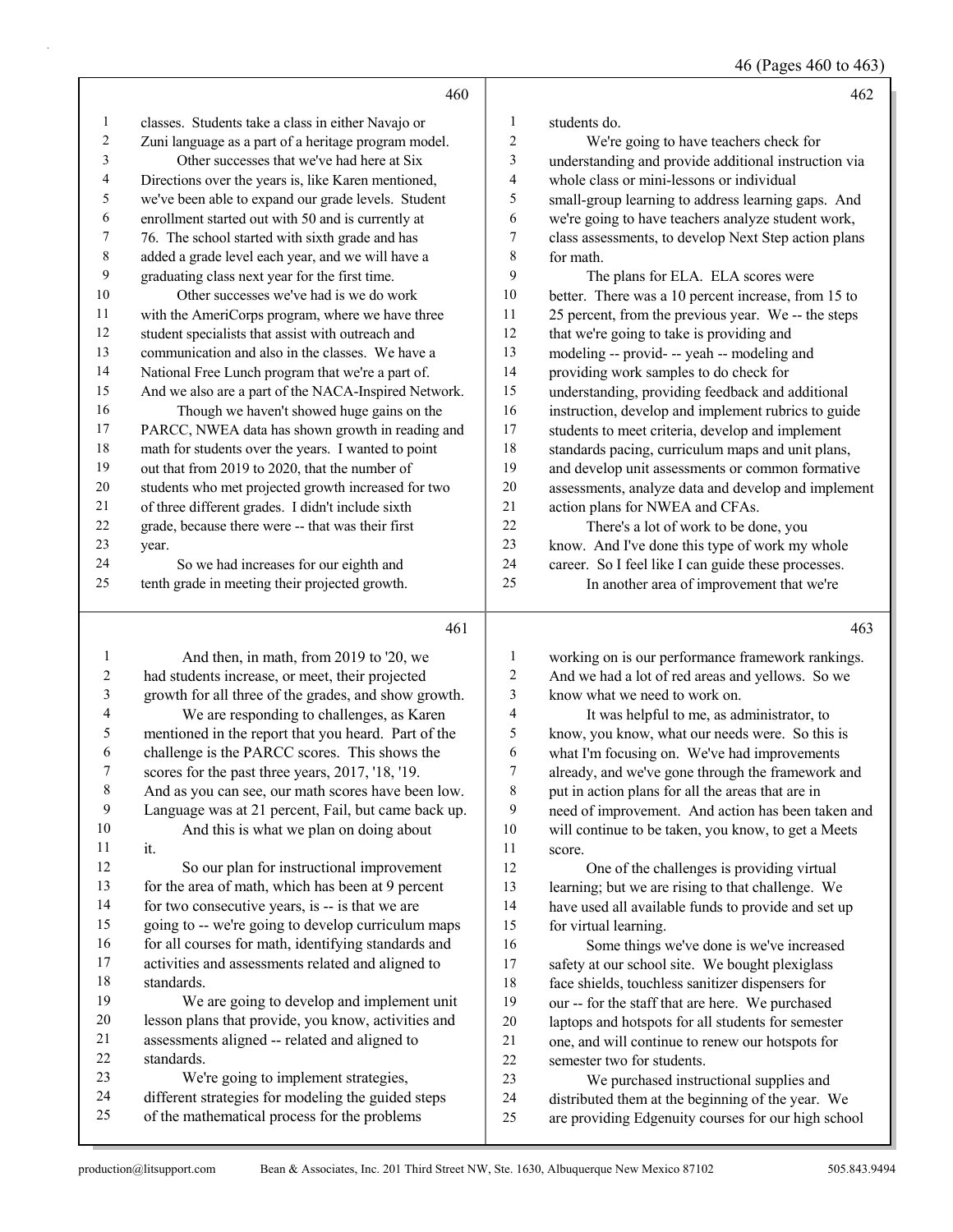# 47 (Pages 464 to 467)

|                         | 464                                                  |                         | 466                                                                                                 |
|-------------------------|------------------------------------------------------|-------------------------|-----------------------------------------------------------------------------------------------------|
| 1                       | students.                                            | 1                       | develop a rigorous and mission-aligned curriculum                                                   |
| 2                       | And we recently purchased some tablets for           | 2                       | for all grade levels and continue to expand                                                         |
| 3                       | our teachers, so that they can model -- like they're | 3                       | opportunities for students that are mission-aligned.                                                |
| 4                       | used to, you know, on a whiteboard. But they have a  | 4                       | We are going to incorporate dual-credit                                                             |
| 5                       | e-whiteboard now. And we've also purchased Kami for  | 5                       | classes, and, you know, set up an MOU. And I'm                                                      |
| 6                       | our staff so they can convert PDFs to fill in        | 6                       | looking at San Juan College for that. And then we                                                   |
| 7                       | documents for students, making it easier for virtual | 7                       | will assist students in applying to and preparing                                                   |
| $\,$ 8 $\,$             | teaching. And we are looking for funds you to --     | 8                       | for post-secondary institutions.                                                                    |
| 9                       | you know, for different programs to expand.          | 9                       | MS. KAREN WOERNER: Tamara, you may want                                                             |
| 10                      | Another -- you know, we also are                     | 10                      | to wrap it up so Abby can speak, because you're                                                     |
| 11                      | supporting our students during this pandemic. We--   | 11                      | running out of time.                                                                                |
| 12                      | and the staff. For our teachers, this is -- this     | 12                      | DR. TAMARA ALLISON: I'm going to play the                                                           |
| 13                      | was going to be a whole new style of teaching, and   | 13                      | video. This is the slide show.                                                                      |
| 14                      | for them to do virtual teaching. So we provided      | 14                      | MS. KAREN WOERNER: Is that for the second                                                           |
| 15                      | three weeks of professional development and work     | 15                      | part of the presentation? Or no?                                                                    |
| 16                      | time before school started, where they were able to  | 16                      | DR. TAMARA ALLISON: Yeah. This is it.                                                               |
| 17                      | develop their pacing guides, their curriculum maps   | 17                      | This is it.                                                                                         |
| 18                      | and their unit plans, and then also to get their     | 18                      | If it's not wrapping up and playing now,                                                            |
| 19                      | Google classrooms set up.                            | 19                      | that's okay. I'll play it -- I'll have Paige adjust                                                 |
| 20                      | We also had teachers attend the NMPED CNM            | 20                      | this button for us, and you'll see it at -- oh, here                                                |
| 21                      | virtual teaching session at the beginning of the     | 21                      | it goes. It's only a minute-and-a-half.                                                             |
| 22                      | year, too.                                           | 22                      | (Video plays.)                                                                                      |
| 23                      | Another -- we also provided -- or                    | 23                      | DR. TAMARA ALLISON: All right. That's                                                               |
| 24                      | continued to provide -- strategies for virtual       | 24                      | the end of the first presentation. Thank you. I'd                                                   |
| 25                      | teaching. And we've had certain teachers share out,  | 25                      | like to turn the time over to Abby Lewis.                                                           |
|                         | 465                                                  |                         | 467                                                                                                 |
| $\mathbf{1}$            |                                                      |                         |                                                                                                     |
|                         |                                                      |                         |                                                                                                     |
|                         | you know, how -- how to do recordings, how to set up | 1                       | MS. ABBY LEWIS: Thank you. Can everybody                                                            |
| $\overline{\mathbf{c}}$ | class assignments, how do you do rubrics in Google   | $\overline{\mathbf{c}}$ | hear me okay? Okay. Thank you.                                                                      |
| 3                       | Classroom. And we'll continue to share new           | 3                       | Good afternoon, Chair, and members of the                                                           |
| 4                       | strategies as we go.                                 | 4                       | PEC. My name is Abby Lewis, and I'm the school                                                      |
| 5                       | We also developed a learning schedule and            | 5                       | attorney for Six Directions Indigenous School. I'm                                                  |
| 6                       | made it available. And we provide frequent updates   | 6<br>7                  | just going to take a couple of minutes to correct                                                   |
| 7                       | to our families on our Facebook website and also the |                         | and clarify a couple of things that are in your                                                     |
| $\,$ 8 $\,$<br>9        | Remind app. And outreach is provided to parents      | 8<br>9                  | packet from CSD before you. It's only a couple of                                                   |
|                         | informing them of student attendance and missing     | 10                      | pages. I promise. It'll just be a couple of                                                         |
| 10<br>11                | assignments and teachers provide extra instructional | 11                      | minutes.                                                                                            |
| 12                      | academic help. There is time designated at the end   | 12                      | First, I want to say how incredibly proud                                                           |
| 13                      | of the day for that, and on Fridays. And we are      | 13                      | I am to work with this school. I work with a                                                        |
| 14                      | working with NMPED on Wi-Fi connection initiatives   | 14                      | handful of charter schools, and I'm incredibly                                                      |
| 15                      | and initiatives for attendance improvement.          | 15                      | particular about the ones I work with. And this<br>school just blows me away every month when I see |
| 16                      | So those are some of the things that we've<br>done.  | 16                      | them and every week when I talk to them.                                                            |
| 17                      | The future of Six Directions is that we              | 17                      | Okay. So this was also sent to you prior                                                            |
| 18                      | want to be meeting our performance criteria every    | 18                      | to the hearing. I just wanted to point out that on                                                  |
| 19                      | year. We also want to graduate a class of 2022 and   | 19                      | Page 10 of your packet, CSD states that the school's                                                |
| 20                      | upcoming cohorts. We would like to increase the      | 20                      | academic performance showed an overall decline                                                      |
| 21                      | number of students and staff at our schools.         | $21$                    | between SY '17 and SY '18.                                                                          |
| 22                      | I'd like to look for adding on                       | 22                      | Correction. Not only did academic                                                                   |
| 23                      | college-and-career readiness instructional coach, a  | 23                      | performance not decline, it actually improved one                                                   |
| 24                      | secondary math teacher, a special ed teacher. We     | 24                      | letter grade and 20 points between those two years.                                                 |
| 25                      | will -- I will lead the school in continuing to      | 25                      | Also, as Dr. Allison had pointed out, our                                                           |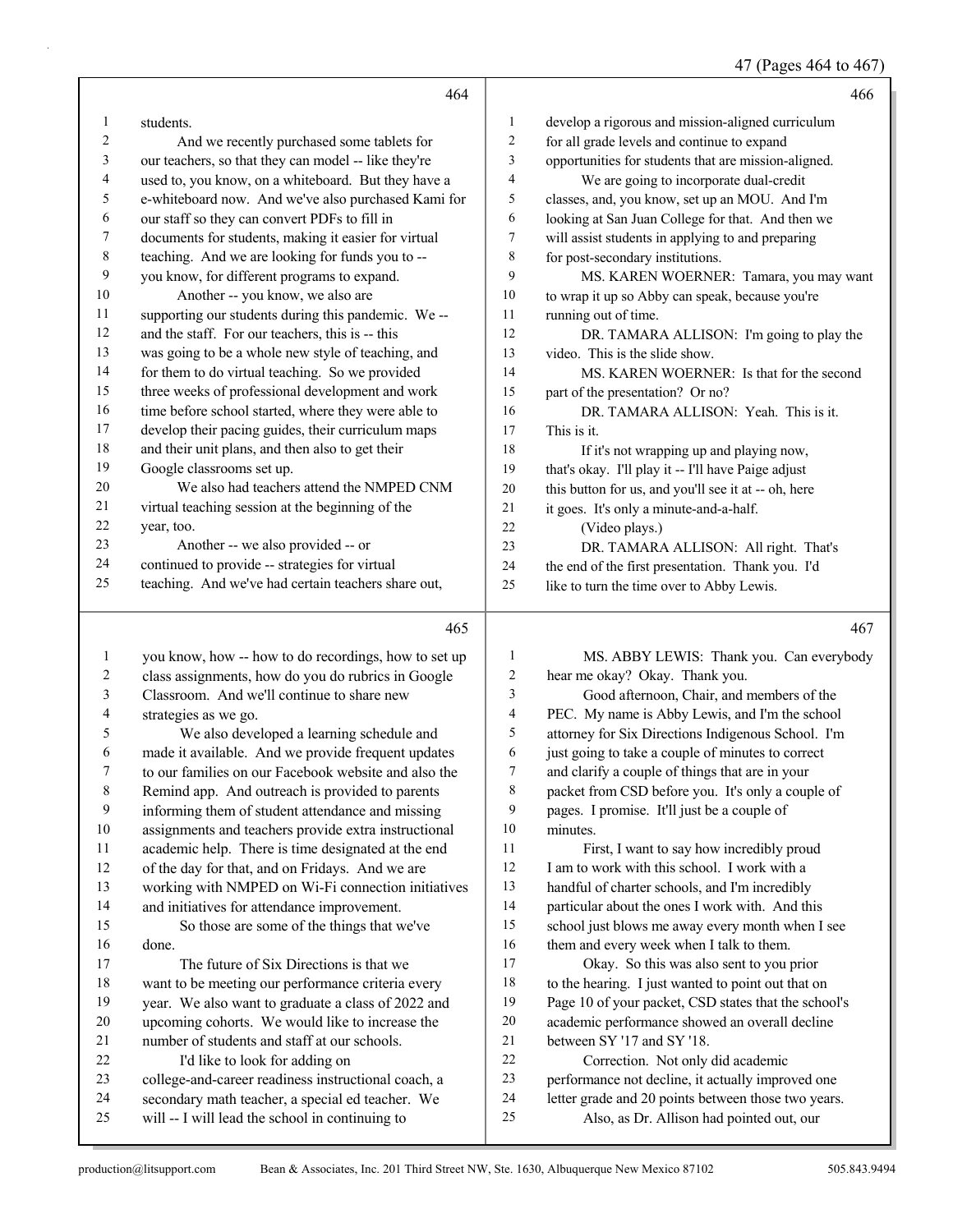48 (Pages 468 to 471)

|              | 468                                                                          |                | 470                                                                     |
|--------------|------------------------------------------------------------------------------|----------------|-------------------------------------------------------------------------|
| $\mathbf{1}$ | NWEA data is showing enormous growth for our kids,                           | 1              | And so I just want to close by saying that                              |
| 2            | and we are so proud of that. We have to meet and                             | 2              | there wasn't very much time given from CSD to review                    |
| 3            | serve our kids where they are. And we're a high                              | 3              | the very lengthy report and to respond to it; about                     |
| 4            | school, and some of our kids come to us academically                         | 4              | seven days, and three of those were the Thanksgiving                    |
| 5            | behind.                                                                      | 5              | holiday. So if there is anything you see in your                        |
| 6            | So, of course, 100 percent proficiency all                                   | 6              | packet that gives you pause, I would respectfully                       |
| 7            | the time in everything is always the goal. But we                            | 7              | ask that you ask the school those questions, just to                    |
| 8            | have to celebrate and encourage our students who                             | 8              | make sure that the information is accurate and                          |
| 9            | have made so much progress since they've come to                             | 9              | reflective of the school.                                               |
| 10           | Six Directions. So it's important that when we                               | 10             | And as you can see, you've got the whole                                |
| 11           | speak about these accomplishments of theirs that we                          | 11             | team here. Our head administrator, business                             |
| 12           | be accurate about them.                                                      | 12             | manager, governing council members, and myself are                      |
| 13           | The other one I wanted to mention is                                         | 13             | all here and ready to answer any questions you might                    |
| 14           | financial. And that is on Page 2 of your packet,                             | 14             | have.                                                                   |
| 15           | where CSD states that the previous two years, as                             | 15             | So thank you. That's all.                                               |
| 16           | well as in the current year, the school's budgeted                           | 16             | THE CHAIR: Thank you. So now let me ask,                                |
| 17           | operational expenses exceeded budgeted operational                           | 17             | because I think I'm slightly confused, does the                         |
| 18           | revenues.                                                                    | 18             | school have another presentation for the next                           |
| 19           | And so I just wanted to clarify this,                                        | 19             | 15 minutes' time? Or no?                                                |
| 20           | because this statement is a bit misleading, as it                            | 20             | DR. TAMARA ALLISON: Yes. We have -- I do                                |
| 21           | makes it appear that the school is not operating in                          | 21             | have another presentation for --                                        |
| 22           | compliance with its budget, or, worse, it makes it                           | 22             | THE CHAIR: All right. Okay.                                             |
| 23           | appear that the school is unlawfully in debt. But                            | 23             | DR. TAMARA ALLISON: Okay. So when do I                                  |
| 24           | neither are the case here.                                                   | 24             | start that, Karen?                                                      |
| 25           | Like many other schools in districts in                                      | 25             | MS. KAREN WOERNER: You can start it now                                 |
|              |                                                                              |                |                                                                         |
|              | 469                                                                          |                | 471                                                                     |
| 1            | the last few years, Six Directions has been forced                           | 1              | if you have it ready.                                                   |
| 2            | to cover shortfalls in areas of its budget that are                          | 2              | DR. TAMARA ALLISON: Okay. I'll share                                    |
| 3            | completely out -- that happened for reasons                                  | 3              | again.                                                                  |
| 4            | completely outside of its control. Like right now,                           | $\overline{4}$ | (A discussion was held off the record.)                                 |
| 5            | we're in a global pandemic.                                                  | 5              | MS. PAIGE BELINTE: Dr. Allison, this is                                 |
| 6            | Also there were many months during the                                       | 6              | Paige. I can go through the presentation for you,                       |
|              | time period that CSD reviewed for this where PED was                         | 7              | if you'd like.                                                          |
| 8            | not processing requests and reimbursements in the                            | 8              | DR. TAMARA ALLISON: Okay. For the                                       |
| 9            | time required. So what resulted in all schools --                            | 9              | equity?                                                                 |
| 10           | not just Six Directions but resulted in all schools,                         | 10             | MS. PAIGE BELINTE: Yes.                                                 |
| 11           | was that we had to cover those shortfalls in our                             | 11             | DR. TAMARA ALLISON: Okay.                                               |
| 12           | federal programs until we could get disbursements                            | 12             | MS. PAIGE BELINTE: One moment. Let me                                   |
| 13           | from the PED that they were running a couple of                              | 13             | see if I can present it for us.                                         |
| 14           | months late with, I think.                                                   | 14             | MS. KAREN WOERNER: Paige, be sure that                                  |
| 15           | So I just bring this to your attention                                       | 15             | when you share -- you may know this. But there's an                     |
| 16           | because these changes in the budget are made in the                          | 16<br>17       | option for --                                                           |
| 17           | normal course of business. They happen at an open                            | 18             | MS. PAIGE BELINTE: The sound.                                           |
| 18           | meeting, where the business manager presents the                             | 19             | MS. KAREN WOERNER: -- using the computer<br>sound.                      |
| 19<br>20     | budget adjustment requests, and the board votes on                           | 20             |                                                                         |
| 21           | it. And so they're in no way an indication of poor<br>financial performance. | 21             | MS. PAIGE BELINTE: Okay. I'll go ahead<br>and click that. There you go. |
| 22           | It's just -- you know, when we -- like our                                   | 22             | DR. TAMARA ALLISON: Okay. So, Paige, are                                |
| 23           | students, when we speak about a school's finances,                           | 23             | you just going to move the slides for me then?                          |
| 24           | we just want to make sure we're as clear and                                 | 24             | MS. PAIGE BELINTE: Yes.                                                 |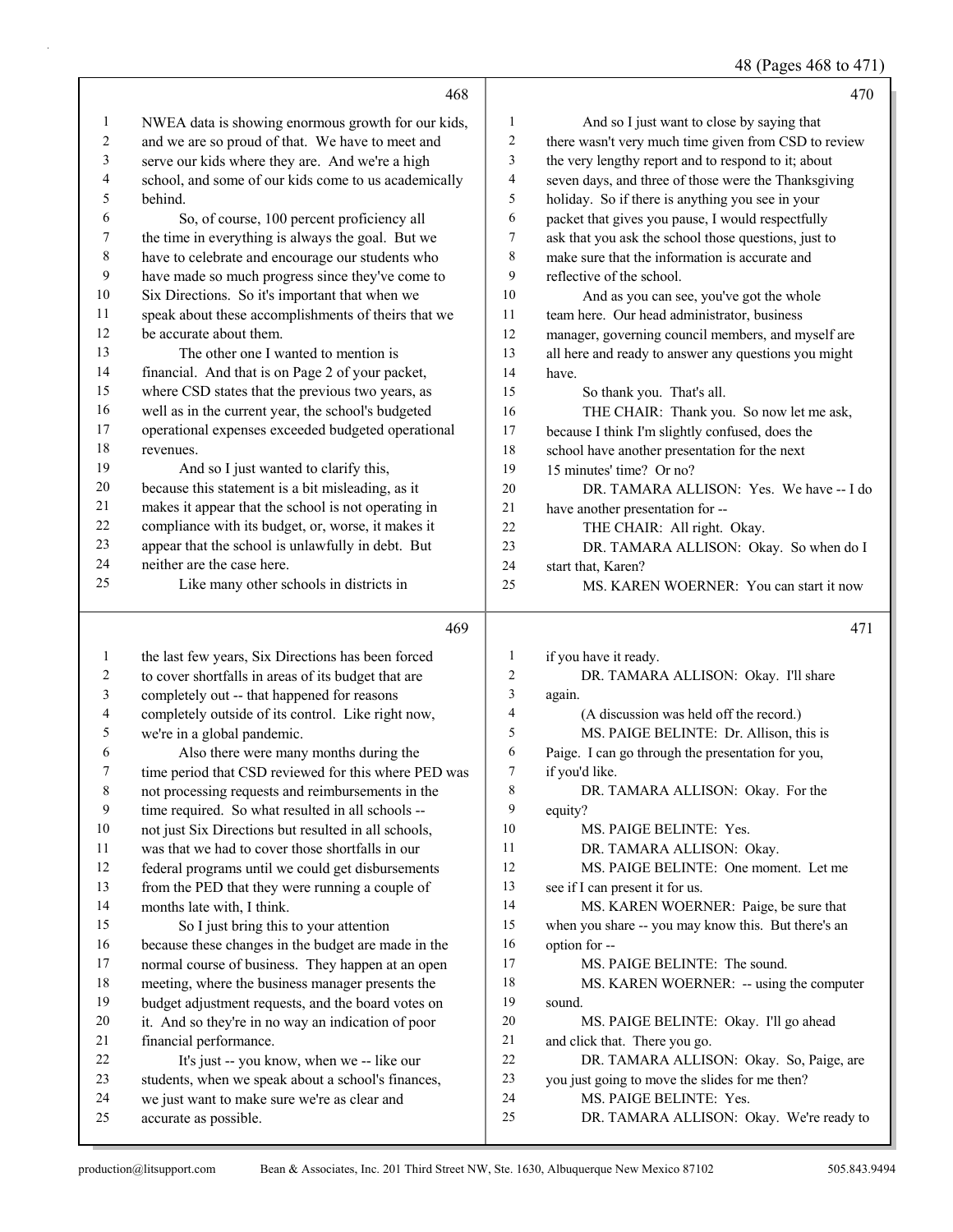## 49 (Pages 472 to 475)

|                  | 472                                                  |                         | 474                                                  |
|------------------|------------------------------------------------------|-------------------------|------------------------------------------------------|
| 1                | begin.                                               | 1                       | continued to be viewed as a contentious and          |
| 2                | Commissioners and -- we -- this is our               | $\overline{\mathbf{c}}$ | intimidating place for Native youth.                 |
| 3                | equity part of our presentation. And there are some  | 3                       | So though schools have changed for the               |
| 4                | guiding words for us, as -- who work in Indian       | 4                       | positive in certain ways, institutional inertia      |
| 5                | education and indigenous education. And we look to   | 5                       | persists. These are just some reports that point     |
| 6                | our chiefs, our leaders. And so I just want to       | 6                       | out that, you know, Indian education is still        |
| $\boldsymbol{7}$ | point out that Chief Manuelito, after The Long Walk, | 7                       | behind.                                              |
| $\,$ $\,$        | did support education. And his comment was, "My      | 8                       | This one here from the Kennedy Report in             |
| 9                | children, education is the ladder. Tell our people   | 9                       | 1969, only one-tenth of BIA teachers mentioned       |
| $10\,$           | to take it."                                         | 10                      | academic achievement as an important goal.           |
| 11               | And we also are inspired by Chief Joseph             | 11                      | And also the Indian Nations At Risk Report           |
| 12               | of the Nez Percé, where he says that to "Give us the | 12                      | in 1991, one of the largest problems found was low   |
| 13               | freedom to choose our own teachers."                 | 13                      | expectations.                                        |
| 14               | So as you know, Indian education has --              | 14                      | The next slide.                                      |
| 15               | is -- has been -- you know, has caused some          | 15                      | This is from the National Indian Education           |
| 16               | intergenerational trauma from its beginning, and as  | 16                      | Study, 2011. Only 33 percent of American Indian      |
| 17               | education was used as a means of assimilating Indian | 17                      | eighth-graders had reading teachers who reported     |
| 18               | people. Treaties were made with Native Americans,    | 18                      | integrating American culture and history into        |
| 19               | and that obligated the U.S. government to educate    | 19                      | reading and language arts instruction at least once  |
| $20\,$           | Native American students.                            | 20                      | a month. And then almost two-thirds of American      |
| 21               | However, the schooling provided in the               | $21\,$                  | Indian eighth-graders report never talking to a      |
| 22               | early schools, especially, the mission and boarding  | 22                      | school counselor about classes for high school or    |
| 23               | schools, and even carrying over to later public      | 23                      | future plans.                                        |
| 24               | schools, has not been designed to affirm or respect  | 24                      | Okay. Next slide.                                    |
| 25               | students' cultural identities. In fact, mission and  | 25                      | Some of our local area challenges for our            |
|                  | 473                                                  |                         | 475                                                  |
| $\mathbf{1}$     | boarding schools, backed by government policy,       | $\mathbf{1}$            | Native people in and around Gallup is there has been |
| 2                | sought to fix "the Indian problem" by assimilating   | $\boldsymbol{2}$        | a history of cultural exploitation. In the 1940s     |
| 3                | Native youth to mainstream society or to, "Kill the  | 3                       | and '50s, there were many Western films made in this |
| 4                | Indian and save the man," as Richard Pratt put it.   | 4                       | area that stereotyped Native American culture.       |
| 5                | We need to remember the trauma that was              | 5                       | We also have -- Gallup is known for its              |
| 6                | caused by these early schooling. And this is even    | 6                       | Indian trading business that, as you know, they      |
| 7                | shared by some of our students whose own parents and | 7                       | report the most per capita millionaires here. And a  |
| $\,8\,$          | grandparents. So we have to keep that in mind as we  | 8                       | lot of that money has been made off Native culture.  |
| $\mathbf{9}$     | work with our students.                              | 9                       | But in these cases, it's the galleries, not the      |
| $10\,$           | Part of what our ancestors, and even my              | $10\,$                  | Native American artists, that are profiting from     |
| 11               | own grandparents and parents went through, was just  | 11                      | their own art.                                       |
| 12               | some negative -- the negative impacts of schooling,  | 12                      | As a town bordering the Navajo Nation and            |
| 13               | like not being allowed to speak their tribal         | 13                      | Zuni Pueblo, the City of Gallup has a high number of |
| 14               | language at school, you know, the cutting their hair | 14                      | Native American population within the City, which    |
| 15               | and styling it in Euro-American fashion, separating  | 15                      | makes up 44 percent of the population.               |
| 16               | them from their families for long lengths of time,   | 16                      | Navajo Nation, Zuni Pueblo and Gallup face           |
| $17\,$           | and separating them from their tribal structure.     | 17                      | socioeconomic challenges of having high rates of     |
| $18\,$           | Students experienced stress and trauma,              | 18                      | unemployment and poverty, homelessness, addiction    |
| 19               | which hindered their learning. Maslow's Hierarchy    | 19                      | and high cases of COVID 19.                          |
| 20               | of Needs and later studies on the learning process   | $20\,$                  | Gallup is a consumer hub due to the                  |

- 20 Gallup is a consumer hub due to the
- businesses and infrastructure of the Navajo Nation
- and Zuni Pueblo, with Gallup, a town of 22,000,
- doubling and tripling in size with out-of-town shoppers.
- 
- 25 Navajo Nation has only 13 grocery stores

academic learning.

 attest to the importance for social-emotional well-being in order for the brain to engage in

24 The historical trauma of this time has lingered through the generations, with school often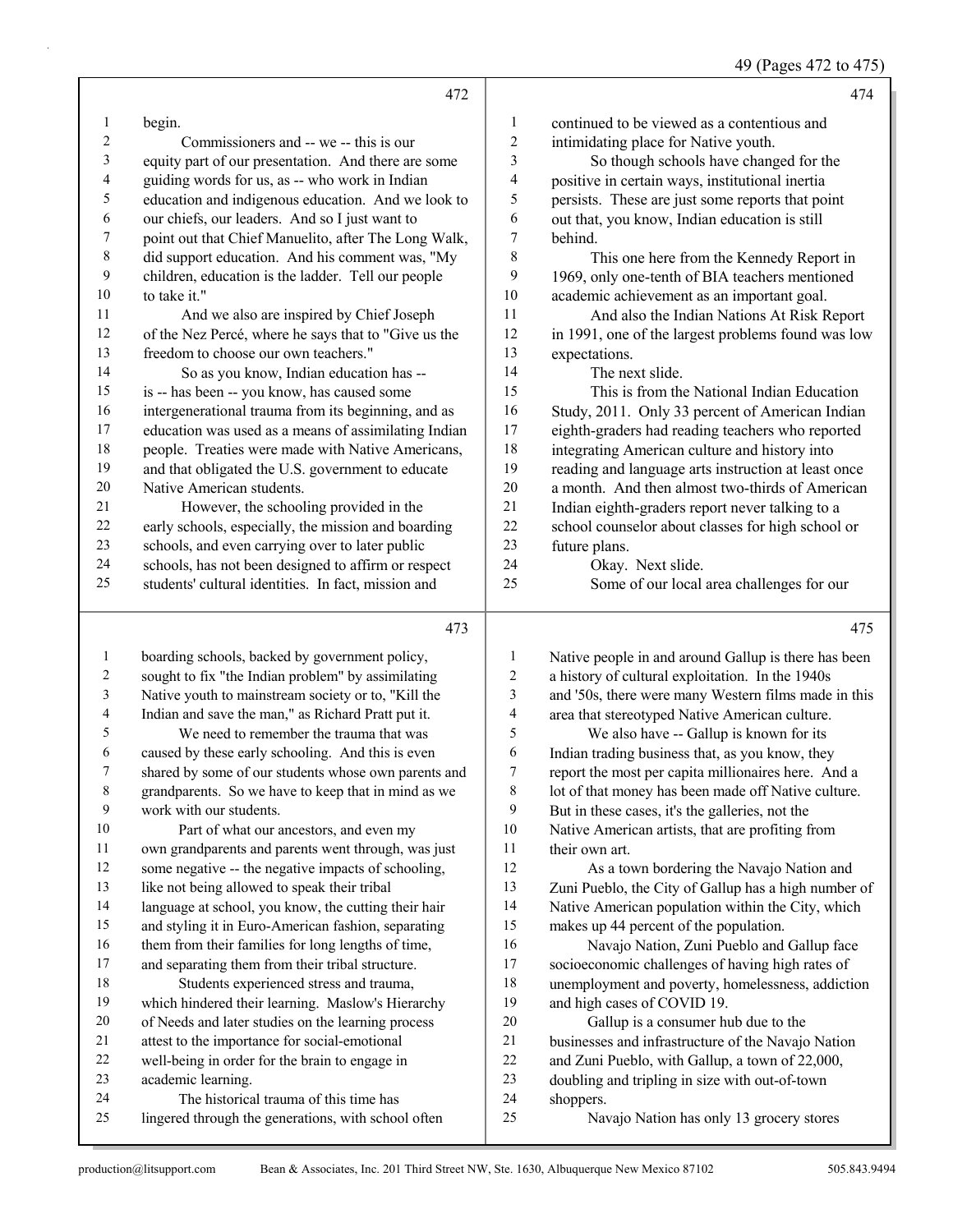50 (Pages 476 to 479)

|                | 476                                                                                   |                          | 478                                                                                     |
|----------------|---------------------------------------------------------------------------------------|--------------------------|-----------------------------------------------------------------------------------------|
| $\mathbf{1}$   | for its 173,000 member residents.                                                     | 1                        | with the core commitments of interdisciplinary                                          |
| 2              | There are also area challenges for our                                                | 2                        | project-based learning, wellness and positive youth                                     |
| 3              | Native students at the public schools as well.                                        | 3                        | development, culturally responsive methodologies                                        |
| 4              | The local public school district,                                                     | 4                        | leading to the mission of Six Directions and a                                          |
| 5              | Gallup-McKinley County Schools, is the largest                                        | 5                        | dedication to culturally relevant education.                                            |
| 6              | school district in New Mexico and includes schools                                    | 6                        | These are what -- some statements that are                                              |
| 7              | in Gallup, on areas of Navajo Nation, and near Zuni                                   | 7                        | from our students. I went and sent out a survey to                                      |
| 8              | Pueblo. 79 percent of its 11,631 students are                                         | $\,$ $\,$                | our students and parents about what they learned in                                     |
| 9              | Native American, 14 Hispanic, 4 Caucasian and                                         | 9                        | Six Directions, and this is what I found out. So                                        |
| 10             | 1 percent other.                                                                      | 10                       | I'm going to read maybe about three of them here.                                       |
| 11             | Though 77 percent were Native or are                                                  | 11                       | One student said, "There was one time we                                                |
| 12             | Native, 50 percent of the students are part of the                                    | 12                       | went to Mount Taylor for a school trip. We learned                                      |
| 13             | gifted and talented program. 93 percent have been                                     | 13                       | what it meant to the Navajo. Though we learned a                                        |
| 14             | expelled from the schools are Native. And Native                                      | 14                       | lot about other cultures and other places, that was                                     |
| 15             | students had lower test scores than other ethnic                                      | 15                       | the one that popped into my mind, as it was a trip                                      |
| 16             | groups. This is from a 2017 Civil Rights data                                         | 16                       | that made me realize how special it was to the                                          |
| 17             | collection report.                                                                    | 17                       | Navajo culture and what Six Directions was trying to                                    |
| 18             | Area challenges for students. Another                                                 | 18                       | teach us."                                                                              |
| 19             | case that happened here in Gallup with the school                                     | 19                       | And then we had another student say, "We                                                |
| 20             | district was in 2012. The Gallup-McKinley County                                      | 20                       | went to a field trip where we went to Albuquerque                                       |
| 21             | School Board approved a new map for school board                                      | 21                       | and we met other indigenous charter schools and we                                      |
| 22             | districts which would have changed the school board                                   | 22                       | learned about their culture."                                                           |
| 23             | from having two Gallup White members and three                                        | 23                       | And then we had a student say, "In my                                                   |
| 24             | Navajo members to three Gallup and two Navajo                                         | 24                       | Navajo class, my teacher, Mr. Hale, is teaching us                                      |
| 25             | members. So redistricting to decrease the number of                                   | 25                       | with small but effective booklets that have Navajo                                      |
|                |                                                                                       |                          |                                                                                         |
|                | 477                                                                                   |                          | 479                                                                                     |
| 1              | Navajo board members.                                                                 | 1                        | words. Each day Mr. Hale has us, with students,                                         |
| 2              | And only after the Navajo Nation Human                                                | $\overline{\mathbf{c}}$  | introduce ourselves in Navajo. This is what I have                                      |
| $\mathfrak{Z}$ | Rights Commission sued under the Voting Rights Act                                    | 3                        | learned, along with a lot more, with Mr. Hale. He's                                     |
| 4              | did the district change the course. And out of this                                   | $\overline{\mathcal{A}}$ | an awesome teacher."                                                                    |
| 5              | experience, the founders, like Lane Towery, began                                     | 5                        | Our parents and guardians, I sent a survey                                              |
| 6              | talking about imagining a new school.                                                 | 6                        | out to them of why they choose Six Directions. This                                     |
| $\tau$         | So responding to these challenges of the                                              | 7                        | is what some of them had to say.                                                        |
| 8              | public schools that our Native students were facing,                                  | 8                        | Parents said, "This is the first year that                                              |
| 9              | the founding team conducted 90 one-on-one meetings                                    | 9                        | my child is attending this school. But I was                                            |
| 10             | and a series of community talking circles and                                         | 10                       | looking for a school that would only provide -- that                                    |
| 11             | feedback sessions, where they heard stories of                                        | 11                       | would not only provide my child with education that                                     |
| 12             | crossing borders from reservation communities into                                    | 12                       | was required and needed so that they are prepared to                                    |
| 13             | Gallup for school, feeling unsafe and unsupported,                                    | 13                       | attend college or work; but I also wanted my child                                      |
| 14             | of suspensions and expulsions, feeling that students                                  | 14                       | to have a better understanding about traditional                                        |
| 15             | carried a presumption of being bad or violent, of                                     | 15                       | culture and some of the values that provide us the                                      |
| 16             | parents feeling ignored and unheard by the district,                                  | 16                       | strength and skills needed to be a successful                                           |
| 17             | of frustration at Gallup-McKinley County Schools                                      | 17                       | adult."                                                                                 |
| 18             | ignoring calls for better access to Navajo language                                   | 18                       | Another parent wrote, "This is the first                                                |
| 19             | instruction.                                                                          | 19                       | school in the area, Gallup, New Mexico, to have a                                       |
| 20             | The founders wanted to rethink the                                                    | $20\,$                   | charter to educate the students of Native Americans                                     |
| 21             | education model serving area youth by centering on                                    | 21                       | and to learn the diversity in all aspects of higher                                     |
| 22             | personal identity and language, addressing health                                     | 22                       | learning and learning life skills as they grow                                          |
| 23             | and trauma issues directly, and rebuilding trust                                      | 23                       | independently."                                                                         |
| 24<br>25       | with communities served by public schools.<br>With the core commitments of leading -- | 24<br>$25\,$             | Okay. The last comment I want to share<br>is, "I have been happy with the work that Six |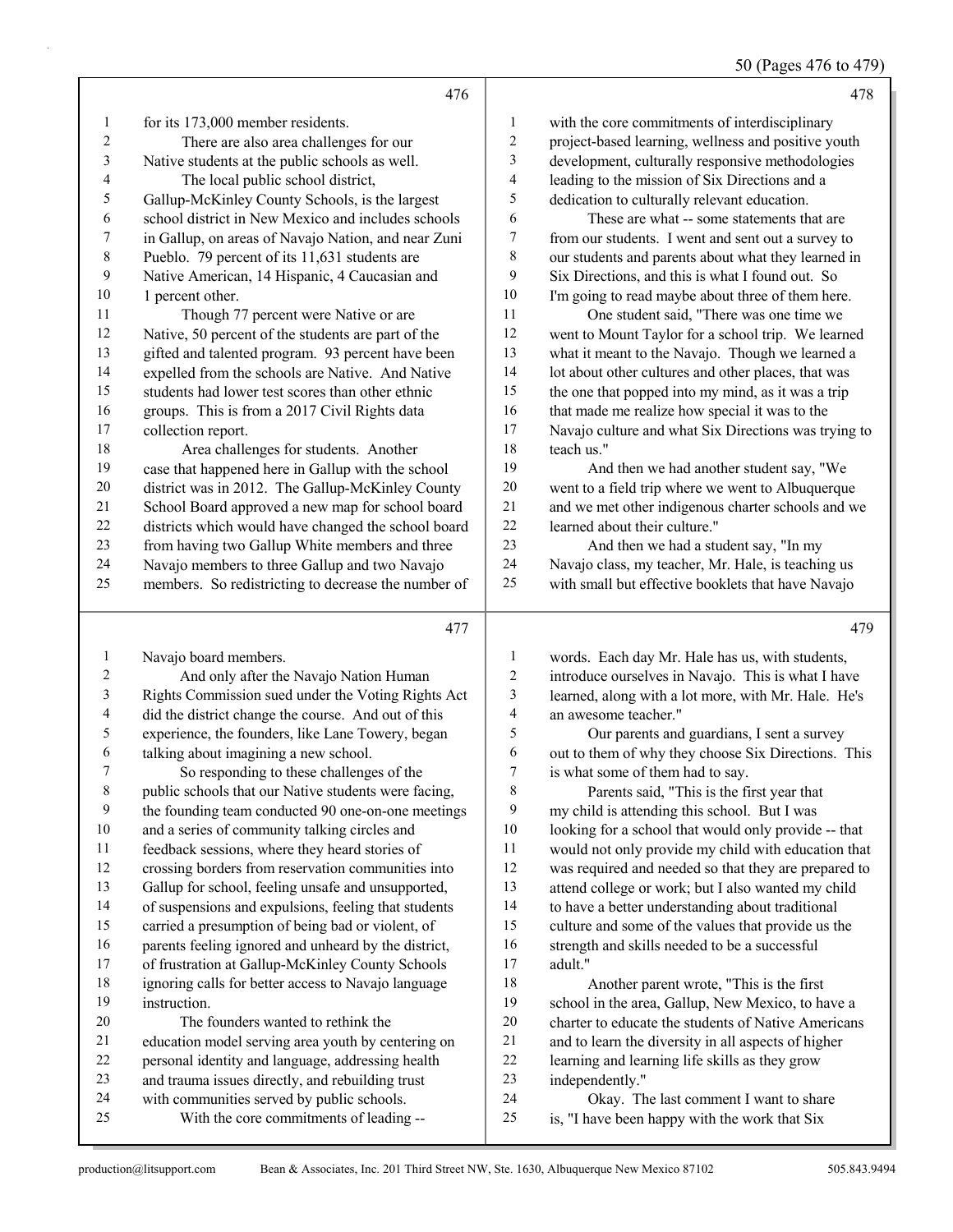51 (Pages 480 to 483)

|                  | 480                                                                                                        |                              | 482                                                                                                  |
|------------------|------------------------------------------------------------------------------------------------------------|------------------------------|------------------------------------------------------------------------------------------------------|
| 1                | Directions has gone through to remain true to their                                                        | 1                            | MS. MELISSA BROWN: Yes, five with                                                                    |
| 2                | mission statement. Before COVID 19 virus, my child                                                         | 2                            | Ms. Yazzie.                                                                                          |
| 3                | attended experiential class trips, such as camping                                                         | 3                            | MS. KAREN WOERNER: Okay. So five with                                                                |
| 4                | with others. To some, this may seem to be a waste                                                          | 4                            | Ms. Yazzie.                                                                                          |
| 5                | of time. To me, it's important, as my child has                                                            | 5                            | Can you put up -- shoot me the names in                                                              |
| 6                | established long lasting, positive peer                                                                    | 6                            | the Zoom chat? Give me the names, because we can't                                                   |
| $\boldsymbol{7}$ | relationships from these trips. This has built my                                                          | 7                            | hear you. Or just say it. Maybe I'll understand                                                      |
| $\,$ $\,$        | child's self-confidence. I've also witnessed my                                                            | 8                            | it. The first name.                                                                                  |
| 9                | child's ability to try out something new, to                                                               | 9                            | MS. MELISSA BROWN: Sheryl Livingston.                                                                |
| $10\,$           | experience learning with deep attachments to                                                               | 10                           | MS. ABBY LEWIS: "Sheryl Livingston" is                                                               |
| 11               | indigenous culture."                                                                                       | 11                           | what she's saying.                                                                                   |
| 12               | I want to read a quote from our indigenous                                                                 | 12                           | THE CHAIR: Wow. You're good.                                                                         |
| 13               | language teacher, because I think it perfectly                                                             | 13                           | MS. ABBY LEWIS: I just know who's on our                                                             |
| 14               | epitomizes equity of our Native students.                                                                  | 14                           | list.                                                                                                |
| 15               | Our Diné culture teacher here at Six                                                                       | 15                           | MS. KAREN WOERNER: Thank you, Abby.                                                                  |
| 16               | Directions, Mr. Benny Hale, wrote, "It is a place                                                          | 16                           | I'm going to move you to the panel.                                                                  |
| 17               | where indigenous language and culture are taught.                                                          | 17                           | Sheryl Livingston. Sheryl, you're on the panel now.                                                  |
| 18               | It is a place for students where they get                                                                  | 18                           | And could you please unmute yourself and make your                                                   |
| 19               | opportunity to learn when they have trouble                                                                | 19                           | comments?                                                                                            |
| 20               | attending the public and other schools. Teachers                                                           | 20                           | We see you, but you appear to be muted.                                                              |
| 21               | can give individual attention to students so they                                                          | 21                           | THE CHAIR: Commissioner Caballero, you                                                               |
| 22               | can succeed in learning. My teaching philosophy is                                                         | $22\,$                       | are unmuted.                                                                                         |
| 23               | that all students can learn. My role as a Navajo                                                           | 23                           | COMMISSIONER CABALLERO: I'm sorry.                                                                   |
| 24               | language and culture teacher is to teach students to                                                       | 24                           | MS. KAREN WOERNER: Sheryl, can you hear                                                              |
| 25               | have the skills to help their communities.                                                                 | 25                           | us? You appear to be unmuted. But I don't hear                                                       |
|                  |                                                                                                            |                              |                                                                                                      |
|                  | 481                                                                                                        |                              | 483                                                                                                  |
|                  |                                                                                                            |                              |                                                                                                      |
| 1                | "Teaching them the Navajo language and                                                                     | $\mathbf{1}$                 | her, do you?                                                                                         |
| $\overline{c}$   | culture is intended to have the students to identify                                                       | $\overline{\mathbf{c}}$<br>3 | THE REPORTER: (Indicates.)                                                                           |
| 3                | themselves as Navajo and to be proud of it. It is                                                          | $\overline{4}$               | MS. KAREN WOERNER: No. Sheryl, I'm going                                                             |
| 4<br>5           | part of teaching the students to be holistically                                                           | 5                            | to let you see if we can figure out the audio, and                                                   |
| 6                | well. The teaching of (Navajo language spoken) is                                                          | 6                            | let me get someone else in the meanwhile.<br>Missy, do you want to try to say another                |
| 7                | the individual that can determine what they become<br>as a person is what the student must work towards to | 7                            | name, and maybe Abby could help me understand it.                                                    |
| 8                | in their school learning experiences."                                                                     | 8                            | MS. MELISSA BROWN: Look at the Zoom Chat.                                                            |
| 9                | So we'd also like to share another message                                                                 | 9                            | MS. KAREN WOERNER: I have it now.                                                                    |
| 10               | from our Zuni culture teacher with his message.                                                            | 10                           | Aaron Billie. Aaron, I'm going to go                                                                 |
| 11               | (Video played.)                                                                                            | 11                           | ahead and add you to the panel while Sheryl tries to                                                 |
| 12               | MR. ALBRIGHT: Okay. That ends the equity                                                                   | 12                           | see what's going on with her audio.                                                                  |
| 13               | presentation. Thank you.                                                                                   | 13                           | So, Aaron -- I don't see him yet. Oh,                                                                |
| 14               | THE CHAIR: Thank you. So, Missy, how                                                                       | 14                           | there you are. Okay. Aaron, you're unmuted, I                                                        |
| 15               | many do we have signed up again?                                                                           | 15                           | think. Can you hear us?                                                                              |
| 16               | MS. MELISSA BROWN: (Indiscernible due to                                                                   | 16                           | PUBLIC COMMENTER: Yes. Can you all hear                                                              |
| 17               | audio distortion.)                                                                                         | 17                           | me?                                                                                                  |
| 18               | THE CHAIR: Okay. Missy, you're really                                                                      | 18                           | THE CHAIR: Yes. Absolutely.                                                                          |
| 19               | garbled. We're not --                                                                                      | 19                           | PUBLIC COMMENTER: (Navajo language                                                                   |
| 20               | MS. KAREN WOERNER: Yeah, we can't hear                                                                     | 20                           | spoken.)                                                                                             |
| 21               | you at all. It's like a robot.                                                                             | 21                           | I'd just like to greet each and every one                                                            |
| 22               | MS. MELISSA BROWN: Does that sound any                                                                     | $22\,$                       | of you, Chair, leaders of the PEC, PED, SDICS staff,                                                 |
| 23               | better?                                                                                                    | 23                           | parents, and everyone who's listening in as well.                                                    |
| 24<br>25         | MS. KAREN WOERNER: No.<br>So were there five with Ms. Yazzie?                                              | 24<br>25                     | My name is Aaron Billie. I'm currently serving in<br>the role of Director of School Support from the |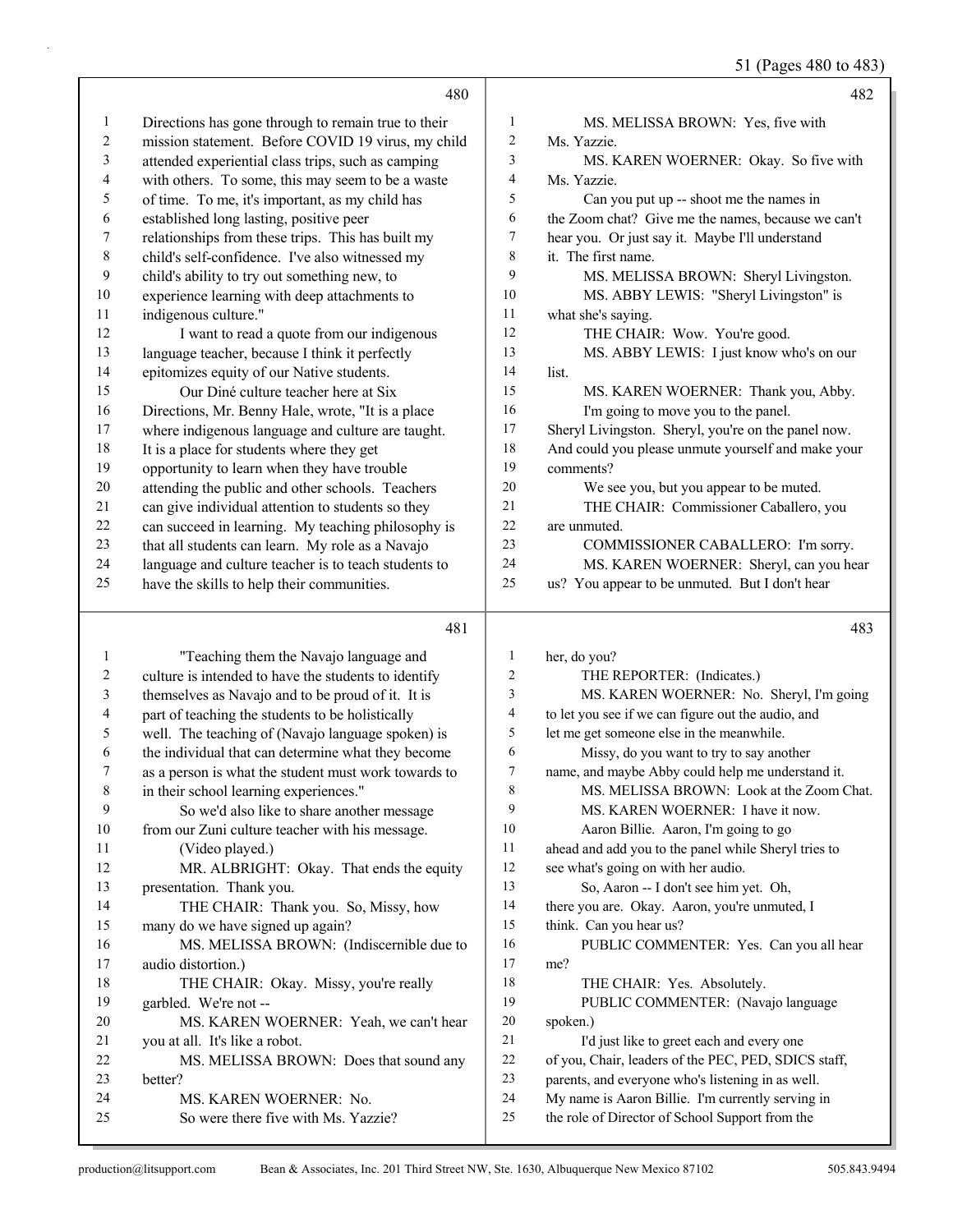52 (Pages 484 to 487)

|              | 484                                                          |                  | 486                                                                            |
|--------------|--------------------------------------------------------------|------------------|--------------------------------------------------------------------------------|
| 1            | NACA-Inspired Schools Network.                               | $\mathbf{1}$     | So just recently, Lane offered me the                                          |
| 2            | And I'm also filling in for (inaudible)                      | $\sqrt{2}$       | opportunity to be a school board member as well.                               |
| 3            | Duta as well, who is our currently Acting Executive          | 3                | And I have taken that offer in October. But I'd                                |
| 4            | Director for NISN.                                           | $\overline{4}$   | like to speak as a parent, if that's okay, and                                 |
| 5            | And I'm here to support Six Directions and                   | 5                | choose that role right now.                                                    |
| 6            | their journey as far as their renewal phase of their         | 6                | THE CHAIR: You can. Can I stop you for                                         |
| 7            | charter. I've been able to work with the school for          | 7                | just a second? There is big feedback, so your other                            |
| 8            | the past year and two months since I've joined the           | 8                | device must still be on.                                                       |
| 9            | team with NISN.                                              | 9                | MS. KAREN WOERNER: You need to mute the                                        |
| 10           | Prior to joining NISN, I was a teacher for                   | 10               | speakers. Yeah. I think you got it.                                            |
| 11           | a BIA school; I was an assistant principal and a             | 11               | PUBLIC COMMENTER: Is that better?                                              |
| 12           | principal. So I come with good thoughts. And being           | 12               | THE CHAIR: Yes.                                                                |
| 13           | able to work with Dr. Allison has been extremely             | 13               | PUBLIC COMMENTER: Okay. I've been trying                                       |
| 14           | awesome. But even before Dr. Allison joined                  | 14               | to get on in all these areas; so -- okay. So I                                 |
| 15           | Six Directions, I was able to collaborate with the           | 15               | think what is important to me as a parent is a lot                             |
| 16           | teachers as well of Six Directions.                          | 16               | of what Dr. Allison said just a few minutes ago. I                             |
| 17           | I know that times are challenging, or                        | 17               | also -- I am a product -- or I graduated from high                             |
| 18           | just, like, how everyone has been sharing, and, not          | 18               | school from Gallup-McKinley County Schools. And I                              |
| 19           | only with the pandemic, but even prior to the                | 19               | can say that my parents didn't have the best                                   |
| $20\,$       | pandemic, not recognizing the challenges our                 | $20\,$           | interactions with Gallup-McKinley County Schools.                              |
| 21           | indigenous youth face.                                       | 21               | It is a border town. And, unfortunately,                                       |
| $22\,$       | So being pre-COVID, I was able to visit                      | 22               | I hate to put this label out there. But it is --                               |
| 23           | the school consistently, being amongst the students          | 23               | there's a lot of racism still. And in our political                            |
| 24           | and just being amongst the camaraderie. And that             | 24               | climate now, we see that a lot. And it impacts our                             |
| 25           | was so amazing to see. I look forward every time             | 25               | children.                                                                      |
|              |                                                              |                  |                                                                                |
|              |                                                              |                  |                                                                                |
|              | 485                                                          |                  | 487                                                                            |
| $\mathbf{1}$ | I'm able to visit Six Directions seeing their art,           | $\mathbf{1}$     | And, unfortunately, again, American                                            |
| 2            | seeing their projects, being excited for the way             | $\boldsymbol{2}$ | Indians, Native Americans, are always put to the                               |
| 3            | that they greeted one another, the way that they             | 3                | last.                                                                          |
| 4            | greeted me.                                                  | 4                | I'm happy that African-Americans have a                                        |
| 5            | And I know they miss that community; they                    | 5                | big voice out there; but, unfortunately, we don't.                             |
| 6            | miss their school. And so all of the engagement              | 6                | And sometimes that scares me as a parent that we                               |
| 7            | that I have seen was amazing, and I hope for that to         | 7                | don't have a voice out there to speak for us and our                           |
| 8            | continue. (Navajo language spoken.)                          | 8                | children.                                                                      |
| 9            | THE CHAIR: Thank you.                                        | 9                | And so education is extremely important to                                     |
| 10           | MS. KAREN WOERNER: Madam Chair, I believe                    | 10               | me. And with that being said, I -- you know, being                             |
| 11           | that Sheryl Livingston has joined by phone. Was it           | 11               | a product of Gallup-McKinley County Schools, I found                           |
| 12           | "Livingston"? I'm going to allow this phone number           | $12\,$           | it to be a hostile environment when I went to school                           |
| 13           | to talk and see if that's Sheryl.                            | 13               | there, with bullying and all kinds of other issues                             |
| 14           | Sheryl, is that you on the phone? Could                      | 14               | when we were there. I know that my parents, when                               |
| 15           | you unmute?                                                  | 15               | they tried to advocate for me in that area, being                              |
| 16           | PUBLIC COMMENTER: Hello.                                     | 16               | parents --                                                                     |
| 17           | MS. KAREN WOERNER: Yes, we can hear you.                     | 17               | MS. ABBY LEWIS: Missy, she can't see                                           |
| 18           | PUBLIC COMMENTER: Okay. Hello,                               | $18\,$           | that, because she's not on the TV -- or on the                                 |
| 19           | Commissioner, Commissioners, and Public Education            | 19               | thing. Sheryl, Missy is telling you that                                       |
| 20           | Department Charter Review Team. My name is Sheryl            | $20\,$           | unfortunately your time is up.                                                 |
| 21           | Livingston. I am a parent of a student who attends           | 21               | PUBLIC COMMENTER: Oh, okay.                                                    |
| 22           | Six Directions.                                              | $22\,$           | MS. KAREN WOERNER: It's my fault. I                                            |
| 23           | Are you -- am I still connected?                             | 23               | thought she was also seeing on the computer, so when                           |
| 24<br>25     | MS. KAREN WOERNER: You are.<br>PUBLIC COMMENTER: Okay. Okay. | 24<br>25         | I took her off, she'd notice. So --<br>The next one is Clarence Hogue? Is that |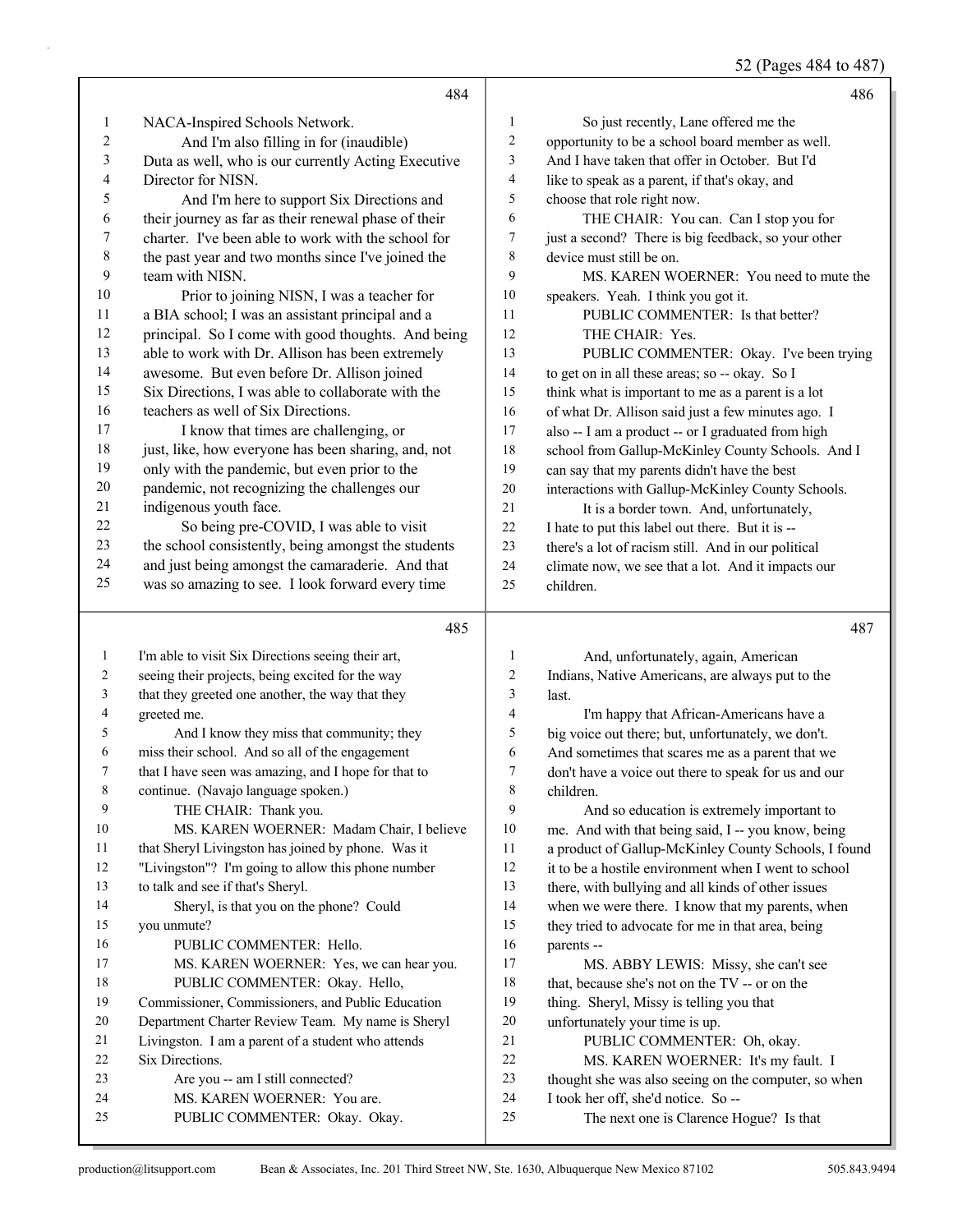53 (Pages 488 to 491)

|    | 488                                                  |                |                                                      | 490 |
|----|------------------------------------------------------|----------------|------------------------------------------------------|-----|
| 1  | pronounced correctly? I'll move you to the panel.    | 1              | priority list, again, which is just another huge     |     |
| 2  | PUBLIC COMMENTER: Yes. Good afternoon,               | $\overline{2}$ | bonus for us.                                        |     |
| 3  | everybody, PEC members, Madam Chair, and all the PEC | 3              | But, yes, I'd really like to, you know,              |     |
| 4  | members.                                             | $\overline{4}$ | not only thank, but advocate for the school.         |     |
| 5  | I just wanted to just quickly just express           | 5              | They've done a very good job and continue to do a    |     |
| 6  | my support to the Six Directions Indigenous School   | 6              | great job, again, from the faculty, the office       |     |
| 7  | for their charter renewal. I am a community member   | 7              | workers, and the administration.                     |     |
| 8  | myself and on another sister school's GC board as    | 8              | THE CHAIR: Thank you.                                |     |
| 9  | well. So I understand all the work and effort that   | 9              | MS. KAREN WOERNER: And next is                       |     |
| 10 | it takes to run a school, especially one that is     | 10             | Ms. Wilhelmina Yazzie. And I think you're already    |     |
| 11 | based -- founded on culture and language.            | 11             | on the panel somewhere, Ms. Yazzie?                  |     |
| 12 | So I just wanted to express my support               | 12             | THE CHAIR: Yes, she is.                              |     |
| 13 | publicly at this time. Thank you.                    | 13             | PUBLIC COMMENTER: (Navajo language                   |     |
| 14 | THE CHAIR: Thank you.                                | 14             | spoken.)                                             |     |
| 15 | MS. KAREN WOERNER: Next is Adam Piestewa.            | 15             | Good afternoon. My name is Wilhelmina                |     |
| 16 | I'm not sure how to say your name; I'm so sorry.     | 16             | Yazzie. I am a mother and advocate, a governing      |     |
| 17 | But I'm going to promote you to Panelist and move    | 17             | board member of Six Directions Indigenous School,    |     |
| 18 | Clarence back to Attendee.                           | 18             | and I'm also one of the plaintiffs from the          |     |
| 19 | Adam, if you could unmute yourself? There            | 19             | education lawsuit, Yazzie/Martinez v. New Mexico.    |     |
| 20 | you go.                                              | 20             | First, I would like to thank you, the                |     |
| 21 | PUBLIC COMMENTER: Yes my name is Adam                | 21             | New Mexico Public Education Commission, Madam Chair, |     |
| 22 | Piestewa. I'm actually a parent -- actually,         | 22             | and members, for giving me the opportunity to speak  |     |
| 23 | George -- when they first opened up the Six          | 23             | today in favor of Six Directions Indigenous School.  |     |
| 24 | Directions Indigenous School; he's been there since  | 24             | I respectfully ask that Six Directions               |     |
| 25 | the beginning.                                       | 25             | Indigenous School be renewed because their mission   |     |
|    | 489                                                  |                |                                                      | 491 |

# 

| -1             | It's a great school. I sincerely want to             | 1  | is one of our fight in the education lawsuit for     |
|----------------|------------------------------------------------------|----|------------------------------------------------------|
| $\overline{2}$ | express my, you know, opinion that this school is    | 2  | public schools in New Mexico. It is imperative that  |
| $\mathfrak{Z}$ | really amazing. It's done some really amazing        | 3  | our children receive culturally relevant indigenous  |
| $\overline{4}$ | things for a lot of the kids that go there.          | 4  | education. Being culturally connected to our         |
| 5              | The parent involvement is always at an               | 5  | language and culture helps us find purpose and       |
| 6              | all-time high, either with surveys or calls or texts | 6  | guidance, gives us confidence and, among other       |
| 7              | or e-mails. They never skip a beat, either from the  | 7  | things, to excel in all that we do.                  |
| 8              | students or from the faculty, from the               | 8  | It also teaches our children our way of              |
| 9              | administration, even the office workers. It's so     | 9  | life and the meaning of our existence, gives us      |
| 10             | easy to stay in communication with all of them.      | 10 | pride in who we are and where we come from. Most of  |
| 11             | The teachers have been outstanding,                  | 11 | all, our children are sacred, and it is our          |
| 12             | especially throughout the pandemic, with the new     | 12 | responsibility to guide and protect them and prepare |
| 13             | learning systems. They've done very well with        | 13 | them for (Navajo language spoken), that what we call |
| 14             | communicating with the students, the outdoor         | 14 | "life" in our language, because they're the future   |
| 15             | activities. The learning, when they were doing       | 15 | of our nation.                                       |
| 16             | in-school learning, was amazing. It's helped         | 16 | Six Directions Indigenous School is a                |
| 17             | both -- I actually had two children go there. It's   | 17 | school that is necessary for our town and the        |
| 18             | helped their confidence in both, you know, just      | 18 | surrounding communities. For too long our children   |
| 19             | academic levels, personal levels. It's done an       | 19 | have struggled in the public schools that surround   |
| 20             | outstanding job.                                     | 20 | us. And Six Directions Indigenous School provides    |
| 21             | The cultural diversity in the area has               | 21 | an equitable education opportunity for indigenous    |
| 22             | always been a high priority for our family and their | 22 | children that is not provided in other schools.      |
| 23             | teachings. Both for Navajo/Zuni as well as           | 23 | Six Directions Indigenous School focuses             |
| 24             | incorporating other indigenous cultures throughout   | 24 | on a holistic approach to education and also the     |
| 25             | the area has always been high on the school's        | 25 | well-being of our children. They provide full        |
|                |                                                      |    |                                                      |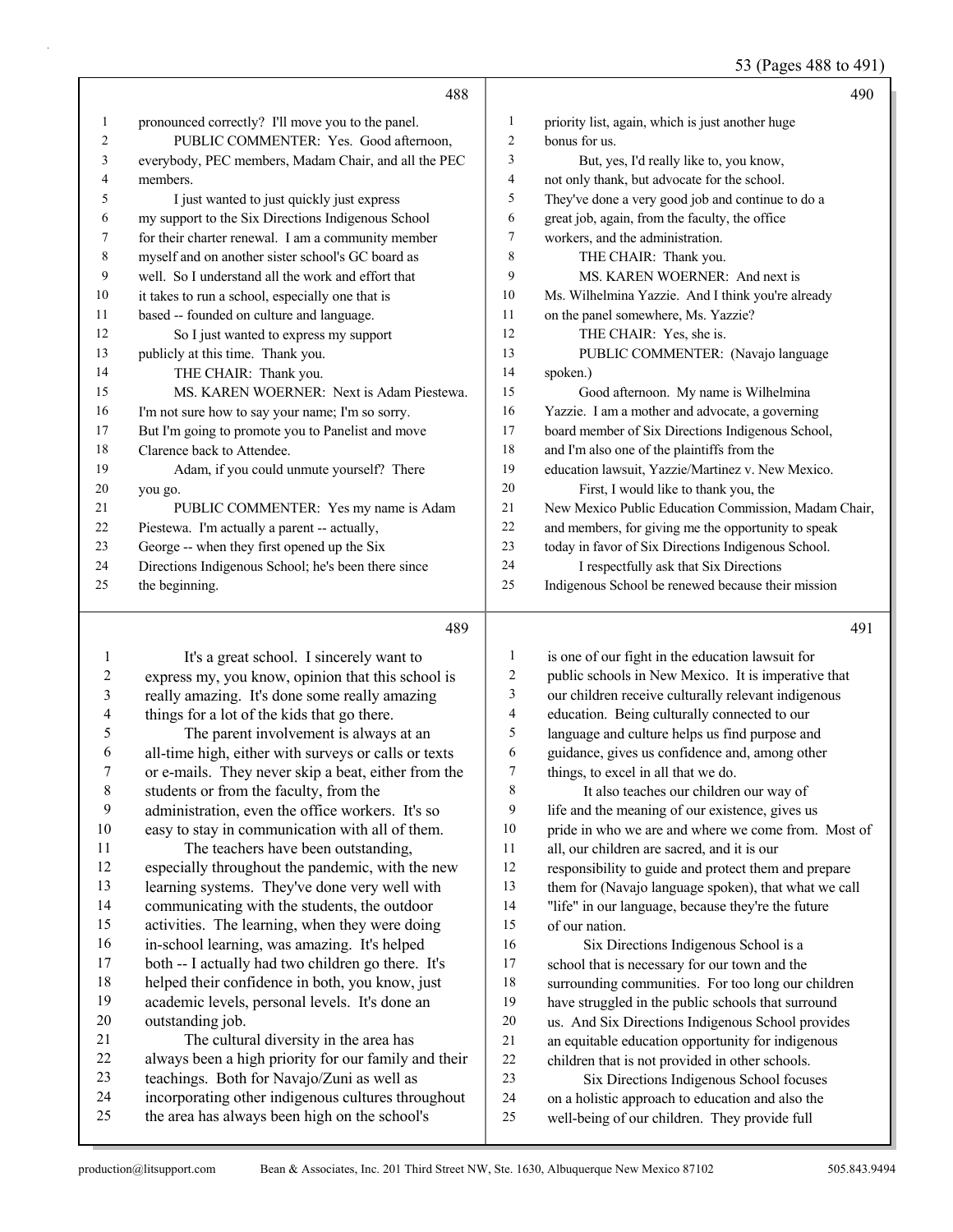54 (Pages 492 to 495)

|                |                                                        |                          | 54 (Pages 492 to 495                                                                                      |
|----------------|--------------------------------------------------------|--------------------------|-----------------------------------------------------------------------------------------------------------|
|                | 492                                                    |                          | 494                                                                                                       |
| 1              | support to our children, academic preparation with     | 1                        | And going back to your community input                                                                    |
| $\overline{c}$ | hands-on projects, all while incorporating our         | $\overline{c}$           | hearing, the community input hearing, which was one                                                       |
| 3              | culturally relevant curriculum.                        | 3                        | of the first that we had attended, is always what I                                                       |
| 4              | I support Six Directions Indigenous School             | 4                        | reflect back on and use as the hallmark for other                                                         |
| 5              | because I believe that our children deserve an equal   | 5                        | schools.                                                                                                  |
| 6              | opportunity to good quality education, one that        | 6                        | And I wish I had a video or snapshots of                                                                  |
| 7              | recognizes them and respects them to be                | 7                        | it, because I remember pulling into the -- into the                                                       |
| $\,$ $\,$      | college-career ready, because they're all just as      | 8                        | college parking lot and walking into that very large                                                      |
| 9              | capable as other children in our state, and they       | 9                        | room. I don't remember what exactly the purpose                                                           |
| $10\,$         | should be given a chance, an opportunity to succeed.   | 10                       | was. But it was a very large room. And it was                                                             |
| 11             | I appreciate your time. And the decisions              | 11                       | standing room only. And that's what -- that's the                                                         |
| 12             | that we make today will affect the future of our       | 12                       | purpose of charter schools, to be the face of the                                                         |
| 13             | children. (Navajo language spoken.)                    | 13                       | community.                                                                                                |
| 14             | Thank you and blessings to all.                        | 14                       | And it does -- it continues to sadden me                                                                  |
| 15             | THE CHAIR: Thank you. It -- does that                  | 15                       | when there's always that reflection back that the                                                         |
| 16             | include the Public Comment list?                       | 16                       | local school district does not meet the needs of a                                                        |
| 17             | MS. KAREN WOERNER: I do not have any                   | 17                       | significant number of their population.                                                                   |
| 18             | other names.                                           | 18                       | And it not only astounds me, but it                                                                       |
| 19             | THE CHAIR: Okay. All right. Thank you.                 | 19                       | appalls me, and that it continues. And that's so                                                          |
| 20             | I thank everyone who took the time. And not taking     | 20                       | discouraging to so many of us that are career                                                             |
| 21             | any other time -- I didn't want to take time from      | 21                       | educators, because that's not what we're supposed to                                                      |
| 22             | the school's time. But I want to acknowledge that I    | 22                       | be about. We are supposed to be here supporting                                                           |
| 23             | received a letter just the other day. And it's from    | 23                       | what is best for the community. And it is                                                                 |
| 24             | Tony Archuleta, which -- who was the previous          | 24                       | absolutely -- oh. And there's Lane's new little                                                           |
| 25             | interim director. And I will scan it and send it in    | 25                       | girl.                                                                                                     |
|                | 493                                                    |                          | 495                                                                                                       |
| $\mathbf{1}$   | for the record.                                        | 1                        | So it is -- it is beyond unfortunate when                                                                 |
| 2              | But I just want to say that he wanted to               | 2                        | children can't see themselves and see role models                                                         |
| 3              | make sure that his comments were heard and how much    | $\mathfrak{Z}$           | for themselves. We do more than a disservice for                                                          |
| 4              | he supports this school and encourages our renewal.    | $\overline{\mathcal{L}}$ | the students. We deserve to be able to see how we                                                         |
| 5              | And it appears that he is a -- is a career             | 5                        | can thrive and that -- the promises within                                                                |
| 6              | interim director. So -- and he has served in a --      | 6                        | ourselves. And we need to be able to see ourselves                                                        |
| 7              | he's served at Walatowa and a number of indigenous     | 7                        | in every aspect of a school. And that truly is what                                                       |
| 8              | schools, as well as traditional schools and other      | 8                        | this school does.                                                                                         |
| 9              | charter schools. So he just wanted to make sure        | 9                        | It is also a great example of the -- the                                                                  |
| 10             | that he was heard and that his support is there.       | 10                       | difficulties in starting any charter school. I                                                            |
| 11             | So I want to recognize that. And this                  | 11                       | mean, it is a struggle. And those of you that have                                                        |
| 12             | will go into the record as part of your renewal        | 12                       | been on this journey certainly are more than aware                                                        |
| 13             | information.                                           | 13                       | of it.                                                                                                    |
| 14             | So I want to thank him. And he wanted to               | 14                       | And as we move out of urban areas, to be                                                                  |
| 15             | make sure that it actually came in paper. So that      | 15                       | able to start that school, the challenges are just                                                        |
| 16             | was important to him, which is so unusual in this      | 16                       | multiplied -- we can't recognize those challenges.                                                        |
| 17             | day and age. And that's why it was a little            | 17                       | And I hope that these are lessons that we also                                                            |
| 18             | delayed, because I said, why "Don't you just send me   | 18                       | learn; as other schools hopefully open up, what we                                                        |
| 19<br>20       | an e-mail?"                                            | 19<br>$20\,$             | can do to try to alleviate some of that struggle.                                                         |
| 21             | "No, I want to send a letter."                         | $21\,$                   | And I know staffing was always one of                                                                     |
| 22             | So it's, like, "Okay."<br>So I did receive the letter. | 22                       | those issues, to find the director that was going to<br>be able to lead the school consistently. And I am |
| 23             | So thank everyone for your -- for the                  | 23                       | so happy that you have apparently found that person,                                                      |
|                |                                                        |                          |                                                                                                           |

- presentation. This is a village here. And we
- appreciate this.

because we know that's -- that's really where it

truly all begins.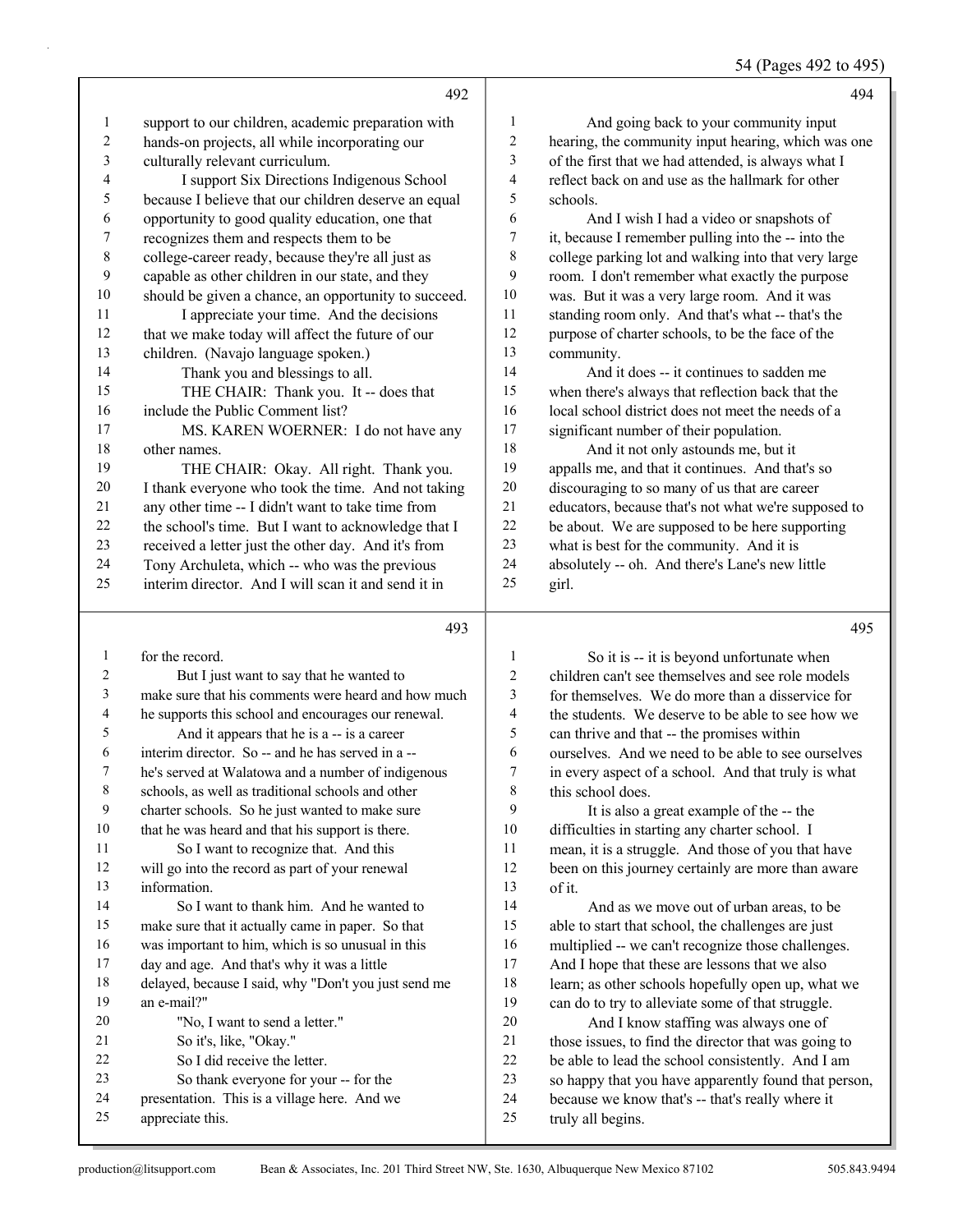55 (Pages 496 to 499)

|    | 496                                                  |    | 498                                                  |
|----|------------------------------------------------------|----|------------------------------------------------------|
| 1  | But can you speak a little bit -- because            | 1  | we have -- we operate with less funds. And our pay   |
| 2  | your overall staff retention seems to be a little    | 2  | rates are lower than Gallup-McKinley County Schools. |
| 3  | challenging. So does someone want to speak just a    | 3  | And, hopefully, we can do something about that.      |
| 4  | little bit to that?                                  | 4  | Our Level 1 pay is pretty comparable for a           |
| 5  | DR. TAMARA ALLISON: I'll speak to it.                | 5  | Level 1 teacher. But once it gets to Level 2 and 3,  |
| 6  | And I'm new here, so some of these things are for me | 6  | we are -- we are lower than Gallup-McKinley. And     |
| 7  | learning the history of the school.                  | 7  | Gallup-McKinley can provide -- if the -- free        |
| 8  | But just I know that there has been                  | 8  | housing or low-cost housing if a teacher decides to  |
| 9  | administrative turnover within the past five years   | 9  | work in a rural area.                                |
| 10 | at this school. So I think I'm like the third        | 10 | So those are some tough things to compete            |
| 11 | principal within five years. So it's -- it's been    | 11 | with. And then the hires that happen here, the ones  |
| 12 | challenging here.                                    | 12 | that I know of that recently left, you know, one     |
| 13 | And it goes with the teachers, too.                  | 13 | person had to take care of his mother, and, you      |
| 14 | There's been a lot of turnover, even with teachers,  | 14 | know, left New Mexico. And then the other person     |
| 15 | leaving midyear and then filling in. So just not a   | 15 | needed to tend to family as well and left teaching.  |
| 16 | consistent instruction time for -- for all subject   | 16 | So since I've been here in July, you know,           |
| 17 | areas. And the turnover has mainly been in the core  | 17 | two staff members left. But, you know, it was due    |
| 18 | subjects.                                            | 18 | to family -- you know, family situations, though, in |
| 19 | THE CHAIR: So I guess that's what I'm                | 19 | their case.                                          |
| 20 | kind of getting at is is there -- can you put a      | 20 | THE CHAIR: And, of course, when you're               |
| 21 | finger on why you've had that -- that movement and   | 21 | talking about a small staff to start with, one or    |
| 22 | haven't been able to keep consistent staffing, not   | 22 | two people leaving for whatever reason has a big     |
| 23 | just on the administrative level, but for those core | 23 | impact on the -- on the retention rate. So that --   |
| 24 | teachers; because, absolutely, the lack of           | 24 | you know, that also has to be taken into             |
| 25 | consistency with those core teachers is also         | 25 | consideration.                                       |
|    | 497                                                  |    | 499                                                  |

| 1  | reflected in the data that's presented.              | 1  | I appreciate the fact that you put in what           |
|----|------------------------------------------------------|----|------------------------------------------------------|
| 2  | DR. TAMARA ALLISON: Well, I think -- you             | 2  | your day -- what the students' days look like now as |
| 3  | know, community -- I mean, nationwide, as you know,  | 3  | we're navigating through this pandemic.              |
| 4  | we already have a teacher shortage. And every        | 4  | But can you talk a little bit about loss             |
| 5  | school district I've worked with, Gallup-McKinley    | 5  | of contact with students and how many, you know, you |
| 6  | County, Central Consolidated Schools, and now Six    | 6  | might have and, what you're doing to try to, you     |
| 7  | Directions, it has always been a challenge in every  | 7  | know, connect back with those students?              |
| 8  | school I've been a principal at to recruit teachers, | 8  | DR. TAMARA ALLISON: Oh, yes. We-- we                 |
| 9  | especially to work on the Navajo Reservation.        | 9  | were doing our own outreach. But we recently now,    |
| 10 | So -- and I think for Gallup, what I've              | 10 | are partnered with Engage New Mexico, and they're    |
| 11 | learned -- I always thought Gallup would have it     | 11 | going to start helping us come January. But prior,   |
| 12 | easier, because I worked on the reservation. So      | 12 | we were doing our own outreach.                      |
| 13 | this is -- I'm actually working in town. I made my   | 13 | So -- and we developed a big spreadsheet             |
| 14 | way back into a town again to be a principal.        | 14 | that our staff had to fill out about, you know,      |
| 15 | But I've noticed it's a lot of housing               | 15 | information regarding students, so that we all could |
| 16 | shortage here in Gallup that's very difficult for,   | 16 | see it, a shared document. And then we had our       |
| 17 | like, hospital employees with the two major          | 17 | AmeriCorps helping with that, and our office staff   |
| 18 | hospitals here and for our school district to find   | 18 | making phone calls, letting parents know that their  |
| 19 | any housing for our employees.                       | 19 | students weren't logged on.                          |
| 20 | So I think that's one of the hindrances              | 20 | So we're having to do that every week.               |
| 21 | really here. It was definitely something that I had  | 21 | And we developed these individual tracking sheets    |
| 22 | a problem when I got the job, too, was just finding  | 22 | for all the students, too, that has a running record |
| 23 | housing. So I think it's a real problem in           | 23 | of phone calls, you know, that are made by our staff |
| 24 | recruiting teachers for Gallup.                      | 24 | regarding their attendance.                          |
| 25 | And I think as a charter school, you know,           | 25 | And so we -- you know, that happens --               |
|    |                                                      |    |                                                      |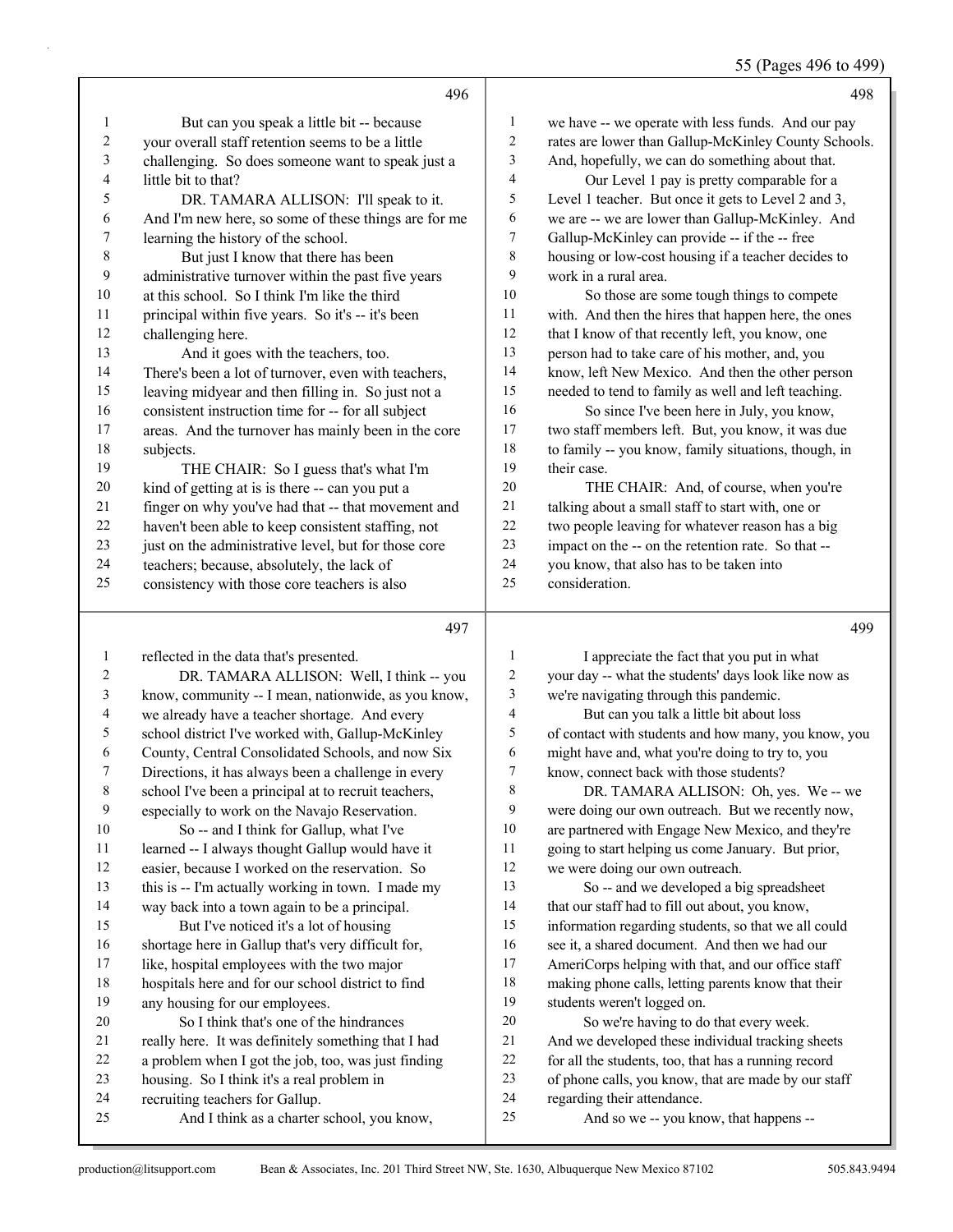#### 56 (Pages 500 to 503)

|                         |                                                      |                         | 0                                                    |
|-------------------------|------------------------------------------------------|-------------------------|------------------------------------------------------|
|                         | 500                                                  |                         | 502                                                  |
| 1                       | that happens every week, making that outreach. And   | $\mathbf{1}$            | know, some of them have lost their family members.   |
| 2                       | then, hopefully, with Engage New Mexico helping,     | $\boldsymbol{2}$        | And so they're trying to recoup and, you know, heal. |
| 3                       | we'll get -- there are a few students that, yes, we  | 3                       | And it's an ongoing process, you know.               |
| 4                       | haven't been able to, you know, be in contact with.  | 4                       | Every -- at least every -- every week, you know, we  |
| 5                       | I think we've heard from them maybe once or twice.   | 5                       | have somebody telling us that, you know, they        |
| 6                       | And those are definitely more extreme situations,    | 6                       | tested. "We're in quarantine," you know. So it's     |
| $\overline{7}$          | and they're in the minority.                         | $\tau$                  | really heartbreaking.                                |
| $\,$ 8 $\,$             | And -- but we are hopefully -- you know,             | $\,$ $\,$               | So -- but, you know, all we can do is                |
| $\overline{9}$          | we didn't want to drop them, even though they have   | 9                       | encourage them and check on them and pray for them.  |
| $10\,$                  | not successfully completed semester one. But we      | 10                      | And, hopefully, you know, they overcome this, you    |
| 11                      | want to have Engage New Mexico continue to reach out | 11                      | know, without losing family members. It's            |
| 12                      | to them and help us. And we'll -- you know, we'll    | 12                      | devastating to, you know, hear it.                   |
| 13                      | have to kind of go from there on what we're going to | 13                      | And then -- and we do document it                    |
| 14                      | do.                                                  | 14                      | privately here and let the teachers know that this   |
| 15                      | We did issue laptops and hotspots to these           | 15                      | is happening. They may not be in school if they're   |
| 16                      | students. They did pick them up and take them, and   | 16                      | not feeling well. And so that's, you know, where     |
| 17                      | they signed the contracts that they were going to    | 17                      | we're at with our students.                          |
| $18\,$                  | use them for educational purposes. And, you know,    | 18                      | And I talk to the parents and, you know,             |
| 19                      | there's a small handful that, you know, are not.     | 19                      | encourage them, you know, to, "Make sure you send    |
| $20\,$                  | You know, they're -- and we're trying to find out -- | $20\,$                  | them to school," and -- "'Cause we're here, and      |
| $21$                    | you know, we're trying to find out where they are.   | $21\,$                  | we're going to be here for them."                    |
| 22                      | but I have -- one of our office staff                | $22\,$                  | THE CHAIR: All right. Thank you.                     |
| 23                      | members, Renee Cleveland, is on here. She's been     | 23                      | Commissioner Ruiz has a question.                    |
| 24                      | overseeing all of this. And it's really consumed --  | 24                      | COMMISSIONER RUIZ: Thank you. You                    |
| 25                      | you know, she runs a lot of different programs.      | 25                      | answered -- asked, and it was answered, one of the   |
|                         | 501                                                  |                         | 503                                                  |
| 1                       | But, you know, this attendance one has been a big    | $\mathbf{1}$            | questions. But I did have something I needed         |
| $\overline{\mathbf{c}}$ | bulk of her work.                                    | $\overline{\mathbf{c}}$ | clarification for, please.                           |
| 3                       | And I don't know if you want to say                  | 3                       | The attorney for the school brought up               |
| 4                       | something, Renee.                                    | 4                       | some things that were different from what we saw in  |
| 5                       | MS. RENEE CLEVELAND: Ah, yes. My name is             | 5                       | the report. And I wanted to know if Deputy Director  |
| 6                       | Renee Cleveland, and I oversee attendance, as well   | 6                       | Woerner could just explain some of that for me,      |
| 7                       | as a few of the other programs.                      | $\overline{7}$          | please.                                              |
| 8                       | One of the other issues about our students           | 8                       | MS. KAREN WOERNER: Madam Chair,                      |
| 9                       | not attending school, or having a hard time          | 9                       | Commissioner Ruiz, I'm not sure I noted everything   |
| 10                      | attending school, is Internet access because of the  | 10                      | that Ms. Lewis said. I do know she addressed         |
| 11                      | areas that they live in. And so sometimes those      | 11                      | Page 10 -- I made some notes here -- Page 10 of your |
| 12                      | hotspots do not work at all.                         | 12                      | packet about the declining performance.              |
| 13                      | So we have other ways of connecting -- we            | 13                      | And I'm not sure -- I appreciate her                 |
| 14                      | do have free Internet service here at the school.    | 14                      | wanting to make sure everything was accurate. And    |
| 15                      | They can come to the school here. They were          | 15                      | there is a decline in the performance from one year  |

 there is a decline in the performance from one year 16 to the next. Though Ms. Lewis is correct that the

- overall school score did go up from those two years,
- the proficiency rates did dip.
- 19 So if I could just -- let me see if I
- could pull that up and show you where it is. I had 21 that open a minute ago. Here.
- 22 So when we spoke about the decline from
- one year to the next, you can see that the
- proficiency rates dropped. And then I mentioned in
- the report on Page 10 that the math stayed the same,

16 provided with other hotspots, like within their chapter areas. So they have that as well to --

19 But one of the more profound reasons, too, is in some case, some of the families of our students, you know, they've all tested positive for COVID. And so if the entire family is -- we have multiple families living in one household with grandparents and children and grandchildren. And so we had -- you know. And along with that goes, you

18 their go-to place for Internet.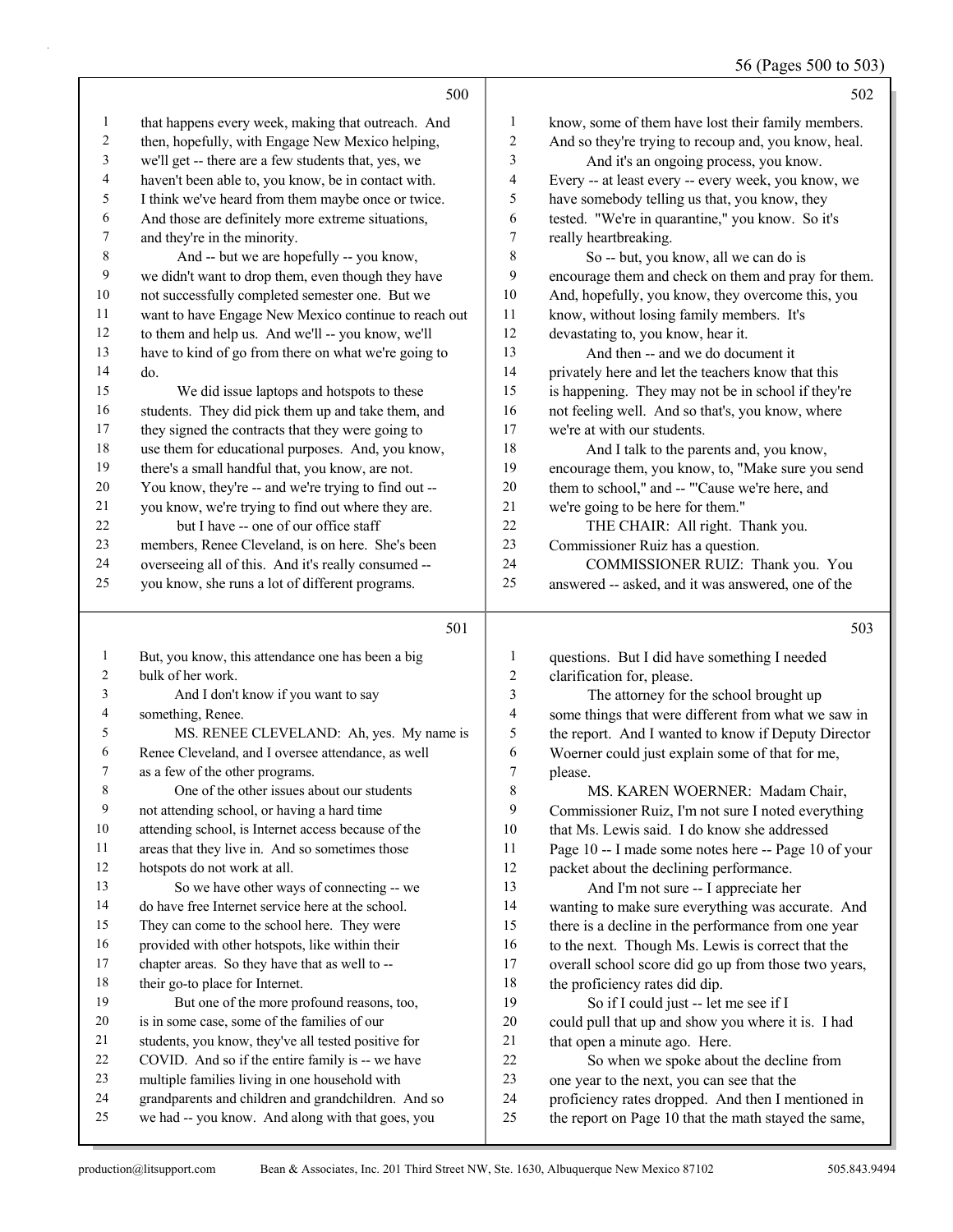57 (Pages 504 to 507)

|                  |                                                      |                         | ъ<br>- -                                             |
|------------------|------------------------------------------------------|-------------------------|------------------------------------------------------|
|                  | 504                                                  |                         | 506                                                  |
| $\mathbf{1}$     | but the reading increased.                           | $\mathbf{1}$            | get delivered until November 13th.                   |
| $\overline{2}$   | What Ms. Lewis is talking about is the               | $\overline{c}$          | However, the school's response was                   |
| 3                | school grade. And it did indeed show an              | 3                       | received late on the 27th. So I understand           |
| 4                | improvement. That takes into account not only        | $\overline{4}$          | Thanksgiving was in there. But we were following     |
| 5                | proficiency and growth, but also the student survey  | 5                       | the time frame in the renewal kit.                   |
| 6                | and some other components that make the overall      | 6                       | Was there anything else, Abby, that I                |
| 7                | school grade. We were both right, in that the        | $\boldsymbol{7}$        | missed?                                              |
| 8                | school grade went up. But what I was referring to    | 8                       | THE CHAIR: I'm sorry. I'm going to take              |
| 9                | on Page 10 was the proficiency rates declined from   | 9                       | part ownership in that, because I -- and I readily   |
| 10               | those two years.                                     | 10                      | admit. We didn't look at the calendar and think      |
| 11               | In addition, she mentioned -- correct me             | 11                      | that through when we made this calendar.             |
| 12               | if I'm wrong, Abby. I think it was about the         | 12                      | So -- and that's on us. So -- and that's             |
| 13               | financial chart on Page 12.                          | 13                      | all I can say. It was unfortunate that we really     |
| 14               | MS. ABBY LEWIS: It wasn't a chart. It                | 14                      | did -- we didn't look and say, "Oh, you know,        |
| 15               | was a statement you made on Page 2 that the school   | 15                      | Thanksgiving is going to drop in the middle of       |
| 16               | exceeded its -- that budget and operational expenses | 16                      | that."                                               |
| 17               | exceeded the budget and operational revenue. On      | 17                      | But I appreciate that. And it reminds us             |
| 18               | Page 2 of your recommendation is where I was quoting | 18                      | of what -- you know, some of those mistakes we make  |
| 19               | from.                                                | 19                      | that we have to try to fix as well.                  |
| 20               | MS. KAREN WOERNER: Yes. Thank you.                   | 20                      | MS. KAREN WOERNER: Thank you,                        |
| 21               | That's in reference to this chart, where we compared | 21                      | Madam Chair. We'll make a note for that next         |
| 22               | operational expenses versus operational revenue for  | 22                      | renewal kit.                                         |
| 23               | each year. That is not the total budget of the       | 23                      | MS. ABBY LEWIS: My point on that was just            |
| 24               | school. But it does make up about 90 percent, as     | 24                      | to encourage you all that if you had any questions   |
| 25               | you know.                                            | 25                      | of the packet, that you go ahead and ask the school, |
|                  | 505                                                  |                         | 507                                                  |
| $\mathbf{1}$     | And what we were referring to is that, as            | $\mathbf{1}$            | because there just wasn't time to fine-tooth-comb    |
| $\boldsymbol{2}$ | you see here -- we did this with all schools -- the  | $\boldsymbol{2}$        | the whole thing and make sure we caught everything   |
| $\mathfrak{Z}$   | surplus of the operational budget has been being     | $\overline{\mathbf{3}}$ | we might need to correct. That was the intent of my  |
| 4                | tapped into. So they're not ending a negative in     | $\overline{4}$          | comment, just to encourage questioning.              |
| 5                | any way. There is no debt involved; Ms. Lewis is     | 5                       | THE CHAIR: Right. And I don't think any              |
| 6                | correct. And I don't want you to feel that that's    | 6                       | of us are shy with questioning. So -- but I          |
| 7                | the case.                                            | $\overline{7}$          | appreciate that. But I also appreciate that          |

8 Our concern and our warning to the staff -- was -- I think on Page 10, also -- that during the most recent two years, the school appears to be chipping away at the reserves, and the school leadership will need to keep a close eye on spending and be prepared to make decisions to cut expenses while prioritizing spending in the classroom in order to avoid decreasing your cash reserves or balance that you're ending with.

17 It was not -- and Ms. Lewis is correct, it was not anything about going into debt. But as you can see, the school has had to tap into its reserves, if you look at the operational budget. 21 And also there was one other comment Ms. Lewis made about the timing of the report. And I just want to remind you all that we were following the renewal application dates. I was one day late. It did not get -- the preliminary analysis did not

 reminder that we have to look at those dates when we're creating our own calendar so that we don't put something like, you know, a time period when schools

- are not going to be in session and make it more difficult to be able to respond.
- 13 So I do appreciate that.
- 14 Commissioner Voigt?
- 15 COMMISSIONER VOIGT: Thank you,
- Madam Chair. I want to thank the school for their -- your courage, your strength, and your success in showing growth over these past three
- years. It's noticeable. 20 And, also, it was very proactive of the
- school to put together a plan for instructional
- improvement. And it looks like a really good plan.
- When you start wrapping your -- your phonetic units
- around core content, and you're using already
- real-world issues, your kids are out in the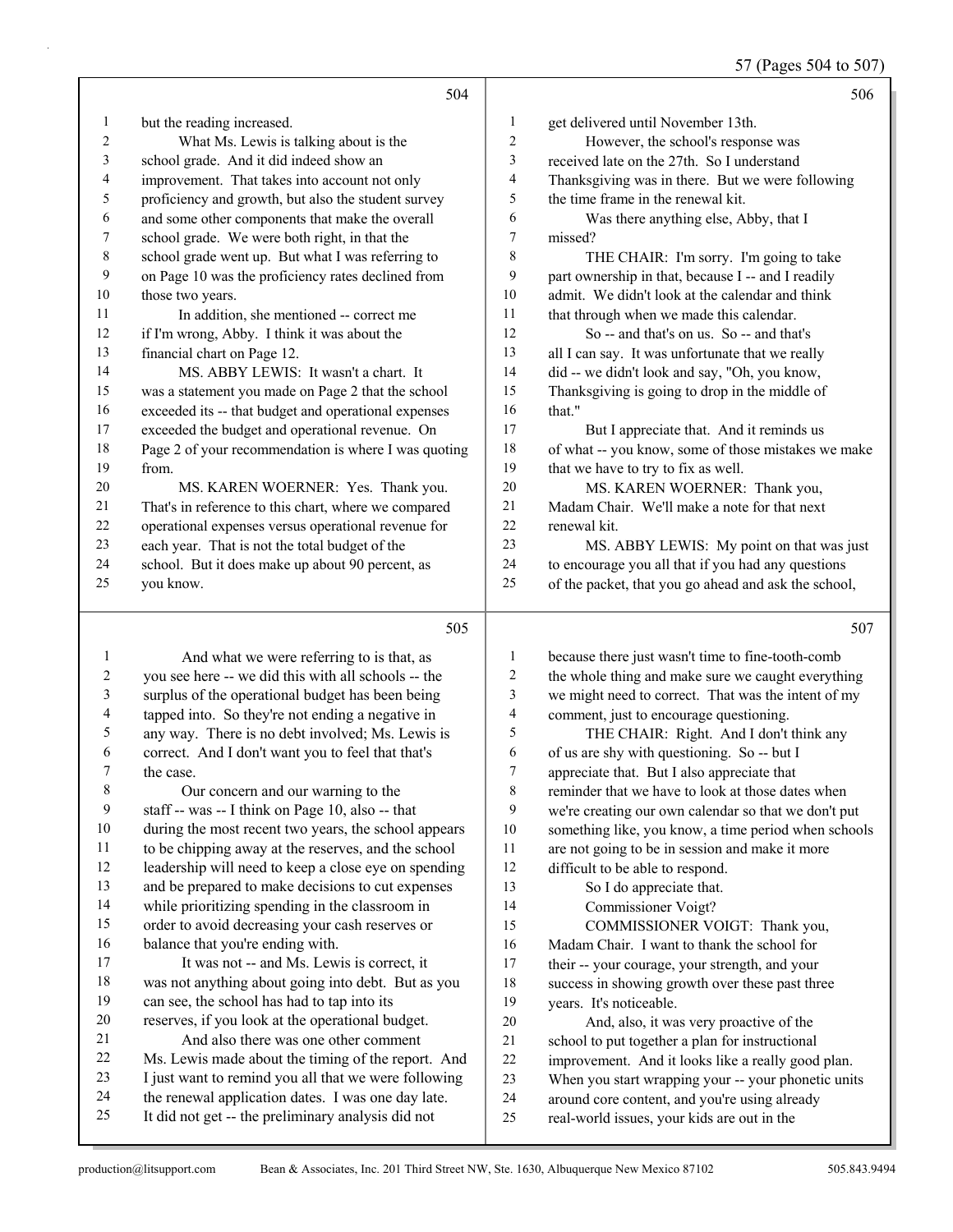58 (Pages 508 to 511)

|                | 508                                                                                                 |                          | 510                                                                           |
|----------------|-----------------------------------------------------------------------------------------------------|--------------------------|-------------------------------------------------------------------------------|
| $\mathbf{1}$   | community doing these projects that are relevant to                                                 | $\mathbf{1}$             | their screen, and showing their work, and presenting                          |
| $\overline{c}$ | their world and to their environment, I think that's                                                | $\sqrt{2}$               | to their class on their art pieces.                                           |
| 3              | going to really motivate and increase their learning                                                | 3                        | So I've seen it there. And I know                                             |
| 4              | and their engagement, of course.                                                                    | $\overline{\mathcal{A}}$ | Ms. Kanteena, also, our science teacher, she's on                             |
| 5              | I think the -- the piece also about                                                                 | 5                        | right now. She does -- she has used presentations                             |
| 6              | identity is huge. And congratulations for spending                                                  | 6                        | as well. And I don't know -- Tyla, do you want to                             |
| 7              | so much time on that. It's so important for                                                         | 7                        | say anything on this?                                                         |
| $\,8\,$        | adolescents to have that sense of self and that                                                     | 8                        | MS. TYLA KANTEENA: Yeah. I just want to                                       |
| 9              | connection to others. And then also with this                                                       | 9                        | say that I think our students are very comfortable                            |
| $10\,$         | real-world learning, they're also bringing in that                                                  | $10\,$                   | with each other, that they are excited about group                            |
| 11             | connection to their world.                                                                          | 11                       | projects. They're excited to share the information                            |
| 12             | And it also helps shape their perception                                                            | $12\,$                   | that they find with others.                                                   |
| 13             | of belonging and brings in security and comfort to                                                  | 13                       | And I do find that students actually ask,                                     |
| 14             | their lives. So I think those components of your                                                    | 14                       | "Oh, will we be presenting to our class?"                                     |
| 15             | school speak really strongly.                                                                       | 15                       | And it doesn't have to be, you know, a                                        |
| 16             | The piece, also, though, with your                                                                  | 16                       | culminating project or anything. Just on the daily,                           |
| 17             | academic challenges, I think you're going to be                                                     | 17                       | there is definitely students that we have that love                           |
| 18             | spot-on if you really continue to map that out over                                                 | 18                       | speaking out, sharing information that they have,                             |
| 19             | the next five years, or however long, the curriculum                                                | 19                       | and making connections with the information that                              |
| $20\,$         | mapping, the unit plans. That's going to lay it all                                                 | $20\,$                   | other students have.                                                          |
| 21             | out, all the objectives at the end being met, and                                                   | 21                       | So it really is just, you know, a                                             |
| 22             | then continuing with those -- with those projects.                                                  | $22\,$                   | community where our students are very comfortable                             |
| 23             | Do your students do presentations,                                                                  | 23                       | with each other. And they do like sharing the                                 |
| 24             | cumulative presentations of learning or anything                                                    | 24                       | information that they have with others, because, you                          |
| 25             | like that at the end of semesters or at the end of                                                  | 25                       | know, they just all have very diverse interests.                              |
|                |                                                                                                     |                          |                                                                               |
|                | 509                                                                                                 |                          | 511                                                                           |
| 1              |                                                                                                     | 1                        |                                                                               |
| 2              | the school year?<br>MR. LANE TOWERY: Dr. Allison, you're                                            | $\overline{\mathbf{c}}$  | COMMISSIONER VOIGT: That's great. Thank<br>you.                               |
| $\mathfrak{Z}$ | muted, I believe.                                                                                   | 3                        | When students can find their voice to be                                      |
| 4              | DR. TAMARA ALLISON: Okay. I can start                                                               | $\overline{4}$           | able to speak out on issues that are important to                             |
| $\sqrt{5}$     | the response to this. And I'm going to call on                                                      | 5                        | them, it just lifts up their empowerment and their                            |
| 6              | someone else to answer this. But as far as, like,                                                   | 6                        | self-esteem. I'm sure you've seen it, from year one                           |
| 7              | presenting, yes. We have student-led conferences                                                    | 7                        | to the present time, when the first student                                   |
| 8              | that they do every quarter. And students -- they                                                    | 8                        | presented to now. And if they're already asking if                            |
| 9              | reflect and they present about how they did on                                                      | 9                        | they're going to be presenting, then they're excited                          |
| 10             | assessments for that quarter.                                                                       | 10                       | about it. So that's really great that they're doing                           |
| 11             | You know, they report on their grades and                                                           | 11                       | that.                                                                         |
| 12             | why their grades are the way they are. But they --                                                  | 12                       | So great work. It's great to see growth                                       |
| 13             | they do all that, you know. That's -- they present                                                  | 13                       | in a new school. And I'm curious, and I want to                               |
| 14             | that, and we set up two days for that. And parents                                                  | 14                       | hear back, about how Engage New Mexico is doing in                            |
| 15             | sign up. And we did it virtually this year.                                                         | 15                       | finding these kids. Because it's going to be                                  |
| 16             | There's also individual classroom                                                                   | 16                       | interesting.                                                                  |
| 17             | presentations, too. I was in a walk-through with                                                    | 17                       | They have their work cut out for them.                                        |
| 18             | our art teacher. She's on right now, Paige Belinte.                                                 | 18                       | But it would be interesting to know how they do for                           |
| 19             | And I saw students presenting their work.                                                           | 19                       | you in locating some of our lost students and                                 |
| 20             | She has different art projects that are                                                             | 20                       | getting them back into attendance.                                            |
| 21             | culturally relevant. And she has them -- they                                                       | 21                       | So thank you.                                                                 |
| 22             | present, share out. They're very comfortable                                                        | 22                       | THE CHAIR: Commissioner Robbins?                                              |
| 23             | being -- in her class, they're very comfortable.                                                    | 23                       | COMMISSIONER ROBBINS: Yes. Thank you.                                         |
| 24<br>25       | And they, you know, are on video answering her<br>questions, in the Chat box answering, and sharing | 24<br>25                 | And I appreciate the presentation and the comments<br>that have come forward. |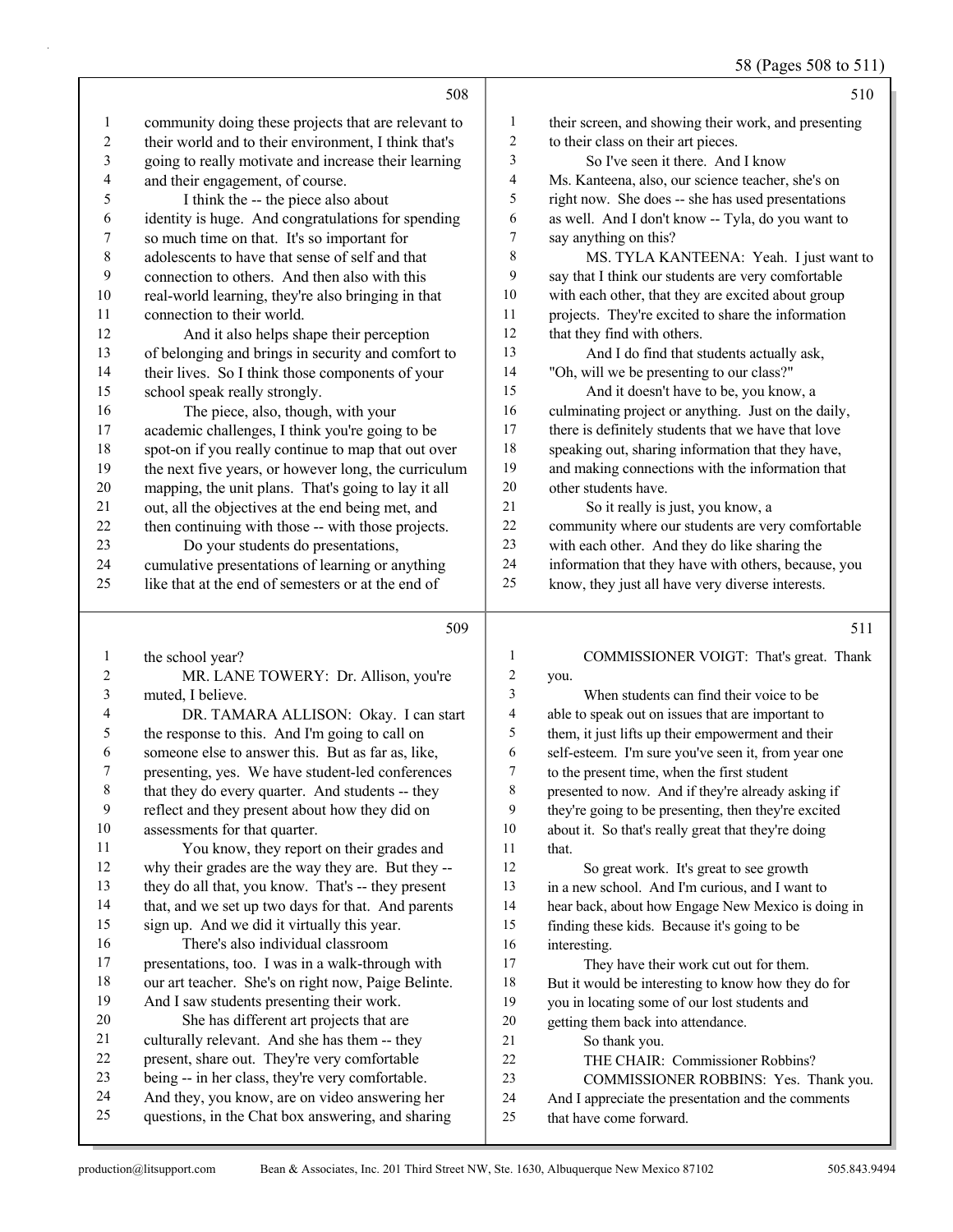# 59 (Pages 512 to 515)

|                | 512                                                  |    | 514                                                  |
|----------------|------------------------------------------------------|----|------------------------------------------------------|
| 1              | This is actually a question for Ms. Yazzie           | 1  | welcomed by the students who have been at the school |
| $\overline{2}$ | and Ms. Allison. I applaud Ms. Yazzie for her        | 2  | more long-term. And they have put down that tough    |
| 3              | fortitude in challenging the State of ensuring an    | 3  | exterior or that really protective shield. And it's  |
| 4              | appropriate education for all the students,          | 4  | those students that decide to stay and integrate     |
| 5              | especially our at-risk students.                     | 5  | with our culture that really benefit from it,        |
| 6              | One of the things that I know in the                 | 6  | because they're finally able to let their guard down |
| 7              | presentation that Ms. Allison had was the antagonism | 7  | and interact with kids their age and be able to      |
| $\,$ 8 $\,$    | that the Gallup School District had -- the           | 8  | enjoy the social interaction that the students who   |
| 9              | Gallup-McKinley School District has -- towards some  | 9  | have been at the school here a long time have really |
| 10             | of the Native American students.                     | 10 | set up and established for Six Directions.           |
| 11             | And you're starting in sixth grade. Do               | 11 | COMMISSIONER ROBBINS: Thank you.                     |
| 12             | you see a cultural shift among your students leaving | 12 | DR. TAMARA ALLISON: If you don't mind, I             |
| 13             | other schools, coming into your school in sixth      | 13 | just want to end with something on this question     |
| 14             | grade? Or if they start in other grades, is it       | 14 | here, that, you know, I think, for our students,     |
| 15             | difficult making that switch? I mean, pleasant,      | 15 | they're in the regular mainstream, you know, public  |
| 16             | maybe, that they're seeing something. But is it      | 16 | schools, you know, where even though they're a       |
| 17             | difficult getting their minds wrapped around, "Hey,  | 17 | majority here in Gallup, they are a majority even at |
| 18             | my culture is being addressed here where it wasn't   | 18 | Gallup High and Miyamura. But I think they just      |
| 19             | hefore"?                                             | 19 | feel like this town doesn't belong to them still.    |
| 20             | DR. TAMARA ALLISON: Yeah. I'm sure --                | 20 | So in my sense, you know, just some of the           |
| 21             | this is my first year at Six Directions. And I       | 21 | activities, the histories, you know, is not really   |
| 22             | just -- you know, I get to see the kids virtually in | 22 | geared to their people, and just some of the         |
| 23             | the classrooms. And Google Classroom is what we're   | 23 | comments they might hear of their classmates when    |
| 24             | using.                                               | 24 | topics come up about the Indian Wars, and, you know, |
| 25             | And -- but I would think that it would be            | 25 | some of the stereotypes that get uttered by their    |
|                | 513                                                  |    | 515                                                  |

| $\mathbf{1}$ | very empowering for them. I mean, just when I go     | 1              | classmates about, "Drunken Indians," and, "You're a  |
|--------------|------------------------------------------------------|----------------|------------------------------------------------------|
| 2            | into even the Google Classroom for our middle school | $\overline{c}$ | conquered people," and, "You just need to deal with  |
| 3            | and seeing them, you know, learning about, you know, | 3              | what you have."                                      |
| 4            | ancient cultures and seeing them in the social       | $\overline{4}$ | And so I think our students don't have to            |
| 5            | studies classes and seeing them do research on       | 5              | hear that, you know. And I guess -- so for them,     |
| 6            | different tribes and -- so they're getting these     | 6              | they get to hear -- they get to hear and be          |
| 7            | opportunities that they normally wouldn't have       | 7              | empowered, you know, by a perspective of what        |
| $\,$ 8 $\,$  | gotten in the public school.                         | 8              | happened, you know. Hear the truth. Talk about       |
| 9            | So I'm sure it's very empowering for them            | 9              | truth telling. So they get to hear the truth of      |
| 10           | and very different for the curriculum to be so, you  | 10             | what happened in this country. And we are allowed    |
| 11           | know, geared to their culture. But I'll let --       | 11             | to teach it and not be afraid of -- you know, of     |
| 12           | let's see. Maybe I'll have Tyla speak on this        | 12             | administrative consequences as well.                 |
| 13           | again.                                               | 13             | COMMISSIONER ROBBINS: Okay. Thank you.               |
| 14           | MS. TYLA KANTEENA: Hi. Thank you for                 | 14             | On the connectivity issue, I know Six                |
| 15           | that question. I would like to share some student    | 15             | Directions is one of the charter schools in the      |
| 16           | experiences that I've seen over the years.           | 16             | state that indicated to PSFA a need for connectivity |
| 17           | There are some students that have joined             | 17             | in working with their IT consultant.                 |
| 18           | during sixth grade that come with a very tough       | 18             | Have you had contact? Is that an ongoing             |
| 19           | exterior. And I've noticed that with their attitude  | 19             | thing? You know, the next thing would be,            |
| 20           | that they have around other students. They want to   | 20             | obviously, trying to get some funding towards        |
| 21           | make themselves seem bigger so that they aren't      | 21             | connectivity. And how many of your students did you  |
| 22           | bullied so that they aren't pushed around.           | 22             | have an idea? Connectivity to the Internet is one    |
| 23           | And there are some students that have --             | 23             | thing. But I know in Indian land, there's an         |
| 24           | most students that come and have participated in our | 24             | electric connectivity issue also. A lot of the       |
| 25           | activities and our field trips, they have been       | 25             | homes don't have electricity.                        |
|              |                                                      |                |                                                      |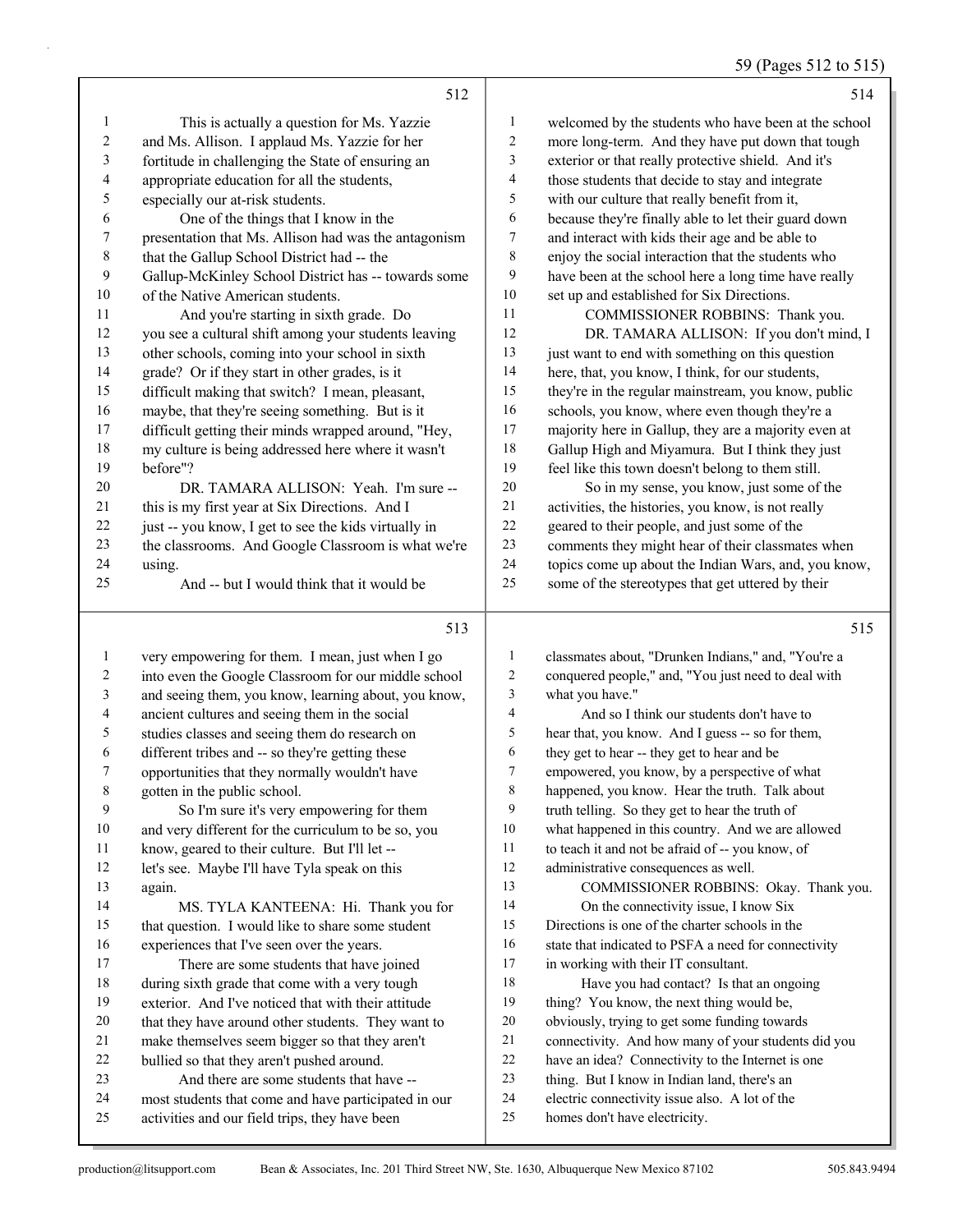60 (Pages 516 to 519)

|                |                                                                      |                | $00$ (Fages 310 to 319)                                                                                |
|----------------|----------------------------------------------------------------------|----------------|--------------------------------------------------------------------------------------------------------|
|                | 516                                                                  |                | 518                                                                                                    |
| $\mathbf{1}$   | So how many of your students perhaps live                            | 1              | don't know whether you applied and whether the time                                                    |
| $\overline{c}$ | in homes that don't even have electricity, which is                  | $\sqrt{2}$     | has run out to apply for that.                                                                         |
| $\sqrt{3}$     | going to be a second -- or a primary issue to                        | 3              | But the CSP Grant, they had -- they were                                                               |
| $\overline{4}$ | Internet connectivity?                                               | $\overline{4}$ | able to get that amended to also make funds                                                            |
| 5              | DR. TAMARA ALLISON: Yeah. Well, I                                    | 5              | available for this specific purpose.                                                                   |
| 6              | conducted a survey back in August. And from that, I                  | 6              | DR. TAMARA ALLISON: Okay. I'm --                                                                       |
| 7              | did find out that 40 percent of our students do have                 | 7              | MS. KAREN WOERNER: Madam Chair, if the                                                                 |
| 8              | Internet in the home. We went ahead and provided                     | $\,8\,$        | school did not respond, it was a quick turnaround.                                                     |
| 9              | hotspots to all of them anyway. But 60 percent of                    | 9              | It was a couple of weeks in November where it was                                                      |
| 10             | them don't have Internet in the home.                                | 10             | due. I'm not sure if it's too late. I'll have to                                                       |
| 11             | So that's why we have went with the                                  | 11             | check with Dr. (inaudible)                                                                             |
| 12             | Cellular One Jetpack hotspots. And we issued those                   | 12             | MR. SCOTT PEINA: Hi. Thank you for that                                                                |
| 13             | out to them and a laptop. However, like was                          | 13             | question. And to answer your question, yes, we did                                                     |
| 14             | reported, they still have to drive somewhere                         | 14             | hear back from PSFA -- PSFA. And it is an ongoing                                                      |
| 15             | sometimes to -- you know, to get connectivity.                       | 15             | process. They're still looking into finding                                                            |
| 16             | So we've posted, like, Gallup-McKinley                               | 16             | alternative Internet services for our students.                                                        |
| 17             | County Wi-Fi buses. We've tried to let them know                     | 17             | In the meantime, we are filling out their                                                              |
| 18             | where they can go. What I would like to buy are                      | $18\,$         | surveys. I've reached out to about ten students, or                                                    |
| 19             | these Mophies. They help with really rural areas.                    | 19             | ten families, you know, that completed the survey.                                                     |
| 20             | And it helps -- it gets them connected.                              | 20             | Altogether, there are about 12 to 15 students that                                                     |
| 21             | Like Navajo Prep bought quite a bit of                               | 21             | still don't have Wi-Fi or Internet services at home.                                                   |
| 22             | them, and they have a bigger budget than we do. And                  | 22             | And, you know, in the meantime we've given                                                             |
| 23             | I do know the individual who put that up for them,                   | 23             | them the option of using the free public Wi-Fi that                                                    |
| 24             | Native Innovations.                                                  | 24             | has been installed by IT- (not discernible due to                                                      |
| 25             | So that is something that we want to look                            | 25             | audio distortion) Project. So they could just drive                                                    |
|                | 517                                                                  |                | 519                                                                                                    |
| $\mathbf{1}$   | to in the future. And we are using all our -- we've                  | $\mathbf{1}$   | into the school's parking lot and use the Wi-Fi                                                        |
| 2              | used our CARES money for this purpose. We had to                     | $\overline{c}$ | there, or the instructors can print out homework                                                       |
| 3              | dip into some of our operational money for semester                  | 3              | packets for them.                                                                                      |
| 4              | one, mainly because how it was billed, because we                    | 4              | So, you know, just to kind of close that                                                               |
| 5              | had never done it before. Like our business manager                  | 5              | gap, those are the alternatives. In the meantime,                                                      |
| 6              | told us, if we want to use CARES money this time                     | 6              | we've been looking for those other Internet sources                                                    |
| 7              | around, we're going to have to get billed monthly                    | 7              | for them.                                                                                              |
| 8              | rather than just getting that one quote for the                      | 8              | COMMISSIONER ROBBINS: Are you aware -- is                                                              |
| 9              | whole semester.                                                      | 9              | anyone aware of any of your students that live in                                                      |
| 10             | And so this time around, we're not going                             | 10             | homes that don't have electricity?                                                                     |
| 11             | to -- really not going to use our operational money;                 | 11             | MR. SCOTT PEINA: Of all the students that                                                              |
| 12             | we're going to use our CARES money. And then we                      | 12             | I've interviewed so far, all the -- all the                                                            |
| 13             | also have the Geer -- the Geer fund. There's, like,                  | 13             | households do have electricity.                                                                        |
| 14             | an extra \$2,000 amount.                                             | 14             | COMMISSIONER ROBBINS: Okay. Thank you                                                                  |
| 15             | And this next time around is going to be                             | 15             | very much.                                                                                             |
| 16             | cheaper, because the company -- we're just                           | 16             | COMMISSIONER CABALLERO: I'm still waiting                                                              |
| 17             | continuing service.                                                  | 17             | for recognition, Madam Chair.                                                                          |
| 18             | So we do have the funds this next time                               | 18             | THE CHAIR: Sure. Absolutely.                                                                           |
| 19             | around to support our Wi-Fi hotspots. But, you                       | 19             | COMMISSIONER CABALLERO: Yes. Thank you.                                                                |
| 20             | know, we -- and, then, also, too, I'm going to let                   | 20             | Question for the school: Do you do an                                                                  |
| 21             | Scott Peina, our IT specialist, talk more about what                 | 21             | assessment of where the student is upon coming into                                                    |
| 22             | we're doing and how we're working with PED on some                   | 22<br>23       | the school, where they're at in their true grade                                                       |
| 23<br>24       | of these Wi-Fi initiatives.<br>THE CHAIR: And before Scott jumps in, | 24             | level? If you bring in most of your students at the<br>sixth grade, are they truly ready for the sixth |
| 25             | there was CSP money also that was available. And I                   | 25             | grade, or they're just passing through the sixth                                                       |
|                |                                                                      |                |                                                                                                        |

there was CSP money also that was available. And I

production@litsupport.com Bean & Associates, Inc. 201 Third Street NW, Ste. 1630, Albuquerque New Mexico 87102 505.843.9494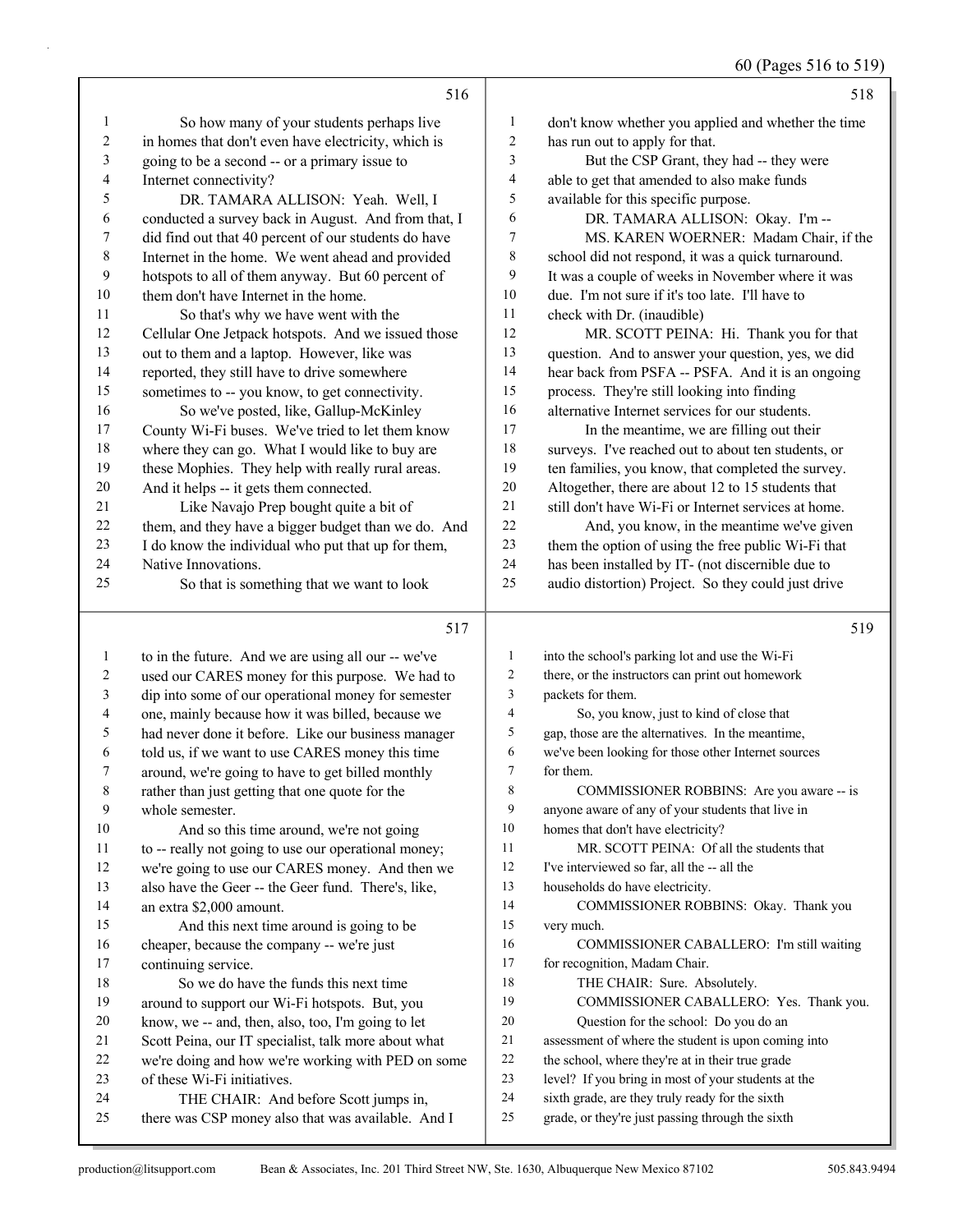|    | 520                                                  |                | 522                                                  |
|----|------------------------------------------------------|----------------|------------------------------------------------------|
| 1  | grade?                                               | 1              | the effort by the school in all aspects; hard copy,  |
| 2  | And the reason I'm asking is the -- it               | $\overline{c}$ | Internet, radio, television, as more creative as you |
| 3  | seemed like, originally, your gains in progress for  | 3              | can get in this area.                                |
| 4  | these students was not great. And I'm kind of        | 4              | And you've got to document what students             |
| 5  | thinking that it was because they were not actually  | 5              | have completely dropped out, because once we start   |
| 6  | close to being ready for sixth grade.                | 6              | getting back to normal, they come back to the        |
| 7  | I had a program, a federal program, and I            | 7              | school, they're not going to be at the grade level.  |
| 8  | took chicanitos and chicanitas from the barrios in   | 8              | I've brought up this problem with our fellow         |
| 9  | El Paso. And what I did was I had assessed where     | 9              | Commissioners, that we're going to be behind three   |
| 10 | they were at at coming into the program so I can     | 10             | years by the time we go to normalcy.                 |
| 11 | prove to the federal government that they were       | 11             | My grandson, in his school, there were               |
| 12 | making progress. And my goal was to get them ready   | 12             | only three kids that ended up attending school every |
| 13 | for college.                                         | 13             | day out of 18 kids. And they all got computers.      |
| 14 | And so for about 60 percent of my                    | 14             | But only three of them presented themselves every    |
| 15 | students, they were way below ready for high school, | 15             | day to the teacher. And they were the -- they        |
| 16 | way below. And so I had to set up goals to get them  | 16             | passed. And I don't know what happened to the rest   |
| 17 | ready for -- for -- let's say they go into the       | 17             | of the kids.                                         |
| 18 | eighth. They've got to be ready for the ninth, and   | 18             | But -- and the problem with some of these            |
| 19 | they've got to be ready to graduate with the skills  | 19             | kids in where he's at is that a large percentage are |
| 20 | to go to college.                                    | 20             | immigrant, a large percentage are poor Black, poor   |
| 21 | So some kids had to make two grade-level             | 21             | Hispanic, and the parents have to work. And they     |
| 22 | gains within a year. So I had to institute --        | 22             | leave kids with grandma, older aunt. And they just   |
| 23 | stretch my money and set up summer programs or       | 23             | don't know. They can't deal with the technology.     |
| 24 | summer tutoring programs so that they can move up    | 24             | And it gets almost impossible to get those kids to   |
| 25 | those grade levels.                                  | 25             | comply. And so, consequently, we're going to end up  |
|    | 521                                                  |                | 523                                                  |

|    | And the majority of the kids did gain that           | 1              | with tons of kids behind in grade levels.            |
|----|------------------------------------------------------|----------------|------------------------------------------------------|
| 2  | progress. Not all. And it had to do with parents,    | $\overline{2}$ | And -- and so something -- you have to               |
| 3  | has to do with who they hang out with, has to do     | 3              | come up with something for the summer; maybe older   |
| 4  | with their own initiative. But you hope that you     | 4              | kids tutoring younger kids. I know it's a matter of  |
| 5  | get the majority of them to move up.                 | 5              | money and faculty and all that. But there's got to   |
| 6  | And so I suspect that maybe we know that             | 6              | be a continuation, other than through normal         |
| 7  | McKinley is not providing the adequate education to  | 7              | school -- school time. So that our kids are going    |
| 8  | their kids. So you need to find out how you get      | 8              | to get behind. But let's -- let's try and keep them  |
| 9  | them, because that's going to be your proof of your  | 9              | ahead of the game as much as possible.               |
| 10 | gains as you move them up to grade level. That's     | 10             | I read in the interview with some of your            |
| 11 | one.                                                 | 11             | students that -- and they voiced that they weren't   |
| 12 | The other one is right now through                   | 12             | getting challenged in the public schools. They were  |
| 13 | COVID -- I think Mr. Scott Peina brought up          | 13             | not. And they voiced they want to go to college.     |
| 14 | providing hard copy or just regular homework or      | 14             | And so there's a responsibility by all of us to give |
| 15 | progress by teachers.                                | 15             | them that, to give them that opportunity.            |
| 16 | A friend of mine in a school district here           | 16             | That's all I have, Madam Chair. Thank                |
| 17 | in New Mexico, he could only get three students on   | 17             | you.                                                 |
| 18 | the Internet out of 18. And he tried and tried and   | 18             | THE CHAIR: Thank you.                                |
| 19 | fried. Finally, he ended up doing paper copy and     | 19             | Commissioner Armbruster?                             |
| 20 | dropping off the homework at their -- at their home, | 20             | COMMISSIONER ARMBRUSTER: Thank you for               |
| 21 | picking up homework, giving them tutoring.           | 21             | being here today. And -- my addled brain. So if      |
| 22 | And since the teachers got evaluated on              | 22             | you've already answered these, I do apologize.       |
| 23 | how they did in the Internet, he -- his contract got | 23             | One thing I wanted to know -- so your ELL            |
| 24 | canceled.                                            | 24             | students, what language are they speaking?           |
| 25 | And so there's got to be a way to document           | 25             | DR. TAMARA ALLISON: Well, our students               |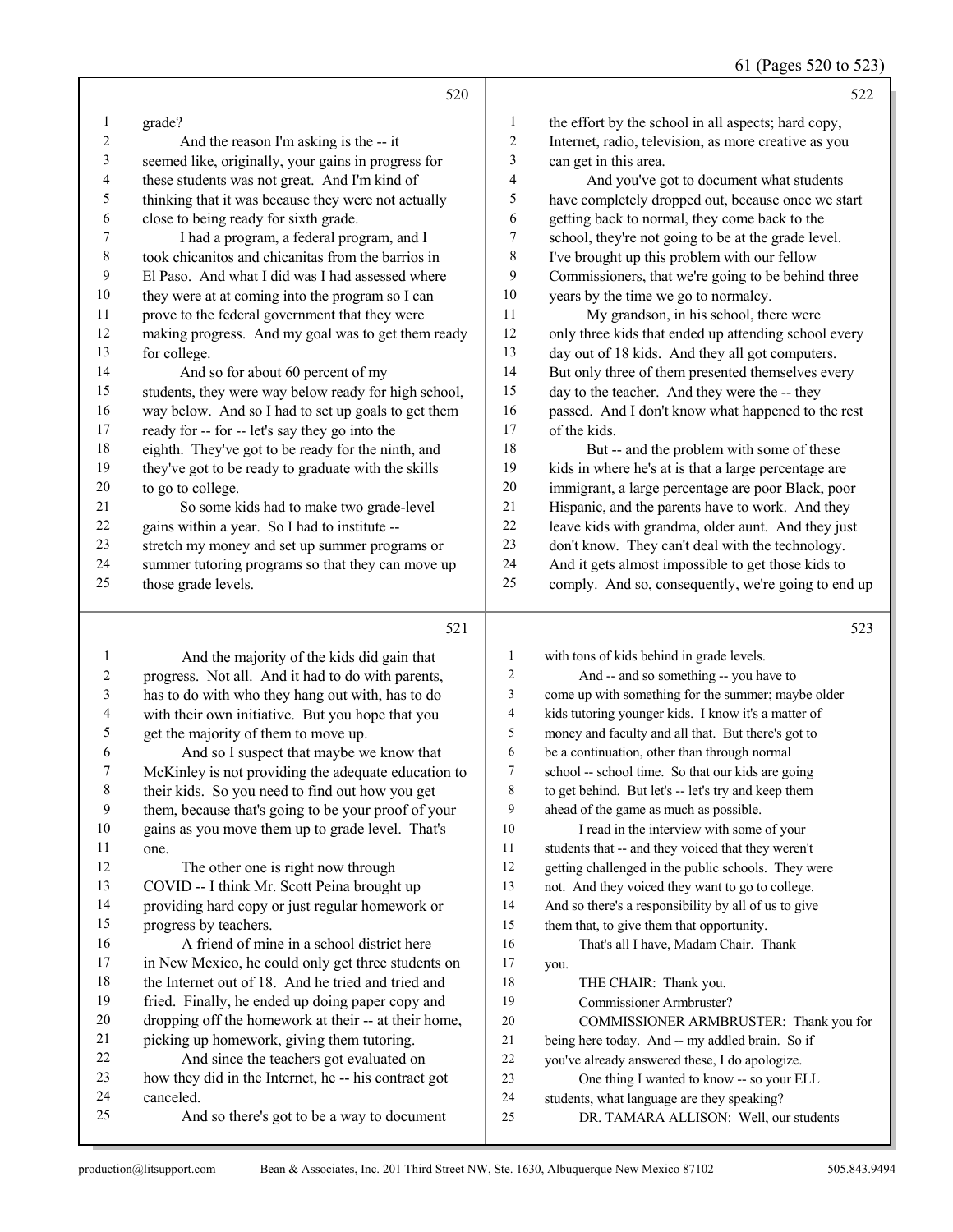| 62 (Pages 524 to 527) |  |  |  |  |
|-----------------------|--|--|--|--|
|-----------------------|--|--|--|--|

|          | 524                                                                                           |                | 526                                                              |
|----------|-----------------------------------------------------------------------------------------------|----------------|------------------------------------------------------------------|
| 1        | are -- they do -- I mean, some of them have had --                                            | 1              | COMMISSIONER ARMBRUSTER: Okay. And I do                          |
| 2        | you know, there is indigenous language in the home.                                           | $\overline{c}$ | want to say this, because I know how hard these                  |
| 3        | But they themselves are not fluent speakers. That's                                           | 3              | tests are. I was a special ed teacher for 39 years.              |
| 4        | why we have the Heritage Language model is to bring                                           | 4              | And my kids could make enormous progress on NWEA and             |
| 5        | up that heritage language, because they are not                                               | 5              | still not do as well on the PARCC, because they                  |
| 6        | fluent speakers of Zuni. They are not fluent                                                  | 6              | can't maintain that over that amount of time.                    |
| 7        | speakers of Navajo.                                                                           | 7              | I think it's always a challenge for those                        |
| 8        | That was probably my parents' generation.                                                     | 8              | kids, because they can kind of learn it, and they                |
| 9        | And my parents grew up in the '60s. So my parents                                             | 9              | get it, and you keep going over it day and day and               |
| 10       | are fluent speakers, and their first language was                                             | 10             | day. And then you don't do it for three weeks and                |
| 11       | Navajo. I'm a first-generation fluent speaker of                                              | 11             | they've lost it.                                                 |
| 12       | English.                                                                                      | 12             | I think those NWEA tests are a good way                          |
| 13       | So -- and our students have -- and for me,                                                    | 13             | for you to document like, you know, Jane got this --             |
| 14       | they're kind of like me. Yeah, there was some                                                 | 14             | you know, 175, and she went up to 192 or -- you                  |
| 15       | Navajo in the home. But I'm not a fluent speaker of                                           | 15             | know, those kinds of things. I think those are                   |
| 16       | Navajo. So our students fall in that same category.                                           | 16             | really good to document. Because in my years, I've               |
| 17       | So that's why we provided Zuni language, Navajo                                               | 17             | just found that, yes, they have grown. It's just                 |
| 18       | language, all grades, you know.                                                               | 18             | that you can't see it on these giant tests.                      |
| 19       | COMMISSIONER ARMBRUSTER: Is that one                                                          | 19             | First of all, they get tired. When                               |
| 20       | period a day?                                                                                 | 20             | they're done in 12 minutes, you just know they                   |
| 21       | DR. TAMARA ALLISON: One period, yeah.                                                         | 21             | didn't do well. I'm just going to put that out                   |
| 22       | It's an elective class, one period a day.                                                     | 22             | there for the 12 minutes.                                        |
| 23       | COMMISSIONER ARMBRUSTER: They get to                                                          | 23             | The other thing -- let me see.                                   |
| 24       | choose whether they want to do that or not?                                                   | 24             | So, Dr. Allison, I hope you plan to be                           |
| 25       | DR. TAMARA ALLISON: It is a requirement                                                       | 25             | here for a long time; not forever, maybe 50 years,               |
|          | 525                                                                                           |                | 527                                                              |
| 1        | to take electives, yes. But they get to choose                                                | 1              | because I can see that you're making a big                       |
| 2        | which one, Navajo or Zuni.                                                                    | 2              | difference, and I think that's what the school                   |
| 3        | COMMISSIONER ARMBRUSTER: I think I read                                                       | 3              | needs.                                                           |
| 4        | somewhere. But I've read so much I'm not sure that                                            | 4              | Are you all doing NM DASH? Or is that                            |
| 5        | you're looking for -- and I'm not volunteering --                                             | 5              | something you're looking into?                                   |
| 6        | but you're looking for a special ed teacher; is that                                          | 6              | DR. TAMARA ALLISON: Yes, we do. So we do                         |
| 7        | correct?                                                                                      | 7              | everything that the State -- that State public                   |
| 8        | DR. TAMARA ALLISON: No, not currently.                                                        | 8              | schools do. Like, we have Frontline. We do the                   |
| 9        | Not currently. We have a contract special ed                                                  | 9              | same -- you know, NMTEACH, evaluations.                          |
| 10       | support right now. But in the future, that was --                                             | 10             | The teachers for semester one, you know,                         |
| 11       | yeah, you saw that in the -- where I said the future                                          | 11             | had two walk-throughs. They have their PDPs in                   |
| 12       | of Six Directions? I said that in the future, I did                                           | 12             | there, Professional Development Plans, you know.                 |
| 13       | want to hire our own site-based special ed teacher.                                           | 13             | And they did their self-assessment in Frontline.                 |
| 14       | Right now we have a contract one.                                                             | 14             | We also -- that nine-day plan I showed you                       |
| 15       | COMMISSIONER ARMBRUSTER: That means when                                                      | 15             | is in NM DASH. So for the focus areas -- the focus               |
| 16       | they're contracted, they're online?                                                           | 16             | areas are Tier 1 instruction and data-driven                     |
| 17       | DR. TAMARA ALLISON: Yeah. They run all                                                        | 17             | instruction.                                                     |
| 18       | the IEPs. They do all the different meetings that                                             | 18             | COMMISSIONER ARMBRUSTER: So do they --                           |
| 19       | have to happen.                                                                               | 19             | because I understand that they're far behind many --             |
| 20       | COMMISSIONER ARMBRUSTER: Do they do the                                                       | 20             | and many are not -- but -- so do they would have                 |
| 21       | teaching as well?                                                                             | 21             | extra time where they do math or they're doing                   |
| 22       | DR. TAMARA ALLISON: Teaching. As far as                                                       | 22             | Read180 or they're doing something where they're                 |
| 23<br>24 | accommodations that get -- of the IEP and the<br>service hours, that all gets provided by the | 23<br>24       | getting the regular class and an extra dose, shall I<br>call it? |
|          |                                                                                               |                |                                                                  |
| 25       | teacher, and also by a special ed EA.                                                         | 25             | DR. TAMARA ALLISON: Not at this time with                        |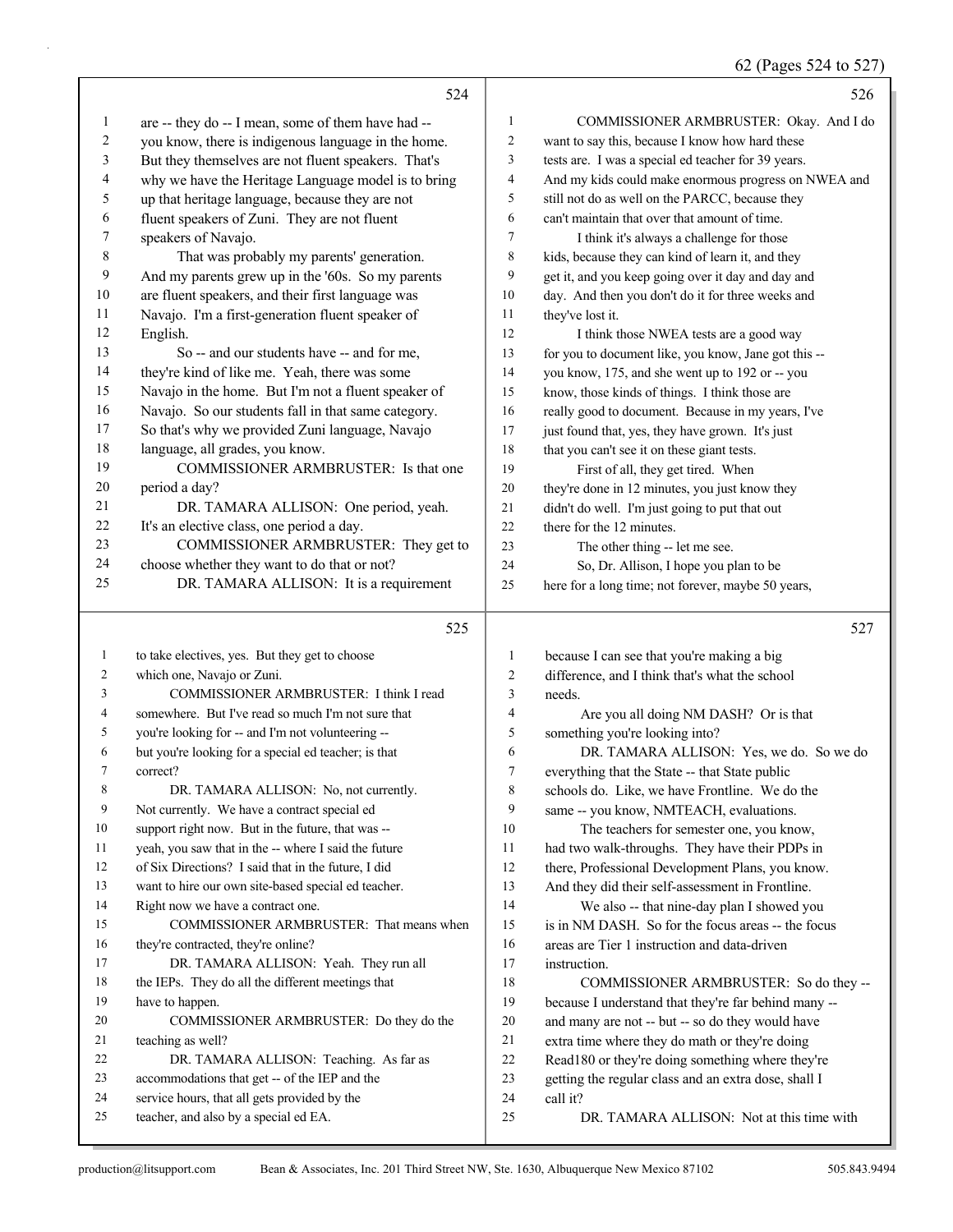63 (Pages 528 to 531)

|              | 528                                                                                                  |                | 530                                                                                                     |
|--------------|------------------------------------------------------------------------------------------------------|----------------|---------------------------------------------------------------------------------------------------------|
| 1            | remote learning, a lot of us --                                                                      | $\mathbf{1}$   | each group?                                                                                             |
| 2            | COMMISSIONER ARMBRUSTER: Wrong question                                                              | $\overline{2}$ | DR. TAMARA ALLISON: Well, they all --                                                                   |
| 3            | to ask you. I'm sorry.                                                                               | $\mathfrak{Z}$ | they all take -- like I said, every student takes                                                       |
| 4            | DR. TAMARA ALLISON: Yeah. I think in the                                                             | $\overline{4}$ | one or the other. But we have most of our Navajo                                                        |
| 5            | future, we could definitely look at separate                                                         | 5              | students choose Navajo, and our Zuni students, they                                                     |
| 6            | interventions like that. Right now, it's -- you                                                      | 6              | choose Zuni. So the Zuni classes are smaller,                                                           |
| 7            | know, like most high schools, we have a Schedule A,                                                  | 7              | because we have -- I think we have more Navajo                                                          |
| 8            | Schedule B. So it's two days a week. And then for                                                    | 8              | students currently.                                                                                     |
| 9            | our mid, then two days for our high school and a                                                     | 9              | But -- but we -- yeah, it's really their                                                                |
| 10           | Friday advisory. So they don't have as many days of                                                  | 10             | choice. But, really, one who becomes a student here                                                     |
| 11           | instruction.                                                                                         | 11             | can choose either language.                                                                             |
| 12           | The State of New Mexico did allow, you                                                               | 12             | COMMISSIONER CRONE: Oh, okay. Would it                                                                  |
| 13           | know, us to work schedules, you know, during this                                                    | 13             | be fair to say that the Zuni school district                                                            |
| 14           | remote time. So it was -- we have a similar                                                          | 14             | provides for their population better than                                                               |
| 15           | schedule actually as NACA's. Ours is a little                                                        | 15             | Gallup-McKinley?                                                                                        |
| 16           | different. I think Gallup-McKinley are running like                                                  | 16             | DR. TAMARA ALLISON: I don't really know,                                                                |
| 17           | AB-schedule.                                                                                         | 17             | you know, too much about the Zuni Public Schools and                                                    |
| 18           | So we're the same way. So, no, we don't                                                              | 18             | if they're more, you know, culturally sensitive                                                         |
| 19           | have a separate intervention class. But, you know,                                                   | 19             | with, you know, all areas of operations.                                                                |
| 20           | students who are -- even within your Tier 1 program,                                                 | 20             | I really just don't know enough about Zuni                                                              |
| 21           | your core program, you know, you can -- teachers are                                                 | 21             | Public Schools.                                                                                         |
| 22           | to assess, you know, the standards, either by                                                        | 22             | COMMISSIONER CRONE: Okay. Thank you.                                                                    |
| 23           | performance base or, you know, a test that they                                                      | 23             | What about -- you're close to the Arizona                                                               |
| 24           | make. And they need to determine, you know, those                                                    | 24             | border. I'm not sure about the -- you know, the                                                         |
| 25           | students that need help.                                                                             | 25             | in-state/out-of-state. I know it applies at                                                             |
|              |                                                                                                      |                |                                                                                                         |
|              |                                                                                                      |                |                                                                                                         |
|              | 529                                                                                                  |                | 531                                                                                                     |
| $\mathbf{1}$ |                                                                                                      | $\mathbf{1}$   |                                                                                                         |
| 2            | And then they work with them during -- we                                                            | 2              | colleges. But if you had someone who lived just<br>across the line in Arizona who wanted to come to     |
| 3            | have at -- the end of our day, there's an hour. So                                                   | 3              |                                                                                                         |
| 4            | Monday-Tuesday, that hour is for middle school, and                                                  | $\overline{4}$ | your Six Directions, would they be able to do that?                                                     |
| 5            | Wednesday-Thursday, it's for high school, to do                                                      | 5              | DR. TAMARA ALLISON: Well, if they had the                                                               |
| 6            | extra help sessions for, you know, their work that<br>they're getting in the classroom.              | 6              | transportation, they could, technically, because we                                                     |
| 7            | And then there's also time that they can                                                             | $\tau$         | do have students -- or parents -- that work in, you                                                     |
| 8            |                                                                                                      | $\,8\,$        | know, Arizona, because Navajo Nation -- you know,                                                       |
| 9            | take advantage of on Friday before the staff go into<br>their PD.                                    | 9              | jobs on the Navajo Nation.                                                                              |
| 10           | COMMISSIONER ARMBRUSTER: So in this                                                                  | 10             | So people commute. People drive long                                                                    |
| 11           | nightmare scenario that we're currently in, like, a                                                  | 11             | distances to go to work and school here in our                                                          |
| 12           |                                                                                                      | $12\,$         | communities. I know people that live an hour or two                                                     |
| 13           | sixth-grader is going to school two days -- going --<br>not to school -- is on a Zoom call or Google | 13             | hours actually from their job sites. And they                                                           |
| 14           |                                                                                                      | 14             | commute every single day.<br>So we do -- a lot of the students on the                                   |
| 15           | Classroom two days a week?                                                                           | 15             |                                                                                                         |
| 16           | DR. TAMARA ALLISON: Yes. And a Friday<br>advisory class.                                             | 16             | Navajo Nation, actually, some of them would even                                                        |
| 17           | COMMISSIONER ARMBRUSTER: Okay. Thank                                                                 | $17\,$         | choose to go to Gallup High/Miyamura because their                                                      |
| 18           | you. I'm finished, Madam Chair.                                                                      | 18             | parents worked in Gallup. Or, you know, even                                                            |
| 19           | THE CHAIR: Okay.                                                                                     | 19             | students from Window Rock, Arizona, Fort Defiance,<br>you know, those areas. If their parents worked in |
| 20           | Commissioner Crone, are you raising a hand                                                           | 20             | Gallup, sometimes they would enroll and become                                                          |
| 21           | or -- okay. I wasn't sure if it was a sci-fi movie                                                   | 21             | students, too. So, yes, yeah, we would definitely                                                       |
| 22           | you were starting there.                                                                             | 22             | accept them.                                                                                            |
| 23           | COMMISSIONER CRONE: Thank you. So you                                                                | 23             | MS. ABBY LEWIS: But just to clarify,                                                                    |
| 24           | teach both Zuni and Diné languages. How many                                                         | 24             | though, the way the law works in New Mexico, we                                                         |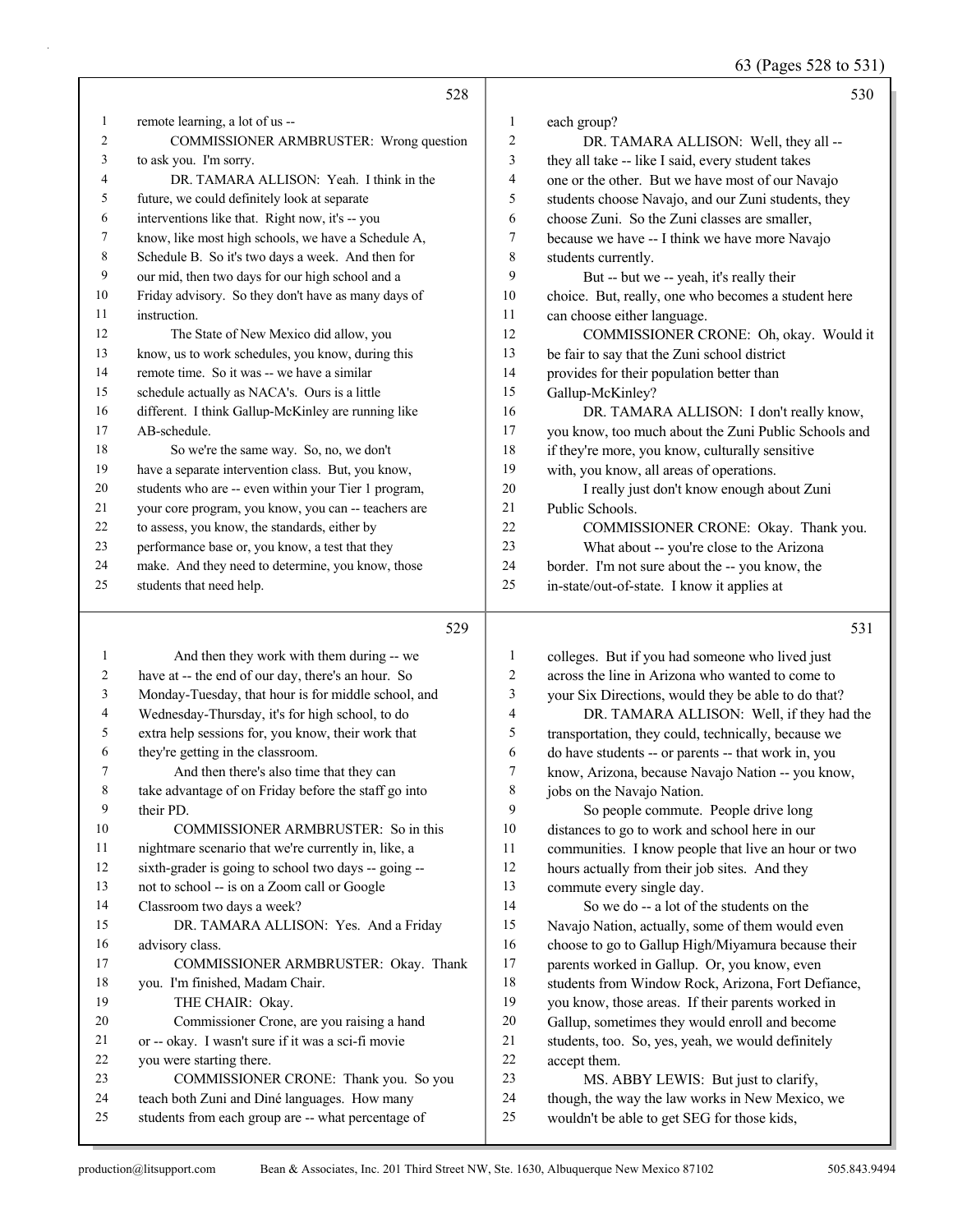## 64 (Pages 532 to 535)

|              |                                                        |                | 64 (Pages 532 to 535)                                |
|--------------|--------------------------------------------------------|----------------|------------------------------------------------------|
|              | 532                                                    |                | 534                                                  |
| $\mathbf{1}$ | unfortunately. So the only way we would be able to     | 1              | COMMISSIONER VOIGT: Yes.                             |
| 2            | take on kids from Arizona is if somehow there was a    | $\overline{c}$ | COMMISSIONER ARMBRUSTER: Commissioner                |
| 3            | way to get SEG for them or if there was independent    | 3              | Armbruster votes "Yes."                              |
| 4            | funding. If they do live in Utah, Arizona, or          | 4              | Commissioner Davis -- oh, I'm sorry.                 |
| 5            | anywhere out of state, we would not legally be         | 5              | She's not here.                                      |
| 6            | allowed to get SEG for them. So that does present a    | 6              | Commissioner Chavez?                                 |
| 7            | barrier.                                               | 7              | COMMISSIONER CHAVEZ: Yes.                            |
| 8            | MR. LANE TOWERY: If you don't mind my                  | 8              | <b>COMMISSIONER ARMBRUSTER: Commissioner</b>         |
| 9            | intervening, we do validate residence. When            | 9              | Gipson?                                              |
| 10           | students apply for the lottery, we do validate         | 10             | THE CHAIR: Yes.                                      |
| 11           | residence to make sure that this isn't a problem.      | 11             | COMMISSIONER ARMBRUSTER: Commissioner                |
| 12           | COMMISSIONER CRONE: Okay. Do you get                   | 12             | Raftery?                                             |
| 13           | applications from, say, like, Jicarilla or -- I know   | 13             | <b>COMMISSIONER RAFTERY: Yes.</b>                    |
| 14           | this crosses the out-of-state boundary -- but Utes     | 14             | COMMISSIONER ARMBRUSTER: Commissioner                |
| 15           | from Colorado? Do you ever have applications from      | 15             | Crone?                                               |
| 16           | students like that?                                    | 16             | COMMISSIONER CRONE: Yes.                             |
| 17           | DR. TAMARA ALLISON: We haven't, not this               | 17             | COMMISSIONER ARMBRUSTER: Commissioner                |
| 18           | year that I'm aware of.                                | 18             | Ruiz?                                                |
| 19           | Lane, do you know? Can you answer this?                | 19             | COMMISSIONER RUIZ: Yes.                              |
| 20           | MR. LANE TOWERY: Sure. Thanks,                         | 20             | COMMISSIONER ARMBRUSTER: Commissioner                |
| 21           | Dr. Allison. Sorry I interrupted just a moment ago.    | 21             | Caballero?                                           |
| 22           | We've had students representing a ton of               | 22             | COMMISSIONER CABALLERO: Yes.                         |
| 23           | tribal citizenship throughout the years, not usually   | 23             | COMMISSIONER ARMBRUSTER: Okay. We have a             |
| 24           | because they're traveling from Colorado every day,     | 24             | nine-to-zero vote. The motion passes.                |
| 25           | but perhaps for personal reasons, they're living in    | 25             | THE CHAIR: Thank you. So we'll see you               |
|              | 533                                                    |                | 535                                                  |
| 1            | Gallup.                                                | $\mathbf{1}$   | on the other side in a few minutes, and we'll see    |
| 2            | COMMISSIONER CRONE: Yeah. Okay. That's                 | $\overline{c}$ | you back in a short time. Thank you.                 |
| 3            | all I have, President -- Commissioner Gipson. Thank    | 3              | (Executive Session conducted.)                       |
| 4            | you.                                                   | 4              | THE CHAIR: So I think we're all here.                |
| 5            | THE CHAIR: Thank you. Commissioners, any               | 5              | Okay. So thank you so much for waiting. And we       |
| 6            | other questions or comments?                           | 6              | know -- we more than know that it's been long day,   |
| 7            | (No response.)                                         | 7              | so we appreciate this.                               |
| 8            | THE CHAIR: Okay. So I am going to                      | 8              | I am going to move that the Public                   |
| 9            | move -- I should have this memorized.                  | 9              | Education Commission end Closed Session. The         |
| 10           | I am going to move that the Public                     | 10             | matters discussed in the closed meeting were limited |
| 11           | Education Commission enter into a Closed Session       | 11             | only to those specified in the motion for closure,   |
| 12           | pursuant to NMSA Section $10-15-1(H)(1)$ . The subject | 12             | and no vote was taken during the Closed Session.     |
| 13           | to be discussed pertains to the issuance of a          | 13             | COMMISSIONER VOIGT: Second.                          |
| 14           | charter license renewal for Six Directions             | 14             | COMMISSIONER ROBBINS: Second.                        |
| 15           | Indigenous School.                                     | 15             | THE CHAIR: There's a motion by                       |
| 16           | COMMISSIONER RUIZ: Second.                             | 16             | Commissioner Gipson and a second by Commissioner     |
|              |                                                        |                |                                                      |

- 17 COMMISSIONER ROBBINS: Second. 18 THE CHAIR: There's a motion by 19 Commissioner Gipson, a second by Commissioner Ruiz.
- 20 Commissioner Armbruster? 21 COMMISSIONER ARMBRUSTER: Commissioner 22 Robbins? 23 COMMISSIONER ROBBINS: Yes. 24 COMMISSIONER ARMBRUSTER: Commissioner
- 19 came back, it was muted. 20 Commissioner Robbins?
	- 21 COMMISSIONER ROBBINS: Yes.
	- 22 COMMISSIONER ARMBRUSTER: Commissioner

18 COMMISSIONER ARMBRUSTER: Sorry. When I

- 23 Voigt?
- 24 COMMISSIONER VOIGT: Yes.

17 Voigt. Commissioner Armbruster?

25 COMMISSIONER ARMBRUSTER: Commissioner

25 Voigt?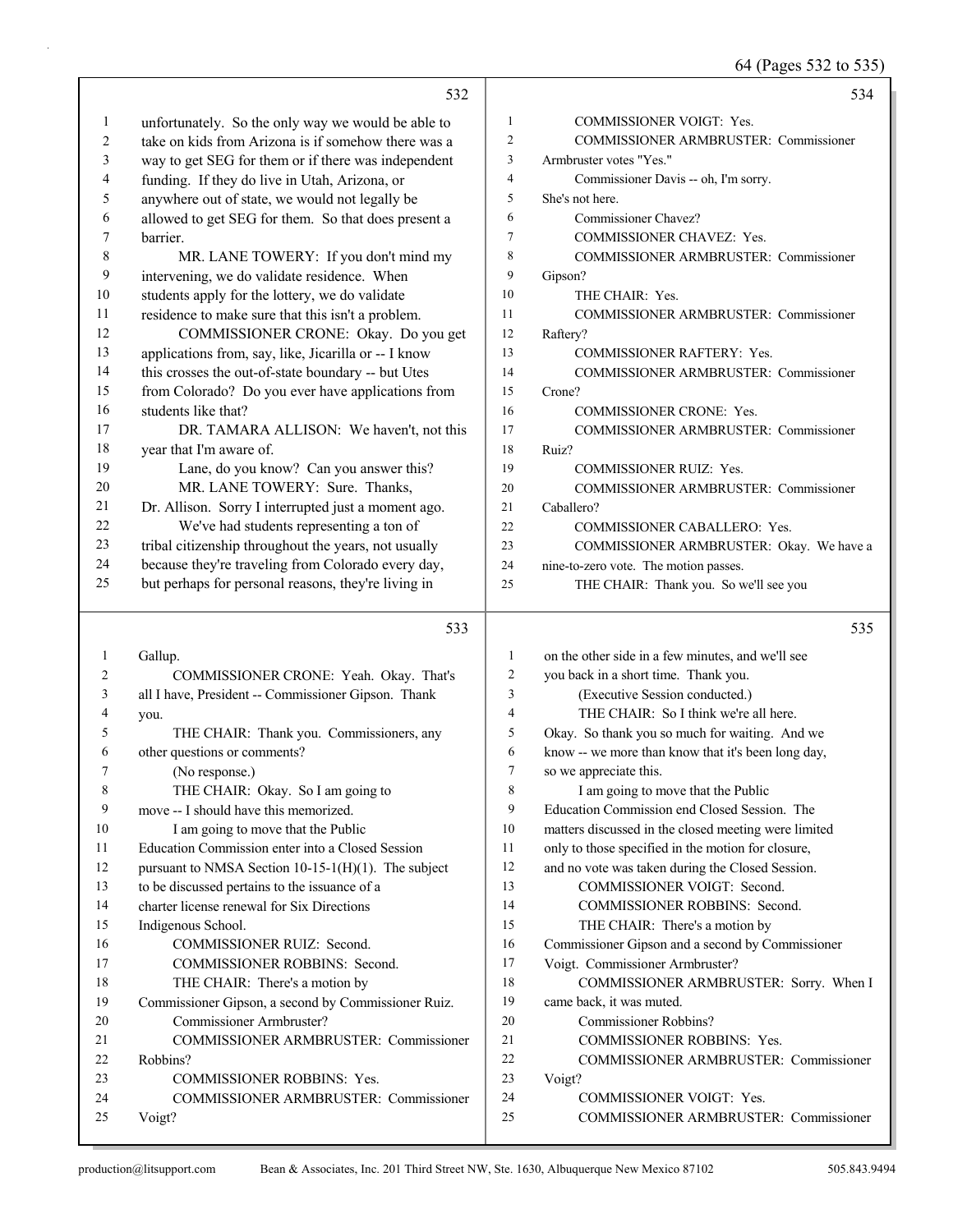65 (Pages 536 to 539)

|              | 536                                                                                             |                         | 538                                                 |
|--------------|-------------------------------------------------------------------------------------------------|-------------------------|-----------------------------------------------------|
| 1            | Armbruster votes "Yes."                                                                         | 1                       | when they are back than all of this craziness right |
| 2            | Commissioner Chavez?                                                                            | $\overline{c}$          | now. But I feel like I want you to know that I am   |
| 3            | COMMISSIONER CHAVEZ: Yes.                                                                       | 3                       | very concerned about the academics. I do expect     |
| 4            | COMMISSIONER ARMBRUSTER: Commissioner                                                           | $\overline{\mathbf{4}}$ | them to be higher than the local district. So       |
| 5            | Gipson?                                                                                         | 5                       | that's my comments. But I am still voting "Yes."    |
| 6            | THE CHAIR: Yes.                                                                                 | 6                       | THE CHAIR: We haven't -- we're not taking           |
| 7            | COMMISSIONER ARMBRUSTER: Commissioner                                                           | 7                       | a vote yet.                                         |
| 8            | Raftery?                                                                                        | 8                       | COMMISSIONER ARMBRUSTER: I know. But I              |
| 9            | <b>COMMISSIONER RAFTERY: Yes.</b>                                                               | 9                       | could say that. I was discussing.                   |
| 10           | COMMISSIONER ARMBRUSTER: Commissioner                                                           | 10                      | THE CHAIR: Sorry.                                   |
| 11           | Crone?                                                                                          | 11                      | COMMISSIONER ARMBRUSTER: I knew that,               |
| 12           | <b>COMMISSIONER CRONE: Yes.</b>                                                                 | 12                      | because I do that.                                  |
| 13           | COMMISSIONER ARMBRUSTER: Commissioner                                                           | 13                      | THE CHAIR: Okay.                                    |
| 14           | Ruiz?                                                                                           | 14                      | Any other comments?                                 |
| 15           | COMMISSIONER RUIZ: Yes.                                                                         | 15                      | (No response.)                                      |
| 16           | COMMISSIONER ARMBRUSTER: Commissioner                                                           | 16                      | THE CHAIR: If not, Commissioner                     |
| 17           | Caballero?                                                                                      | 17                      | Armbruster?                                         |
| 18           | COMMISSIONER CABALLERO: Yes.                                                                    | 18                      | COMMISSIONER ARMBRUSTER: Okay.                      |
| 19           | COMMISSIONER ARMBRUSTER: Nine-to-zero,                                                          | 19                      | THE CHAIR: You can vote now.                        |
| 20           | the motion passes.                                                                              | 20                      | COMMISSIONER ARMBRUSTER: Commissioner               |
| 21           | THE CHAIR: Passes. Thank you.                                                                   | 21                      | Caballero?                                          |
| 22           | Commissioner Voigt?                                                                             | 22                      | COMMISSIONER CABALLERO: Yes.                        |
| 23           | COMMISSIONER VOIGT: Thank you,                                                                  | 23                      | <b>COMMISSIONER ARMBRUSTER: Commissioner</b>        |
| 24           | Madam Chair.                                                                                    | 24                      | Ruiz?                                               |
| 25           | I would like to move that the Public                                                            | 25                      | <b>COMMISSIONER RUIZ: Yes.</b>                      |
|              |                                                                                                 |                         |                                                     |
|              | 537                                                                                             |                         | 539                                                 |
| $\mathbf{1}$ | Education Commission renew the charter for --                                                   | $\mathbf{1}$            | <b>COMMISSIONER ARMBRUSTER: Commissioner</b>        |
| 2            | <b>COMMISSIONER CRONE: Six Directions.</b>                                                      | $\overline{c}$          | Crone?                                              |
| 3            | <b>COMMISSIONER VOIGT: -- Six Directions</b>                                                    | 3                       | <b>COMMISSIONER CRONE: Yes.</b>                     |
| 4            |                                                                                                 | 4                       | <b>COMMISSIONER ARMBRUSTER: Commissioner</b>        |
| 5            | Indigenous School --<br>THE CHAIR: Indigenous School.                                           | 5                       | Raftery? Sonia, I can't hear you.                   |
| 6            | COMMISSIONER VOIGT: -- for a five-year                                                          | 6                       | COMMISSIONER RAFTERY: Yes. Yes. Yes.                |
| 7            | term, beginning July 1st, 2020, and ending --                                                   | 7                       | COMMISSIONER ARMBRUSTER: Sorry. That's              |
| 8            | THE CHAIR: Sorry. 2021.                                                                         | 8                       | fine. You were muted.                               |
| 9            | COMMISSIONER VOIGT: -- July 1st, 2021,                                                          | 9                       | Commissioner Gipson?                                |
| 10           | and ending on June 30th, 2026.                                                                  | 10                      | THE CHAIR: Yes.                                     |
| 11           | COMMISSIONER CABALLERO: Second.                                                                 | 11                      | COMMISSIONER ARMBRUSTER: Commissioner               |
| 12           | THE CHAIR: There's a motion by                                                                  | 12                      | Chavez?                                             |
| 13           | Commissioner Voigt, a second by Commissioner                                                    | 13                      | COMMISSIONER CHAVEZ: Yes.                           |
| 14           | Caballero.                                                                                      | 14                      | COMMISSIONER ARMBRUSTER: Commissioner               |
| 15           | Any comments?                                                                                   | 15                      | Armbruster votes "Yes."                             |
| 16           | Commissioner Armbruster?                                                                        | 16                      | Commissioner Voigt?                                 |
| 17           | COMMISSIONER ARMBRUSTER: Yes. I want the                                                        | 17                      | COMMISSIONER VOIGT: Yes.                            |
| 18           | school to succeed, but I want to express and have                                               | 18                      | COMMISSIONER ARMBRUSTER: Commissioner               |
| 19           | this on the record that I'm concerned that we seem                                              | 19                      | Robbins?                                            |
| 20           | to be unable to help you in the way that we'd want                                              | 20                      | COMMISSIONER ROBBINS: Yes.                          |
| 21           | to. So I, personally, am very concerned about the                                               | 21                      | <b>COMMISSIONER ARMBRUSTER: It's</b>                |
| 22           | academics for this school, and I'm going to be not                                              | $22\,$                  | nine-to-zero, and you have a contract.              |
| 23           | on this committee, so that's really good for you.                                               | 23                      | THE CHAIR: A new charter.                           |
| 24<br>25     | But I know that we will be looking closely<br>to see the progress that kids are making, more so | 24<br>25                | DR. TAMARA ALLISON: Thank you all so<br>much.       |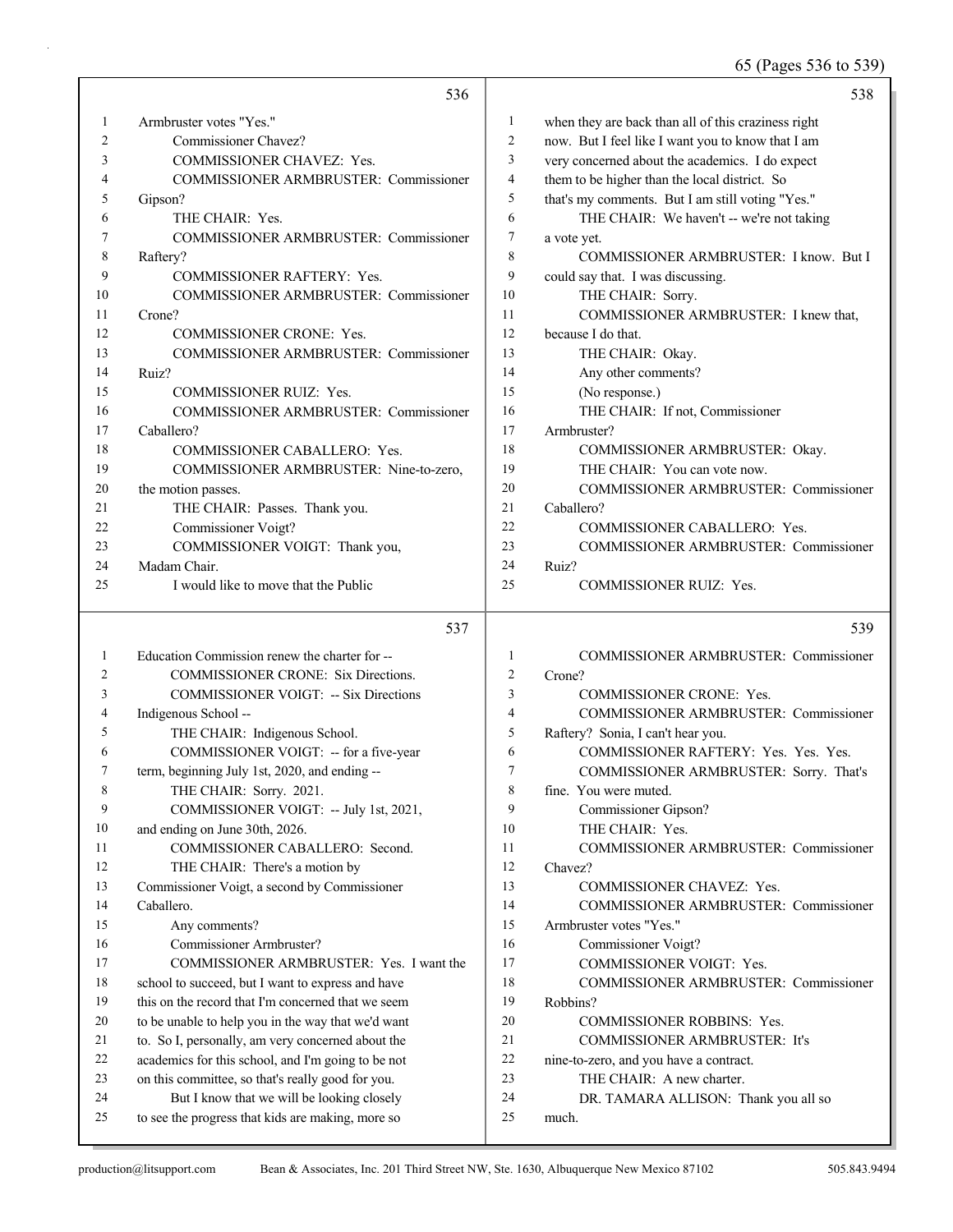66 (Pages 540 to 542)

|          | 540                                                                                                        | 542                                                                 |
|----------|------------------------------------------------------------------------------------------------------------|---------------------------------------------------------------------|
| 1        | THE CHAIR: Congratulations. And thank                                                                      | $\mathbf{1}$<br><b>RECEIPT</b>                                      |
| 2        | you for everything that you do every day. We truly                                                         | $\overline{c}$<br>JOB NUMBER: 3829N CC Date: 12/10/20               |
| 3        | do appreciate it.                                                                                          | 3<br>PROCEEDINGS: PUBLIC MEETING                                    |
| 4        | And as I've said to other schools, no one                                                                  | CASE CAPTION: In re: Public Meeting of the Public<br>$\overline{4}$ |
| 5        | ever imagined what schools would be asked to be                                                            | <b>Education Commission</b><br>5                                    |
| 6        | doing at this moment in time. So it is comforting                                                          | **************************<br>6                                     |
| 7        | to know that even though you have a small school                                                           | $\tau$<br>ATTORNEY: MS. BEVERLY FRIEDMAN - PED                      |
| 8        | population, that that does go beyond your school                                                           | $\,$ 8 $\,$<br>DOCUMENT: Transcript / Exhibits / Disks / Other      |
| 9        | family, and that you are reaching out to the                                                               | 9<br>DATE DELIVERED: ________________DEL'D BY: ____________         |
| 10       | community and making sure that the needs of the                                                            | 10                                                                  |
| 11       | community are being met. And we truly do appreciate                                                        | *************************<br>11                                     |
| 12       | that.                                                                                                      | 12<br>ATTORNEY:                                                     |
| 13       | So congratulations, and we will see you in                                                                 | DOCUMENT: Transcript / Exhibits / Disks / Other<br>13               |
| 14       | the spring in some form for contract negotiations.                                                         | DATE DELIVERED: ________________ DEL'D BY: _________<br>14          |
| 15       | DR. TAMARA ALLISON: We will see you then.                                                                  | $RECD BY:$ TIME:<br>15                                              |
| 16       | Thank you so much.                                                                                         | **************************<br>16                                    |
| 17       | THE CHAIR: So I did have this lofty idea                                                                   | 17<br>ATTORNEY:                                                     |
| 18       | that we'd be able to plow through some minor things.                                                       | 18<br>DOCUMENT: Transcript / Exhibits / Disks / Other               |
| 19       | But, obviously, it's a quarter to 6:00.                                                                    | DATE DELIVERED: ________________ DEL'D BY: ___________<br>19        |
| 20       | COMMISSIONER CABALLERO: Tomorrow.                                                                          | $RECD BY:$ TIME:<br>20                                              |
| 21       | THE CHAIR: Tomorrow, tomorrow. So with                                                                     | ***************************<br>21                                   |
| 22       | that being said, we're going to stand in recess                                                            | 22<br>ATTORNEY:                                                     |
| 23       | until tomorrow morning at 9:00 a.m. So see you all                                                         | 23<br>DOCUMENT: Transcript / Exhibits / Disks / Other               |
| 24       | tomorrow. Have a good night.                                                                               | 24<br>DATE DELIVERED: ________________ DEL'D BY: __________         |
| 25       | (Proceedings in recess at 5:45 p.m.)                                                                       | 25                                                                  |
|          |                                                                                                            |                                                                     |
|          |                                                                                                            |                                                                     |
|          | 541                                                                                                        |                                                                     |
|          |                                                                                                            |                                                                     |
| 1<br>2   | BEFORE THE PUBLIC EDUCATION COMMISSION<br>STATE OF NEW MEXICO                                              |                                                                     |
| 3        |                                                                                                            |                                                                     |
|          |                                                                                                            |                                                                     |
| 5        |                                                                                                            |                                                                     |
| 6        |                                                                                                            |                                                                     |
| 7<br>8   | REPORTER'S CERTIFICATE                                                                                     |                                                                     |
| 9        | I, Cynthia C. Chapman, RMR, CCR #219, Certified                                                            |                                                                     |
| 10       | Court Reporter in the State of New Mexico, do hereby<br>certify that the foregoing pages constitute a true |                                                                     |
| 11       | transcript of proceedings had before the said                                                              |                                                                     |
| 12       | NEW MEXICO PUBLIC EDUCATION COMMISSION, held via                                                           |                                                                     |
| 13       | video teleconference, in the State of New Mexico, in                                                       |                                                                     |
| 14       | the matter therein stated.                                                                                 |                                                                     |
| 15<br>16 | In testimony whereof, I have hereunto set my<br>hand on December 21, 2020.                                 |                                                                     |
| 17       |                                                                                                            |                                                                     |
| 18       |                                                                                                            |                                                                     |
| 19       |                                                                                                            |                                                                     |
|          | Cynthia C. Chapman, RMR-CRR, NM CCR #219                                                                   |                                                                     |
| 20       | BEAN & ASSOCIATES, INC.                                                                                    |                                                                     |
| 21       | 201 Third Street, NW, Suite 1630                                                                           |                                                                     |
|          | Albuquerque, New Mexico 87102<br>License Expires: 12/31/21                                                 |                                                                     |
| 22       |                                                                                                            |                                                                     |
| 23       |                                                                                                            |                                                                     |
| 24       |                                                                                                            |                                                                     |
| 25       | Job No.: 3829N (CC)<br>Proofed by: KW                                                                      |                                                                     |